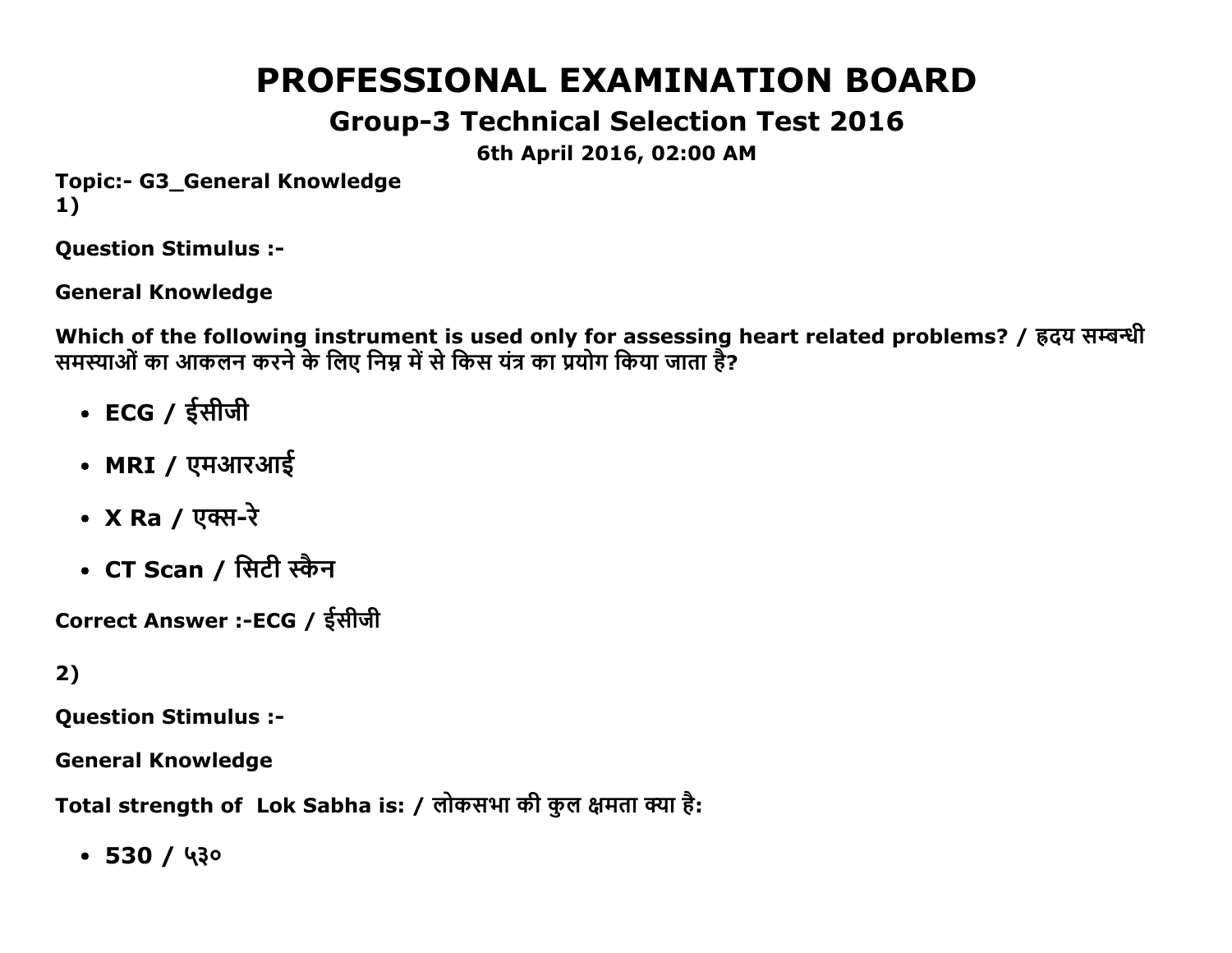- $\cdot$  545 / ५४५
- $\cdot$  554 / ५५४
- $\bullet$  564 / ५६४

Correct Answer :-545 / ५४५

 $3)$ 

**Question Stimulus :-**

**General Knowledge** 

Which is the largest tributary of the Ganges that does not arise from Himalaya? / गंगा की वह कौन सी सबसे बड़ी उप-नदी है जिसका उद्गम हिमालय से नहीं है?

- Son / सोन
- Yamuna / यमुना
- Tapti / ताप्ति
- Betwa / बेतवा

Correct Answer :-Son / सोन

4)

**Question Stimulus :-**

**General Knowledge** 

Which of the following districts of Madhya Pradesh has maximum forest density? / निम्नलिखित में से मध्य प्रदेश का वह कौन सा जिला है जिसका सर्वाधिक वन घनत्व है?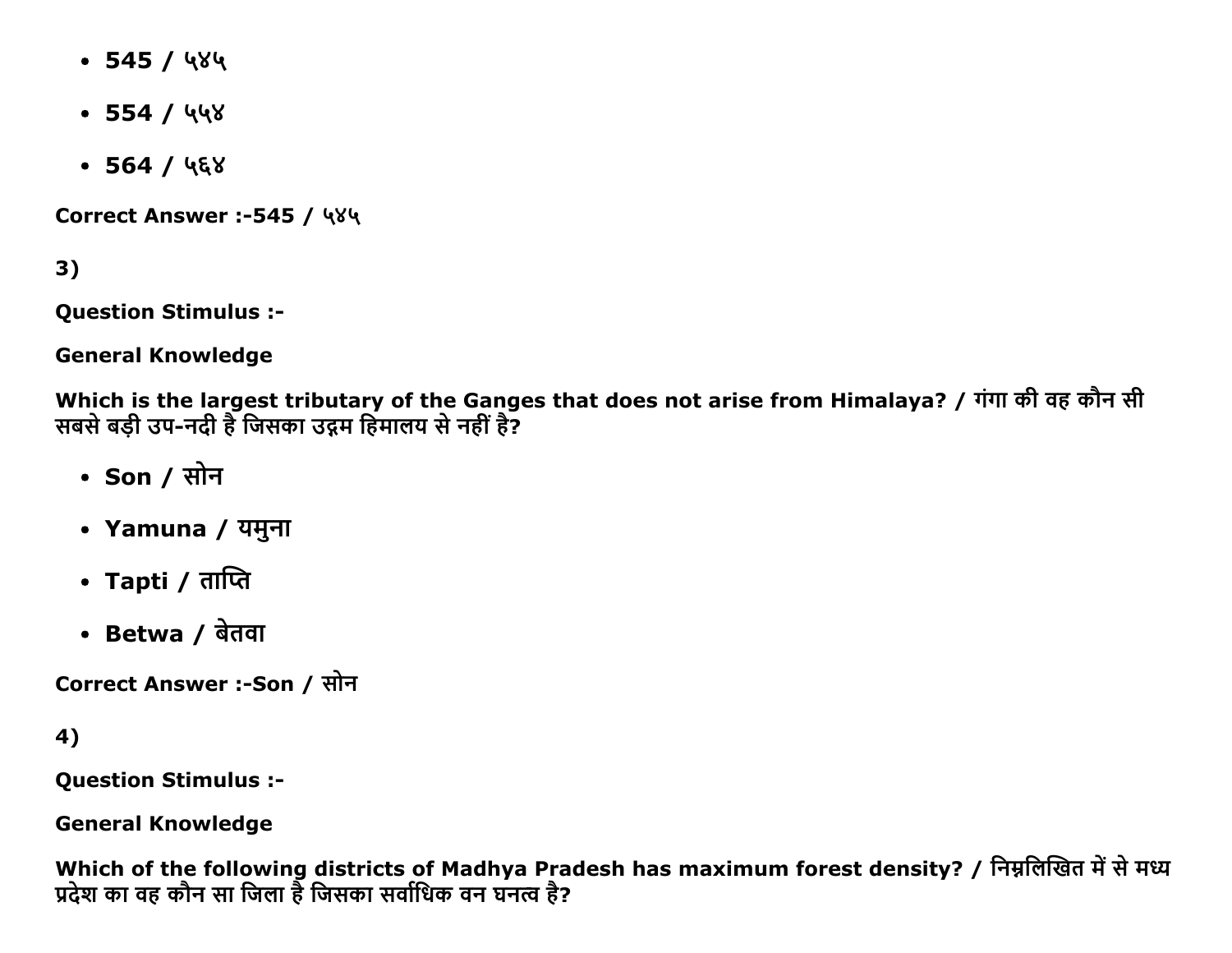- Dhar / धार
- Balaghat / बालाघाट
- Guna / गुना
- Vidisha / विदिशा

Correct Answer :- Balaghat / बालाघाट

 $5)$ 

**Question Stimulus :-**

**General Knowledge** 

Which famous leader was born at MHOW of Madhya Pradesh? / मध्य प्रदेश के महूँ में किस प्रसिद्ध नेता का जन्म हुआ था?

- Indira Gandhi / इंदिरा गाँधी
- Baba Saheb Ambedkar / बाबा साहब आंबेडकर
- Sarojini Naidu / सरोजिनी नायडू
- Bal Gangadhar Tilak / बाल गंगाधर तिलक

Correct Answer :-Baba Saheb Ambedkar / बाबा साहब आंबेडकर

 $6)$ 

**Question Stimulus :-**

**General Knowledge**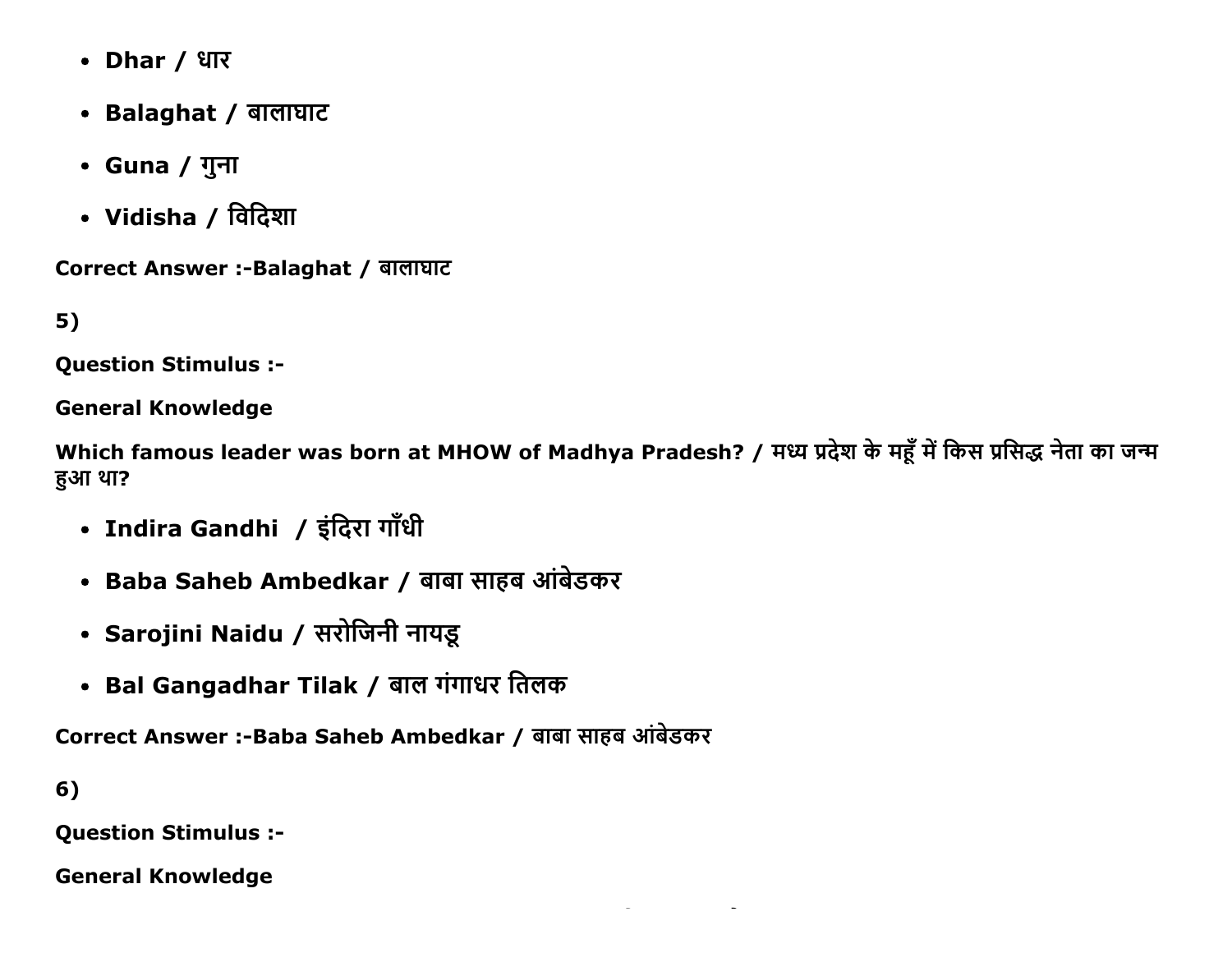How many oceans are there on earth? / पृथ्वी पर कितने महासागर हैं?

- $\bullet$  7 / 0
- $-6/5$
- $-5/4$
- $-4/8$

Correct Answer :- 5 / ५

# 7)

**Question Stimulus :-**

**General Knowledge** 

Which of the following is launched on 10<sup>th</sup> March 2016 by ISRO? / निम्न में से किसे १० मार्च २०१६ को इसरो द्वारा प्रक्षेपित किया गया था?

- SLV3 / एसएलवी३
- INSAT / इन्सैट
- PSLV / पीएसएलवी
- GSLV / जीएसएलवी

Correct Answer :-PSLV / पीएसएलवी

8)

**Question Stimulus :-**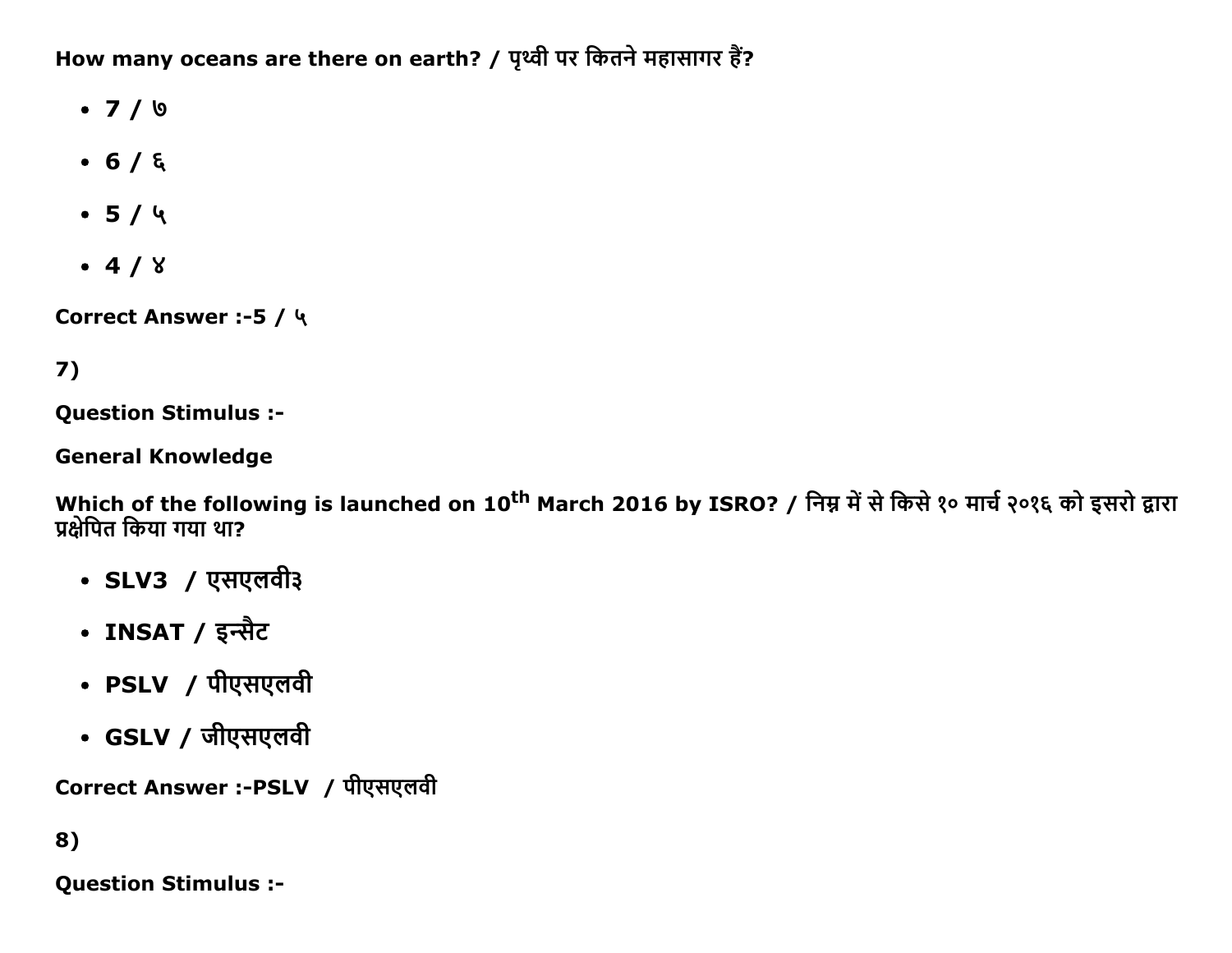### **General Knowledge**

The Tansen tomb is situated at \_\_\_\_\_\_\_\_\_\_\_\_\_. / तानसेन का मकबरा \_\_\_\_\_\_\_\_\_\_\_\_\_\_\_ में स्थित है।

- Khandwa / खंडवा
- Hoshangabad / होशंगाबाद
- Gwalior / ग्वालियर
- Fatehpur Sikri / फतेहपुर सिकरी

Correct Answer :-Gwalior / ग्वालियर

9)

**Ouestion Stimulus :-**

**General Knowledge** 

Which of the following districts of Madhya Pradesh have boundaries with Rajasthan? / निम्नांकित में से मध्य प्रदेश के किन जिलों की सीमाएँ राजस्थान के साथ जुड़ी हुई हैं?

- Chhatarpur / छतरपुर
- Damoh / दामोह
- Satna / सतना
- Guna / गुना

Correct Answer :-Guna / गुना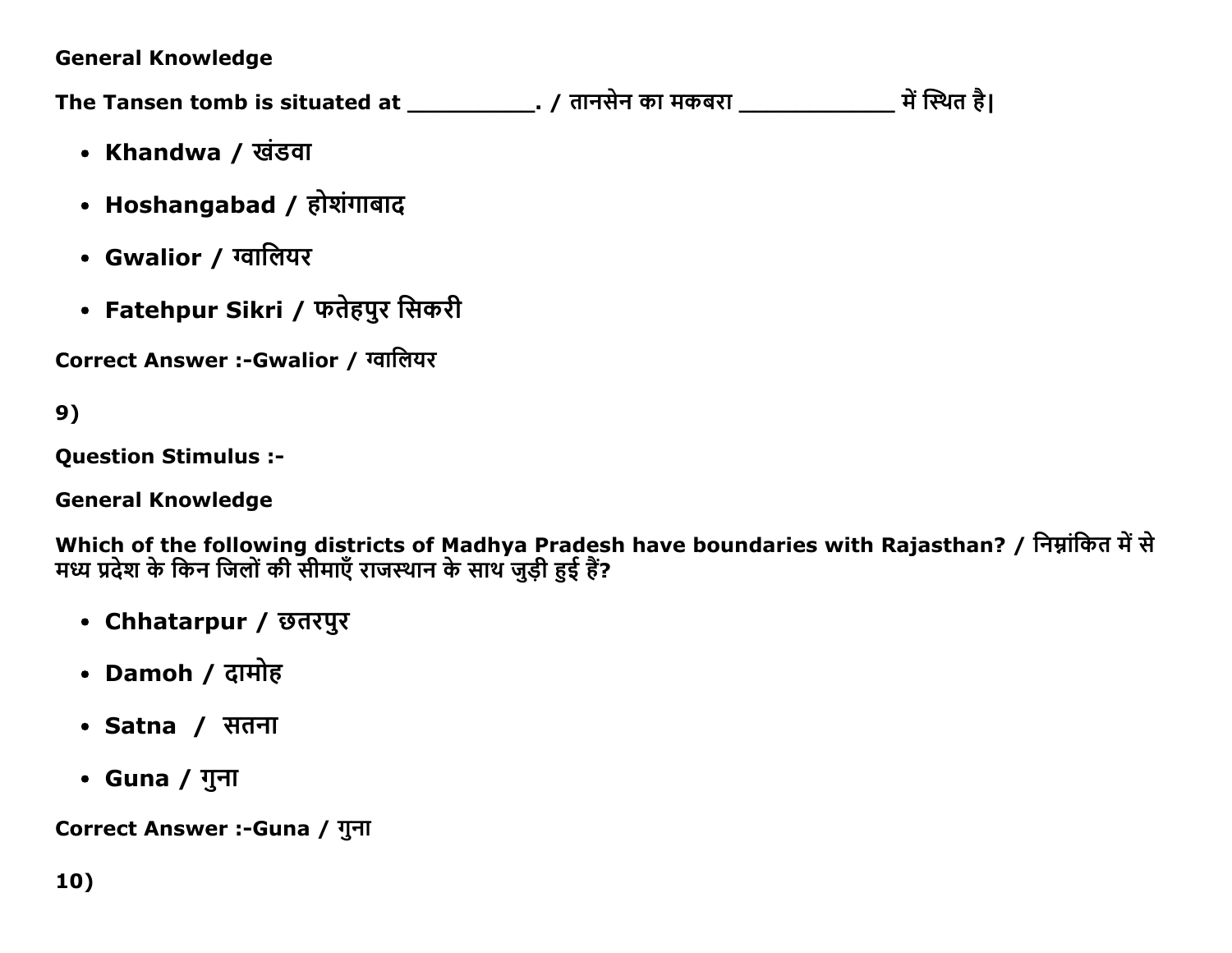**Question Stimulus :-**

**General Knowledge** 

Who is the present inister of External affairs of government of India? / भारत सरकार के विदेशी मामलों के वर्तमान मंत्री कौन हैं?

- Rajnath Singh / राजनाथ सिंह
- Arun Jaitley / अरुण जेटली
- Venkaiah Naidu / वेंकैया नायडू
- Sushma Swaraj / सुषमा स्वराज

Correct Answer :-Sushma Swaraj / सुषमा स्वराज

 $11)$ 

**Question Stimulus :-**

**General Knowledge** 

Which of the following is a renewable energy source? / निम्नलिखित में से कौन नवीकरणीय ऊर्जा स्रोत है?

- Sunlight / सूर्य का प्रकाश
- Coal / कोयला
- Mineral / खनिज
- Petroleum / पेट्रोलियम

Correct Answer :-Sunlight / सूर्य का प्रकाश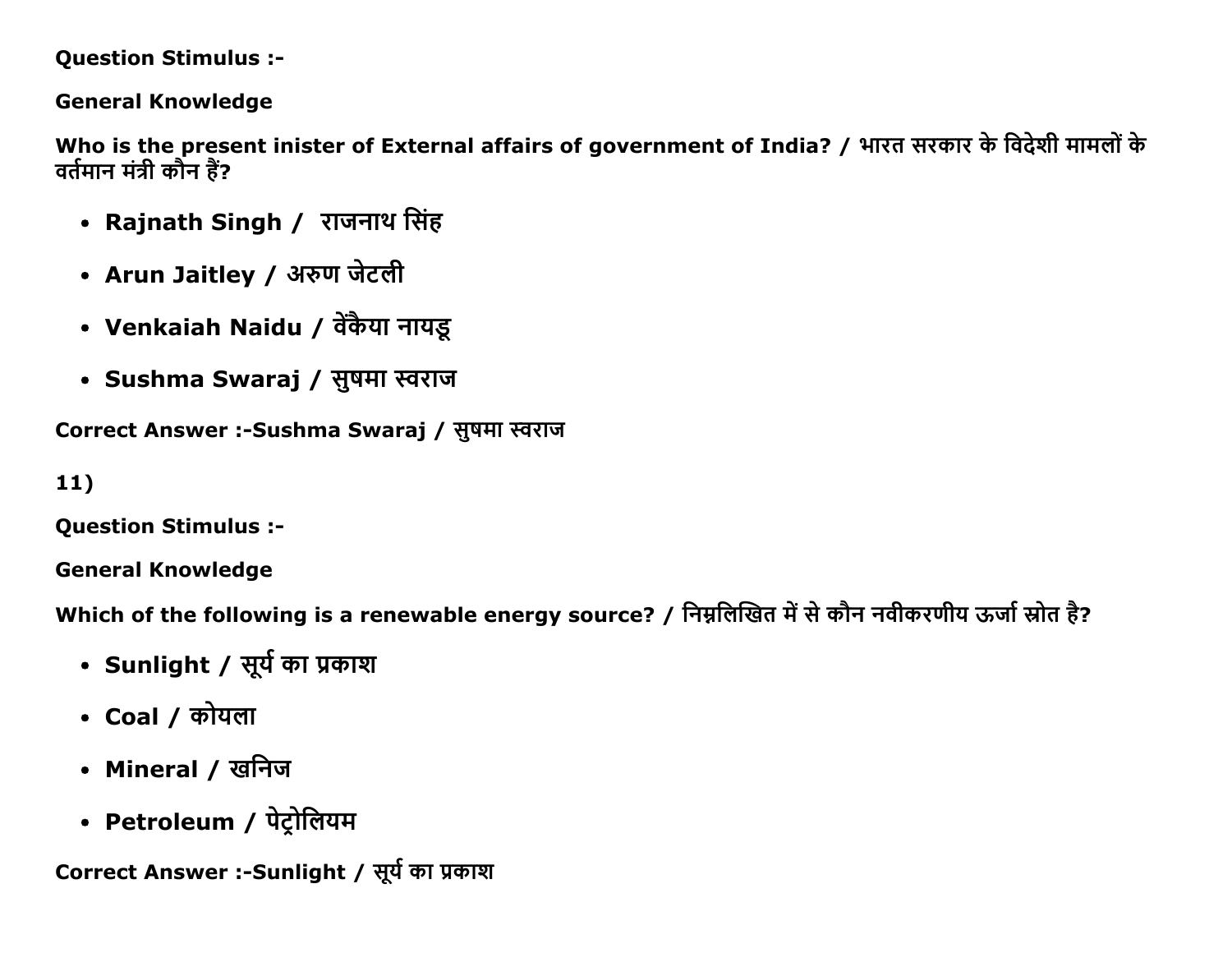$12)$ 

**Question Stimulus :-**

**Gemeral Knowledge** 

Which of the following film was shot in Madhya Pradesh? / निम्न में से किस फिल्म की शूटिंग मध्य प्रदेश में की गयी थी?

- Octopussy / ओक्टोपुस्सी
- Jodha Akbar / जोधा अकबर
- Rajput / राजपूत
- Rajneeti / राजनीति

Correct Answer :-Rajneeti / राजनीति

13)

**Question Stimulus :-**

**General Knowledge** 

Who is the captain of Pakistan cricket team in T20 world cup held in India in 2016? / २०१६ में भारत में आयोजित टी२० विश्व कप में पाकिस्तानी क्रिकेट टीम के कप्तान कौन हैं?

- Mohammad Hafeez / मोहम्मद हाफ़िज़
- Shoaib Malik / शोएब मलिक
- Shahid Afridi / शाहिद अफरीदी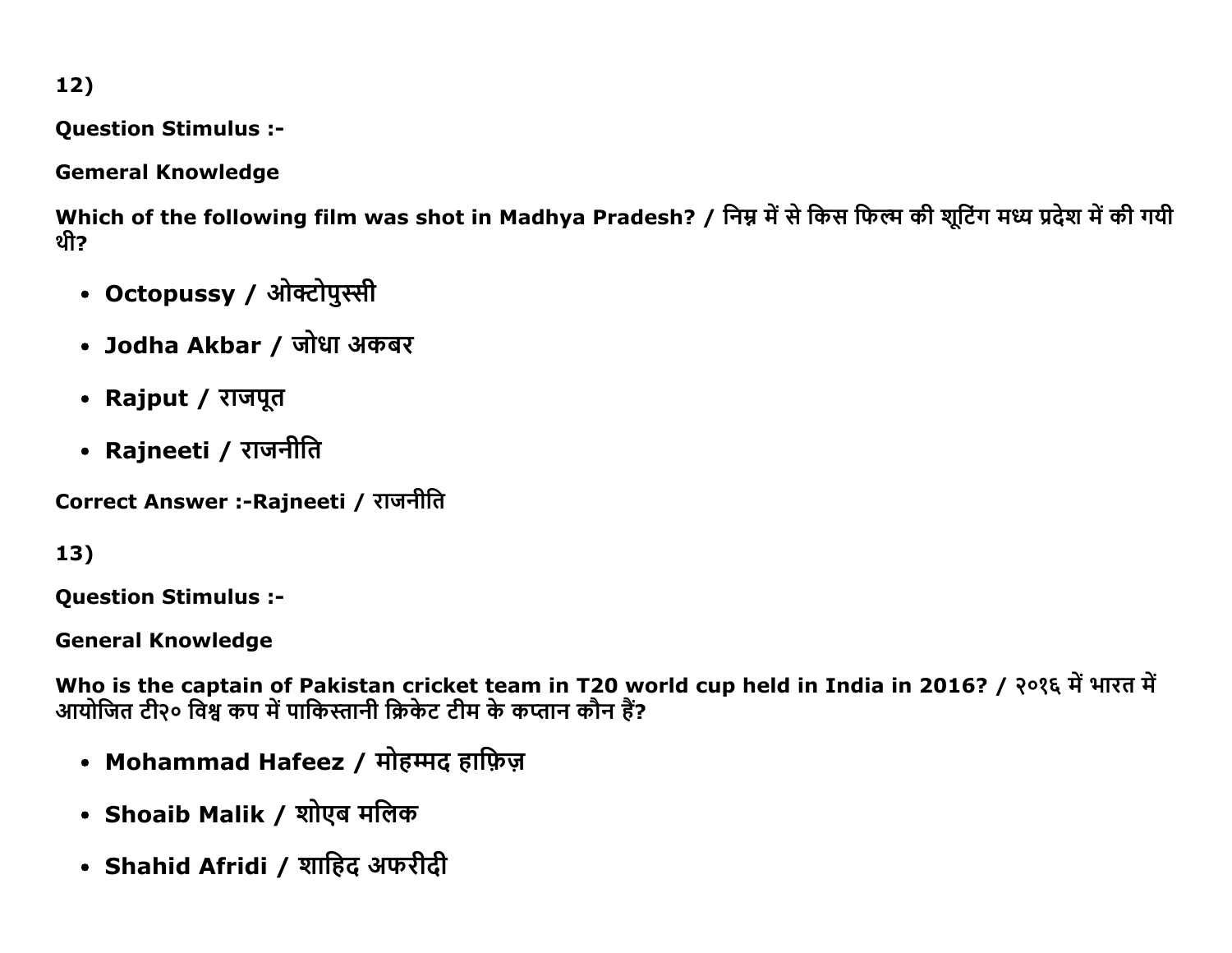• Umar Akmal / उमर अकमल

# Correct Answer :- Shahid Afridi / शाहिद अफरीदी

## $14)$

#### **Question Stimulus :-**

#### **General Knowledge**

Saina Nehwal is a champion player of \_\_\_\_\_\_\_\_\_. / साइना नेहवाल \_\_\_\_\_\_\_\_\_\_\_\_\_\_ की चैंपियन ख़िलाड़ी हैं।

- Tennis / टेनिस
- Badminton / बैडमिंटन
- Squash / स्काश
- Cricket / क्रिकेट

Correct Answer :-Badminton / बैडमिंटन

# 15)

**Question Stimulus :-**

**General Knowledge** 

The author of the renowned book 'Glimpses of World History' is: / प्रसिद्ध किताब 'विश्व इतिहास की झलक(ग्लिम्पस ऑफ़ वर्ल्ड हिस्ट्री)' के लेखक हैं:

- Dr. A.P.J. Abdul Kalam / डॉ. ए. पी. जे. अब्दुल कलाम
- Smt. PrathibaPatil / श्रीमती प्रतिभा पाटिल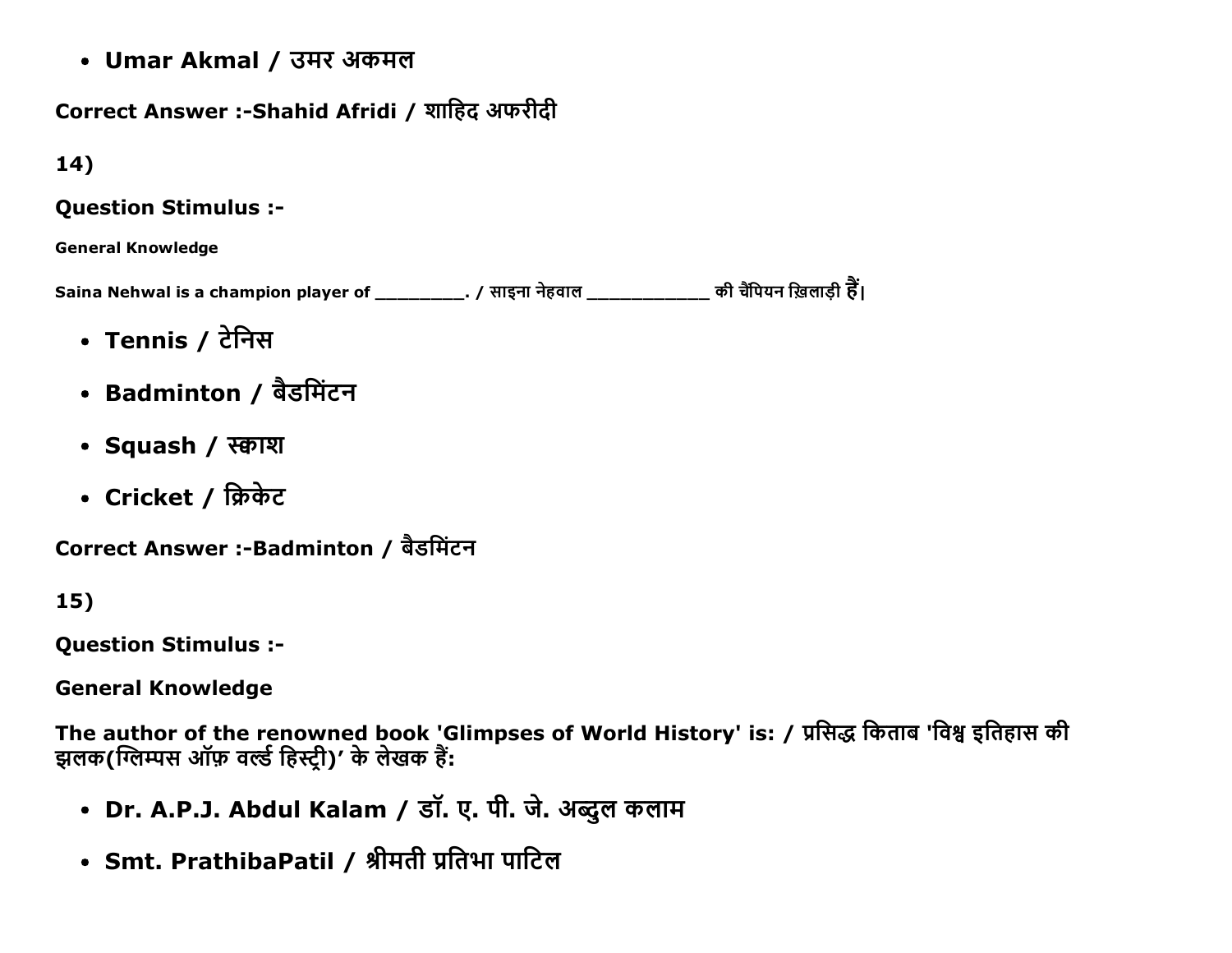- Jawaharlal Nehru / जवाहरलाल नेहरु
- S. Radhakrishnan / एस. राधाकृष्णन

Correct Answer :-Jawaharlal Nehru / जवाहरलाल नेहरु

```
Topic:- G3_General Hindi
1)
```
**Question Stimulus :-**

**Hindi** 

'फुफेरा' शब्द में कौन सा प्रत्यय है?

- रा
- एरा
- ऐरा
- $\bullet$  3 $\Pi$

**Correct Answer :-एरा** 

# $2)$

**Question Stimulus :-**

**Hindi** 

'उसने कहा था' के लेखक हैं-

• डॉ. रघुवीर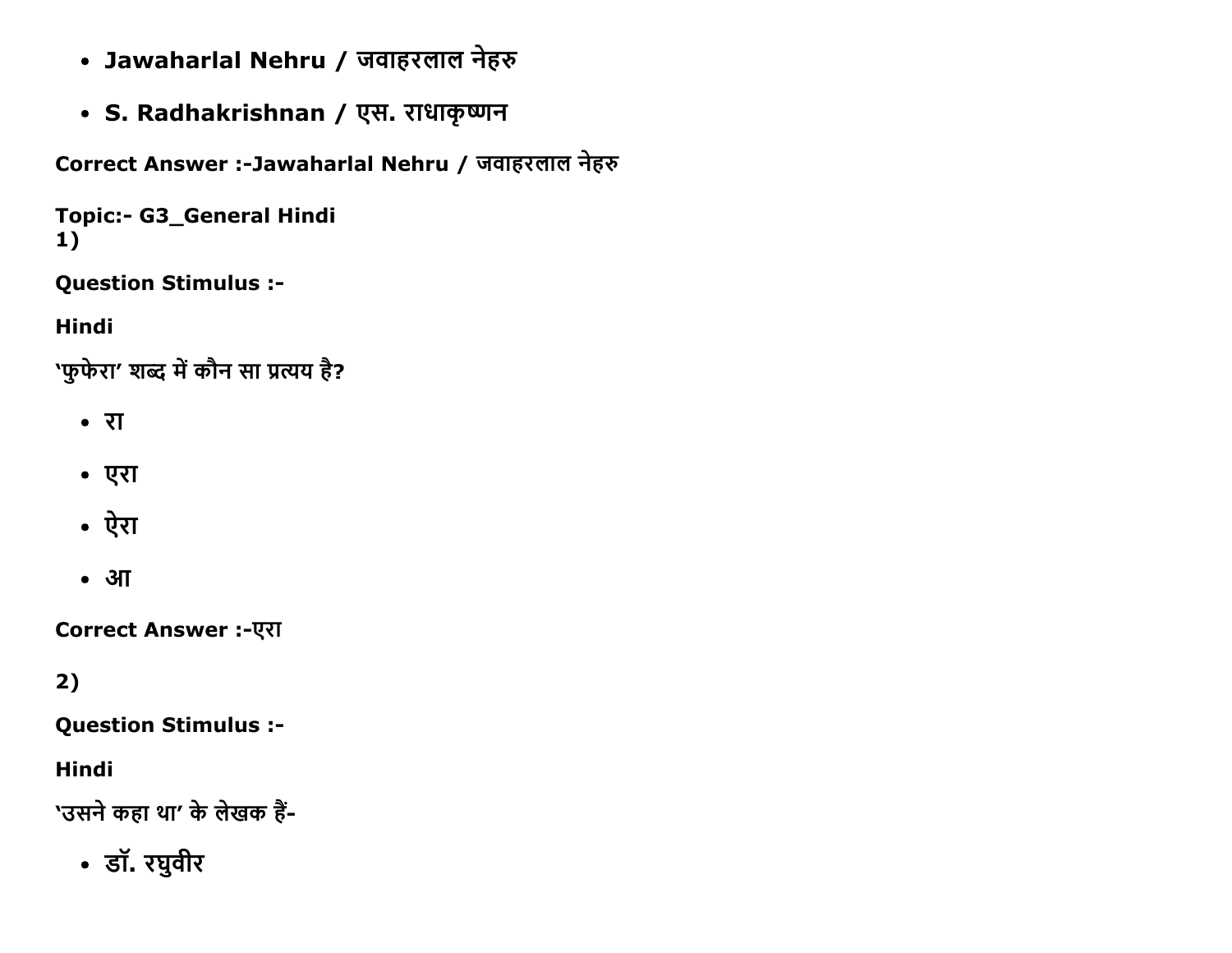- हजारी प्रसाद
- हरिशंकर पारसाई
- चन्द्रधर शर्मा'गुलेरी'

Correct Answer :-चन्द्रधर शर्मा'गुलेरी'

 $3)$ 

**Question Stimulus :-**

**Hindi** 

'इच्छा' का पर्यायवाची शब्द होगा-

- अमिय
- हर्ष
- आकांक्षा
- रश्मि

Correct Answer :-आकांक्षा

4)

**Question Stimulus :-**

**Hindi** 

अनेक शब्दों के लिए एक शब्द का चयन कीजिए-

'जो कहा न जा सके'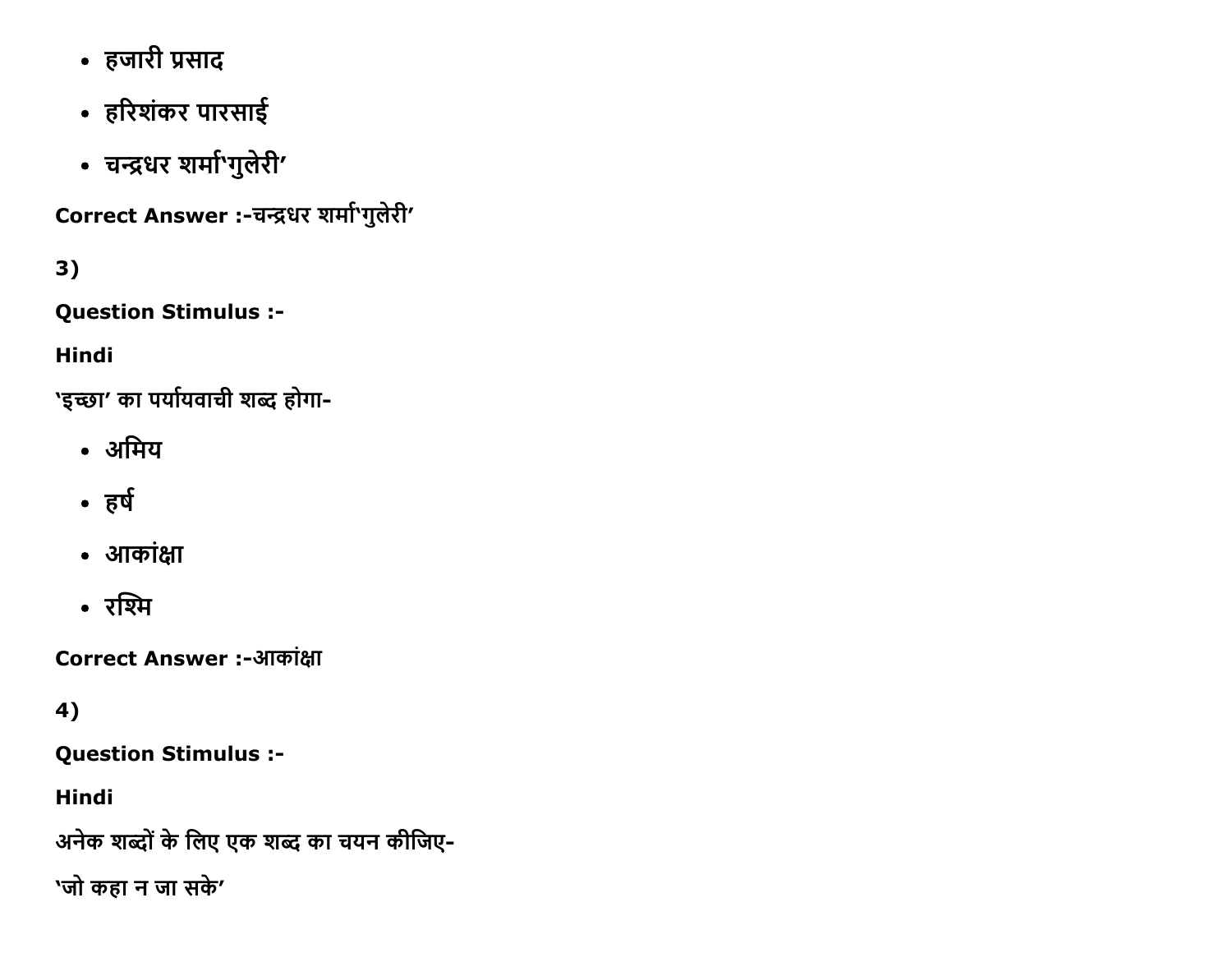- अकथित
- अकथनीय
- अकथ्य
- नामुमकिन

Correct Answer :-अकथ्य

 $5)$ 

**Question Stimulus :-**

Hindi

'अत्याचार' शब्द में उपसर्ग होगा-

- $\bullet$  3
- अत्या
- अति
- चार

Correct Answer :-अति

6)

**Question Stimulus :-**

Hindi

एक शब्द के तीन अनेकार्थी शब्द हैं। जो शब्द इस श्रेणी में नहीं आता है; वही उत्तर होगा।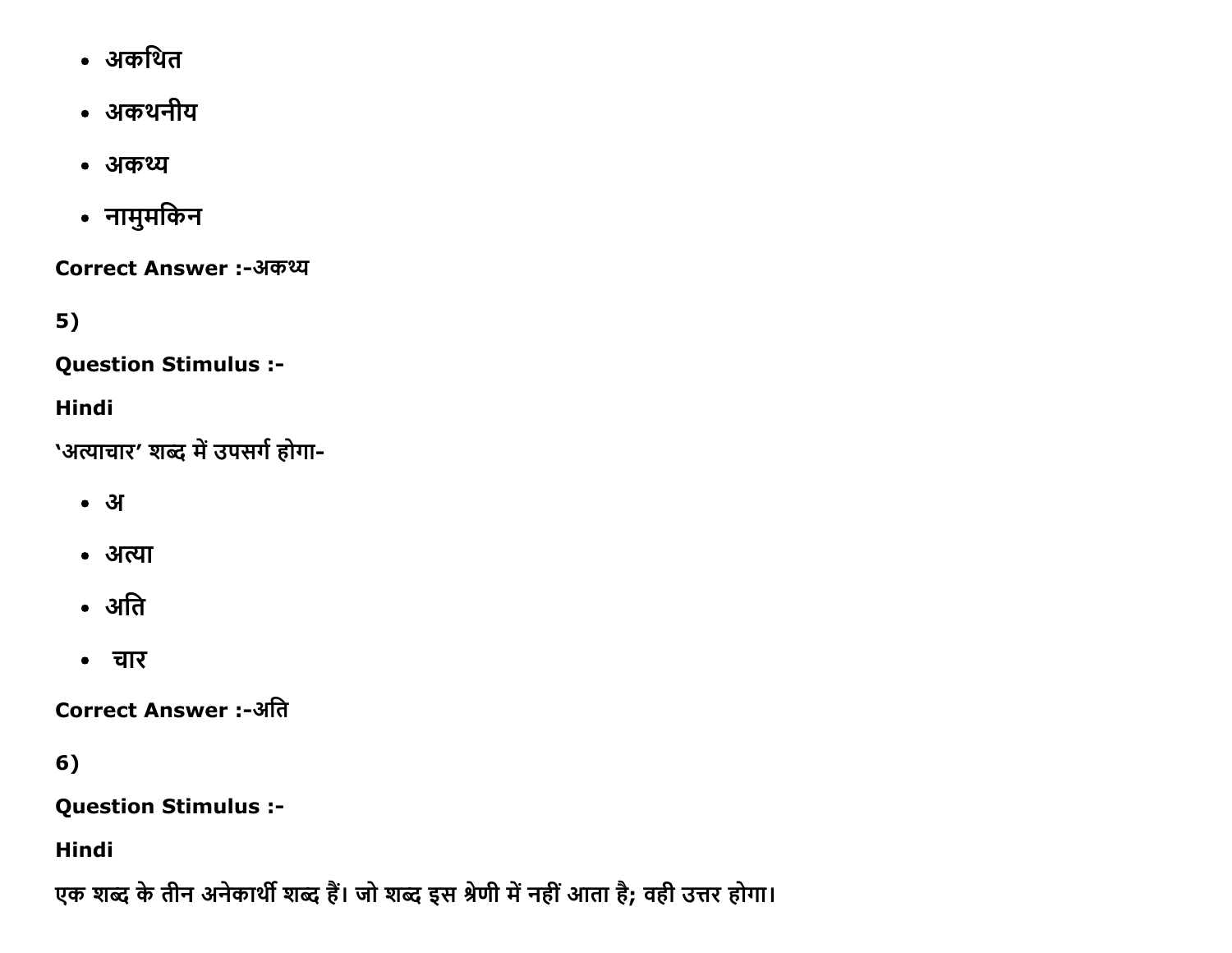

- मित्र
- शत्रु
- कृष्ण के चाचा
- विनम्र

**Correct Answer :- शत्रु** 

# 7)

**Question Stimulus :-**

**Hindi** 

'तन्मय' में कौन सी संधि होगी?

- व्यंजन संधि
- विसर्ग संधि
- स्वर संधि
- इनमें से कोई नहीं

Correct Answer :-व्यंजन संधि

# 8)

**Question Stimulus :-**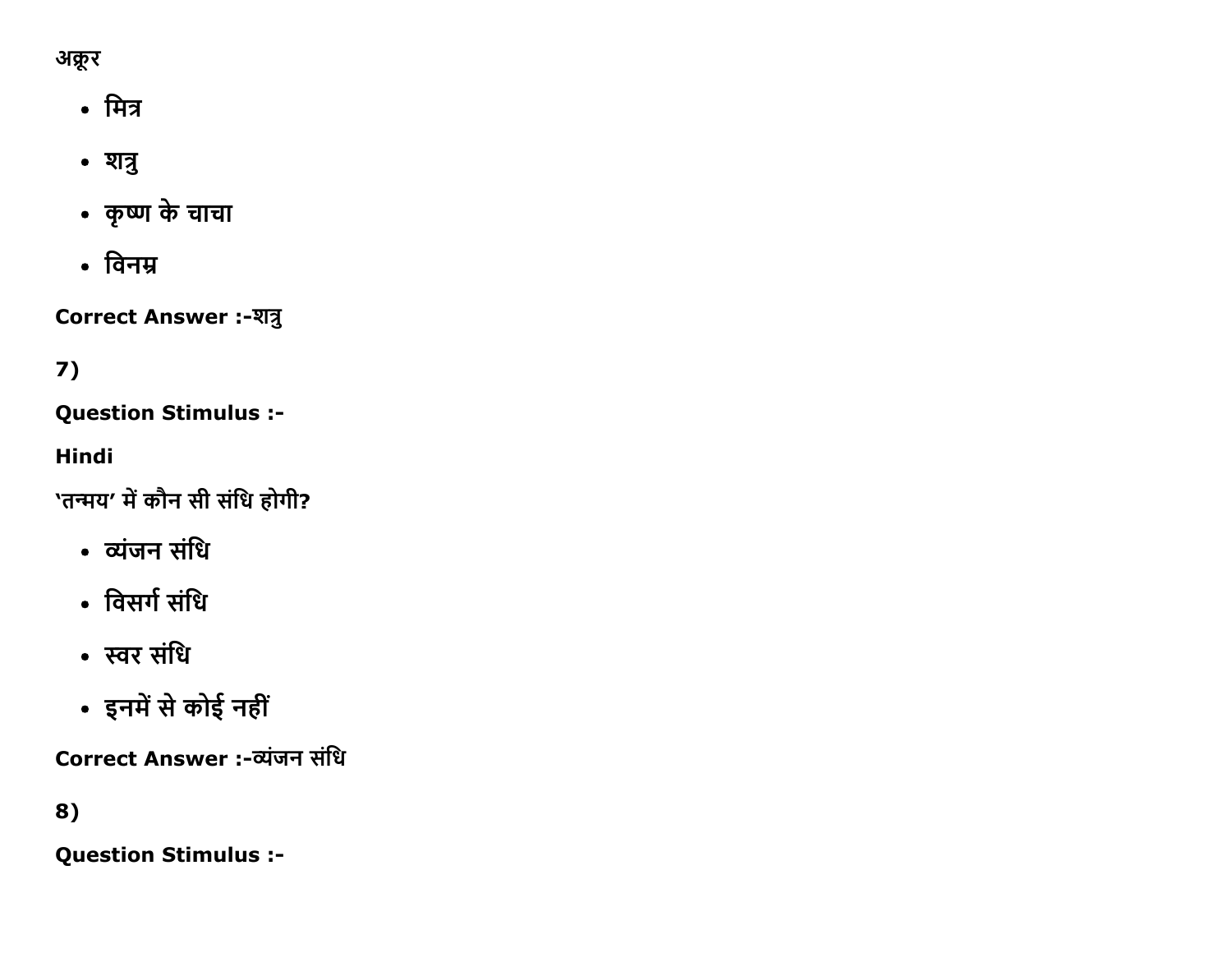# **Hindi**

नीचे लिखे शब्दों में कौन शुद्ध शब्द है?

- स्वास्थ्य
- स्वास्थ
- सुवास्थ
- स्वासथ

Correct Answer :-स्वास्थ्य

9)

**Question Stimulus :-**

**Hindi** 

'शान्त' शब्द का विलोम होगा-

- लघु
- चंचल
- डरपोक
- बहादुर

Correct Answer :-चंचल

10)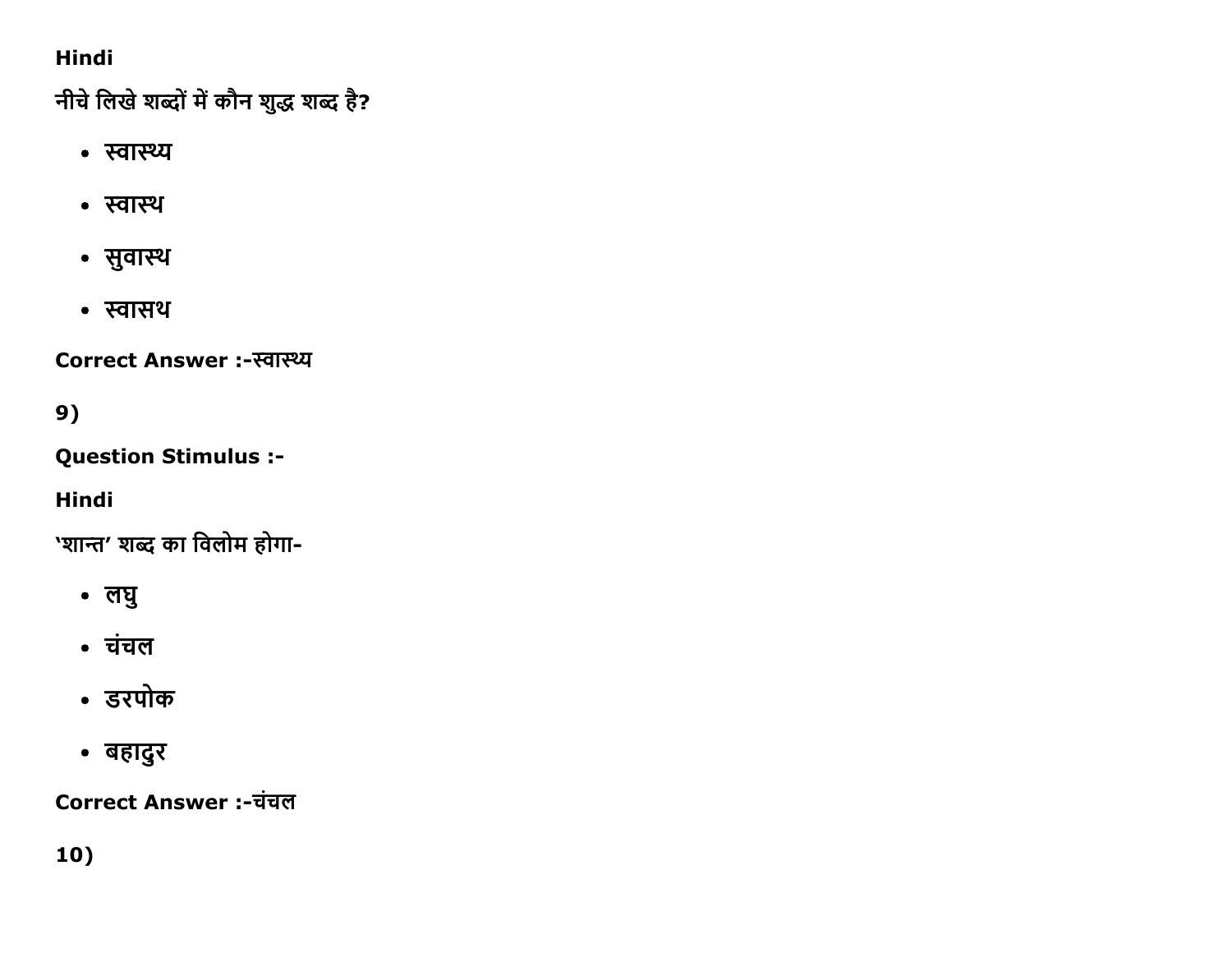### **Question Stimulus :-**

**Hindi** 

'सदैव' में संधि विच्छेद होगा-

- सदा+एव
- सदा+ऐव
- सद+ऐव
- सता+एव

Correct Answer :-सदा+एव

 $11)$ 

**Question Stimulus :-**

**Hindi** 

निम्नलिखित शब्दों में से भिन्न शब्द का चयन कीजिए-

- भुजंग
- मनोज
- कंदर्प
- अनंग

Correct Answer :-भुजंग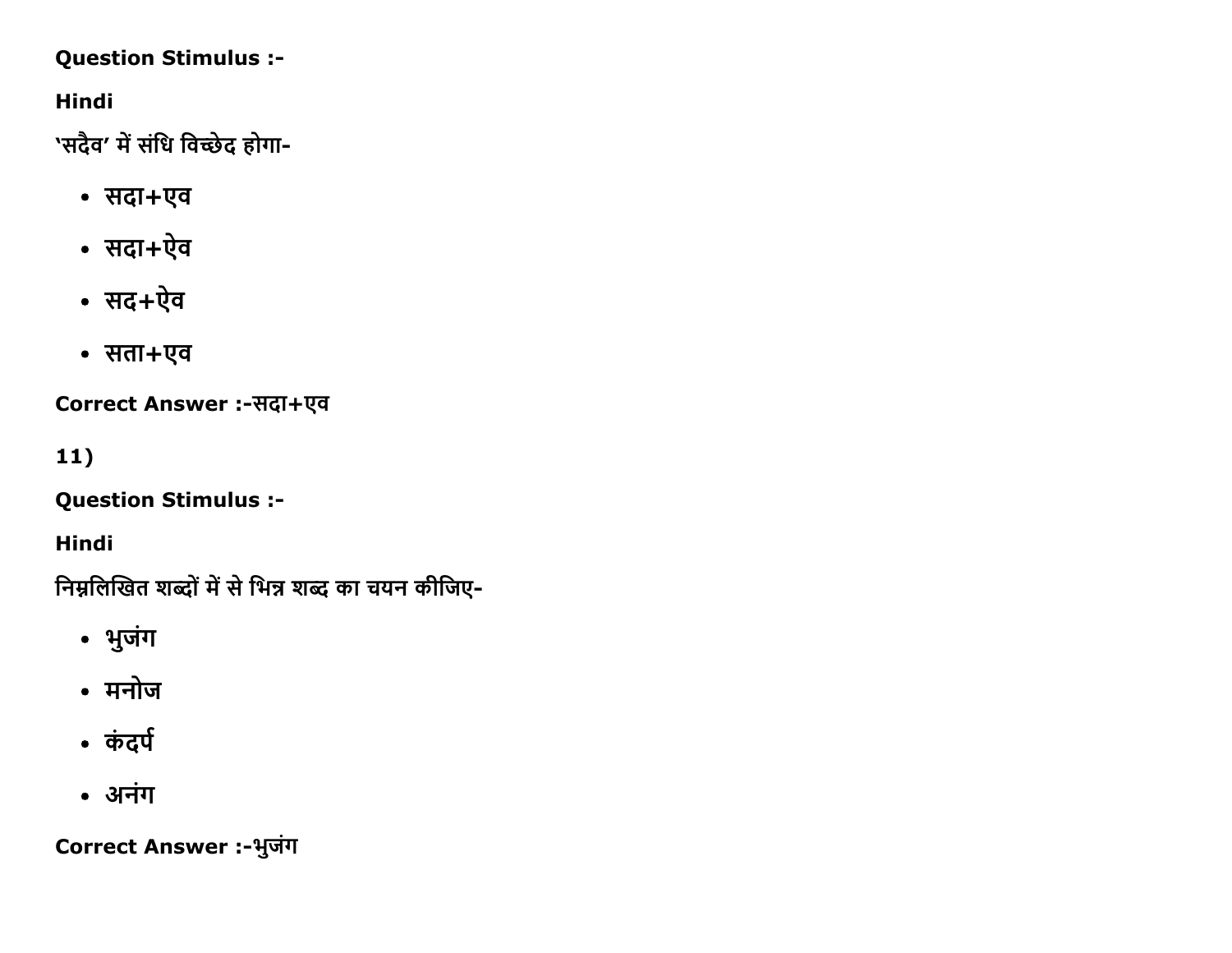$12)$ 

**Question Stimulus :-**

**Hindi** 

निम्नलिखित में शुद्ध वाक्य का चयन कीजिए-

- कल पाठ पढ़कर आइए।
- पाठ पढ़कर कल आइए
- पाठ पढ़कर आइए कल
- आइए कल पाठ पढ़कर

Correct Answer :-पाठ पढ़कर कल आइए

13)

**Question Stimulus :-**

Hindi

`गुल खिलाना' मुहावरे का अर्थ होगा-

- मौज करना
- बहुत गुस्सा आना
- व्यवधान पड़ना
- कोई बखेड़ा खड़ा करना

Correct Answer :- कोई बखेड़ा खड़ा करना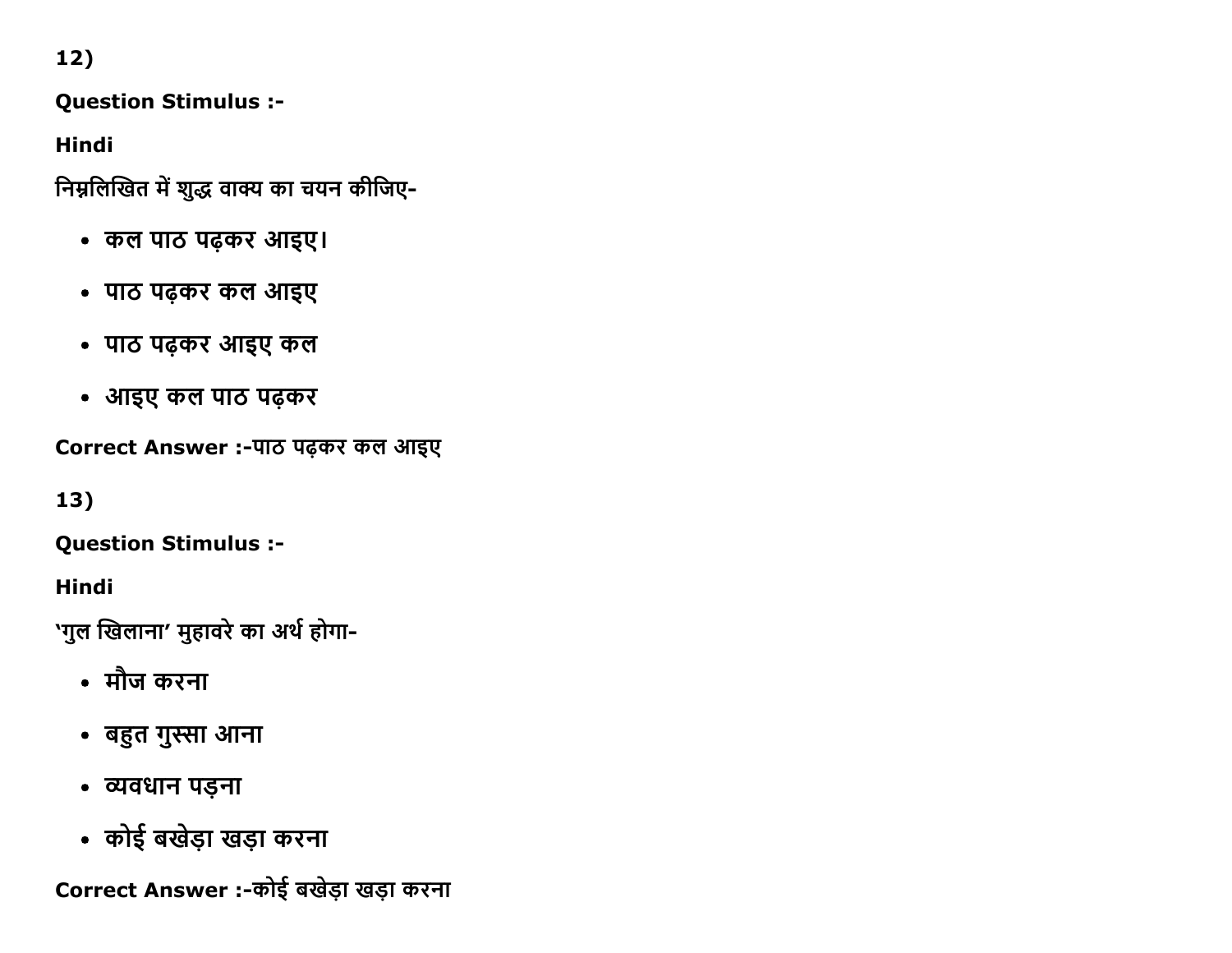# 14)

Question Stimulus :

Hindi

दिल्ली-मेरठ के आस-पास कौन सी बोली बोली जाती है।

- ब्रजभाषा
- बाँगरू
- खड़ी बोली
- अवधी

Correct Answer :-खड़ी बोली

15)

Question Stimulus :

Hindi

'नीलकमल' में समास होगा-

- बहुब्रीहि
- तत्पुरुष
- कर्मधारय
- द्विगु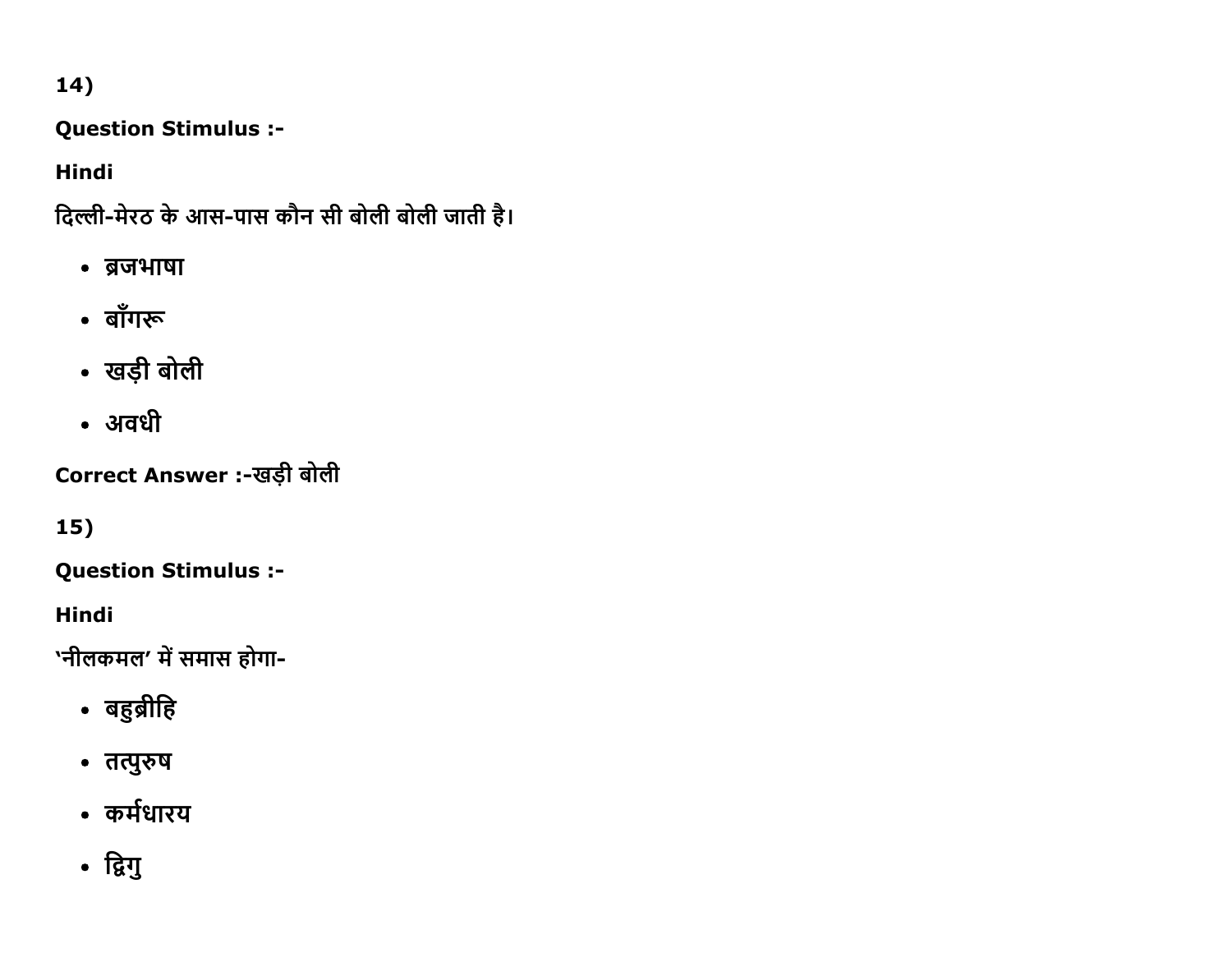Correct Answer :-कर्मधारय

```
Topic:- G3_General English
1)
```
Question Stimulus :

English

The following sentence is split in three parts and each one is labelled (A), (B), and (C). Read the sentence to find out whether there is an error in any part. Letter (D) signifies a 'No error'.

I would (A) never do this (B) if I were you (C).

- A) I would
- B) never do this
- C) if I were you
- D) No error

Correct Answer :- D) No error

2)

Question Stimulus :

English

Fill in the blank:

She \_\_\_\_\_\_\_\_\_\_\_\_\_\_ the room when the bell rang.

was cleaning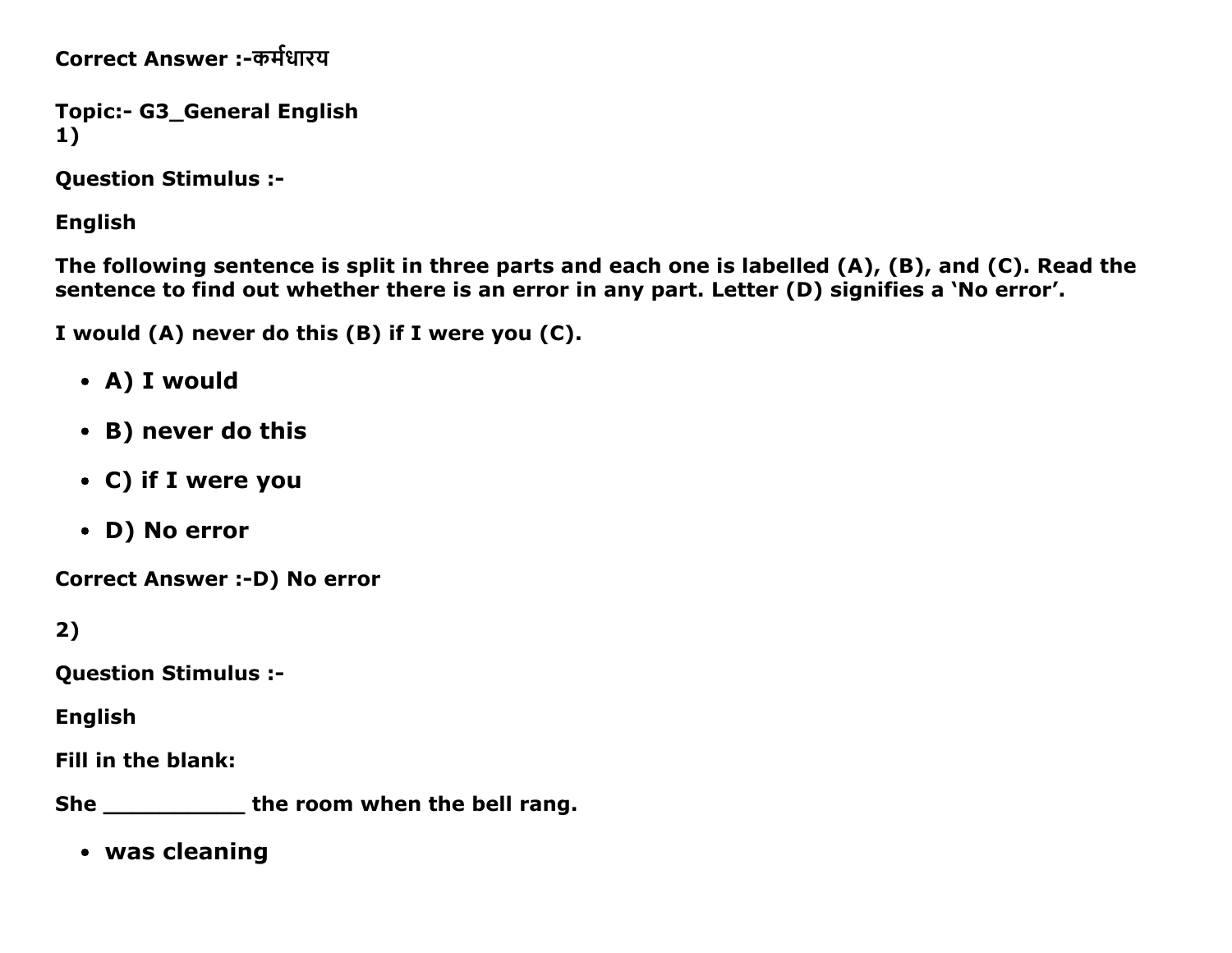- is cleaning
- cleaned
- cleans

**Correct Answer :-was cleaning** 

3)

Question Stimulus :

English

Find the odd word out:

Fast, quick, slow, rapid

- Fast
- Quick
- Slow
- Rapid

**Correct Answer :- Slow** 

4)

Question Stimulus :

English

The following sentence is split in three parts and each one is labelled (A), (B), and (C). Read the sentence to find out whether there is an error in any part. Letter (D) signifies a 'No error'.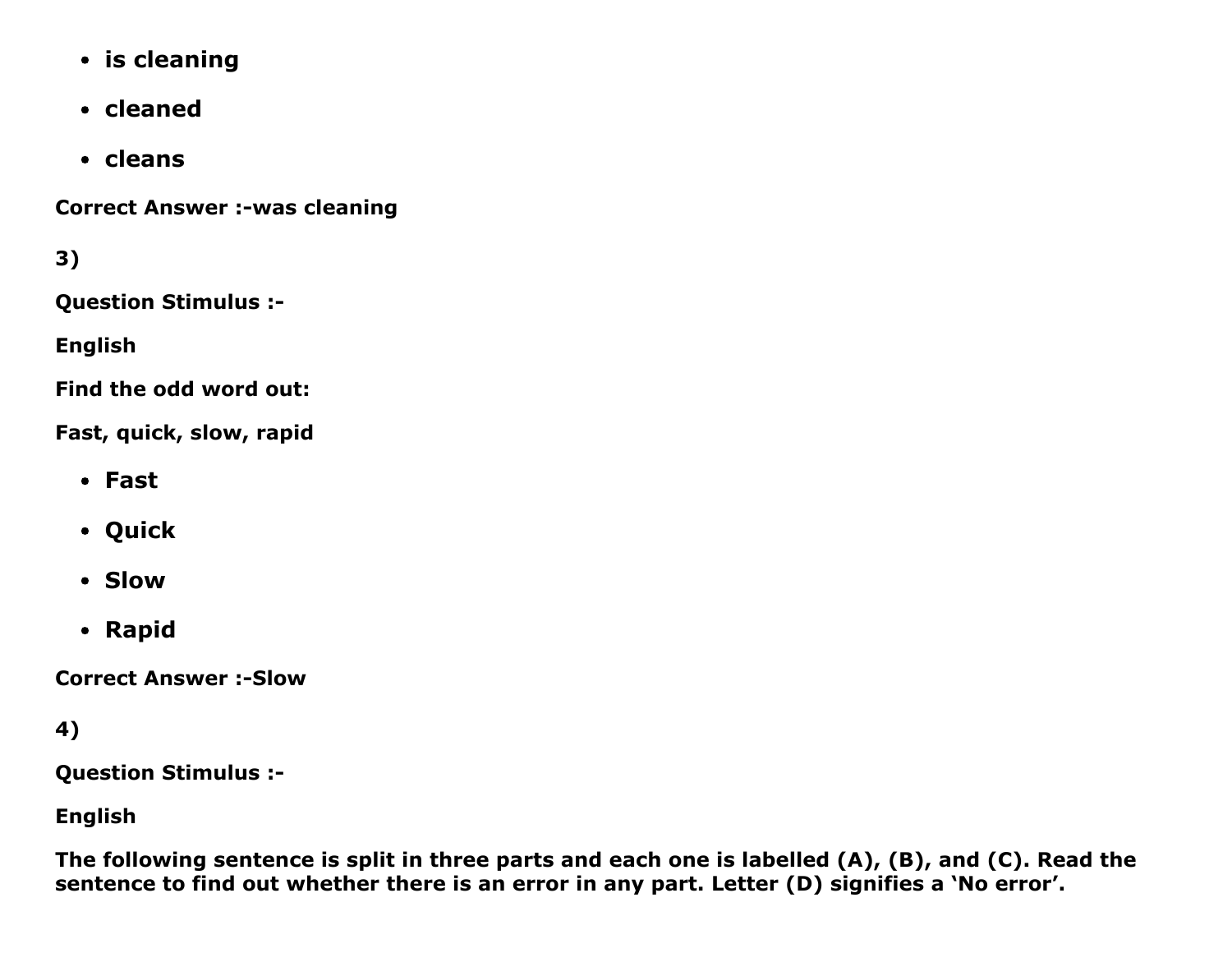I (A) have been (B) to Paris in 2012 (C).

- A) I
- B) have been
- C) to Paris in 2012
- D) No error

Correct Answer :- B) have been

5)

Question Stimulus :

English

Complete the idiom:

My efforts went to waste. I now have to start from the \_\_\_\_\_\_\_\_\_\_\_\_\_\_\_\_\_\_\_\_\_\_\_\_\_ again.

- square one
- scratch
- task
- first

**Correct Answer :-scratch** 

6)

Question Stimulus :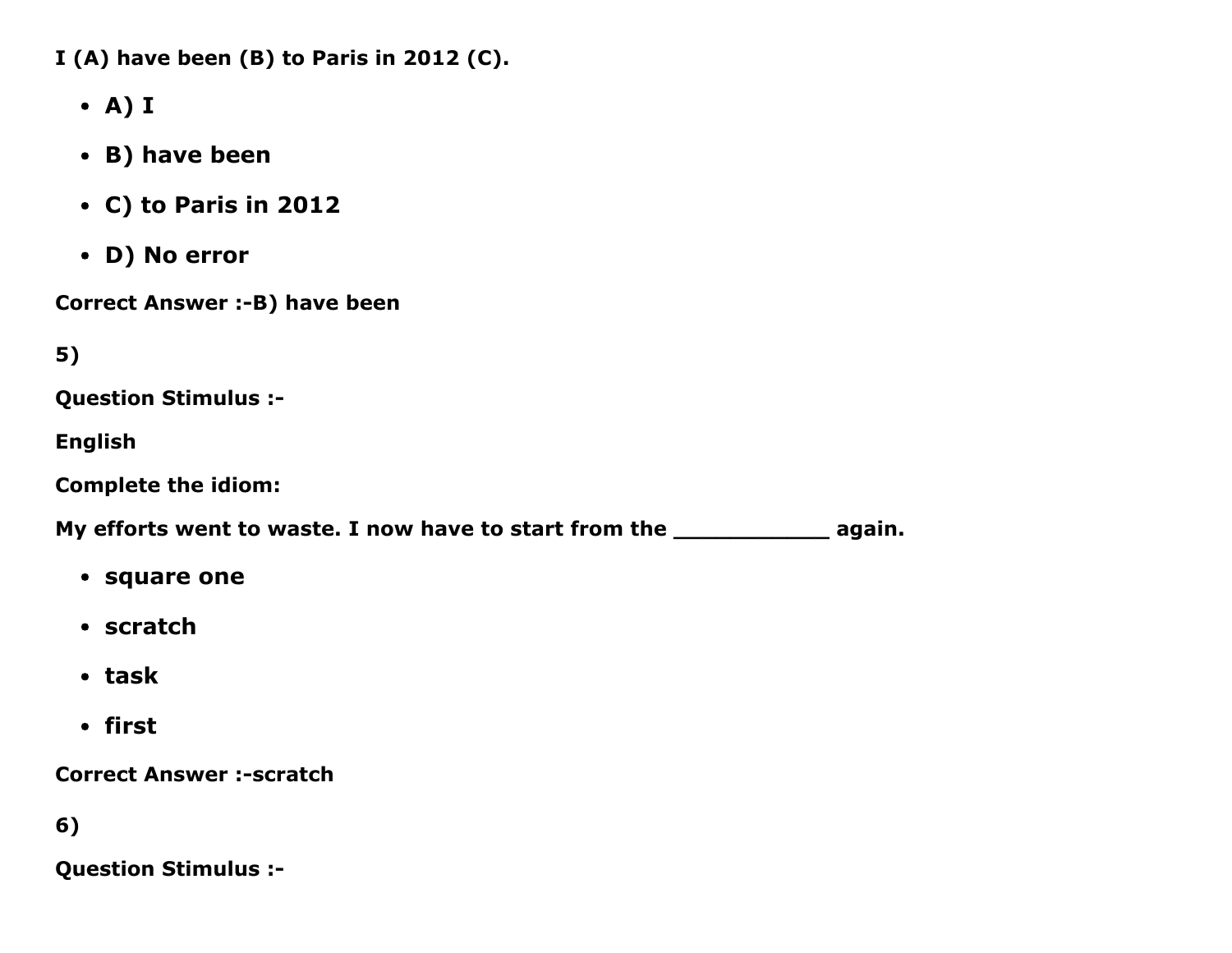### English

Identify the given sentence.

Did he go to the dentist yesterday?

- Interrogative
- Declarative
- Imperative
- Exclamatory

**Correct Answer :- Interrogative** 

# 7)

Question Stimulus :

English

Find the odd word out:

Ache, comfort, pain, agony

- Ache
- Comfort
- Pain
- Agony

**Correct Answer :- Comfort**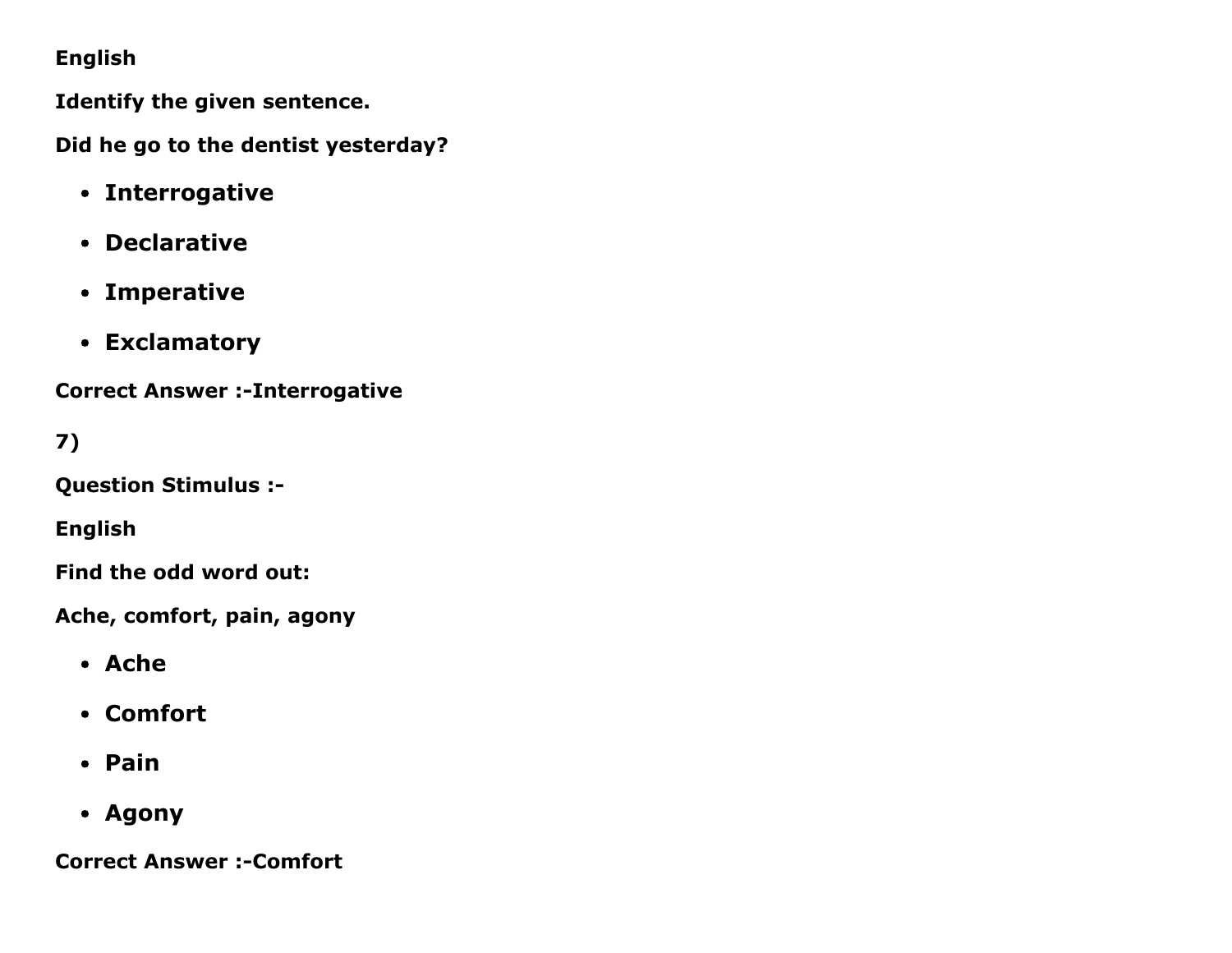8)

Question Stimulus :

English

Which of the below given words is spelt correctly?

- Opponennt
- Oponent
- Opponent
- Oponnent

**Correct Answer :- Opponent** 

9)

Question Stimulus :

English

Find the odd word out:

Onion, pineapple, turnip, celery

- Onion
- Pineapple
- Turnip
- Celery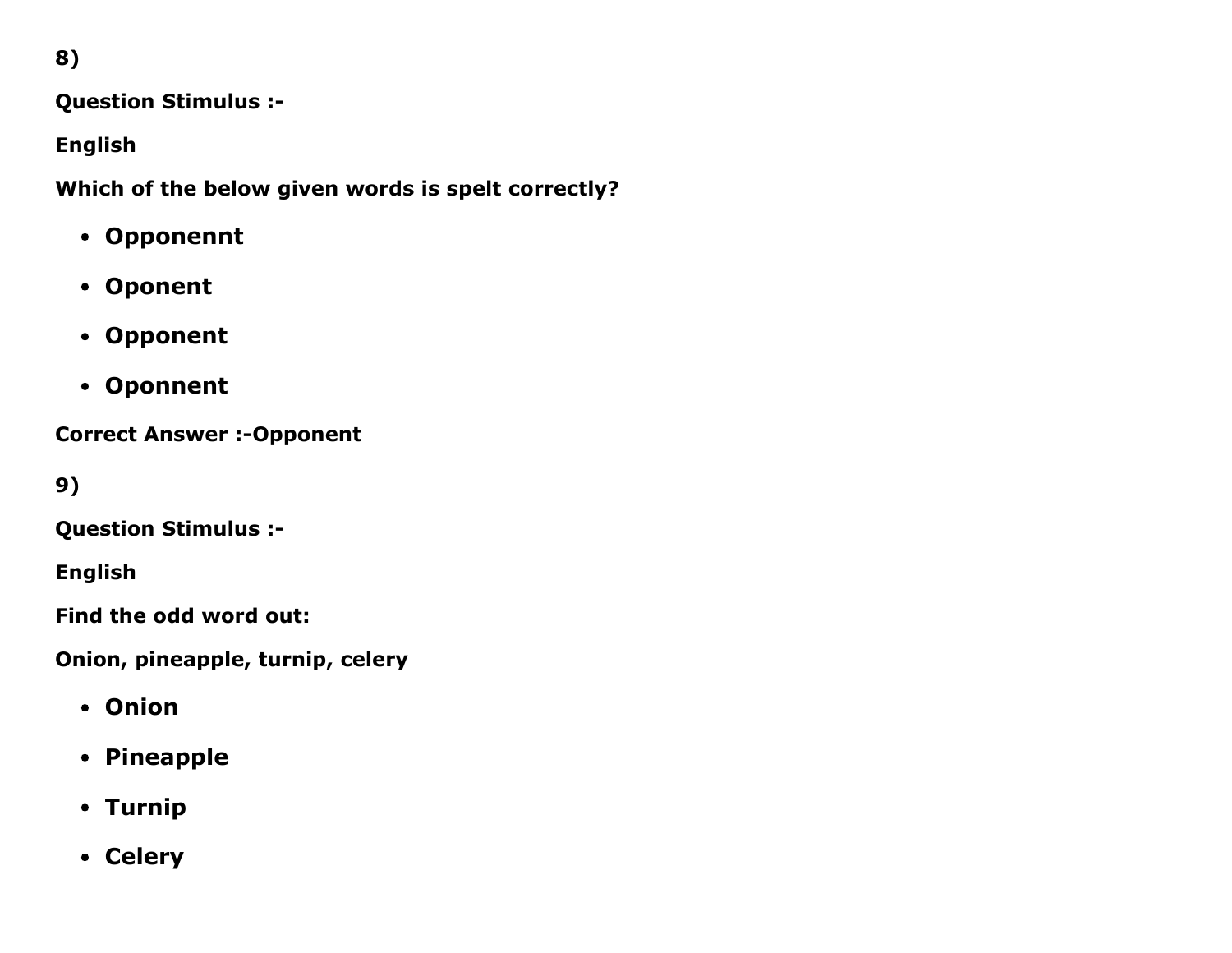**Correct Answer :- Pineapple** 

10)

Question Stimulus :

English

What is the synonym of: astonish

- Threaten
- Warn
- Amaze
- Caution

**Correct Answer :- Amaze** 

11)

Question Stimulus :

English

What is the antonym of: brave

- Heroic
- Courageous
- Bold
- Afraid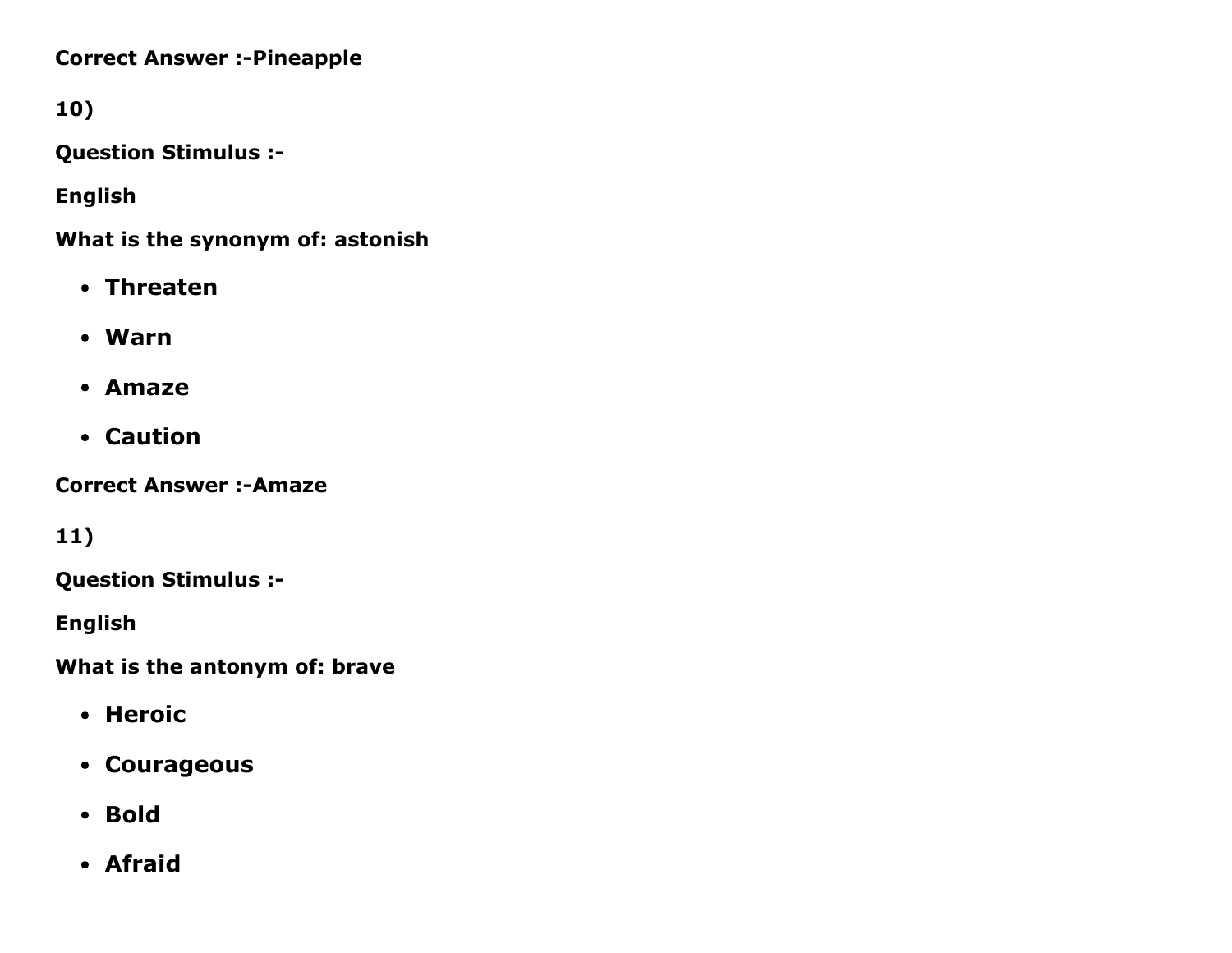### **Correct Answer :- Afraid**

12)

Question Stimulus :

English

Fill in the blank:

You \_\_\_\_\_\_\_\_\_\_\_\_\_\_\_\_\_\_\_ go to the doctor if you are not feeling well.

- should
- can
- may
- might

**Correct Answer :- should** 

13)

Question Stimulus :

English

Identify the given sentence:

Don't do that.

- Interrogative
- Exclamatory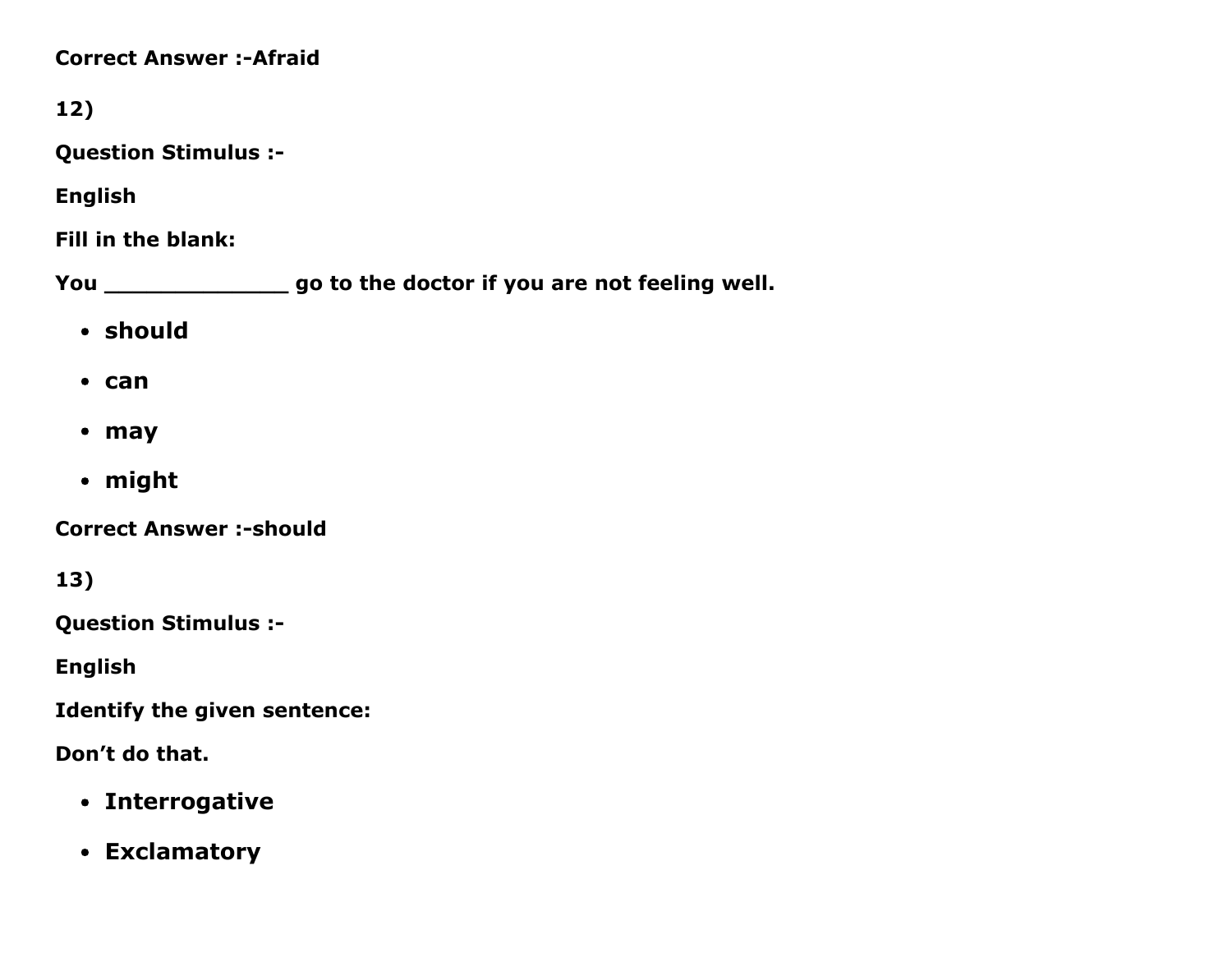- Declarative
- Imperative

**Correct Answer :- Imperative** 

14)

**Question Stimulus :-**

**English** 

Which of the below given words is spelt correctly?

- Possessive
- Posesive
- Possesive
- Posessive

**Correct Answer :- Possessive** 

```
Topic:- G3 General Maths
1)
```
**Question Stimulus :-**

**Maths** 

If sinA + cosecA = 2, find the value of  $sin^{71}A + cosec^{17}A$ . / यदि sin A + cosec A = २ हैं,तो  $sin^{71}A +$  $\mathbf{cosec}^{17}$ A का मान निकालें।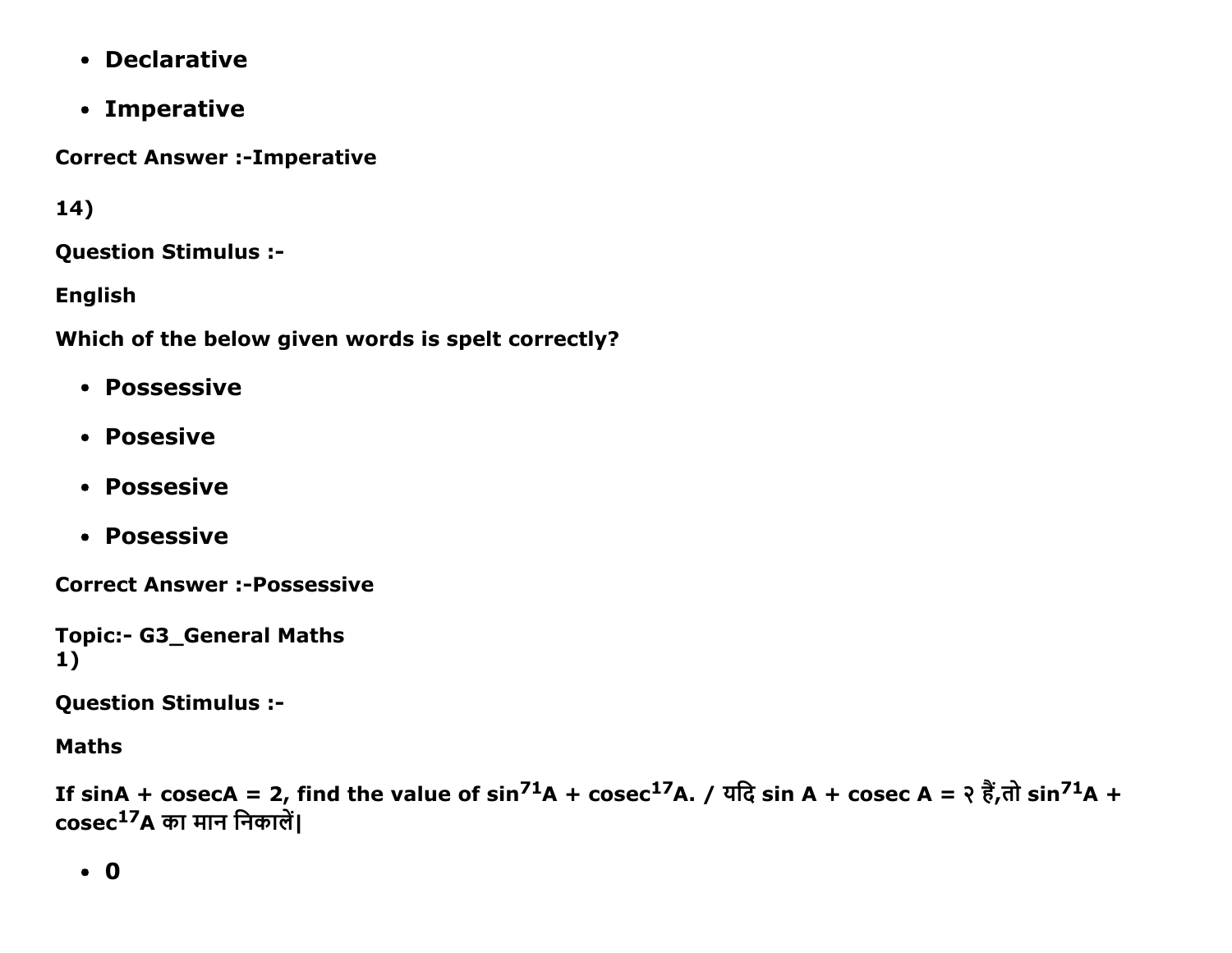- $\cdot$  2/  $\sqrt{2}$
- $-1/2$
- $-2/ -2$

Correct Answer :- 2 / ?

 $2)$ 

**Question Stimulus :-**

**Maths** 

A number is chosen at random from 1, 2, 3, ...., 48, 49, 50. What is the probability that it is a prime number? / १,२,३,...., ४८,४९,५० से एक संख्या को अनियमित रूप से चुना जाता है।तो उसके अभाज्य संख्या होने की कितनी सम्भावना है?

- $\cdot$  0.35 / 0.34
- $\cdot$  0.15 / 0.34
- $\cdot$  0.30 / 0.30
- $\cdot$  0.16 / 0.25

**Correct Answer :- 0.30 / 0.30** 

 $3)$ 

**Question Stimulus :-**

**Maths** 

What is the sum of deviations of numbers 2, 3, 4, 5, 7, 9 taken from their arithmetic mean? /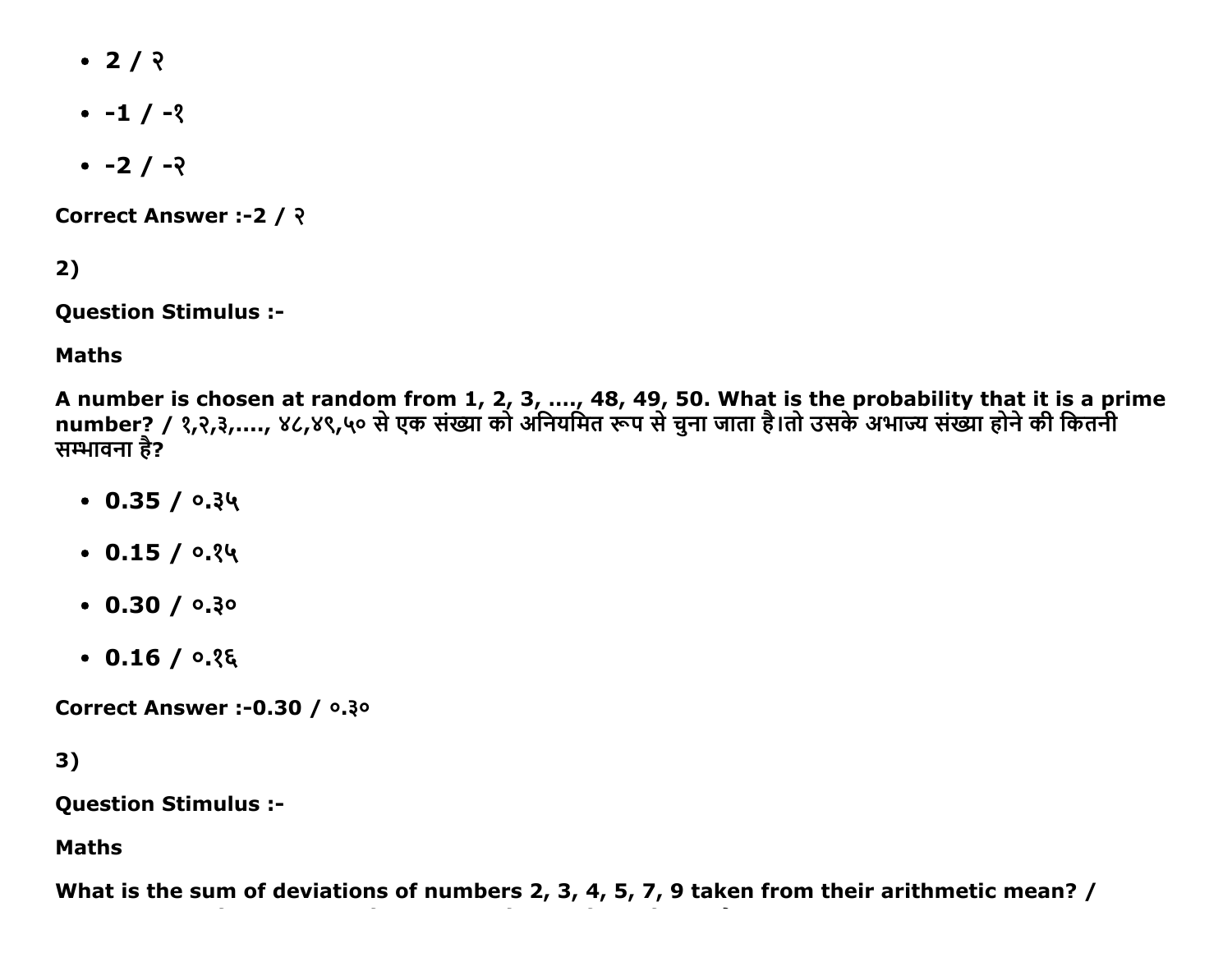अंकगणितीय माध्य से लिए गए संख्याओं २,३,४,५,७,९ के विचलनों का योग क्या है?

- $\cdot$  1/ ?
- $-1 / -2$
- $\cdot$  2/  $\sqrt{2}$
- $\bullet$  0

**Correct Answer:-0** 

# 4)

**Question Stimulus :-**

### **Maths**

What number must be added to each of the numbers 56, 49, 2, 1 so that the results are in<br>continued proportion? / प्रत्येक संख्याओं ५६,४९,२,१, के साथ किस संख्या को जोड़ेंगे ताकि परिणाम निरंतर अनुपात में ही आए?

- $-5/4$
- $-4/8$
- $\bullet$  7 / 0
- $\bullet$  8/6

Correct Answer :- 7 / 9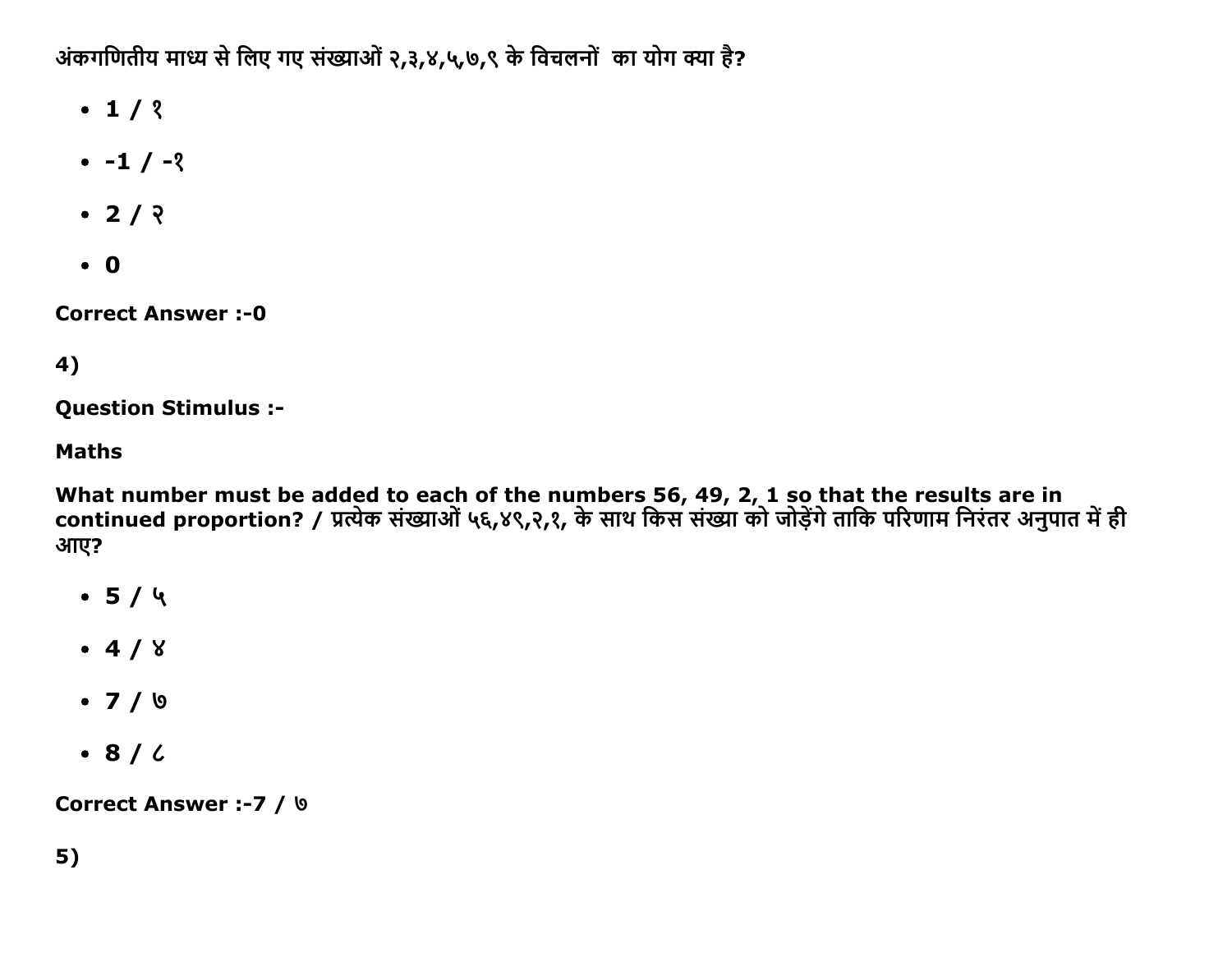**Question Stimulus :-**

**Maths** 

In triangle ABC, each of the base angles is 450. Measure of the base is 20 cm. What is the area of the triangle ABC? / त्रिभुज(एबीसी)ABC में, प्रत्येक आधार का कोण ४५० हैं।आधार का माप २० सेमी है।त्रिभुज(एबीसी)ABC का क्षेत्रफल क्या है?

- 200  $\rm cm^2$  / २०० सेमी<sup>२</sup>
- 100 cm<sup>2</sup> / १०० सेमी<sup>२</sup>
- 400  $\rm cm^2$  / ४०० सेमी<sup>२</sup>
- 360 cm<sup>2</sup> / ३६० सेमी<sup>२</sup>

```
Correct Answer :-100 cm<sup>2</sup> / १०० सेमी<sup>२</sup>
```
# $6)$

**Question Stimulus :-**

#### **Maths**

Given  $x^3 + y^2 + 3xy = 125$  and  $27x^2y + 27x^3 + 9xy^2 + y^3 = 0$ , what is the value of  $(x + y)$ ? / दिए गए  $x^{3} + y^{2} + 3xy = 224$  और  $20x^{2}y + 20x^{3} + 2xy^{2} + y^{3} = 0$  है, तो  $(x + y)$  का मान क्या है?

- $-5/4$
- $-5/4$
- $\cdot$  10 / ? $\circ$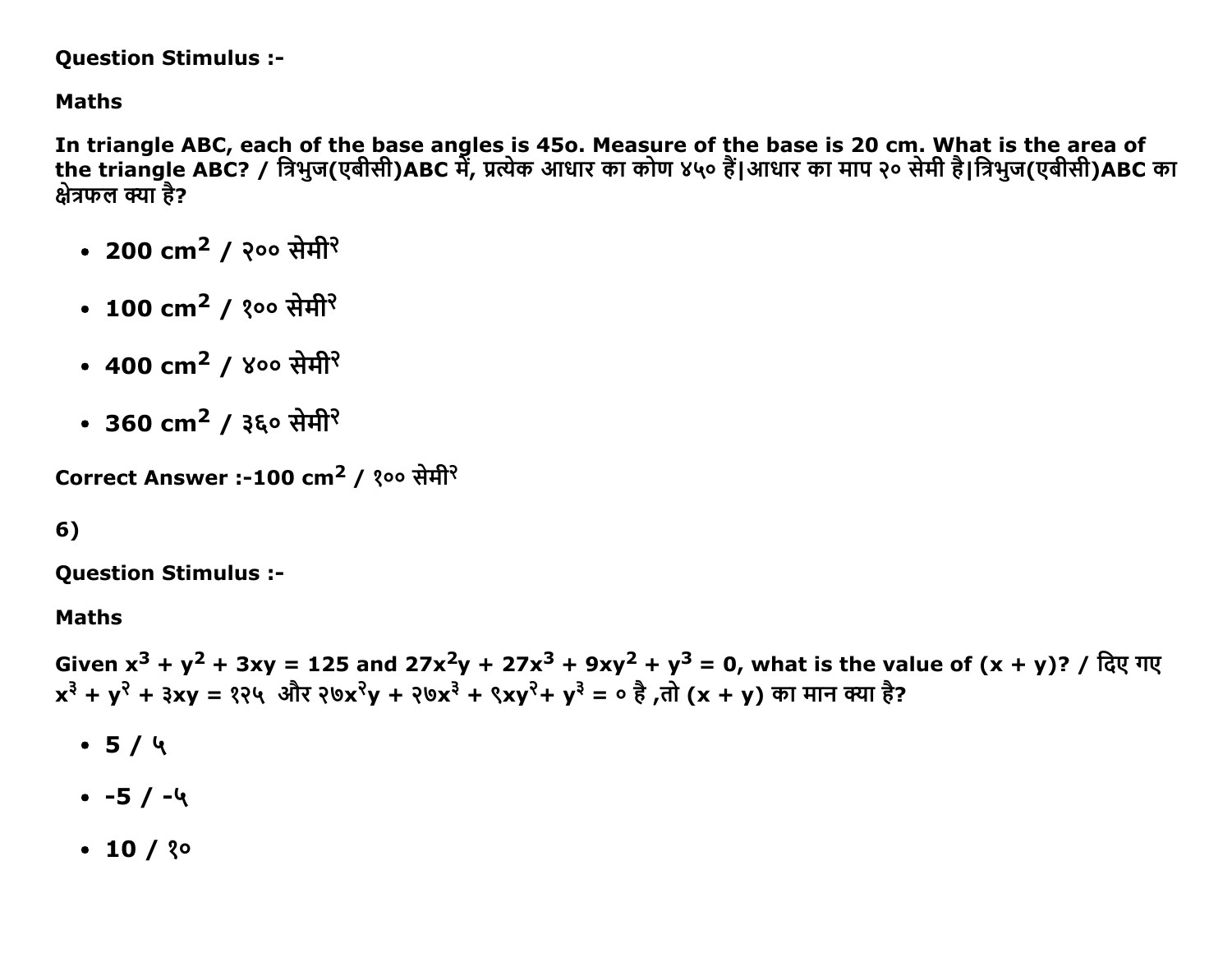$-10/20$ 

Correct Answer :-- 10 / -? 0

# 7)

**Question Stimulus :-**

**Maths** 

The perimeters of two similar triangles ABC and PQR are 240 cm and 180 cm respectively. If one side of the first triangle ABC is 80 cm, what is the corresponding side of the other triangle? / दों सामान त्रिभुजों एबीसी(ABC) और पीक्यूआर(PQR) की परिधि क्रमशः २४० सेमी और १८० सेमी हैं।यदि पहले त्रिभुज एबीसी(ABC) का एक पक्ष ८० सेमी है.तो दसरे त्रिभज का संगत भजा क्या हैं?

- 72 cm / ७२ सेमी
- 66 cm / ६६ सेमी
- 60 cm / ६० सेमी
- 75 cm / ७५ सेमी

Correct Answer :-60 cm / ६० सेमी

### 8)

**Question Stimulus :-**

### **Maths**

What is the ratio of product and sum of roots of the equation:  $2x^3 - 2x^2 + 5x - 16 = 0$ ? / समीकरण  $2x^3 - 2x^2 + 4x - 25 = 0$  का गुणनफल का अनुपात और समीकरण के मूलों का योगफल निकालें?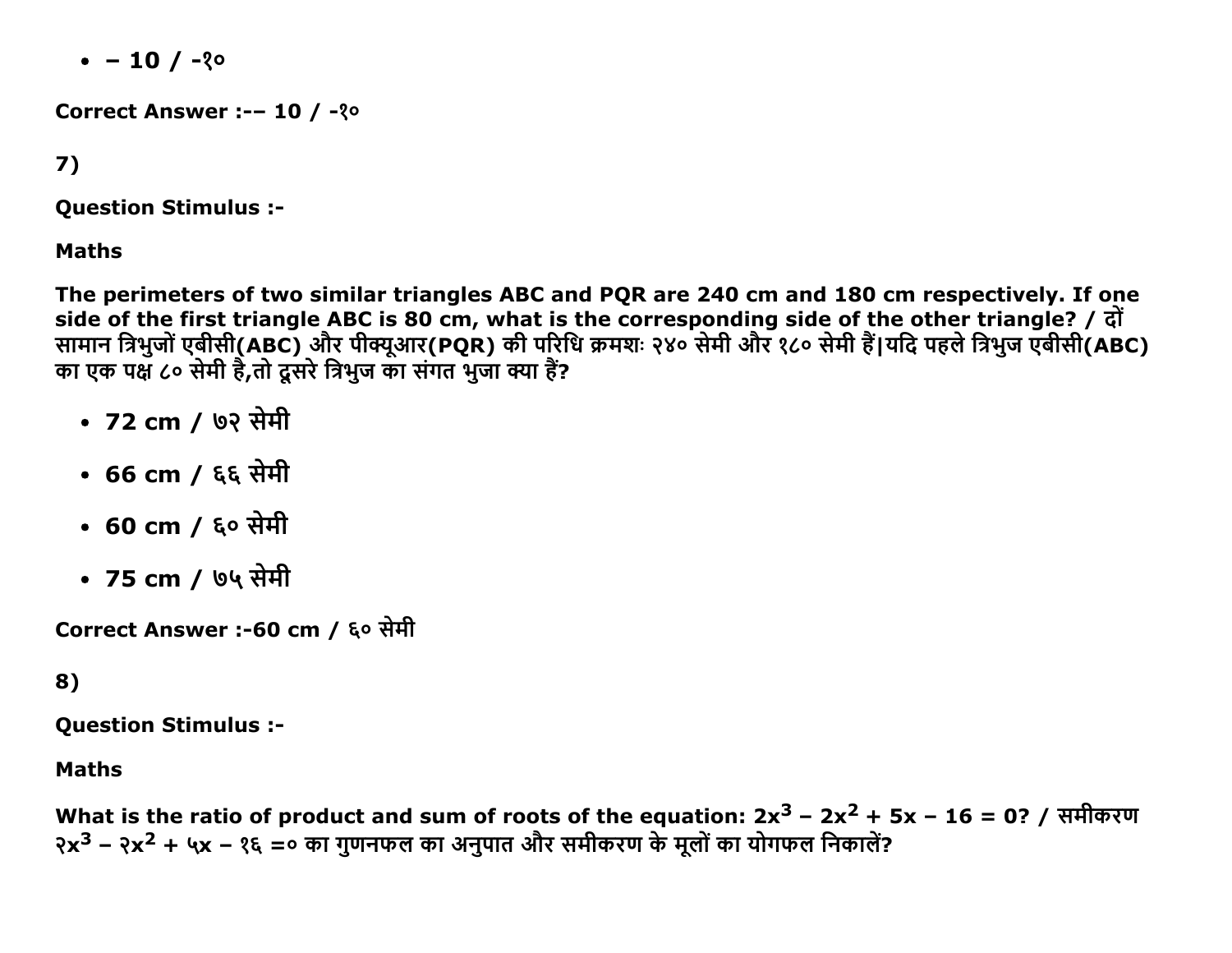- $-4:1/8:3$
- $\cdot$  2 : 1 / २:१
- $\bullet$  3 : 1 / 3:2
- $\cdot$  8:1/6:2

**Correct Answer :- 8 : 1 / 6: ?** 

9)

**Question Stimulus :-**

#### **Maths**

Sum of money is compounded annually at r%. Compound interest on it was Rs. 4500 and Rs. 4770<br>in two consecutive years. What is the value of r? / संचय राशि में वार्षिक दर आर(r)% का संयोजन होता है। लगातार दो साल के लिए इस राशि का चक्रवृद्धि ब्याज ४५०० और ४७७० है, तो r(आर) का परिमाण क्या होगा?

- $\bullet$  5.5 / ५.५
- $-6/6$
- $-6.5/5.4$
- $\bullet$  7 / ७

Correct Answer :-6 / ξ

## $10)$

**Question Stimulus :-**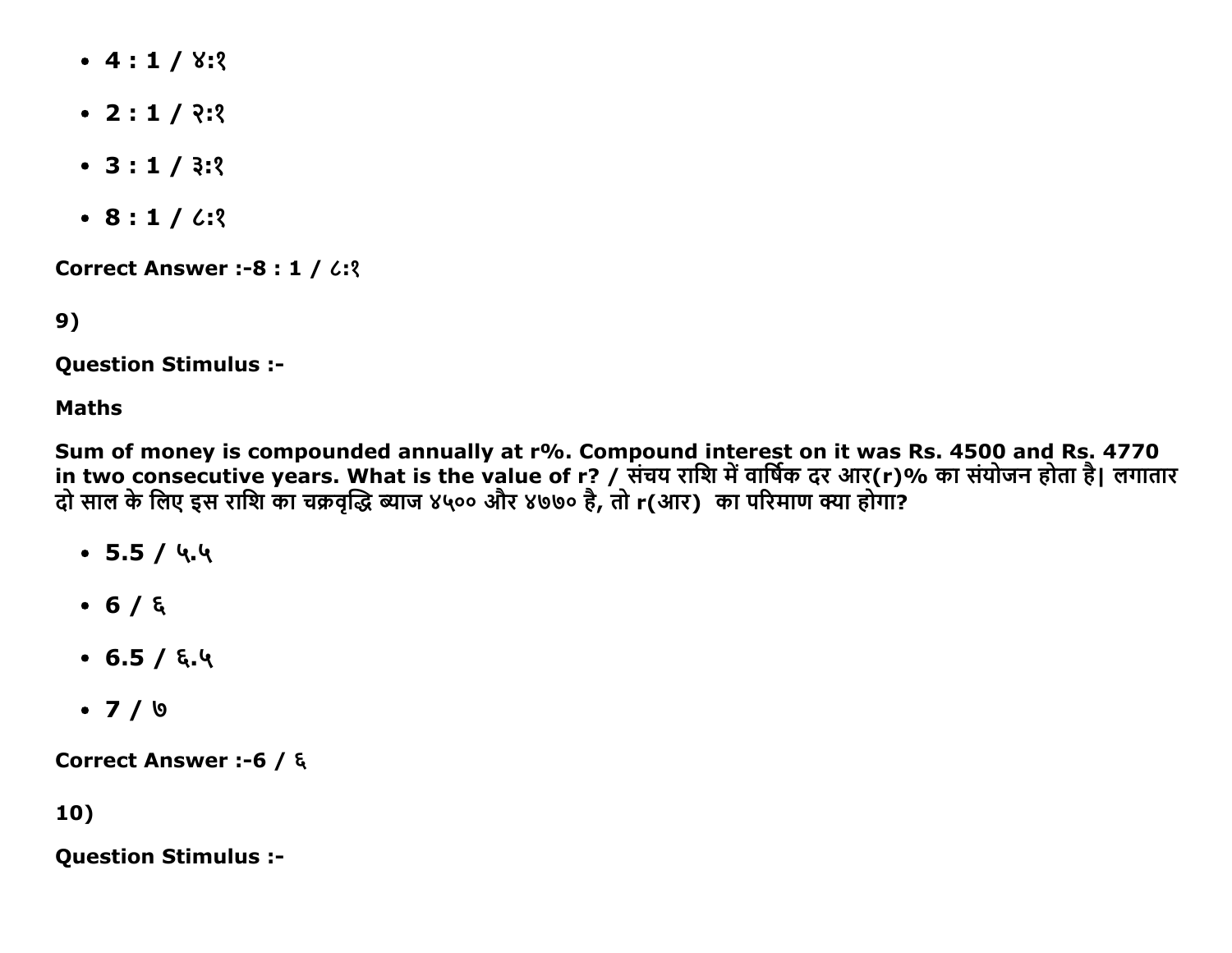### **Maths**

Find  $|x|$ , if for an unit vector a; its known that  $(x - a)$ .  $(x + a) = 48$ . / यदि एक इकाई वेक्टर ए(a) के लिए है; ज्ञात है कि (x – a) . (X + a) =४८ है तोएक्स(x) निकालें।

- $-7/9$
- $\cdot$  8/6
- $\cdot \sqrt{48}/\sqrt{82}$
- $\cdot$  3 $\sqrt{3}$  /  $3\sqrt{3}$

**Correct Answer :- 7 / 0** 

 $11)$ 

**Question Stimulus :-**

### **Maths**

The average age of 30 girls in a class is equal to 14 yrs. When the age of the class teacher is also included, the average age becomes 15 yrs. Find the age of the class teacher. / एक वर्ग की ३० लड़कियों की औसत उम्र १४ साल के बराबर है।जब उसमें वर्ग शिक्षक की उम्र को भी शामिल किया जाता है, तो औसत उम्र १५ साल हो जायेगी।तो वर्ग शिक्षक के उम्र का पता लगायें।

- 35 years / ३५ साल
- 40 years / ४० साल
- 52 years / ५२ साल
- 45 years / ४५ साल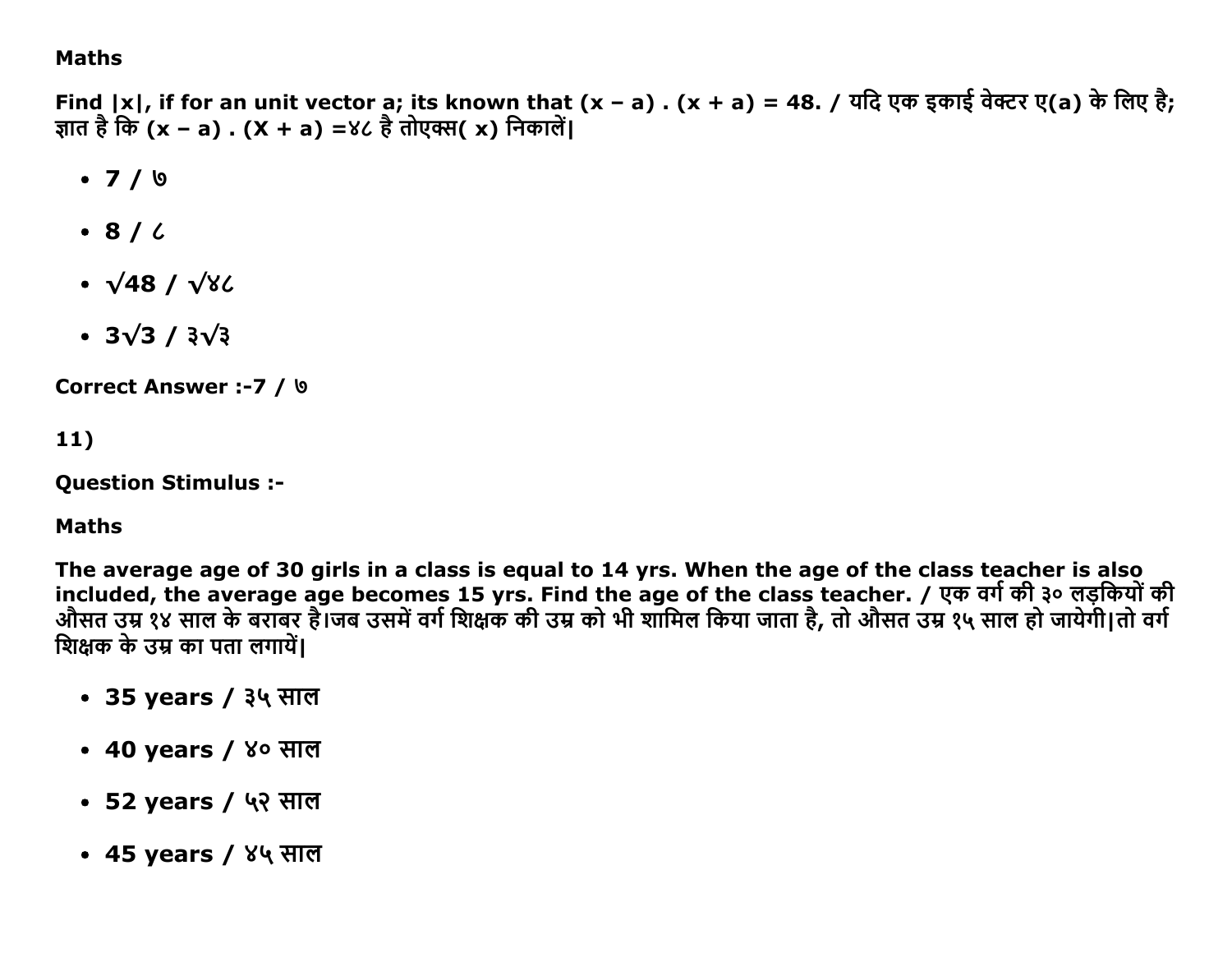Correct Answer :-45 years / ४५ साल

12)

**Question Stimulus :-**

**Maths** 

Y =  $4X^3$  –  $6X^2$  + 15X – 19 and Z =  $3X^2$  + 5X – 9. Find the value of (dY/dX)(dZ/dX) when x = 1. / वाई( Y) = ४X<sup>३</sup> – ६X<sup>२</sup> + १५X – १९ और जेड(Z) = ३X<sup>२</sup> + ५X – ९ हैं।जब एक्स(x) =१,तो (dY/dX)(dZ/dX) का मान निकालें।

- $\cdot$  150 / १५०
- $\cdot$  165 / १६५
- $\cdot$  175 / ?७५
- $\cdot$  195 / १९५

Correct Answer :-165 / १६५

13)

**Question Stimulus :-**

**Maths** 

Price of a premium quality Tea is Rs.240 per kg. It increases by 25%. By how much percent the consumption should be reduced so as to keep the expenditure same as before? / प्रीमियम क्वालिटी चायपत्ती का मूल्य २४० रुपये प्रति किग्रा है। यह 25% बढा दिया जाता है।तो पहले के व्यय के रूप में रखने के लिए कितने प्रतिशत खपत कम करनी चाहिए?

 $\cdot$  18.75% / ?८.७५%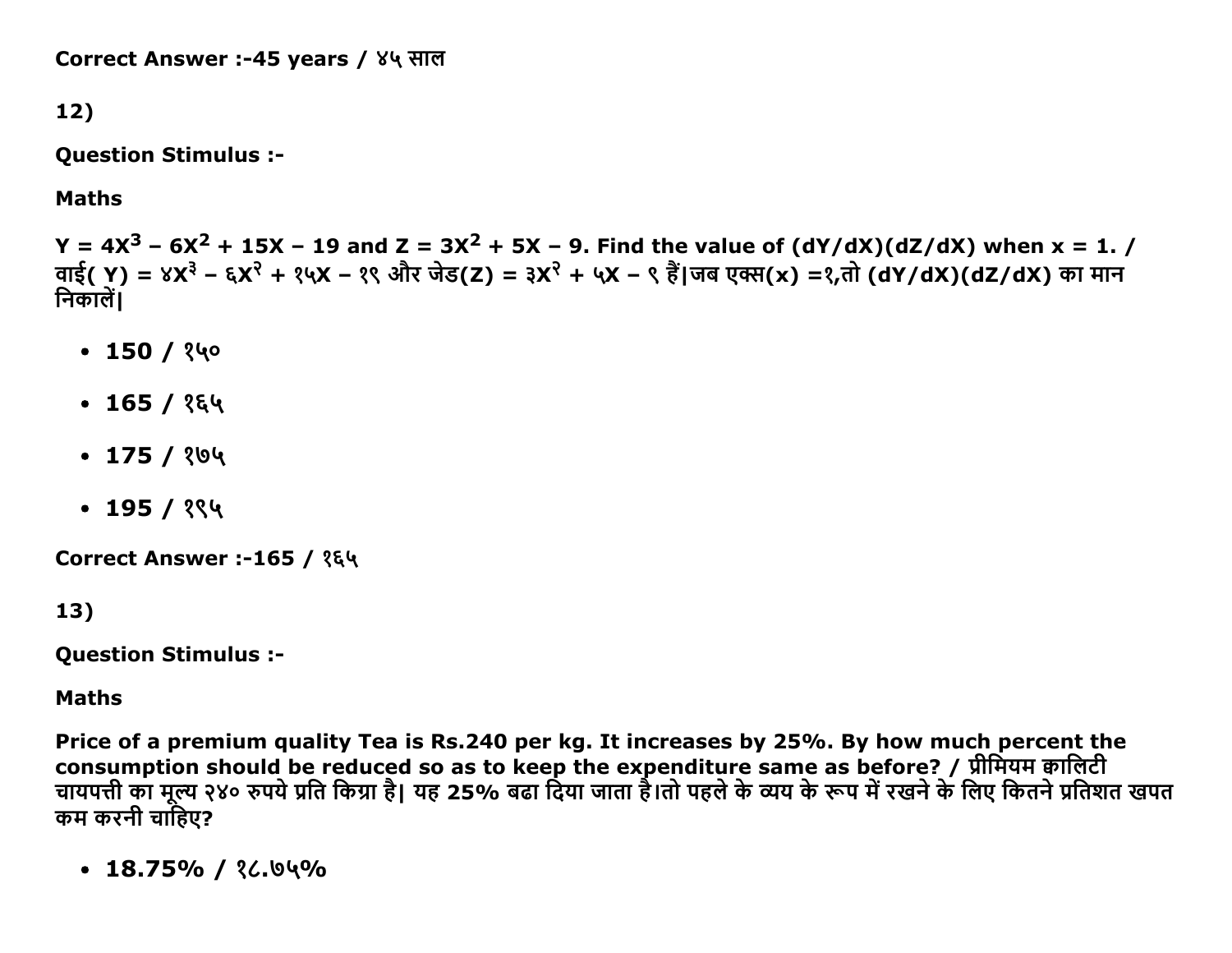- $\cdot$  20% / २०%
- $\cdot$  21.22% / २१.२२%
- $\cdot$  25% / २५%

**Correct Answer :-20% / २०%** 

14)

Question Stimulus :

Maths

X is the smallest four digit number such that when divided by 3, 4, 5, 6, 7, 8, 9 leaves remainder 2 in each case. Y is five times X. Find Y. / चार अर्का की सबसे छोटी सख्या एक्स(X)हे जब उसे ३,४,५,६,७,८,९,स विभाजित किया जाता है तो प्रत्येक स्थिति में शेष २ ही बचता है|वाई(y),एक्स( x) के पाच गुणा है तो वाई(y) निकाले|

- $\cdot$  75600 / ७५६००
- $\cdot$  12610 / १२६१०
- $\cdot$  38170 / ३८१७०
- $-62510/629$

Correct Answer :-12610 / १२६१०

Topic:- G3\_General Reasoning 1)

Question Stimulus :

Reasoning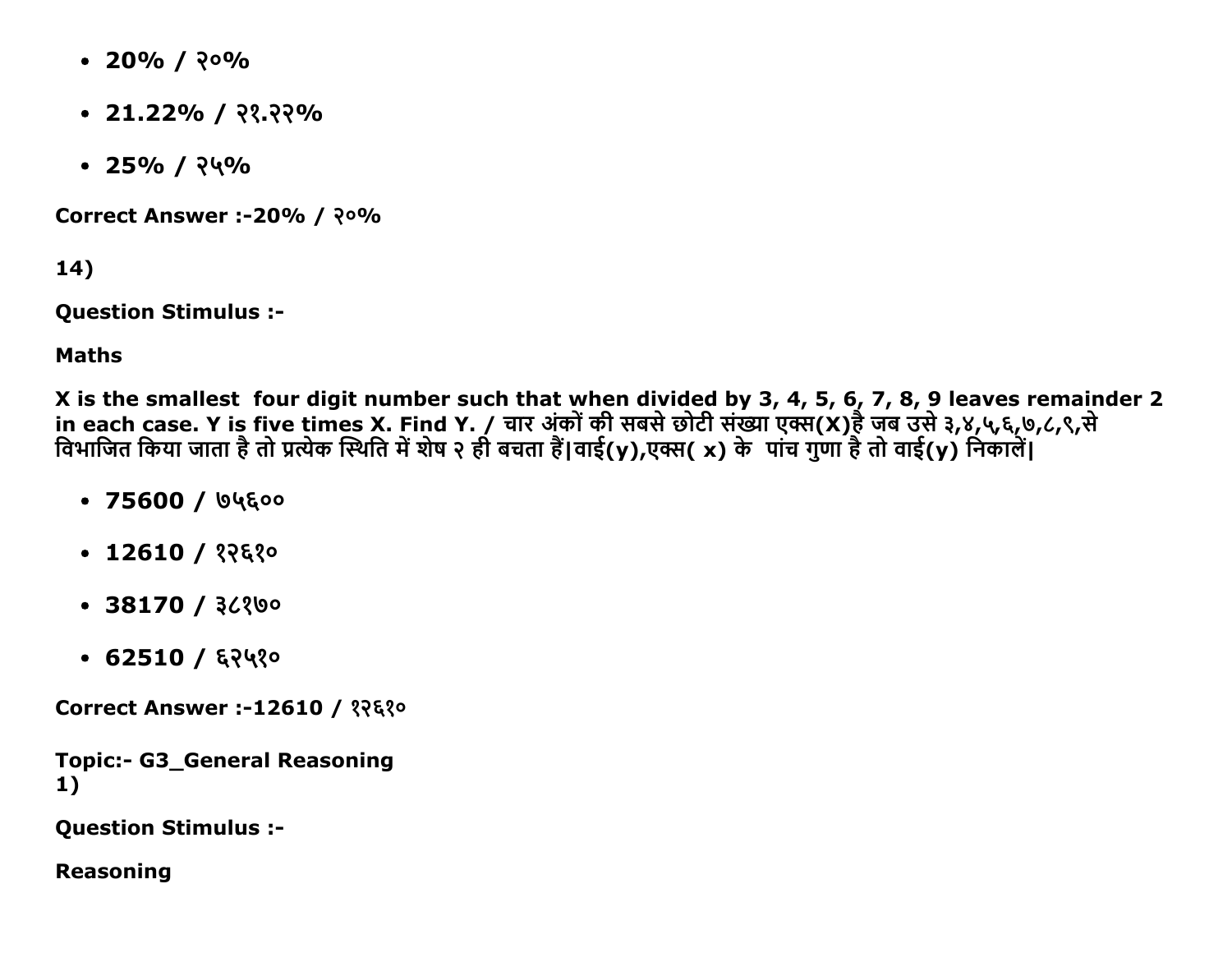If among a group of four friends, / यदि चार मित्रों के एक समूह में,

i. D is taller than A / D, A से लम्बा हो

ii. B is shorter than A and C / B, A और C से छोटा हो

iii. C is taller than A but shorter than D / C, A से लम्बा परन्तु D से छोटा हो

Then, who is the tallest? / तो इन सबमें सबसे लम्बा कौन है?

 $\bullet$  D

- $\bullet$  C
- $\bullet$  A
- $\bullet$  B

**Correct Answer :- D** 

## $2)$

**Question Stimulus :-**

**Reasoning** 

How many N's are there in the given series which are followed by 3 consecutive M's? / दी गयी निम्नलिखित श्रृंखला में कितने N हैं जिसके बाद लगातार तीन M आते हैं?

- $3/3$
- $\bullet$  8/ $\prime$
- $.9/8$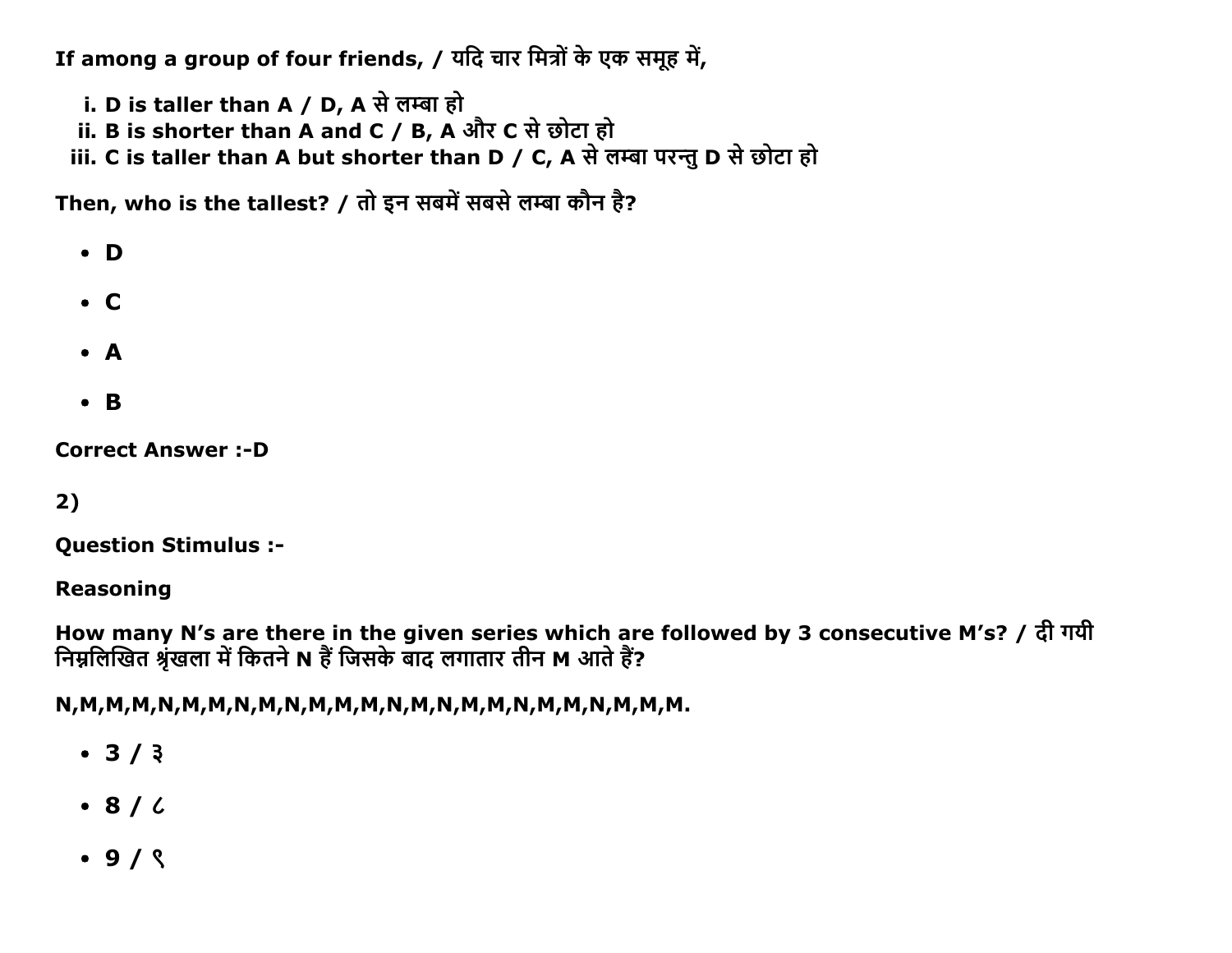$-6/6$ 

Correct Answer :-3 /  $3$ 

3)

Question Stimulus :

CANCELLED

Reasoning

Sachin started driving a car in the North direction. After travelling for 10 km he turns to his right and drives for 5 km then again turns to his right travels for 4 km and then stops. When he resumes driving he travels 1 km and then takes a right turn and travels for 10 km after this he again turns right and drives for 5 km and stops. How far and in which direction is he from his starting point? / सचिन ने एक कार को उत्तर दिशा में चलाना शुरू किया। १० किमी चलने के पश्चात वह अपने दायी और मुड़ता है और फिर ५ किमी चलता है और फिर अपने दायी और मुड़ कर वह ४ किमी यात्रा करता है और फिर रुक जाता है। जब वह फिर कार चलाना प्रारंभ करता है वह १ किमी चलता है और दायी और मुड़ कर १० किमी चलता है, इसके बाद वह फिर दायी और मुड़ कर ५ किमी चलता है और फिर रुक जाता है। वह अपने प्रारम्भिक बिंदु से कितनी दूर और किस दिशा में है?

- 10 km East / १० किमी पूर्व
- 5 km North / ५ किमी उत्तर
- 10 km South / १० किमी दक्षिण
- 5 km West / ५ किमी पश्चिम

Correct Answer :-5 km West / ५ किमी पश्चिम

4)

Question Stimulus :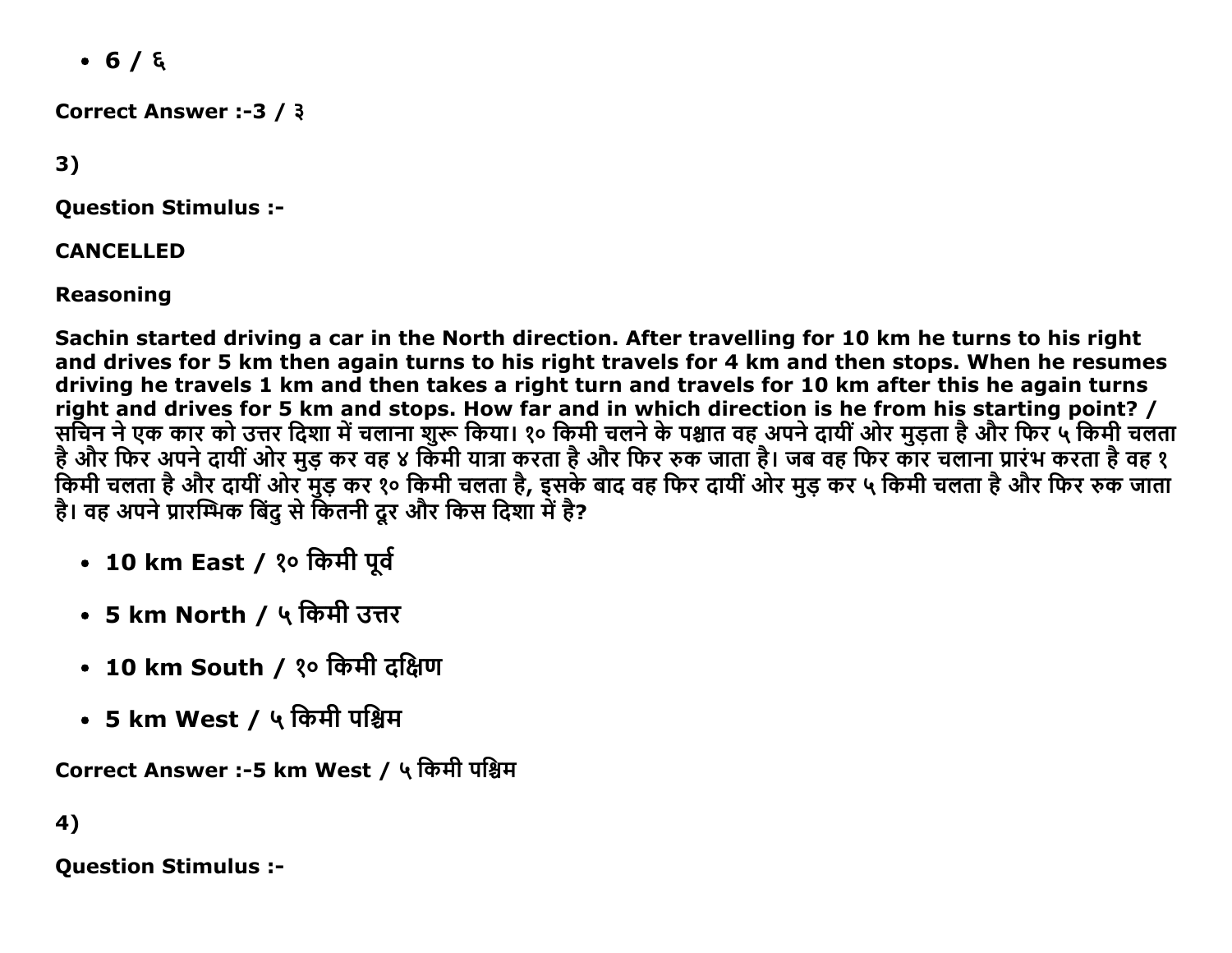### **Reasoning**

Introducing a boy Rajiv said, "His mother is the wife of my father's only son." How is Rajiv related to the boy? / एक लड़के का परिचय देते हुए राजीव ने कहा, "इसकी माँ मेरे पिता के इकलौते पुत्र की पत्नी है?

- Brother / भाई
- Father / पिता
- Cousin / चचेरा भाई
- Uncle / चाचा

Correct Answer :-Father / पिता

 $5)$ 

**Question Stimulus :-**

### **Reasoning**

If 1st November 2016 is Tuesday then what day was 1st March 2016? / यदि १ नवम्बर २०१६ को मंगलवार था तो १ मार्च २०१६ को कौन सा दिन था?

- Tuesday / मंगलवार
- Monday / सोमवार
- Wednesday / बुधवार
- Friday / शुक्रवार

Correct Answer :-Tuesday / मंगलवार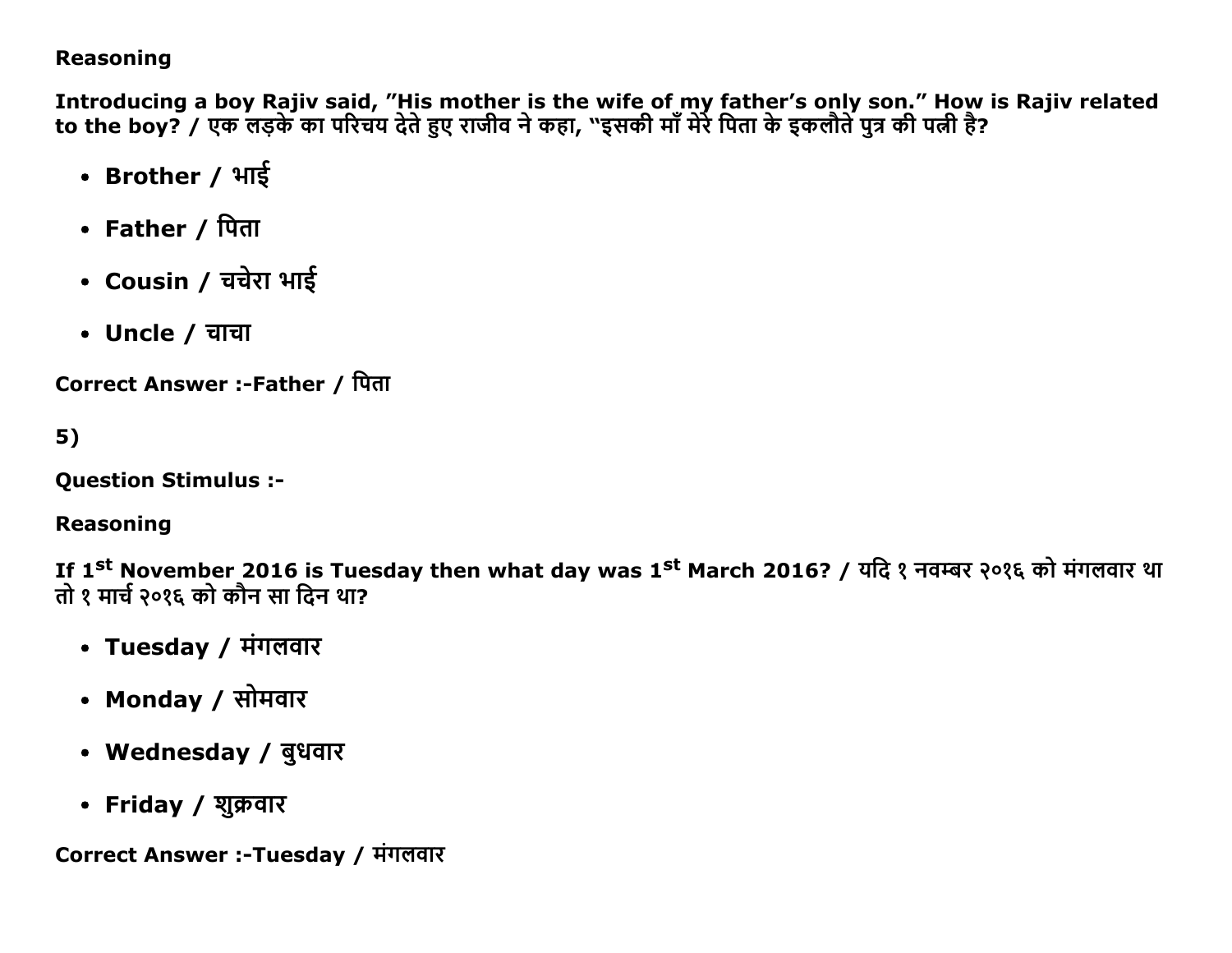$6)$ 

### **Question Stimulus :-**

## **Reasoning**

In the given alphabet series, find out what will come next. / निम्नलिखित वर्णमाला की श्रृंखला में उस वर्ण का पता करें जो की क्रम में अंगला होगा:

Z, X, U, Q, ?

- $\bullet$  J
- $\bullet$  L
- $\bullet$   $\bullet$
- $\bullet$  N

**Correct Answer :- L** 

 $7)$ 

**Question Stimulus :-**

**Reasoning** 

If, / यदि,

- I. A~B means A is father of B. / A~B का अर्थ है कि A, B का पिता है<br>II. A^B means A is brother of B. / A^B का अर्थ है कि A, B का भाई है<br>III. A\*B means A is daughter of B. / A\*B का अर्थ है कि A, B की पुत्री है<br>IV. A+B mean
	-
- 
- 

Which of the following means that R is niece of P? / निम्नलिखित में से कौन सा विकल्प यह अर्थ देता है कि R, P की भतीजी है?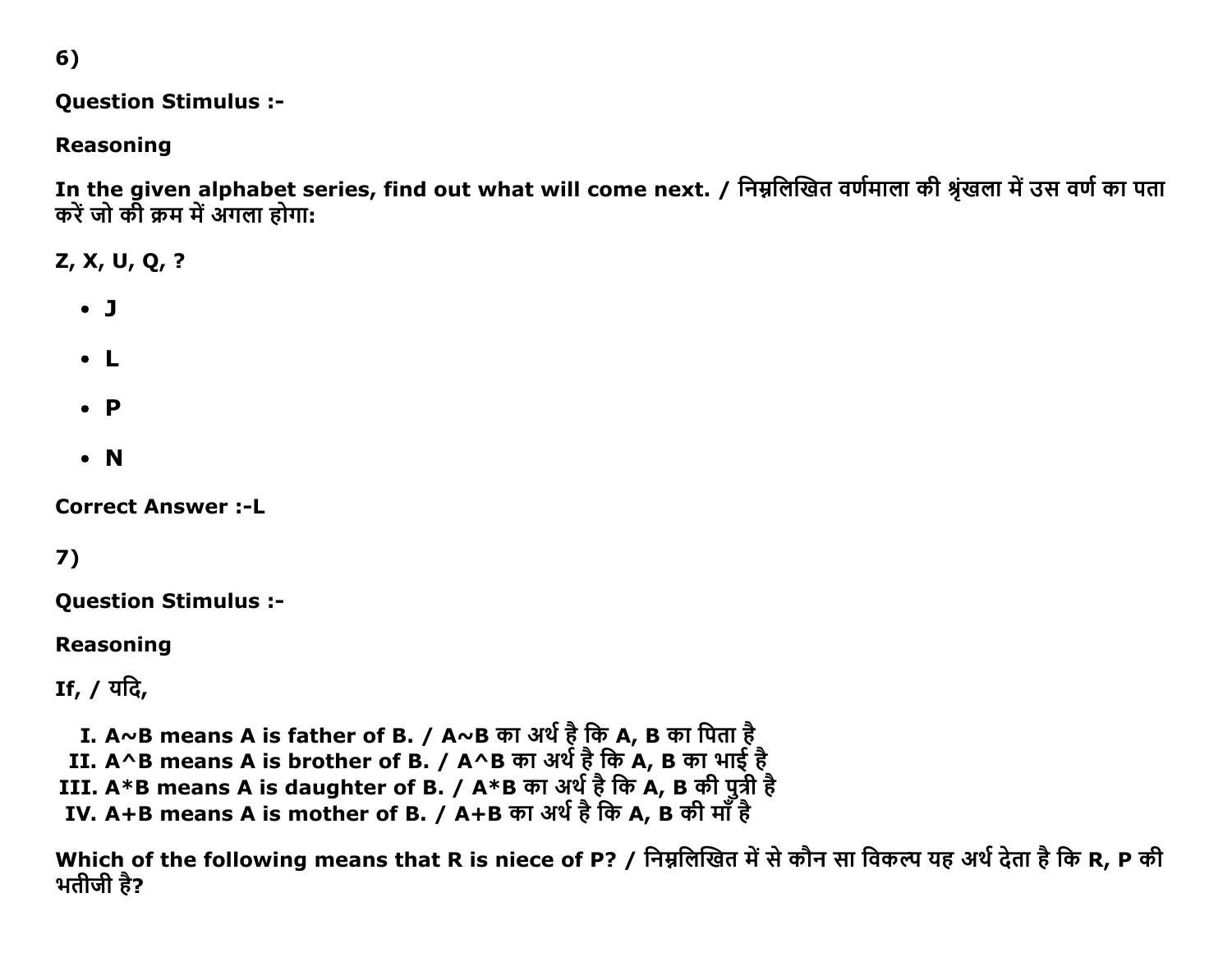- $\cdot$  R\*Q^P
- $\bullet$  R<sup>\*</sup>P
- $\bullet$  Q~R+P
- $\cdot$  P^R\*Q

Correct Answer :- R\*Q^P

8)

**Question Stimulus :-**

**Reasoning** 

In the given number series find out how many numbers are there which are divisible by 4, then immediately followed by an even number and then a prime number. / एक दी गयी संख्या श्रृंखला में उन संख्याओं की संख्या ज्ञात करें जो कि ४ द्वारा विभाजित हो जाएँ फिर त्वरित रूप से एक सम संख्या और उसके तुरंत बाद एक अभाज्य संख्या द्वारा विभाजित हों?

2, 4, 6, 7, 8, 9, 12, 14, 11, 15, 16, 18, 19, 24, 23, 22 / २, ४, ६, ७, ८, ९, १२, १४, १९, १५, १६, १८, १९, २४, २३, २२

- $3/3$
- $-5/4$
- $-6/5$
- $\cdot$  1/2

Correct Answer :-3 / 3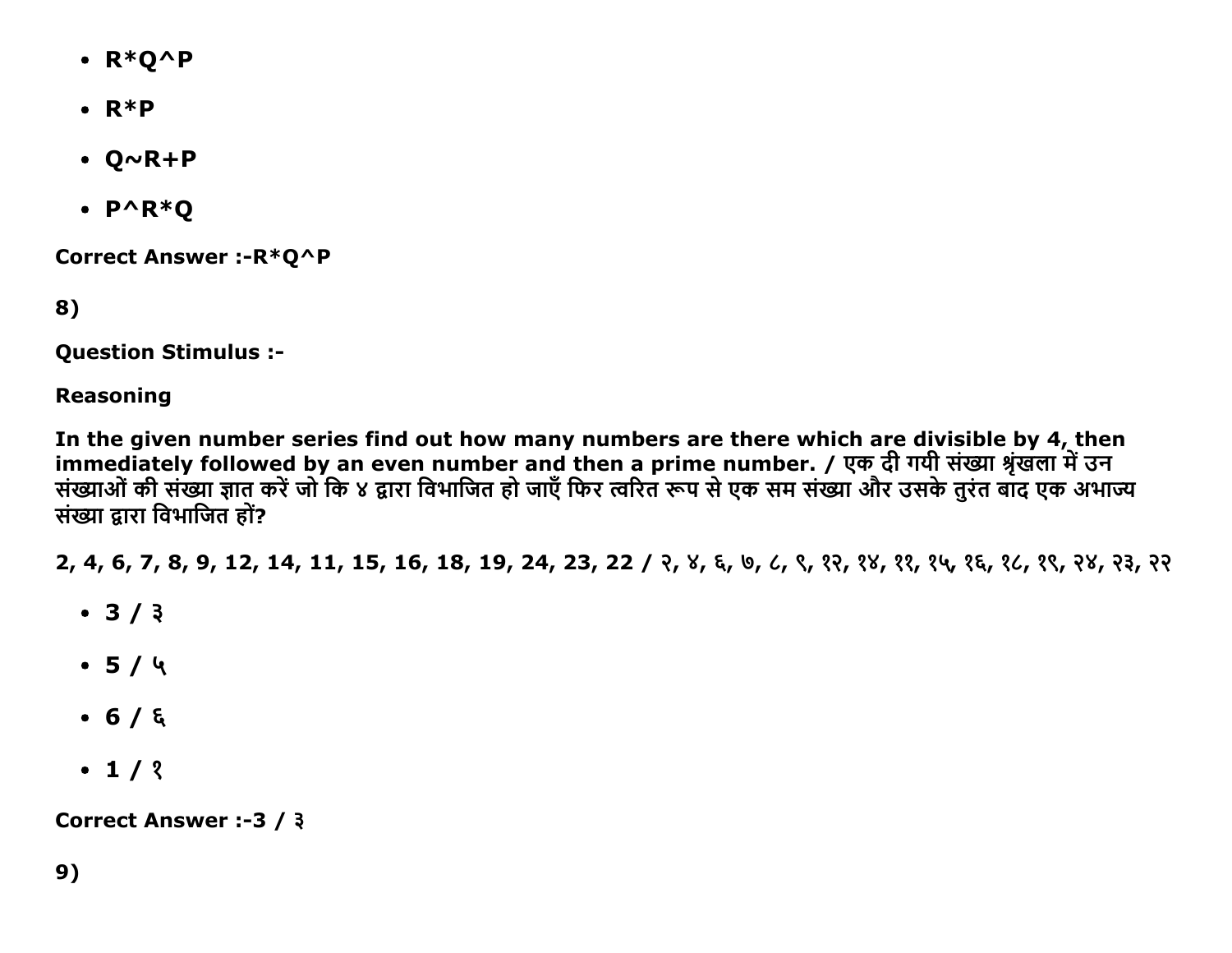#### **Question Stimulus :-**

## **Reasoning**

If oranges are pink, strawberries are blue, blueberries are white, grapes are brown and mango is black then, what colour is orange juice? / यदि संतरे गुलाबी हों, स्ट्रॉबेरी नीली हों, ब्लूबेरी सफ़ेद हों, अंगूर भूरे हों तो संतरे के जस का रंग क्या होगा?

- Blue / नीला
- Black  $\prime$  काला
- Brown / भूरा
- Pink / गुलाबी

Correct Answer :-Pink / गुलाबी

## 10)

**Ouestion Stimulus :-**

**Reasoning** 

If North-West becomes South and North-East becomes West. Similarly all other directions are also changed, in which real direction will be South-East? / यदि उत्तर-पश्चिम दक्षिण हो और उत्तर-पूर्व पश्चिम हो जाए और इसी प्रकार से और सभी दिशाएं भी परिवर्तित की जाएँ, तो किस वास्तविक दिशा में दक्षिण-पूर्व होगा?

- North / उत्तर
- West / पश्चिम
- South-East / दक्षिण-पूर्व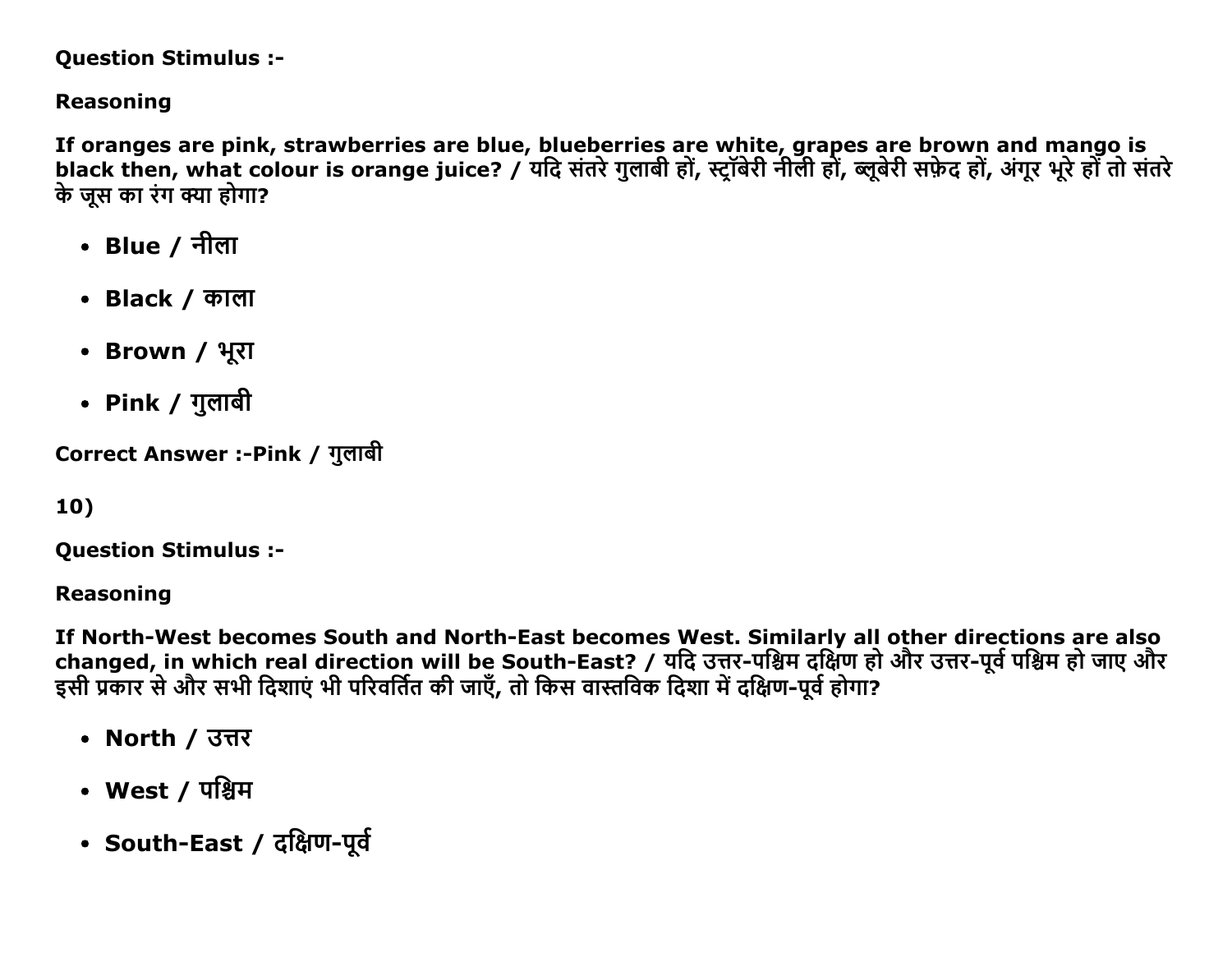• North-West / उत्तर-पश्चिम

Correct Answer :-West / पश्चिम

 $11)$ 

**Ouestion Stimulus :-**

**Reasoning** 

Following are the statements numbered 1 and 2 which are followed by a set of conclusions labelled I and II. Which of these conclusions are most obvious in relation to the statements given below? / निम्नलिखित कथनों को १ और २ संख्याओं से चिन्हित किया गया है और इनसे सम्बंधित I और II चिन्हित किये गए उपसंहारों के समुच्चय दिए गए हैं? दिए गए कथनों के संदर्भ में कौन से उपसंहार सबसे उपयुक्त हैं?

Statements: / कथन:

- 1. Some blades are razors. / कुछ ब्लेड रेजर हैं।
- 2. All razors are axes. / सभी रेजर कुल्हाड़ियाँ हैं।

Conclusion: / उपसंहार:

- I. Some axes are blades. / कुछ कुल्हाडियाँ ब्लेड हैं।
	- II. Some blades are axes. / कुछ ब्लेड कुल्हाड़ियाँ हैं।
- Only I /  $\frac{1}{2}$  or  $\frac{1}{2}$
- Only II / केवल II
- Both I and II / दोनों I और II
- Neither I nor II / न I तो न II ही

Correct Answer :-Both I and II / दोनों I और II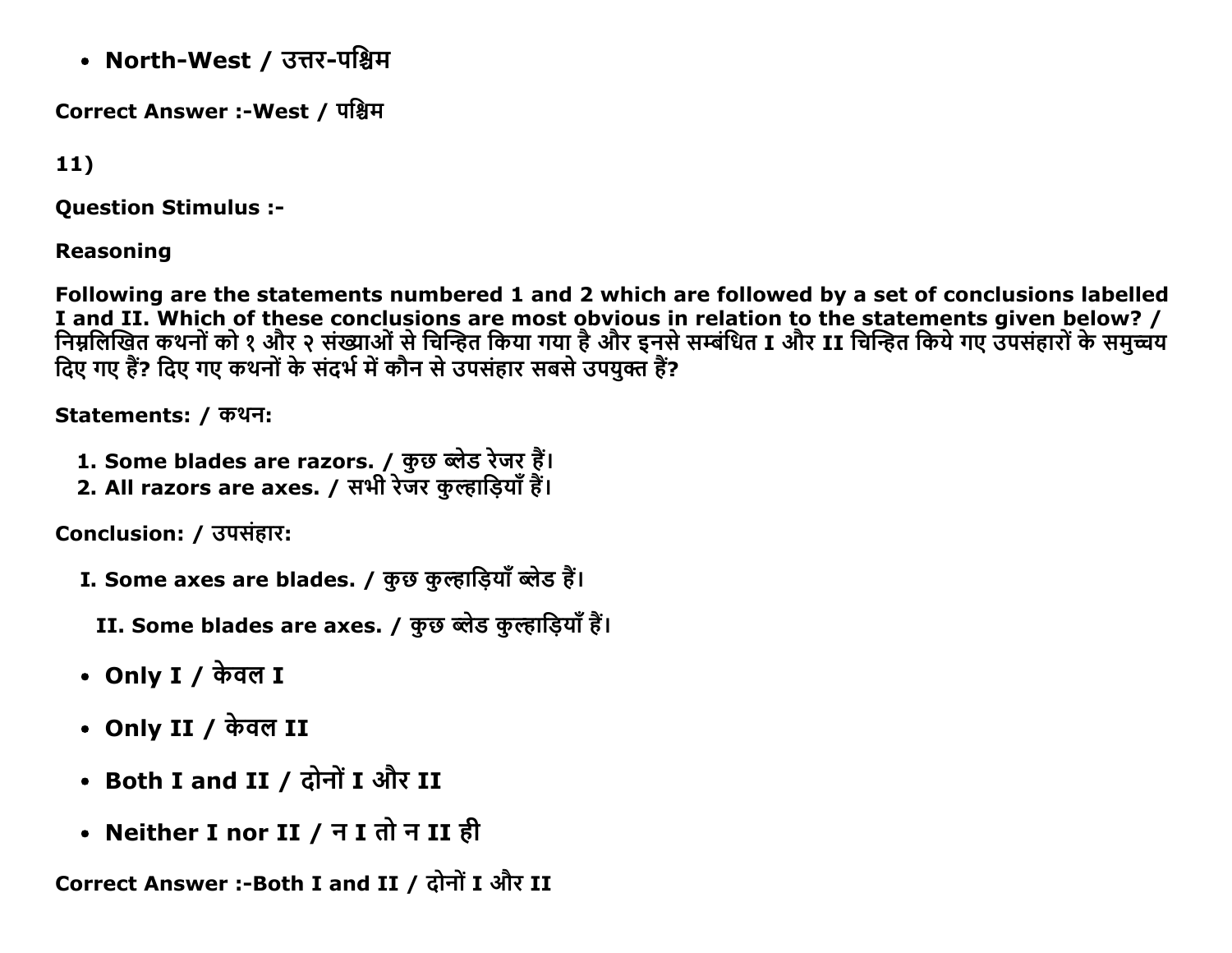12)

Question Stimulus :

## Reasoning

A clock which is set right at 3:00 am gains 20 mins in 24 hours. What will be the correct time when the clock shows 3:00 pm on the fourth day? / एक घडी जो कि ठीक ३:०० बजे सुबह पर सेंट की गयी है वह २४ घर्ट में २० मिनट आगे बाद जाती है। प्रारंभ के दिन से चौथे दिन जब घड़ी ३:०० बजे शाम का समय दिखाए तो उस समय सही समय क्या होगा?

- 4:00 pm / ४:०० बजे शाम
- 3:00 am / ३ बजे सुबह
- 1:30 pm / १:३० बजे मध्यान्ह
- 3:30 pm / ३:३० बजे मध्यान्ह

Correct Answer :-1:30 pm / १:३० बजे मध्यान्ह

## 13)

Question Stimulus :

### Reasoning

Observe the figure below. How many dots lie opposite to the side of three dots when the paper is folded to form a cube? / नीचे दिए गए चित्र को देखें। जब कि इस कागज को मोड़कर इसका एक घन बनाया जाए तो तीन बिन्दुओं की दिशा के विपरीत कितने बिंद पडेंगे?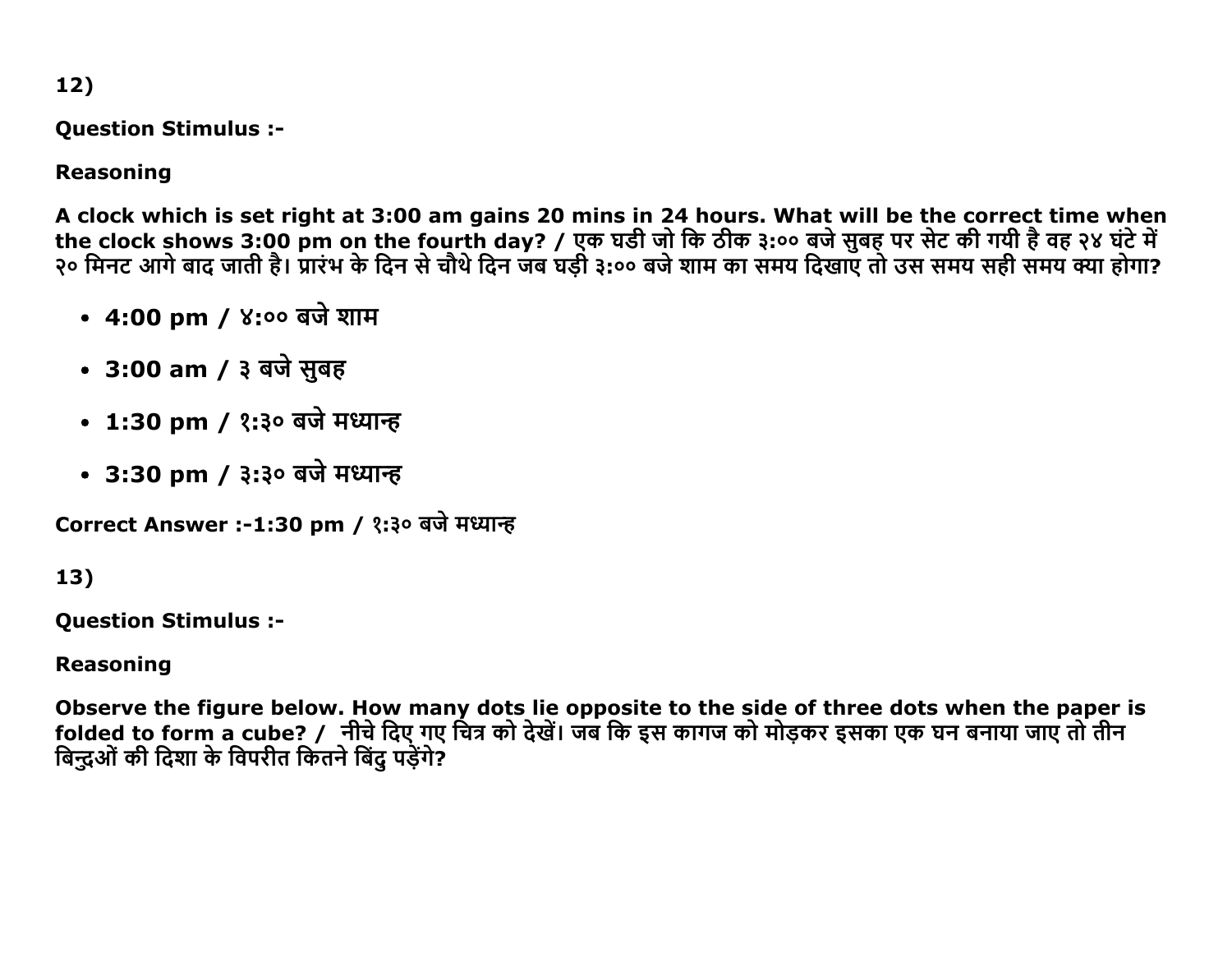

- $\cdot$  2/  $\sqrt{2}$
- $\cdot$  1/ ?
- $-6/6$
- $-5/4$

Correct Answer :- 2 / २

## 14)

**Question Stimulus :-**

## **CANCELLED**

## **Reasoning**

In a certain code, RAT=39 and HORSE=65, what will be TIGER? / एक कोड में RAT=39 और HORSE=65, तो TIGER क्या होगा?

- $-75/64$
- $-86/25$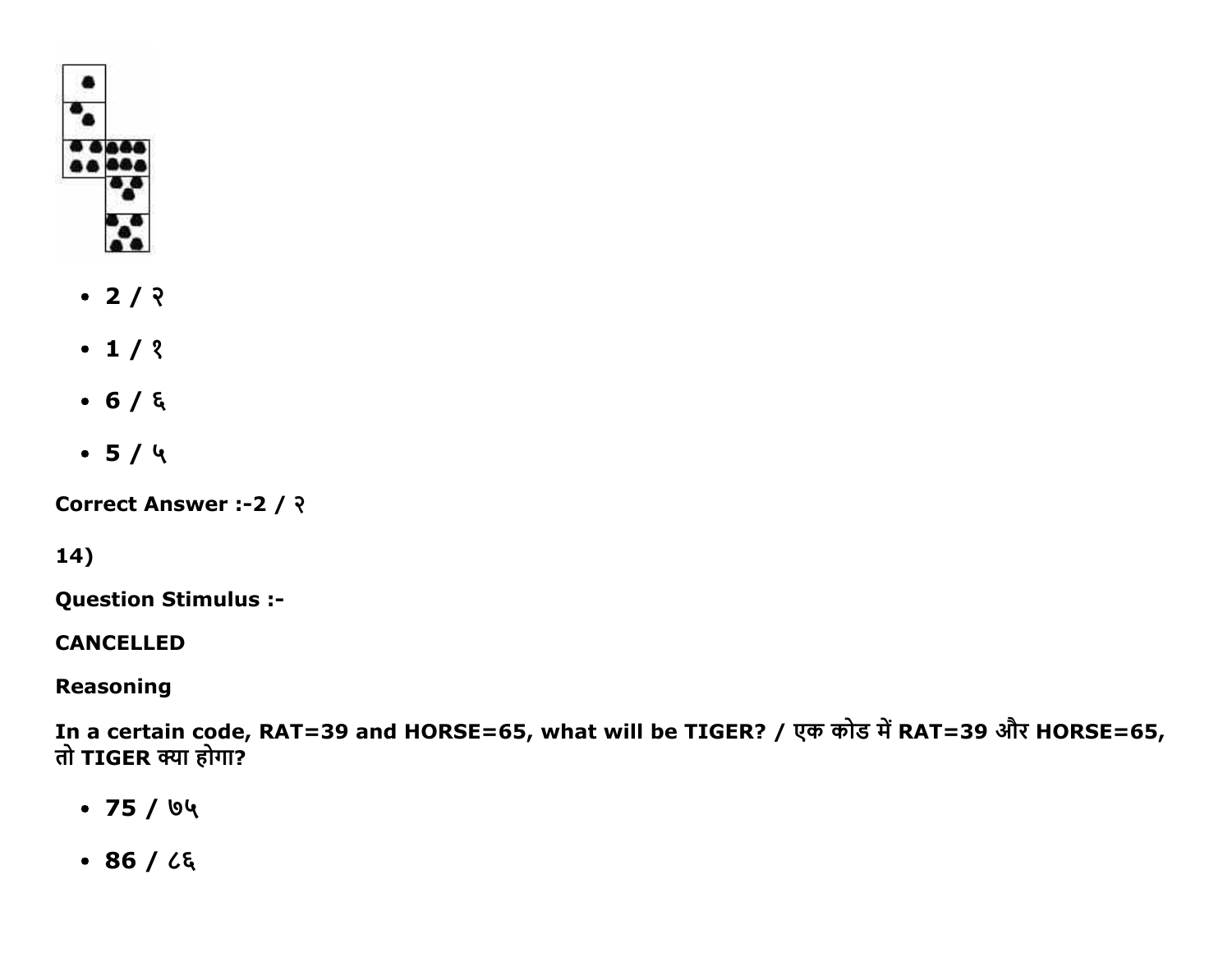- $-66/66$
- $-50/40$

Correct Answer :- 66 / ६६

**Topic:- G3\_General Science**  $1)$ 

**Question Stimulus :-**

**General Science** 

The study of energy transfer and relationships between all living organisms is known as: / समस्त जीवित प्राणियों (जीवों) के मध्य ऊर्जा हस्तांतरण एवं संबंध का अध्ययन कहलाता है:

- Thermodynamics / ऊष्मागतिकी (ऊष्मप्रवैगिकी)
- Potential Energy / स्थितिज ऊर्जा
- Kinetic Energy / गतिज ऊर्जा
- Bioenergetics / जैवऊर्जाविज्ञान

Correct Answer :-Bioenergetics / जैवऊर्जाविज्ञान

 $2)$ 

**Question Stimulus :-**

**General Science** 

The metal disc provided at one end of the common cell is the: / साधारण सेल के एक छोर पर दिया गया धातु चक्रिका है: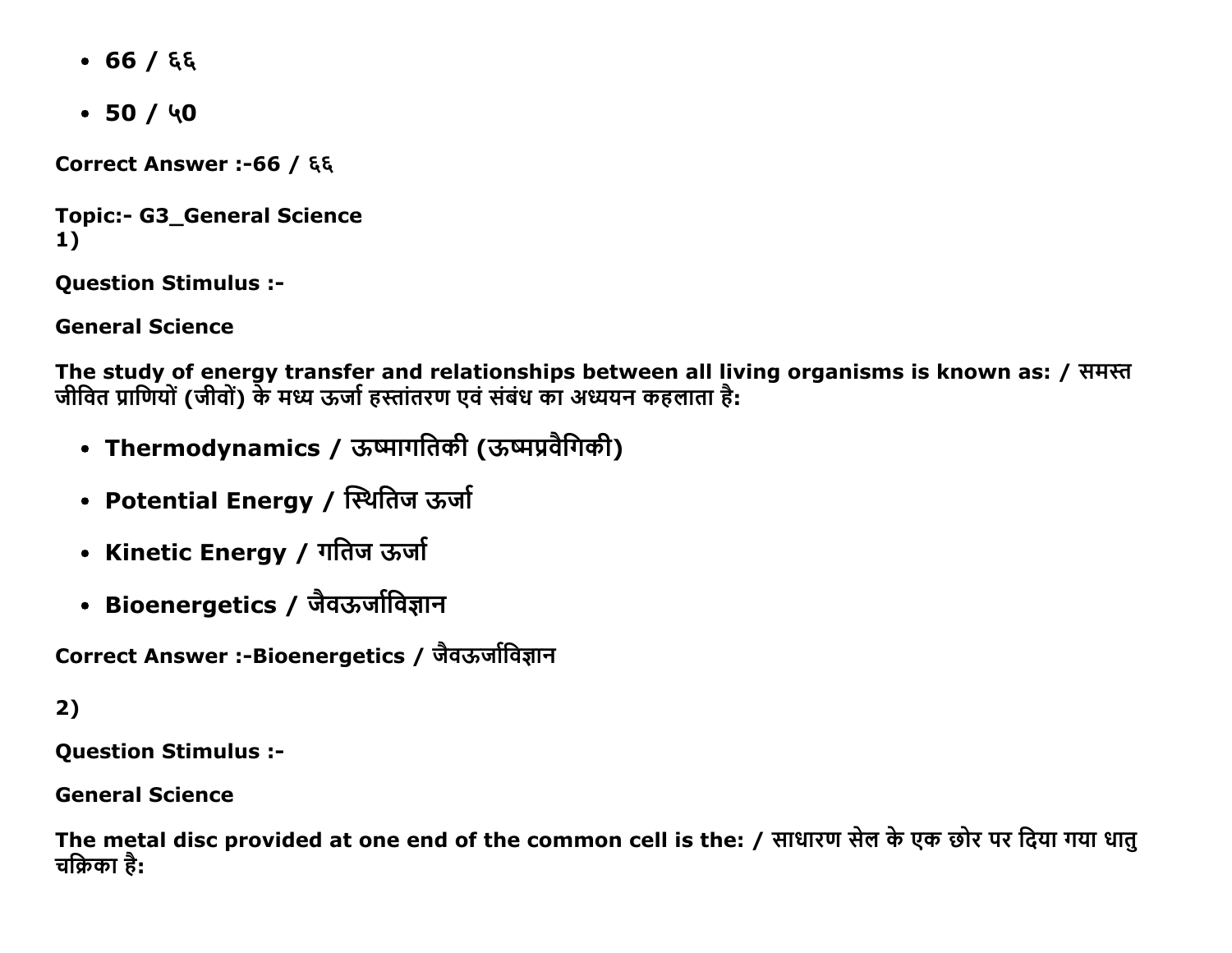- negative terminal / ऋणात्मक छोर
- switch / बटन (स्विच)
- positive terminal / धनात्मक छोर
- Spring / कमानी (स्प्रिंग)

Correct Answer :-negative terminal / ऋणात्मक छोर

 $3)$ 

**Ouestion Stimulus :-**

**General Science** 

The strongest acid is: / सर्वाधिक शक्तिशाली अम्ल है:

- Trichloroacetic Acid / ट्राईक्लोरोऐसेटिक अम्ल
- Monochloroacetic Acid / मोनोक्लोरोऐसेटिक अम्ल
- Acetic Acid / शुक्ताम्ल (ऐसेटिक अम्ल)
- Dichloroacetic Acid / डाईक्लोरोऐसेटिक अम्ल

Correct Answer :-Trichloroacetic Acid / ट्राईक्लोरोऐसेटिक अम्ल

4)

**Question Stimulus :-**

**General Science** 

Milk of magnesia is: / मैग्नीशिया क्षीर (मिल्क ऑफ़ मैग्नीशिया) है: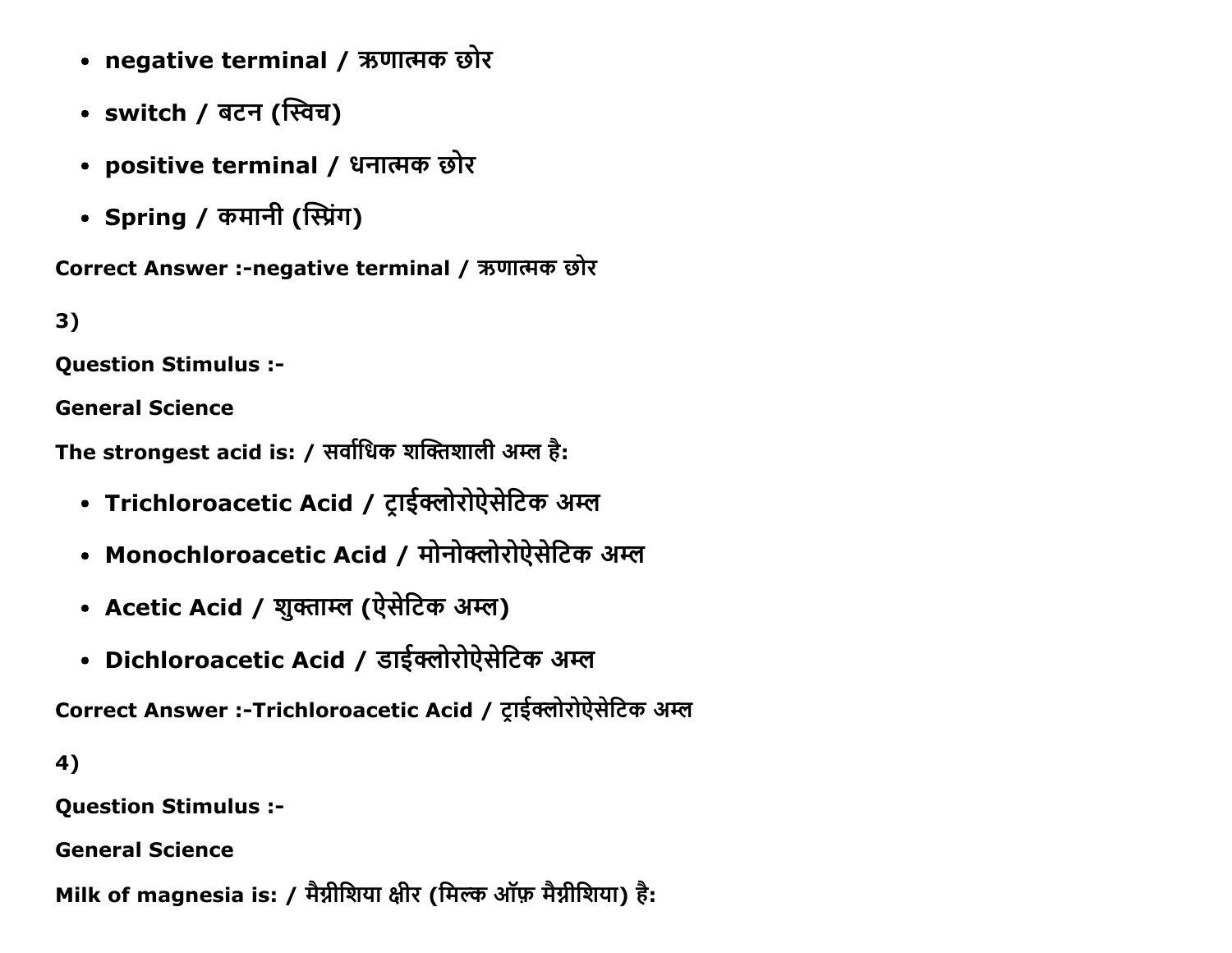- $\cdot$  antacid / अम्लनाशक
- bleaching power / विरंजक चूर्ण (ब्लीचिंग पाउडर)
- artificial milk / कृत्रिम दुग्ध
- NaCl

Correct Answer :-antacid / अम्लनाशक

5)

Question Stimulus :

General Science

Toroid is: / टोरोइड है:

- Ring shaped closed solenoid / वलयाकार बद्ध परिनालिका (नालकुंतल)
- Rectangular shaped solenoid / आयताकार परिनालिका (नालकुंतल)
- Ring shaped open solenoid / वलयाकार मुक्त परिनालिका (नालकुंतल)
- Square shaped open solenoid / वर्गाकार मुक्त परिनालिका (नालकुंतल)

Correct Answer :-Ring shaped closed solenoid / वलयाकार बद्ध परिनालिका (नालकुंतल)

6)

Question Stimulus :

General Science

A transformer works on: / एक परिवर्तक (ट्रांसफॉर्मर) इस पर कार्य करता है: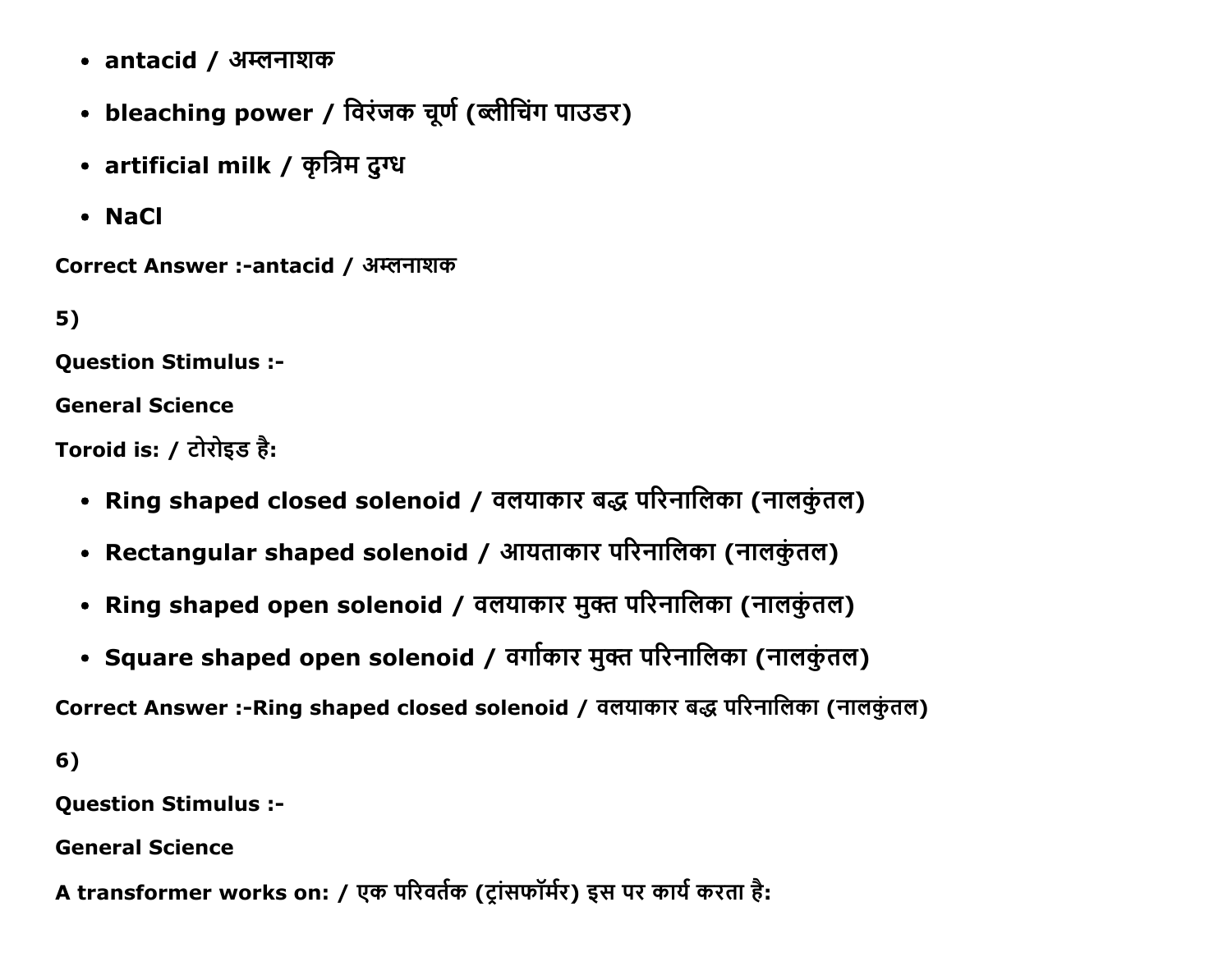- Very Low Voltage only / केवल अति निम्न वोल्टेज
- Very High Voltage Only / केवल अति उच्च वोल्टेज
- AC Only / केवल एसी
- DC Only / केवल डीसी

Correct Answer :-AC Only / केवल एसी

```
7)
```
**Ouestion Stimulus :-**

**General Science** 

Single Cotyledon of Jowar is called: / ज्वार का एकल बीजपत्र कहलाता है:

- Coleorhiza / कोलियोर्हिज़ा
- Scutellum / स्कुटेलम
- Husk / तुष (छिलका)
- Coleoptile / कोलियोप्टाइल

Correct Answer :-Scutellum / स्कुटेलम

```
8)
```
**Question Stimulus :-**

**General Science** 

On the surface of the liquid in equilibrium, molecules of the liquid possess: / साम्यवस्था में स्थित तरल के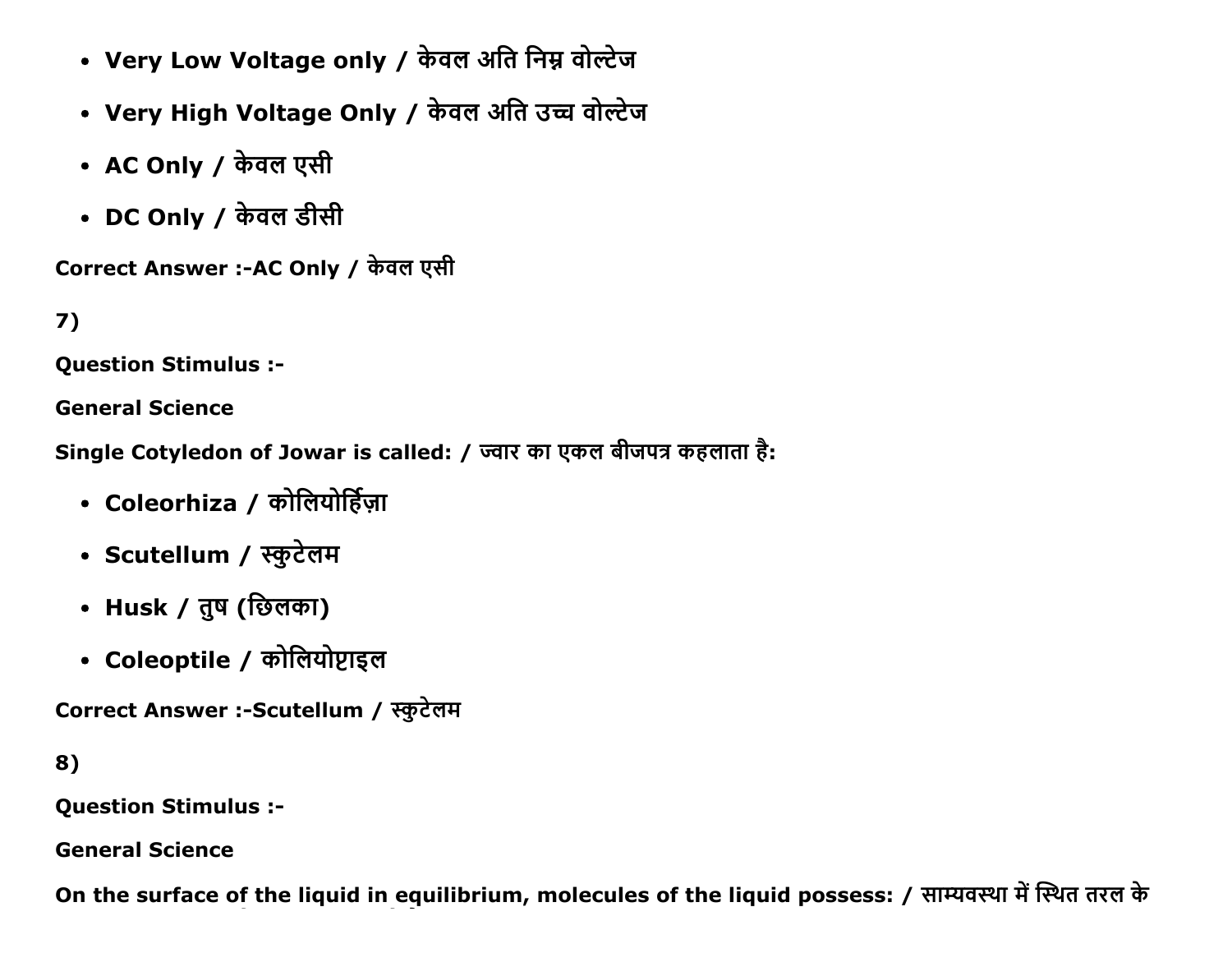पृष्ठ (सतह) पर, तरल के अणु धारण करते हैं:

- Maximum Potential energy / अधिकतम स्थितिज ऊर्जा
- Minimum Potential energy / न्यूनतम स्थितिज ऊर्जा
- Maximum Kinetic energy / अधिकतम गतिज ऊर्जा
- Minimum Kinetic energy / न्यूनतम गतिज ऊर्जा

Correct Answer :-Maximum Potential energy / अधिकतम स्थितिज ऊर्जा

9)

**Question Stimulus :-**

**General Science** 

Maximum energy is generated on combustion of which of the following gas? / निम्नलिखित में से कौन से गैस के दहन पर अधिकतम ऊर्जा उत्पन्न होती है?

- Propane / प्रोपेन
- Methane / मीथेन
- Butane / ब्युटेन
- Ethane / ईथेन

Correct Answer :- Butane / ब्युटेन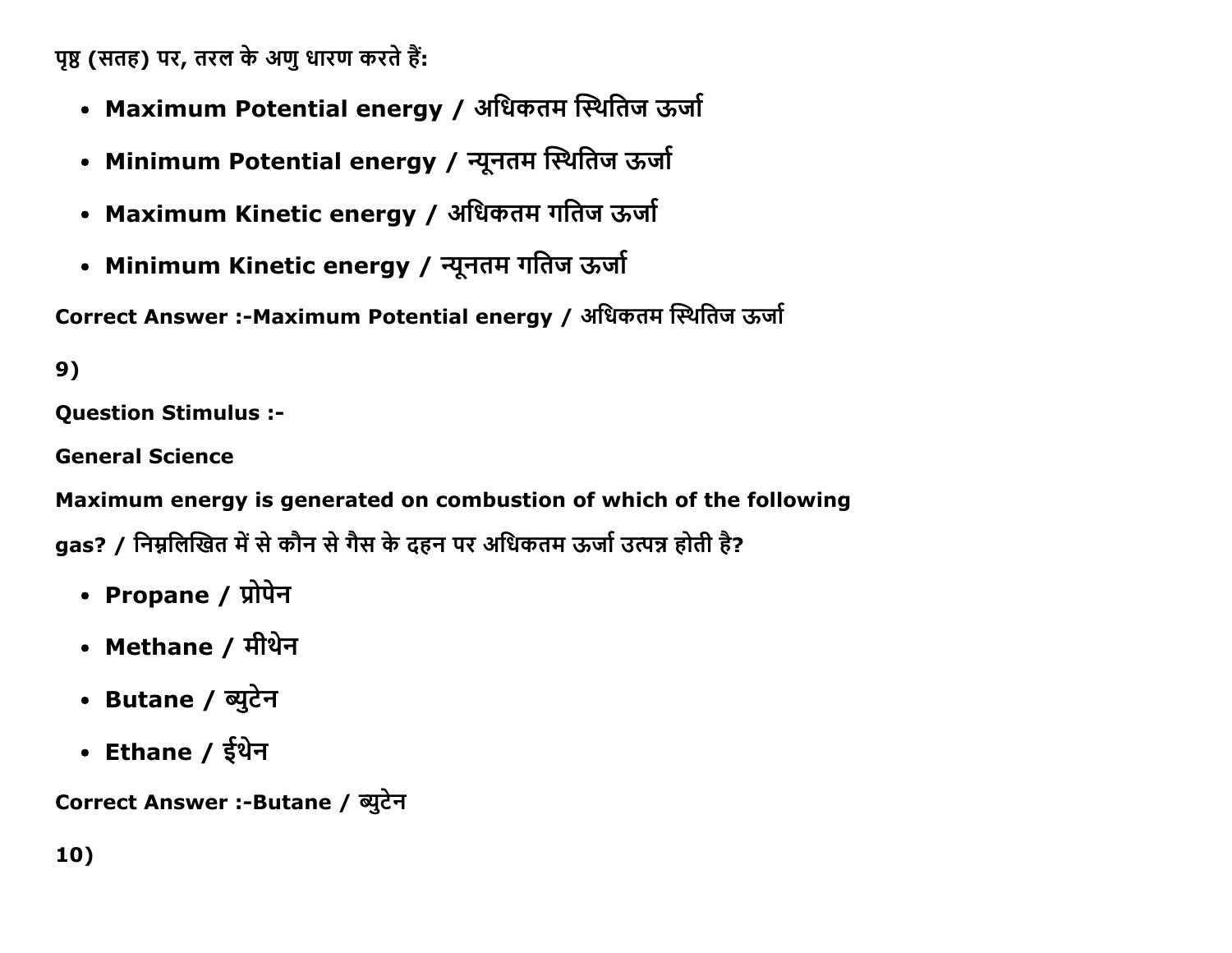#### **Question Stimulus :-**

## **General Science**

The existence of electromagnetic waves was experimentally confirmed by: / इन के द्वारा प्रायोगिक रूप से विदुयत-चुंबकीय तरंगों का अस्तित्व सुनिश्चित किया गया था:

- Maxwell / मैक्सवेल
- Tesla / टेसला
- Faraday / फैराडे
- Hertz / हर्ज

Correct Answer :-Hertz / हर्ज

 $11)$ 

**Question Stimulus :-**

**General Science** 

Which of the following determines the colour of the skin in human beings? / निम्नलिखित में से क्या मनुष्यों में त्वचा का रंग निर्धारित करता है?

- Paraffin / पैराफिन
- Melanin / रंजक (मेलानिन)
- Durum / दूरम
- Myoglobin / म्योग्लोबिन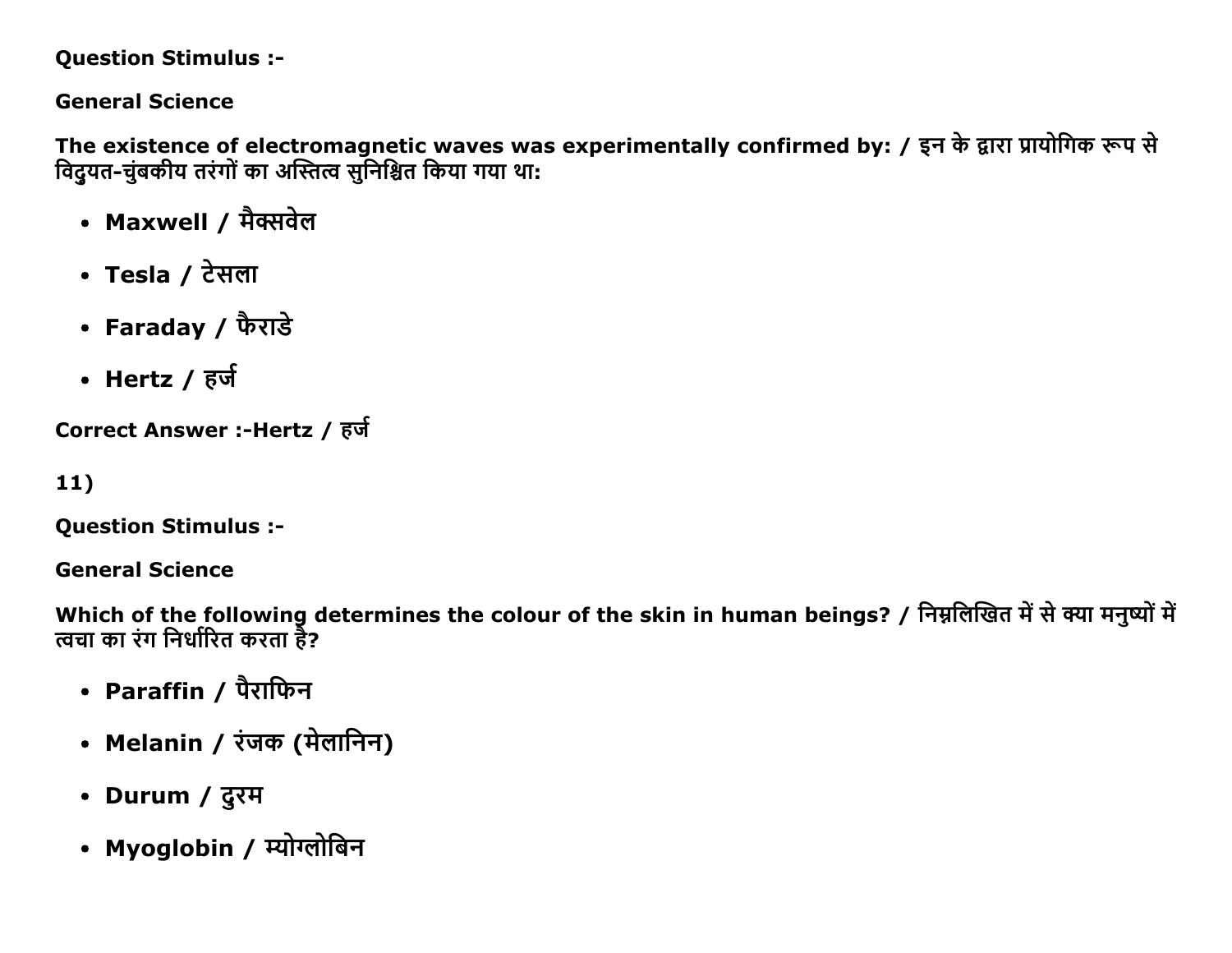Correct Answer :-Melanin / रंजक (मेलानिन)

12)

**Question Stimulus :-**

**General Science** 

The cycle that generates energy and splits water into hydrogen and oxygen is known as: / जो चक्र<br>ऊर्जा उत्पन्न करता है एवं जल को हाइड्रोजन एवं ऑक्सीजन में विभाजित कर देता है उसे कहते हैं:

- Electron Transport Cycle / इलेक्ट्रॉन परिवहन चक्र
- Citric Acid Cycle / साइट्रिक अम्ल चक्र
- Photophosphorylation / फोटोफोस्फोरिलेशन
- Glycolysis / ग्लाईकोलिसिस

Correct Answer :-Photophosphorylation / फोटोफोस्फोरिलेशन

13)

**Ouestion Stimulus :-**

**General Science** 

The gas which turns fat and oil containing foods in rancid is: / जो गैस वसा एवं तैल-युक्त भोजन को बासी (दुर्गंध युक्त) बना देता है वह है:

- Hydrogen / हाइड्रोजन
- Oxygen / ऑक्सीजन
- Nitrogen / नाइट्रोजन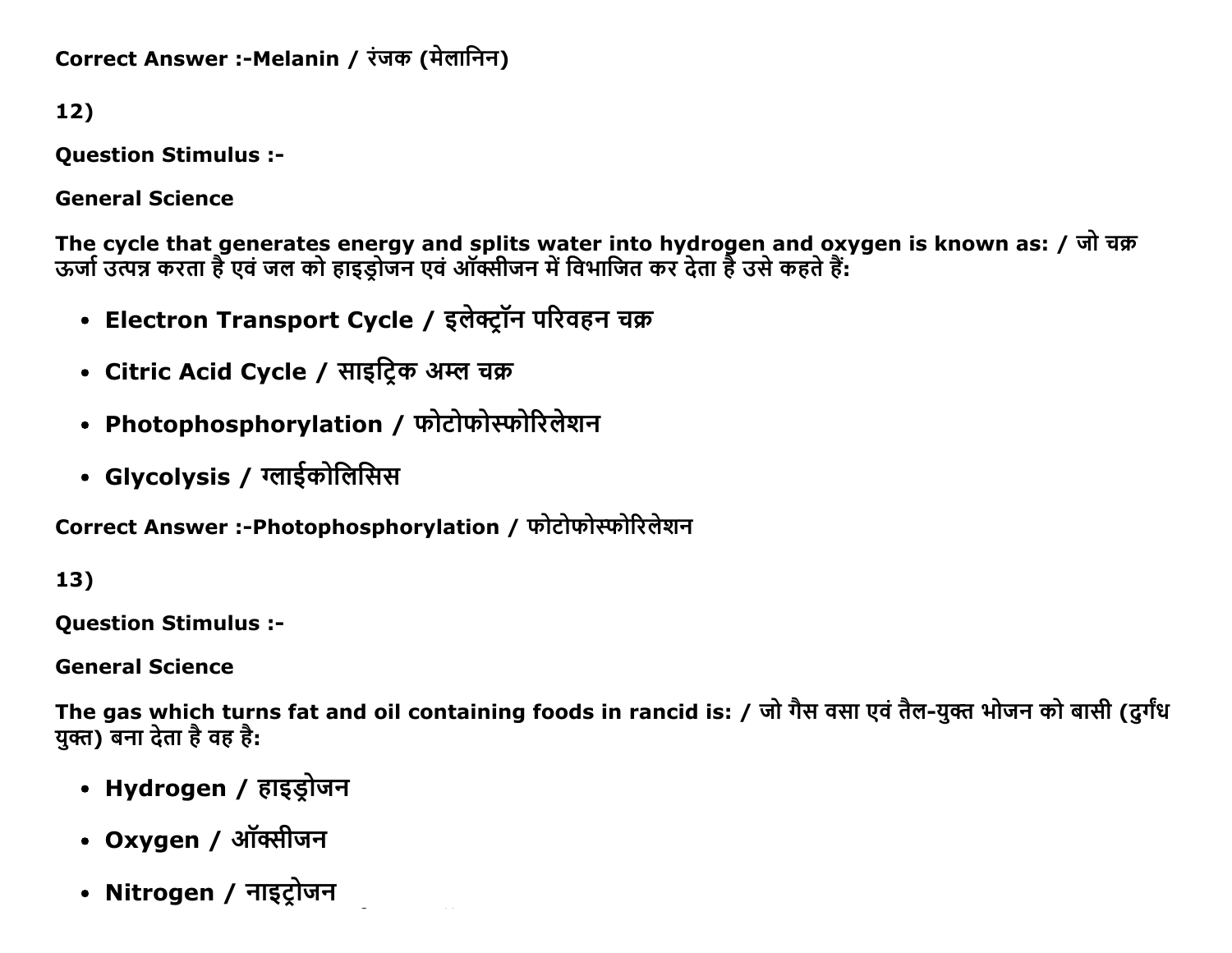• Carbon dioxide / कार्बन डाइऑक्साइड

Correct Answer :-Oxygen / ऑक्सीजन

 $14)$ 

**Question Stimulus :-**

**General Science** 

If a Magnet is cut into four equal parts such that the length and breadth of each smaller magnet is equal, then the pole strength of each small part shall be: / यदि एक चुंबक को चार समान भागों में इस प्रकार काटा<br>जाए कि प्रत्येक लघु (क्षुद्राकार) चुंबक का दैर्घ्य (लंबाई) एवं प्रस्थ (चौड़ाई) एक समान हो, तो प्रत्येक क्षुद्र

- $\cdot$  m / m
- $m/2 / m/2$
- $m/4 / m/8$
- $\cdot$  m/8 / m/ $\ell$

Correct Answer :- m/2 / m/?

**Topic:- G3 General Computer Knowledge**  $1)$ 

**Question Stimulus :-**

**Computer** 

Pentium is related to which of the following? / पेंटियम निम्नलिखित में से किस से संबंधित है?

• Hard disk / अनम्य चक्रिका (हार्ड डिस्क)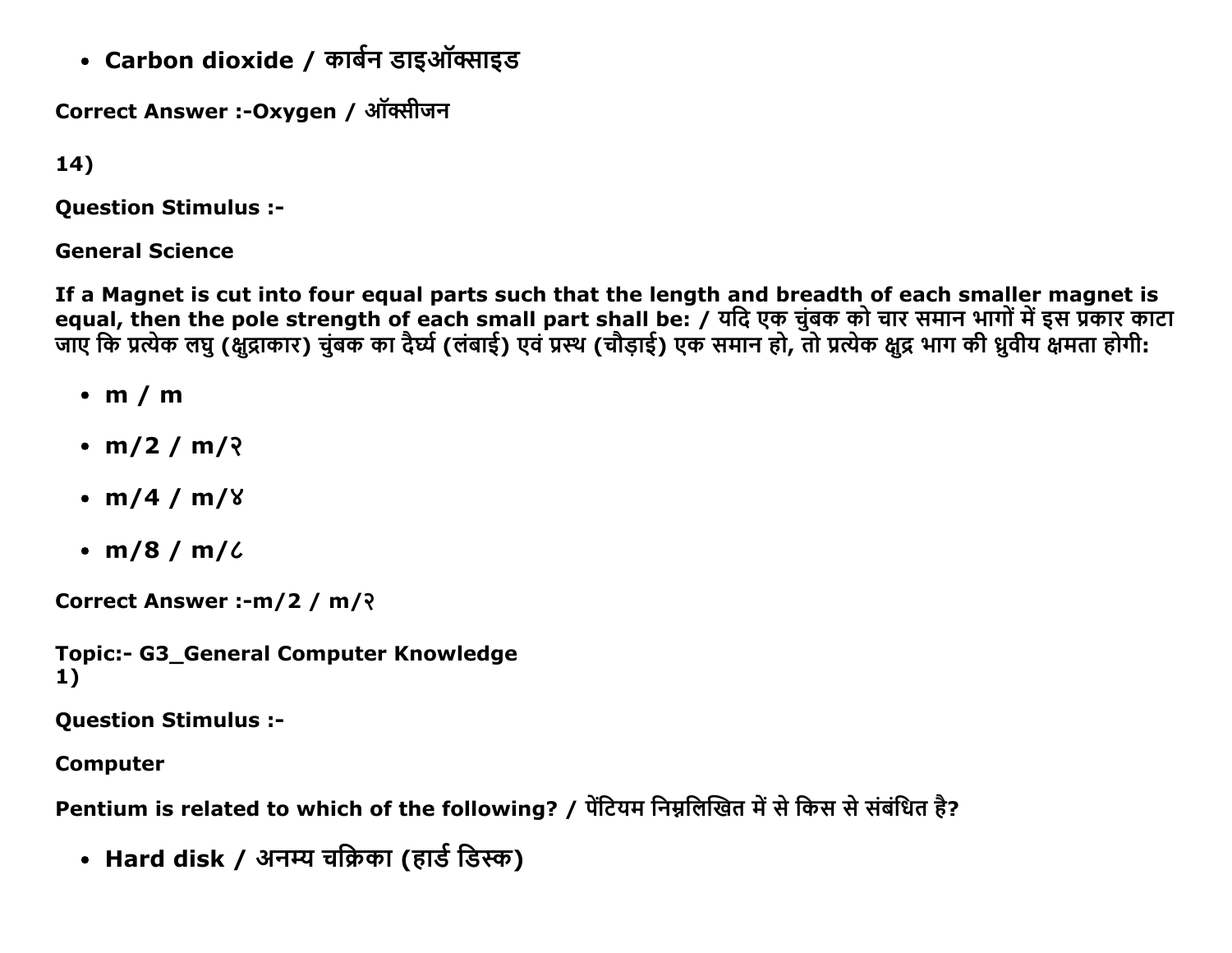- Microprocessor / सूक्ष्म-प्रक्रमक (माइक्रोप्रोसेसर)
- Mother board / मुख्य पटल (मदर बोर्ड)
- Chip set / चिप समूह (चिप सेट)

Correct Answer :-Microprocessor / सक्ष्म-प्रक्रमक (माइक्रोप्रोसेसर)

2)

Question Stimulus :

Computer

LAN means: / एलएएन (लैन) का अर्थ है:

- Local area network / स्थानीय क्षेत्र तंत्रजाल
- Wide area network / विस्तृत क्षेत्र तंत्रजाल
- Both of the above / उपरोक्त उभय
- None of the above / उपरोक्त में से कोई नहीं

Correct Answer :-Local area network / स्थानीय क्षेत्र तंत्रजाल

3)

Question Stimulus :

Computer

Daisy wheel printer is what type of a printer? / गुलबहार चक्र मुद्रक (डेज़ी व्हील प्रिंटर) किस प्रकार का मुद्रक है?

• Non impact / आघातहीन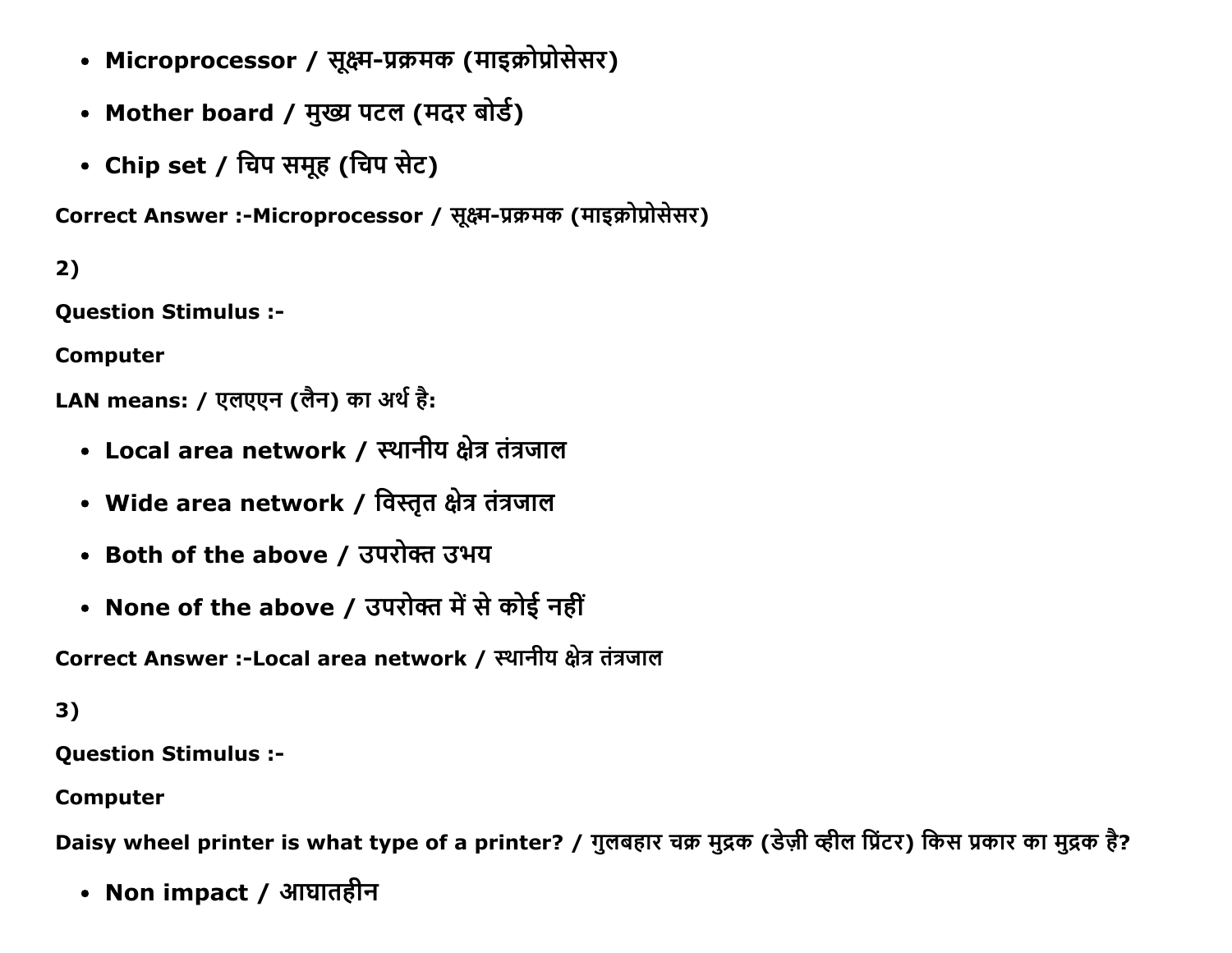- Impact / आघात
- Laser / लेज़र
- Line printer / पंक्ति मुद्रक (लाइन प्रिंटर)

Correct Answer :-Impact / आघात

4)

**Question Stimulus :-**

**Computer** 

Valid character constants are: / मान्य अक्षर अचर है:

- $\cdot$  '\n'
- $\cdot'$
- Both of the above / उपरोक्त उभय
- None of the above / उपरोक्त में से कोई नहीं

Correct Answer :- Both of the above / उपरोक्त उभय

 $5)$ 

**Question Stimulus :-**

**Computer** 

Which of the following is an example of binary codes? / निम्नलिखित में से कौन द्विचर कूटों का एक उदहारण है?

•  $A00101 / A00202$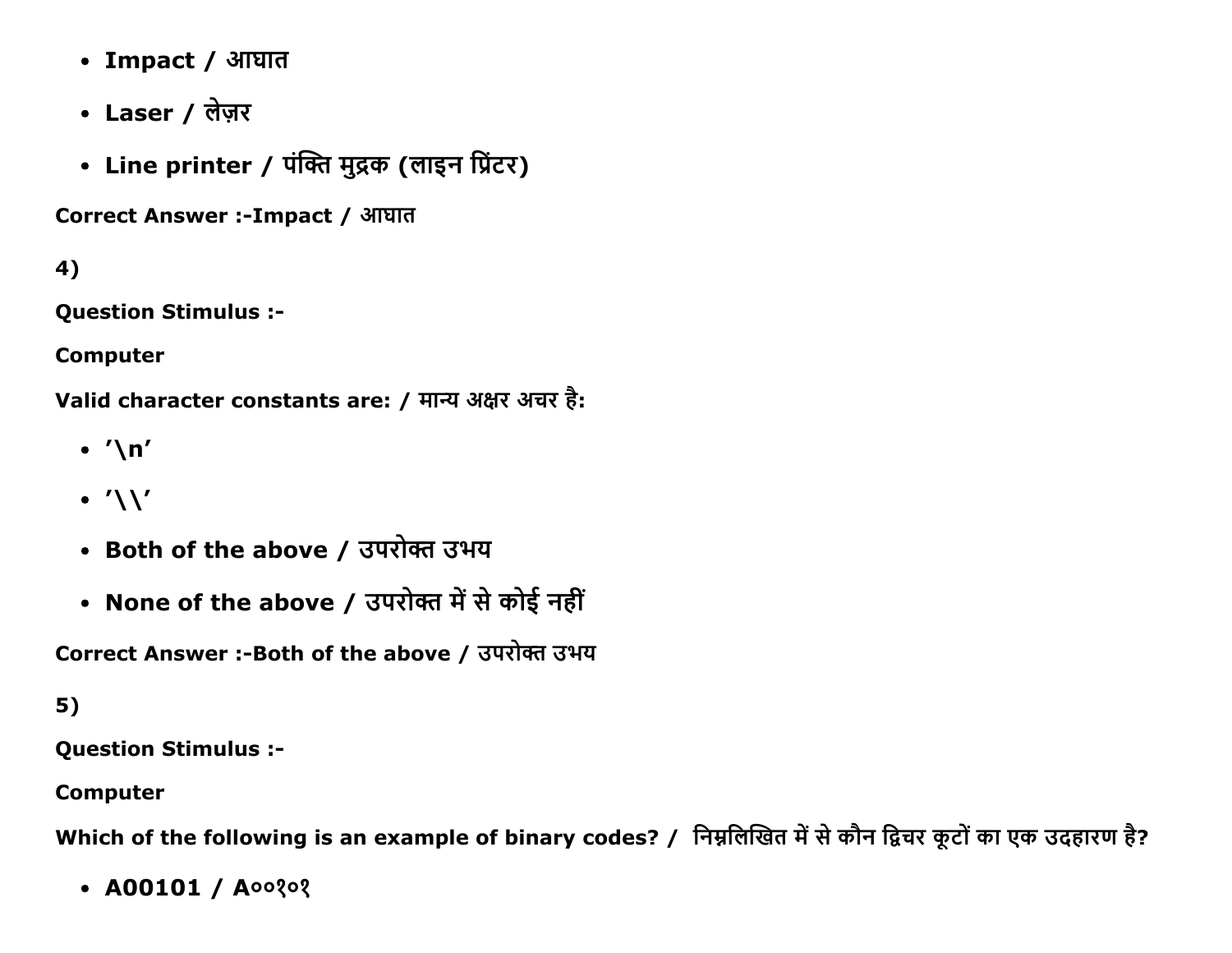- $\bullet$  00101 / 00202
- $\cdot$  02456 / ০२४५६
- $AD11800 / A033$

**Correct Answer :- 00101 / 00?0?** 

6)

**Question Stimulus :-**

**Computer** 

Which among the following short keys are used to move forward by using the TAB key? / निम्नलिखित में से कौन से लघुपथ कुंजियों का उपयोग टैब कुंजी के सहायता से अग्रसर होने के लिए किया जाता है?

- $\bullet$  Alt+Tah
- Shift+ctrl+Alt
- $\cdot$  Ctrl+tab
- $\bullet$  Alt+ctrl+del

**Correct Answer:-Ctrl+tab** 

7)

**Question Stimulus :-**

**Computer** 

Digital computer was developed in: / अंकीय संगणकों का विकास यहाँ किया गया था: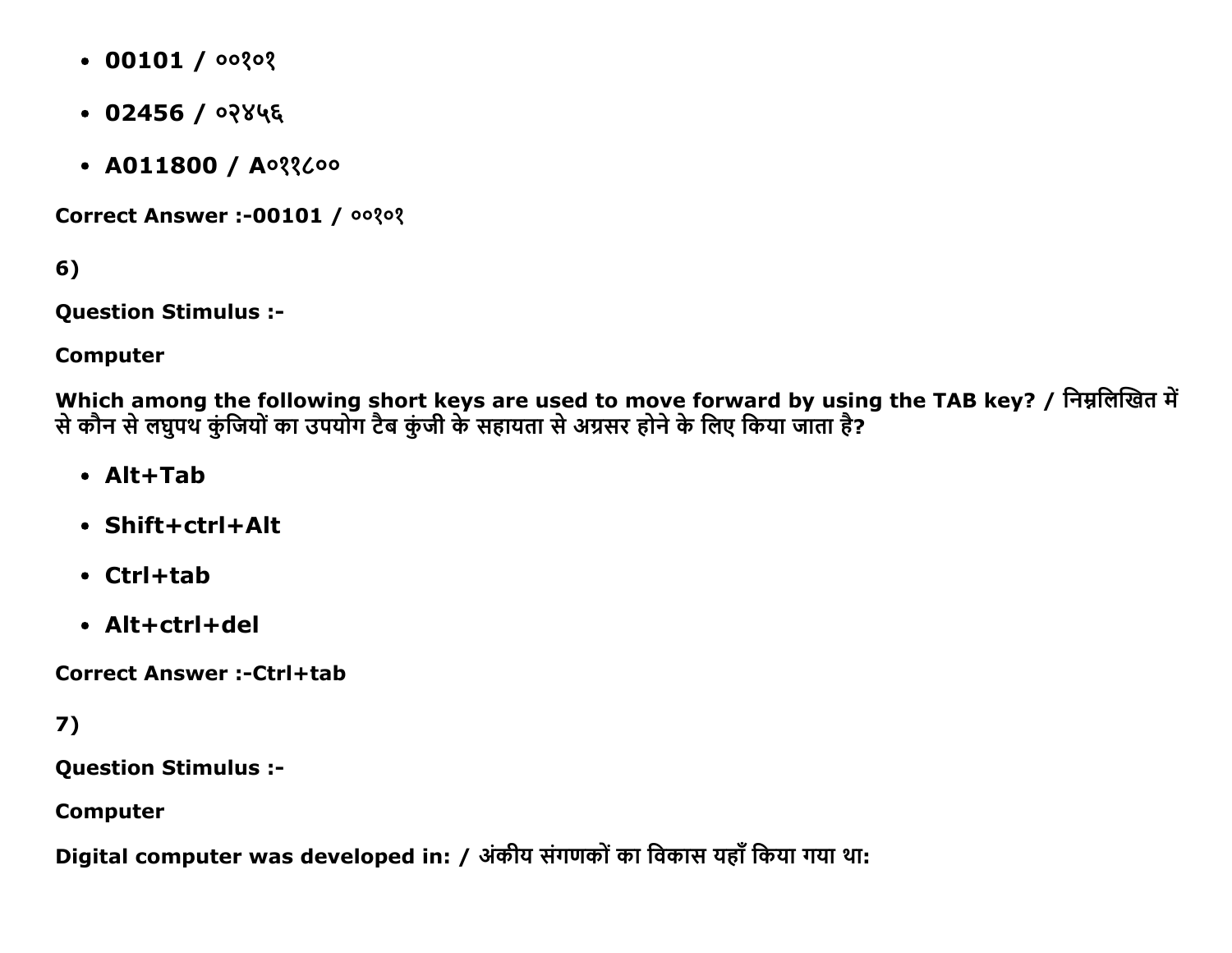- India / भारत
- China / चीन
- USA / यूएसए
- Japan / जापान

Correct Answer :- USA / यूएसए

8)

**Question Stimulus :-**

#### **Computer**

Which of the following is the correct format of an email address? / निम्नलिखित में से कौन सा ईमेल पते का एक सही प्रारूप है?

- · sales@gmail.com
- · sales@@gmail.com
- · @sales gmail.com
- · gmail@sales .com

**Correct Answer :-sales@gmail.com** 

9)

**Question Stimulus :-**

**Computer**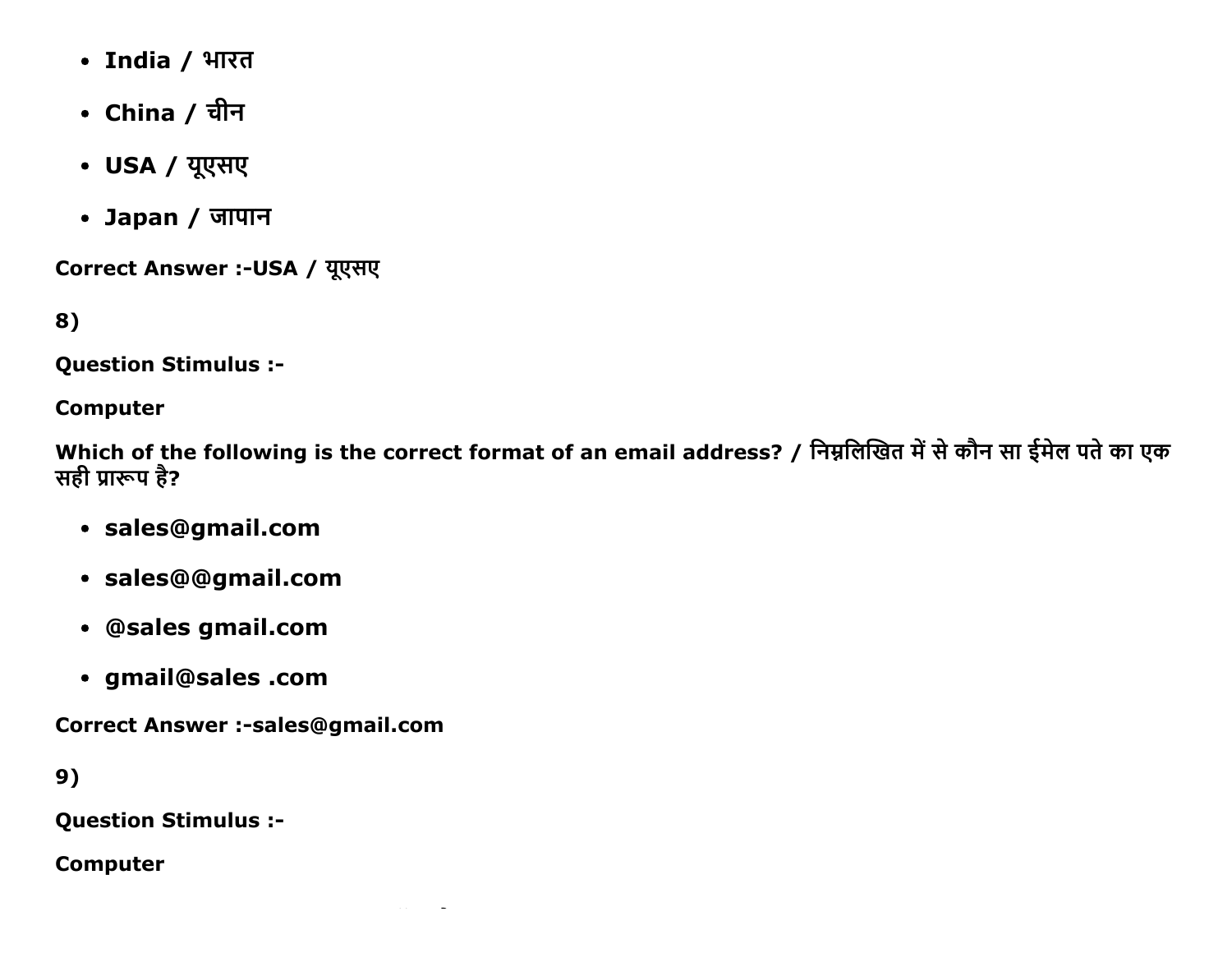Firewalls are: / अग्निप्राचीर (फ़ायरवॉल) हैं:

- Those that filter networks / वे जो तंत्रजाल शोधन करते हैं
- Follows set of the rules / नियमों के एक समुच्चय का पालन करते हैं
- Hardware or software device / यंत्रांश अथवा तन्त्रांश यंत्र (उपाय)
- All of the above / उपरोक्त सभी

Correct Answer :-All of the above / उपरोक्त सभी

10)

**Question Stimulus :-**

**Computer** 

What is the full form of FTP? / एफटीपी (FTP) का विस्तृत रूप क्या है?

- File transfer protocol / मिसिल स्थानांतरण क्रमाचार (फाइल ट्रांसफर प्रोटोकॉल)
- File transmission protocol / मिसिल प्रसारण क्रमाचार (फाइल ट्रांसमिशन प्रोटोकॉल)
- File trimming protocol / मिसिल छँटाई क्रमाचार (फाइल ट्रिमिंग प्रोटोकॉल)
- All of the above / उपरोक्त सभी

Correct Answer :-File transfer protocol / मिसिल स्थानांतरण क्रमाचार (फाइल टांसफर प्रोटोकॉल)

 $11)$ 

**Question Stimulus :-**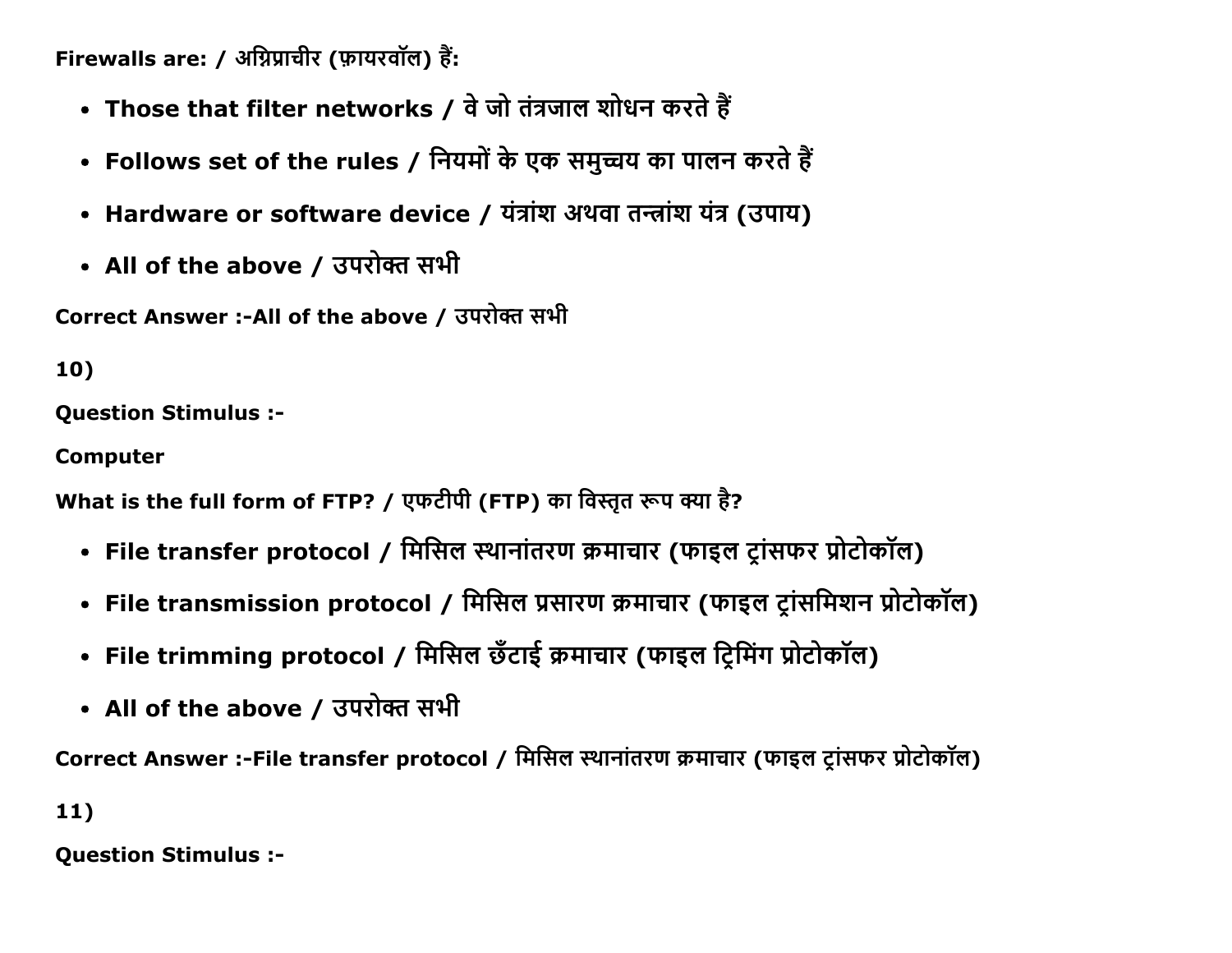### **Computer**

Which of the following is a math library function? / निम्नलिखित में से क्या एक गणित क्रमादेश-संग्रह (लाइब्रेरी) प्रकार्य है?

- Math.h
- $\cdot$  int.h
- Stdio.h
- String.h

**Correct Answer:-Math.htm** 

12)

**Question Stimulus :-**

**Computer** 

Which among the following from the below given options is an output device? / निम्नलिखित अधो-प्रदत्त विकल्पों में से कौन सा एक निर्गम यन्त्र है?

- Scanner / क्रमवीक्षक
- Printer / मुद्रक
- Mouse / माउस
- All of the above / उपरोक्त सभी

Correct Answer :- Printer / मुद्रक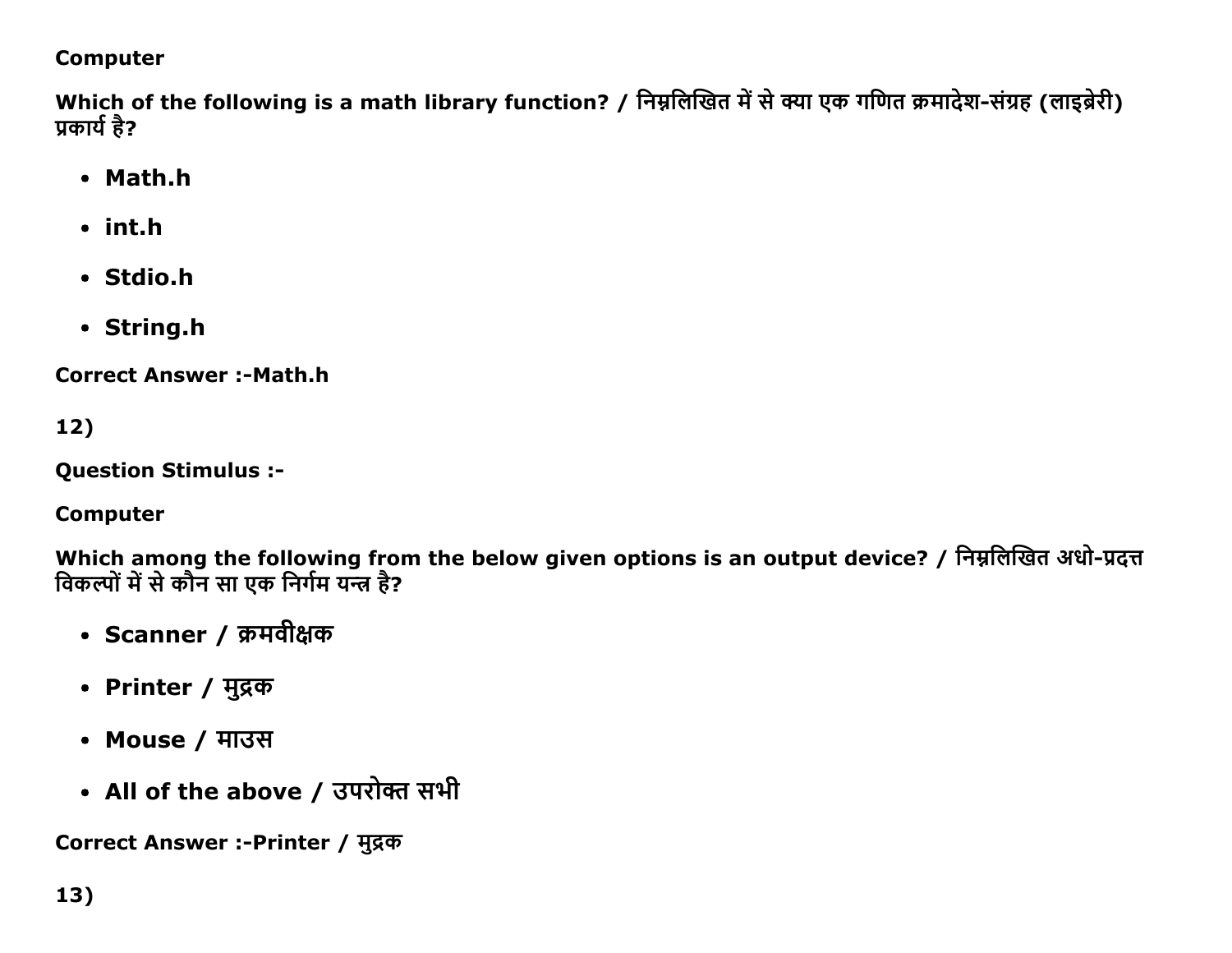#### Question Stimulus :

Computer

An Operating system is \_\_\_\_\_\_\_\_\_\_\_\_\_\_\_\_. / एक प्रचालन तंत्र है \_\_\_\_\_\_\_\_\_\_\_\_\_\_\_\_\_

- an application software / एक अनुप्रयोग तन्त्रांश
- a system software / एक परितंत्र तन्त्रांश
- a personal software / एक व्यक्तिगत तन्त्रांश
- None of the above / उपरोक्त में से कोई नहीं

Correct Answer :- a system software / एक परितंत्र तन्त्रांश

14)

Question Stimulus :

Computer

What is the base value of the hexa decimal numbers? / षोडश आधारी संख्याओं का आधारभूत मान क्या है?

- $-16/$  ?
- $\cdot$  8 /  $\zeta$
- $-17/90$
- $-2/2$

Correct Answer :-16 / १६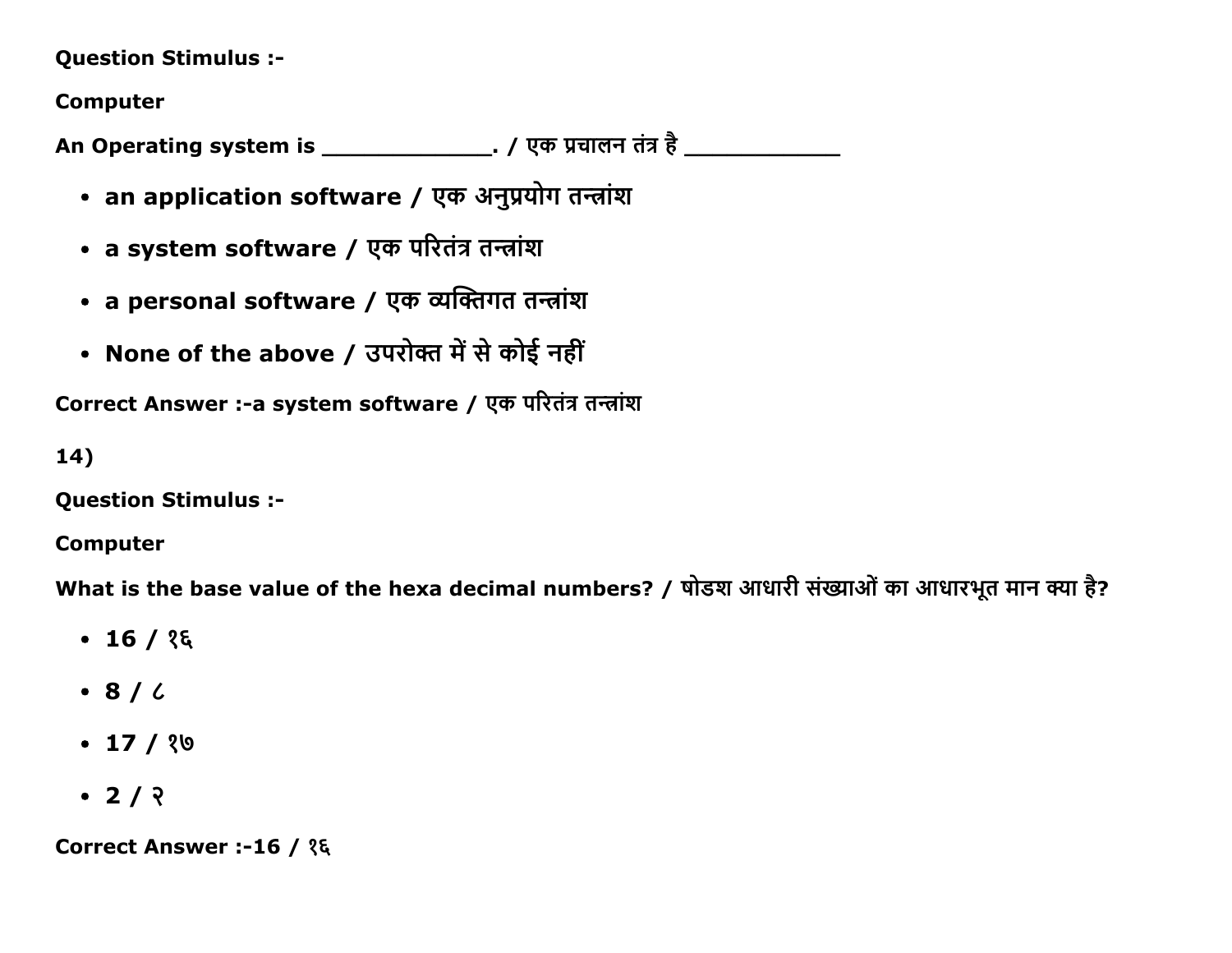```
Topic:- G3_Electrical
1)
```
**Ouestion Stimulus :-**

**Electrical** 

method are characterized by the fact that the quantity to be measured is obtained from physical quantities of different kinds. / \_\_\_\_\_\_\_\_\_\_\_\_\_\_\_ मेथड इस तथ्य द्वारा सुस्पष्ट होता है कि मापी जाने वाली मात्रा अलग अलग प्रकार की भौतिक मात्राओं से प्राप्त होती है।

- Analog presentation / एनालॉग प्रेजेंटेशन
- Compensation instrument / कम्पन्सेशन इंस्ट्रमेंट
- Indirect measurement / इन्डायरेक्ट मेजरमेंट
- Digital presenatation / डिजिटल प्रेजेंटेशन

Correct Answer :-Indirect measurement / इन्डायरेक्ट मेजरमेंट

 $2)$ 

**Question Stimulus :-**

**Electrical** 

Find the luminous output of lamp if the wattage of the filament lamp 550 W and the efficiency of lamp is 2 candle power per W. / यदि किसी फिलार्मेंट लैंप का वॉटेज 550 W हो और लैंप की एफिशिएंसी प्रति W 2 कैंडल पावर 0.5 W हो तो उस लैंप का ल्यूमिनस आउटपुट ज्ञात करें।

- $4100$   $\pi$
- $\cdot$  4200  $\pi$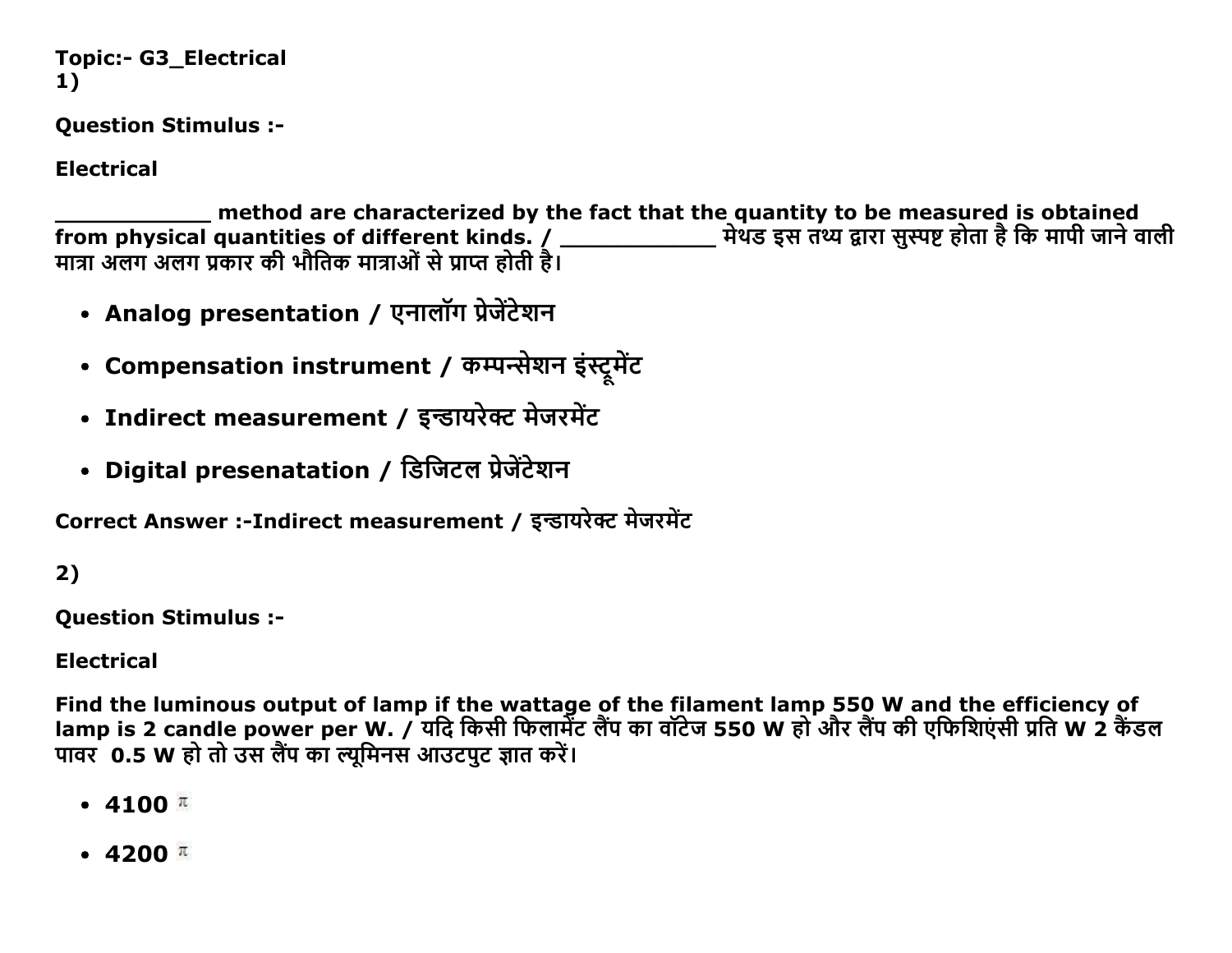- 4300  $\pi$
- $\cdot$  4400  $\pi$

Correct Answer :-4400  $\pi$ 

 $3)$ 

**Ouestion Stimulus :-**

**Electrical** 

Which types of methods only work with planer circuits? / किस प्रकार के मेथड्स केवल प्लानर सर्किट के साथ काम करते हैं?

- Source transformation / सोर्स ट्रांसफॉर्मेशन
- Superposition method / सुपरपोजीशन मेथड
- Node voltage method / नोड वोल्टेज मेथड
- Mesh current method / मेश करेंट मेथड

Correct Answer :-Mesh current method / मेश करेंट मेथड

4)

**Question Stimulus :-**

**Electrical** 

Given unit AT/m defines which term of magnetic circuit / दी गयी यूनिट मैग्नेटिक सर्किट की किस शब्दावली को परिभाषित करती है?

• Magnetic flux density (B) / मैग्नेटिक फ्लक्स डेन्सिटी (बी)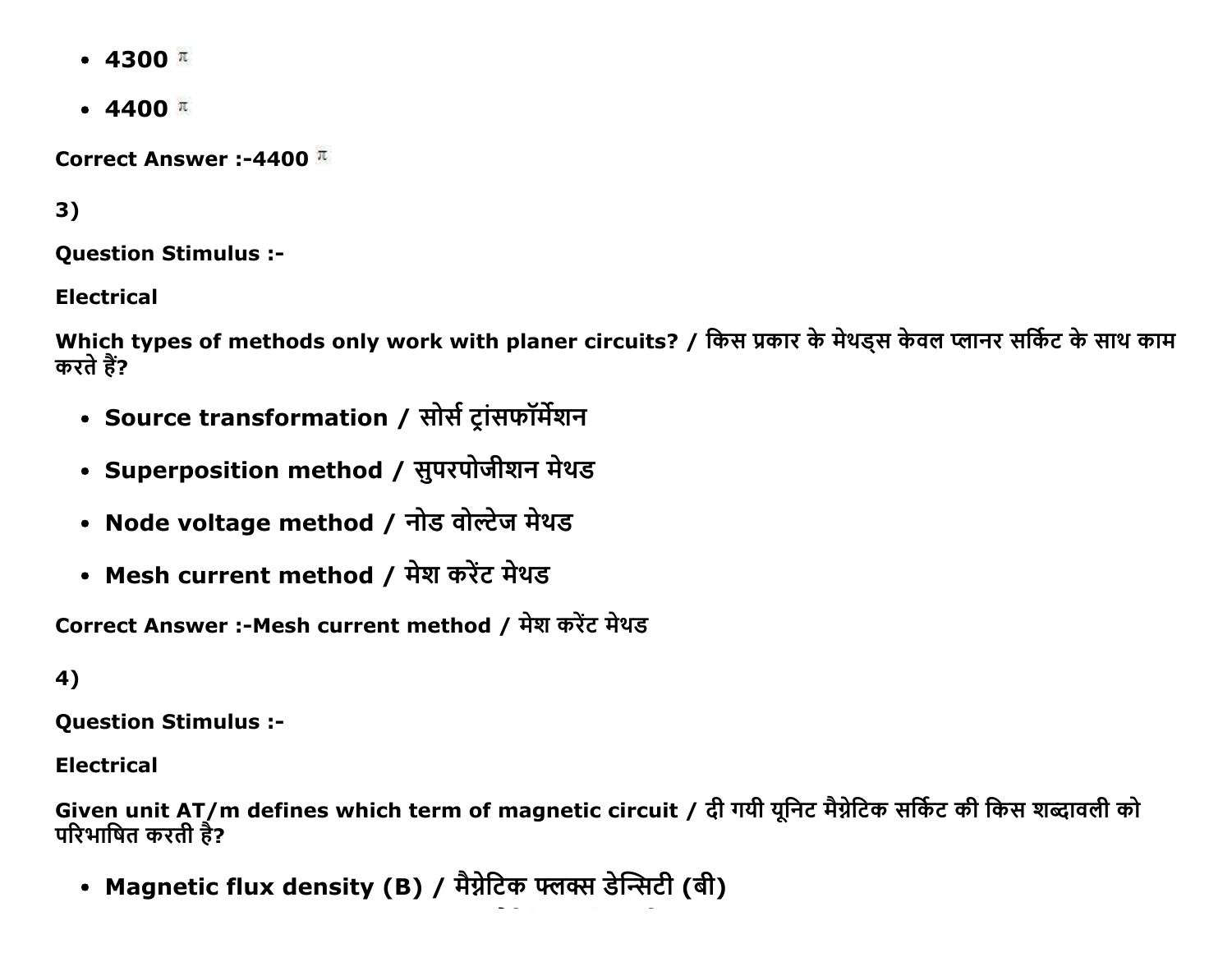- Mangnetic field strength (H) / मैग्नेटिक फील्ड स्ट्रेन्थ (एच)
- Magentic flux (Ф) / मैग्नेटिक फ्लक्स (Ф)
- Magneto motive force (MMF) / मैग्नेटो मोटिव फोर्स (एमएमएफ)

Correct Answer :-Mangnetic field strength (H) / मैग्नेटिक फील्ड स्टेन्थ (एच)

 $5)$ 

**Question Stimulus :-**

**Electrical** 

What is the unit of flux density? / फ्लक्स डेनिसिटी की इकाई क्या है?

- Weber / वेबर
- Ampere / एम्पीयर
- Tesla / टेस्ला
- Hertz / हर्ज़

Correct Answer :-Tesla / टेस्ला

## $6)$

**Question Stimulus :-**

**Electrical** 

In which constant voltage system following operations are performed:

1. Measure the system current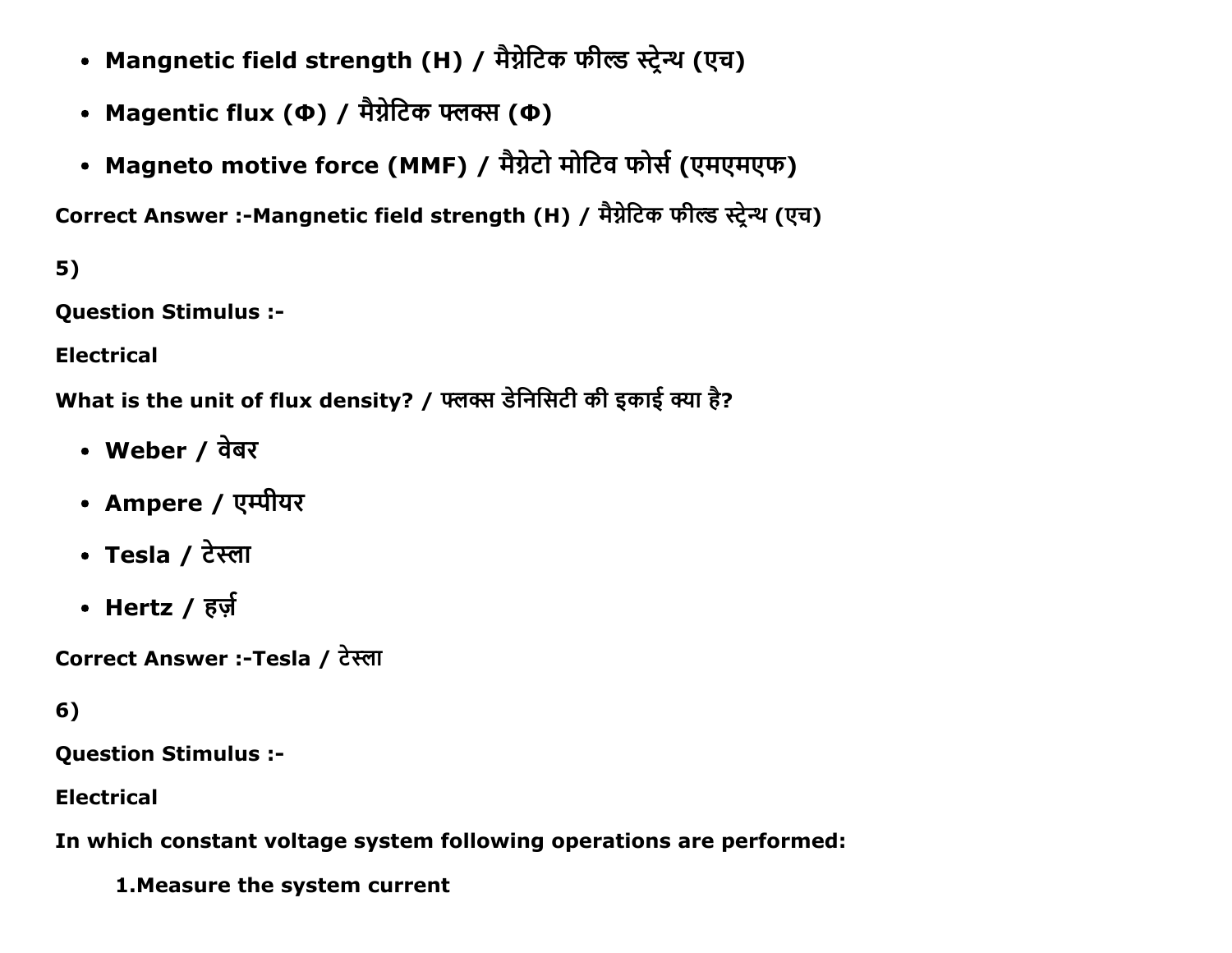2. Compare it with a reference current

3.Computes and amplifies the error signal / किस कॉन्स्टैंट वोल्टेज सिस्टम में, निम्नलिखित ऑपरेशन्स होते हैं:

- सिस्टम करेंट का मापन
- किसी रेफरेंस करेंट से उसकी तलना
- एरर सिग्नल को कम्प्यूट और एम्प्लीफाई करना
- Constant extinction angle & control / कॉन्स्टैंट एक्सटिंक्शन एंगल & कंट्रोल
- Constant voltage control /कॉन्स्टैंट वोल्टेज कंट्रोल
- Constant lignition angle  ${}^{\beta}$  control / कॉन्स्टैंट लिग्नीशन एंगल  ${}^{\beta}$  कंट्रोल
- Constant current control / कॉन्स्टैंट करेंट कंट्रोल

Correct Answer :-Constant current control / कॉन्स्टैंट करेंट कंटोल

# $7)$

**Ouestion Stimulus :-**

**Electrical** 

What is the MKS rationalized unit of magnetic pole strength quantity? / मैग्नेटिक पोल स्ट्रेंथ कवान्टिटी का MKS रेश्नालाइज्ड युनिट कया है?

- Volt/Metre / वोल्ट/मीटर
- Henry/Metre / हेनरी/मीटर
- Joule/Coulomb / जूल/कोलंब
- Weber / वेबर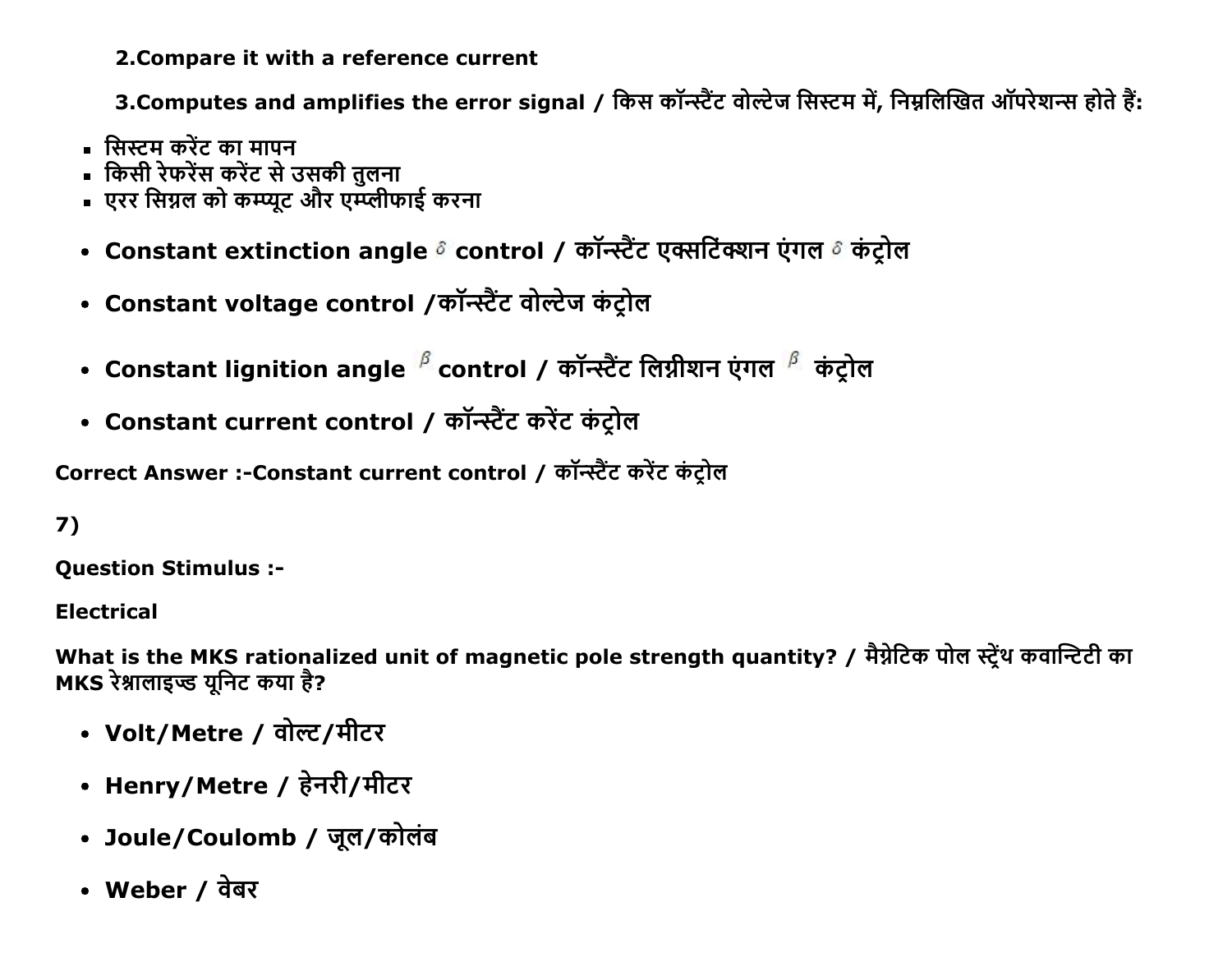Correct Answer :-Weber / वेबर

8)

Question Stimulus :

Electrical

Which law states that the direction of the induced emf is such as to tend to oppose the change in the inducing flux? / कोन सा नियम कहता है कि प्रेरित ईएमएफ की दिशा ऐसी होती है जो इन्ड्यूसिंग फ्लक्स में परिवर्तन क विरूद्ध होती रहती है?

- Lenzs Law / लेन्ज लॉ
- Coulombs Law / कोलंब्स लॉ
- Steinmetz Hysteresis Law / स्टेन्मेट्ज हिस्टेरेसिस लॉ
- Stefan Boltzmann Law / स्टीफेन बोल्जमेन लॉ

Correct Answer :-Lenzs Law / लेन्ज लॉ

9)

Question Stimulus :

Electrical

The process of adding impurities to a semiconductor is known as\_\_\_\_\_\_\_\_\_\_ / किसी सेमी कंडक्टर में इंप्यूरिटीज को बढ़ाने की प्रक्रिया को \_\_\_\_\_\_\_\_\_ के रूप में जाना जाता है।

- Donar impurities / डोनर इंप्यूरिटीज
- Doping / डोपिंग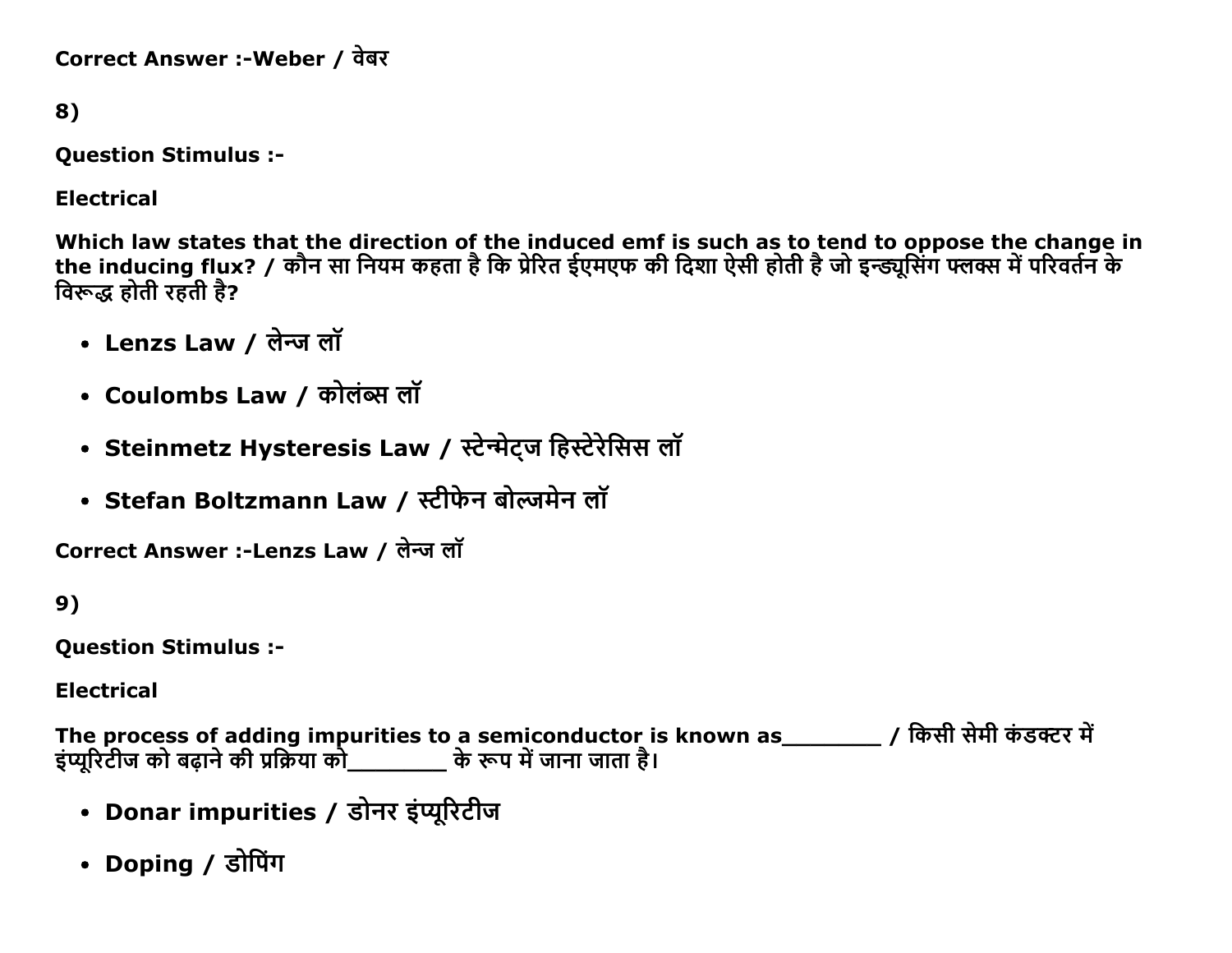- Hole / होल
- Control element / कंट्रोल एलीमेंट

Correct Answer :-Doping / डोपिंग

10)

**Ouestion Stimulus :-**

**Electrical** 

In which type of compound generator the terminal voltage rises with application of load so that its full load voltage exceeds its no load voltage: / किस तरह के कम्पाउंड जेनरेटर में, लोड के इस्तेमाल के कारण टर्मिनल वोल्टेज बढता है ताकि उसका फूल लोड वोल्टेज नो लोड वोल्टेज से बढ जाय:

- Flat Compound Generator / फ्लैट कम्पाउंड जेनेरेटर
- Under Compound Generator / अंडर कम्पाउंड जेनेरेटर
- Series Compound Generator / सीरीज कम्पाउंड जेनेरेटर
- Over Compound Generator / ओवर कम्पाउंड जेनेरेटर

Correct Answer :-Over Compound Generator / ओवर कम्पाउंड जेनेरेटर

 $11)$ 

**Ouestion Stimulus :-**

**Electrical** 

Which type of transformer is used to conduct assessment at high and ultra-high voltages? / उच्च और अल्ट्रा उच्च वोल्टेज पर आकलन करने के लिए किस तरह के ट्रांसफॉर्मर का इस्तेमाल किया जाता है?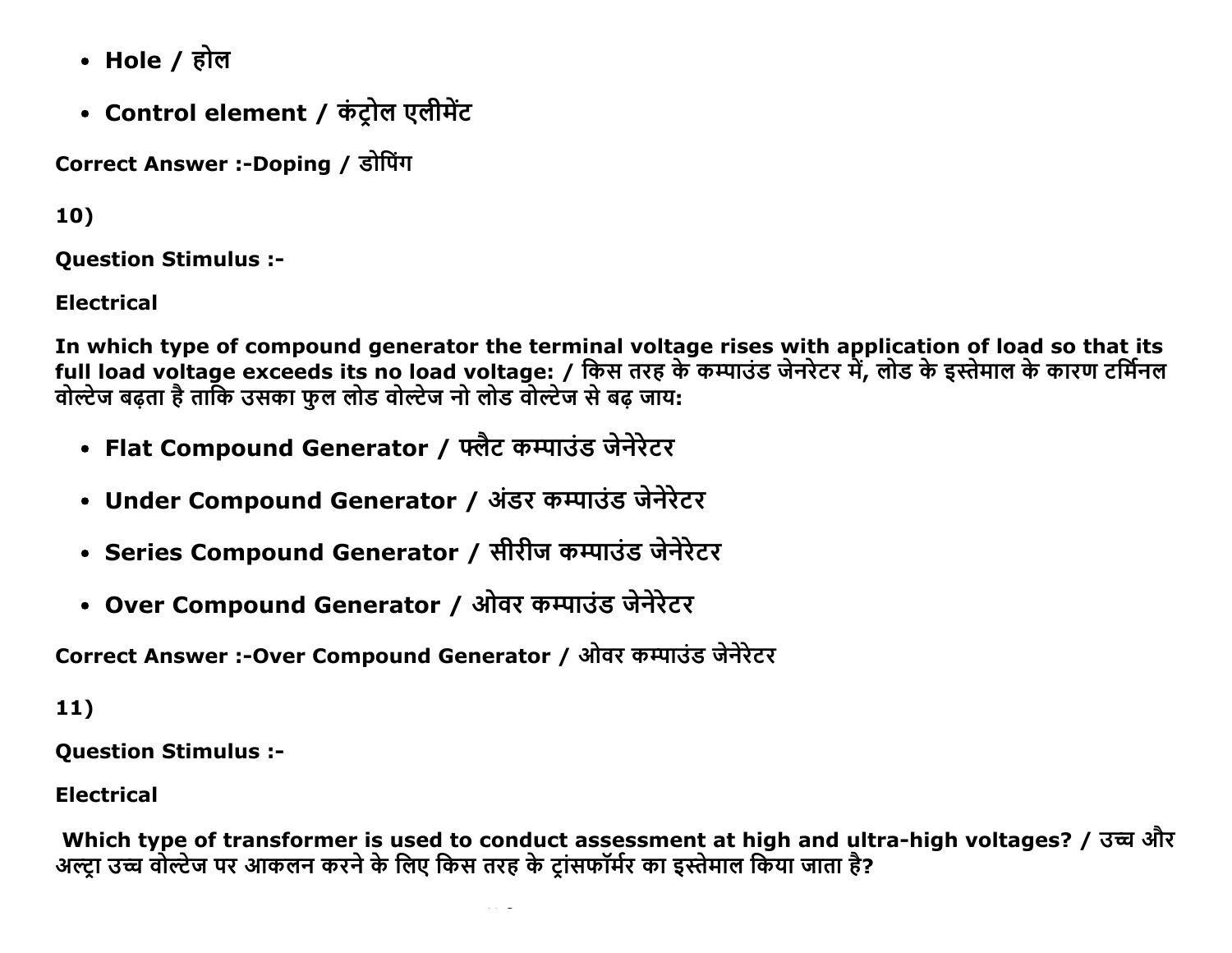- Power transformer / पावर ट्रांसफॉर्मर
- Testing transformer / टेस्टिंग ट्रांसफॉर्मर
- Radio transformer / रेडियो ट्रांसफॉर्मर
- Auto transformer / ऑटो ट्रांसफॉर्मर

Correct Answer :-Testing transformer / टेस्टिंग ट्रांसफॉर्मर

# $12)$

**Ouestion Stimulus :-**

## **Electrical**

Fly wheel is mounted on the motor shaft in \_\_\_\_\_\_\_\_\_ motor. / \_\_\_\_\_\_\_\_\_\_\_\_\_\_\_\_\_\_\_ मोटर शाफ्ट पर फ्लाई ह्वील को माउंट किया जाताहै।

- Compound / कम्पउंड
- Simple / सिम्पल
- Variable / वैरिएबल
- Complex / कॉम्प्लेक्स

Correct Answer :-Compound / कम्पउंड

 $13)$ 

**Question Stimulus :-**

**Electrical**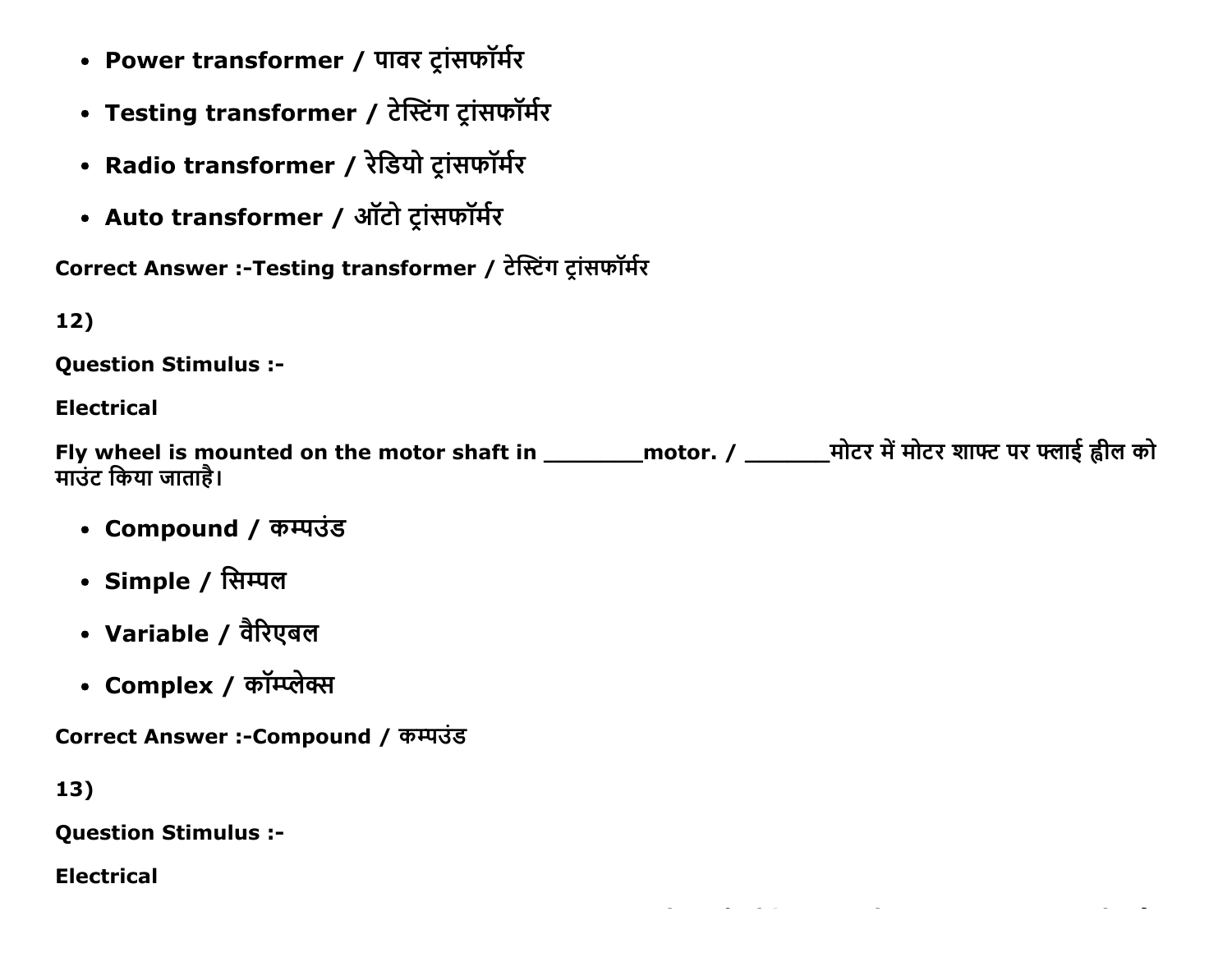What is the relative permittivity of slate dielectric? / स्लेट डाई-इलेक्ट्रिक की रिलेटिव परमिटीविटी कितनी होती है?

- $-6 7.5$
- $-4.1 6.5$
- $\cdot$  2-2.5
- $-5.5 6.5$

**Correct Answer:-6-7.5** 

# 14)

**Question Stimulus :-**

**Electrical** 

What is the resolution of 4-digit digital measuring instrument? / 4 डिजिट डिजिटल मापन उपकरण का रिजोल्यूशन कितना होता है?

- $\cdot$  0.002%
- $\cdot$  0.005%
- $\cdot$  0.1%
- $\cdot$  0.01%

**Correct Answer :-0.01%** 

 $15)$ 

**Question Stimulus :-**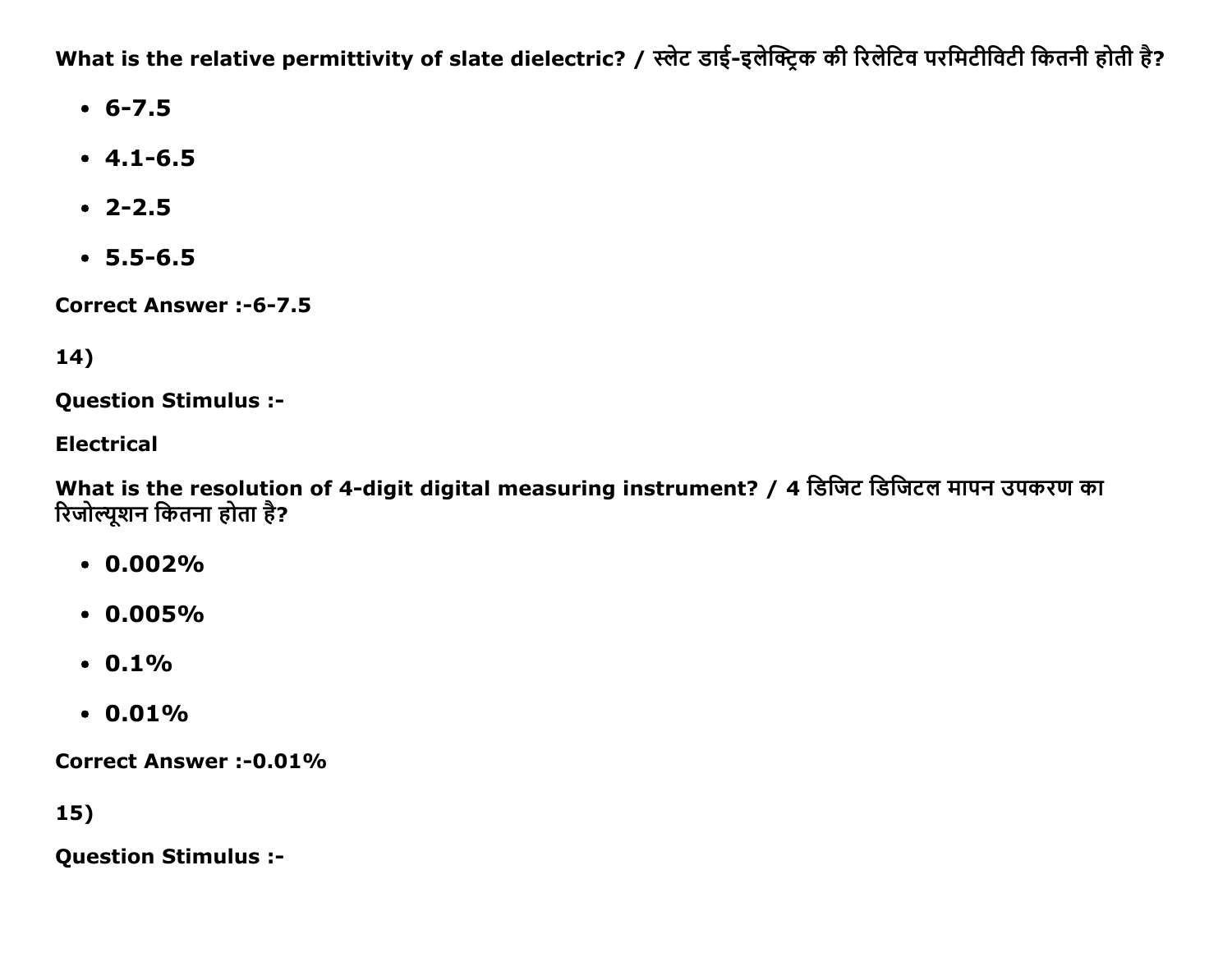### **Electrical**

Which type of torque in synchronous motor is also called as break away torques? / सिंक्रोनस मोटर में, किस तरह के टॉर्क को ब्रेक अवे टॉर्क भी कहा जाता है?

- Starting torque / स्टार्टिंग टॉर्क
- Running torque / रनिंग टॉर्क
- Pull torque / पुल टॉर्क
- Pull-out torque / पुल-आउट टार्क

Correct Answer :-Starting torque / स्टार्टिंग टॉर्क

 $16)$ 

**Ouestion Stimulus :-**

**Electrical** 

The total number of lines of force emanating from certain charge is called as? / निश्चित चार्ज से निकलने वाले बल की रेखाओं की कुल संख्या को कहा जाता है

- Electric Intensity / विदुयत गंभीरता
- Electric field strength / विदुयत क्षेत्र की शक्ति
- Electric lines of forces / बल की विदुयत रेखा
- Electric Flux / विदुयत फ्लक्स

Correct Answer :-Electric Flux / विदुयत फ्लब्स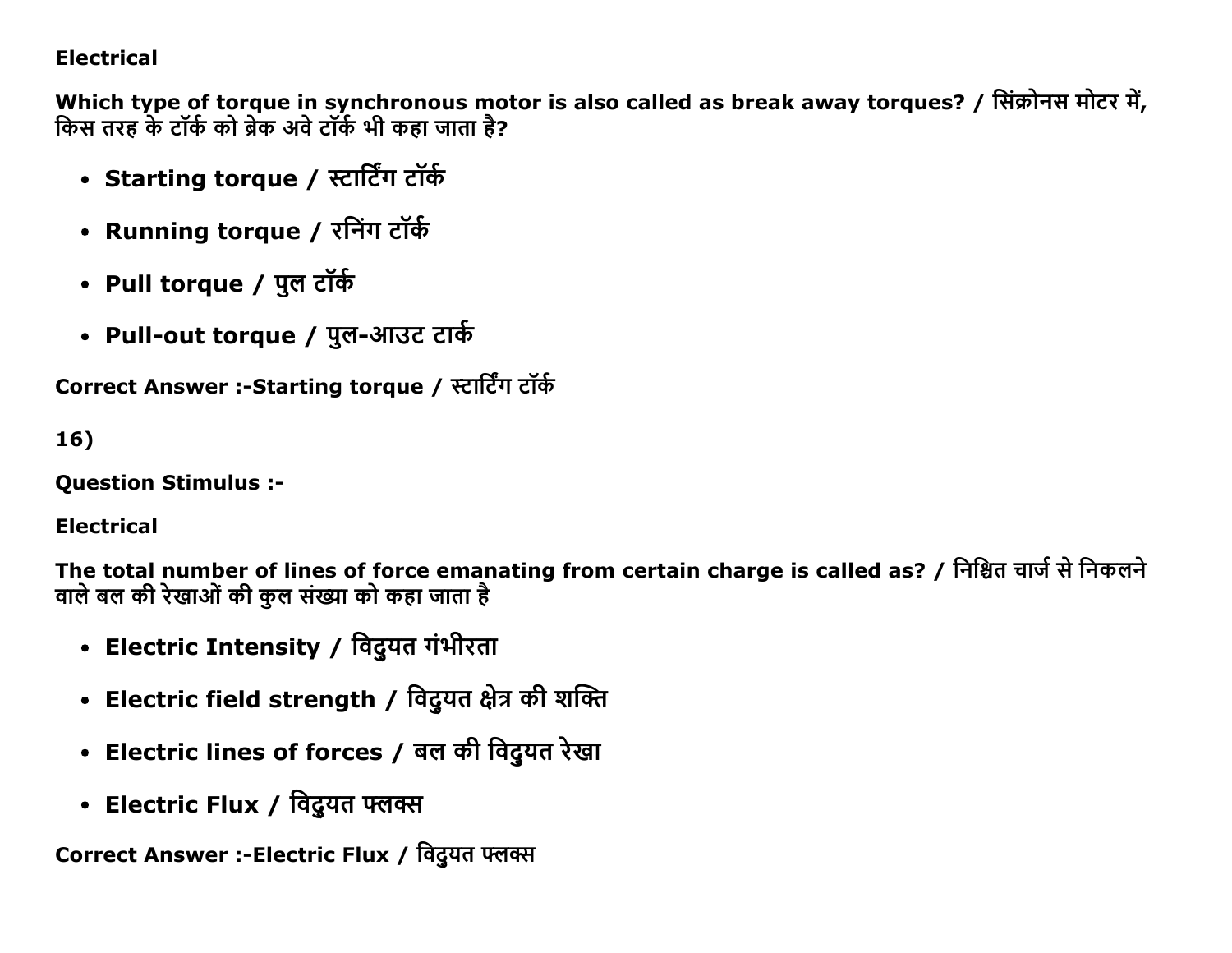17)

**Question Stimulus :-**

**Electrical** 

Find the stator winding voltage of a three phase star connected 5500 V synchronous motor having synchronous reactance per phase of 20Ω. / 5500 V के सिंक्रोनस मोटर से जुड़े थ्री फेज स्टार का स्टेटर वाइंडिंग वोल्टेज ज्ञात करें जिसमें प्रति फेज 20Ω का सिंक्रोनस रिएक्टेंस हो।

- $\cdot$  3175.4 V
- $-5500V$
- $-9526V$
- $-3180V$

**Correct Answer:-3175.4 V** 

18)

**Question Stimulus :-**

**Flectrical** 

The time taken by an alternating voltage or current to complete one cycle is called as: / अल्टरनेटिंग अथवा करेंट द्वारा एक चक्र पूरा करने में लगने वाले समय को कहा जाता है

- Periodic time / पीरियॉडिक टाइम
- Angular Velocity / एंगुलर वेलोसिटी
- Amplitude / एम्प्लीट्यूड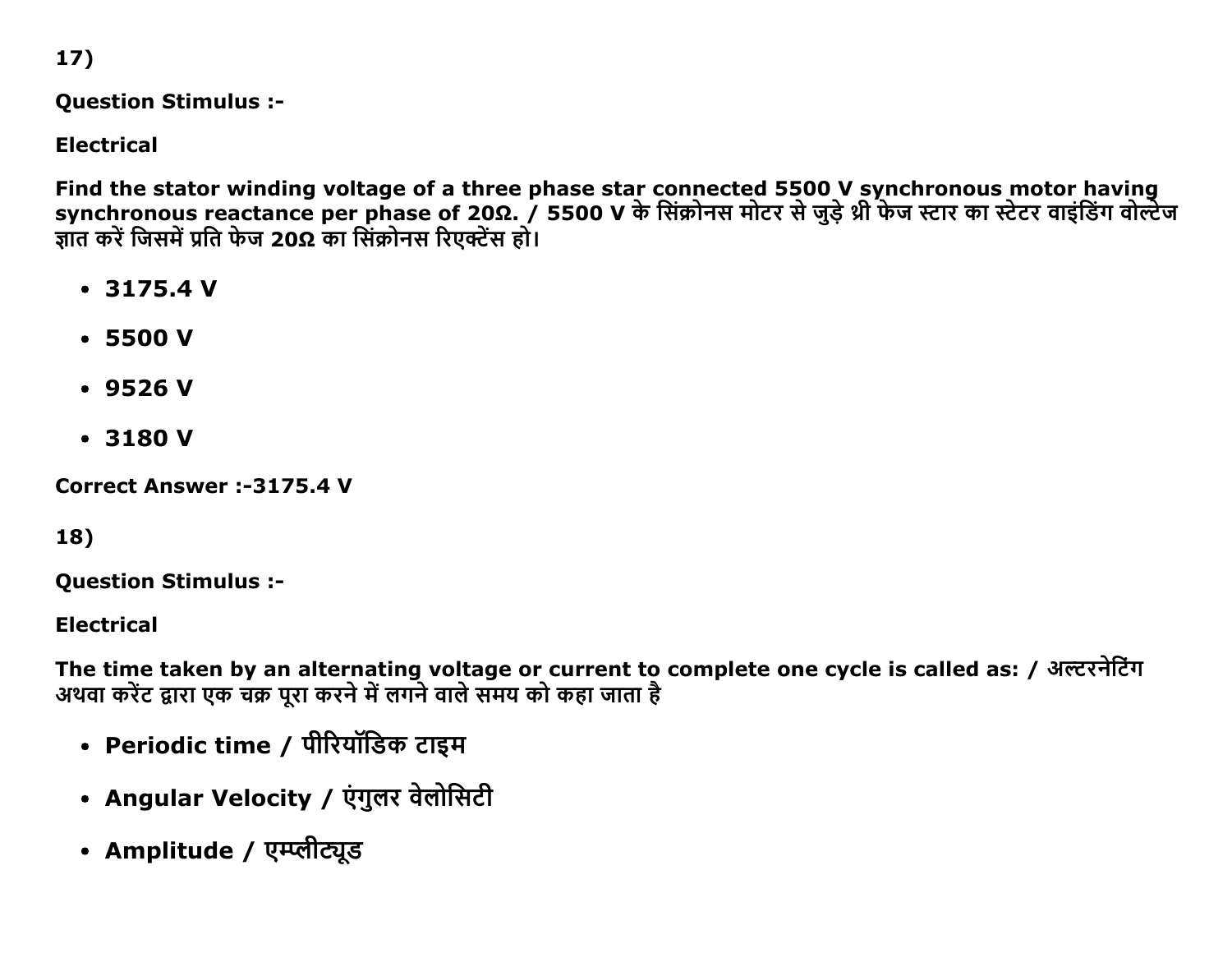• Frequency / फ्रीकेंसी

Correct Answer :-Periodic time / पीरियॉडिक टाइम

19)

**Ouestion Stimulus :-**

**Electrical** 

In hydro power station which components is used to step up the generating voltage to a suitable<br>transmission voltage? / हाइड्रो पावर स्टेशन में, एक अनुकूल ट्रांसमिशन वोल्टेज हेतु जेनरेटिंग वोल्टेज को बढाने में किसका इस्तेमाल किया जाता है?

- Transformer / ट्रांसफॉर्मर
- Genrator / जेनरेटर
- Transmission line /ट्रांसमिशन लाइन
- Turbine / टर्बाइन

Correct Answer :-Transformer / टांसफॉर्मर

20)

**Question Stimulus :-**

**Electrical** 

Which components of the symmetrical system have three phasors with equal magnitude but are displaced from each other by 120 degree having reverse phase sequence as compared to that of original? / सिम्मेट्रिकल सिस्टम के किस पुर्जे में समान मैग्नीट्यूड वाले फेजर्स होते हैं लेकिन वे रिवर्स फेज सीकेंस होने के कारण वास्तविक के मुकाबले 120 डिग्री पर एक दूसरे से विस्थापित होते हैं?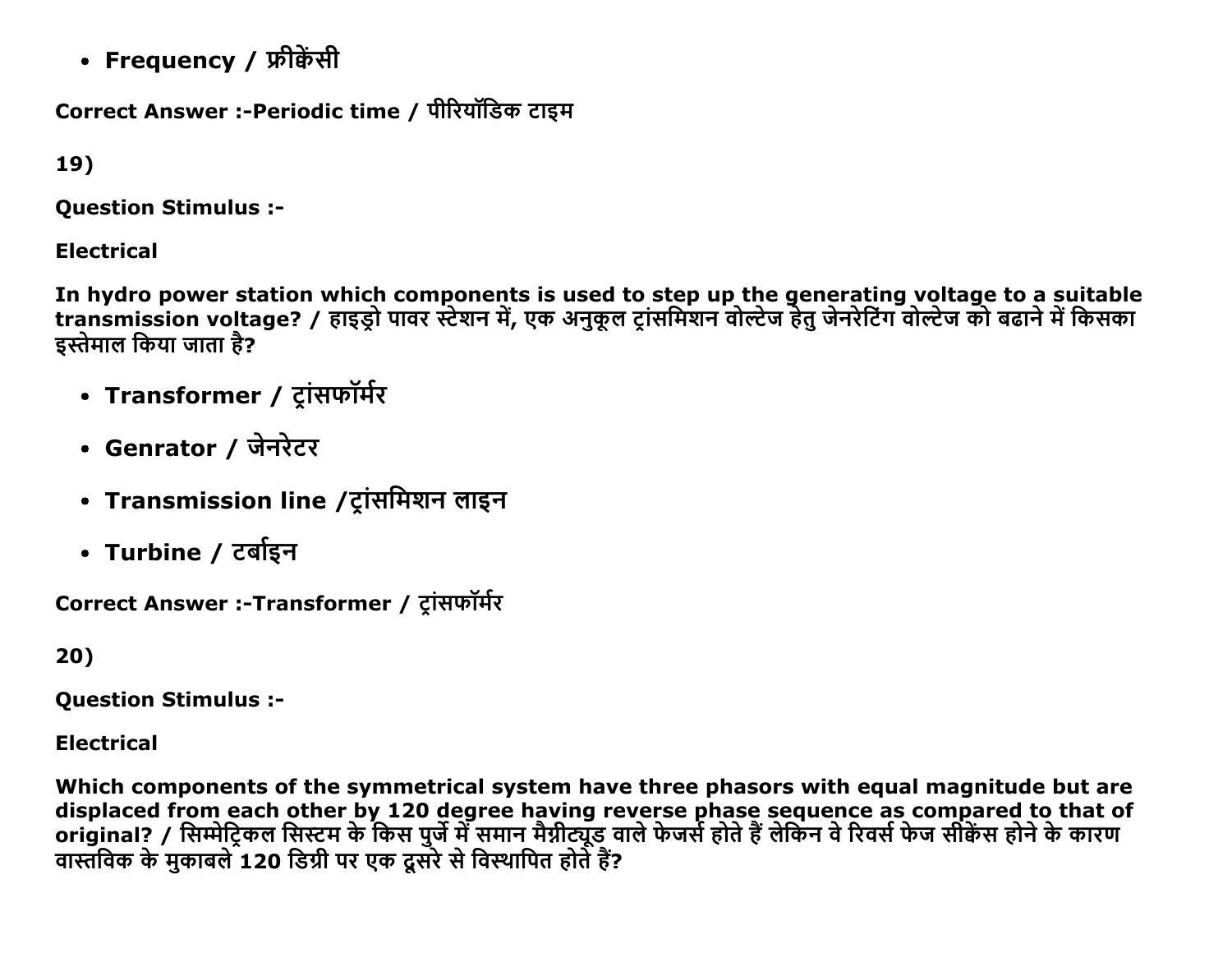- Positive sequence components / पॉजीटिव सीक्वेन्स कम्पोनेंट्स
- Negative sequence components / निगेटिव सीक्वेन्स कम्पोनेंटस
- Zero sequence components / जीरो सीक्वेन्स कम्पोनेंट्स
- Unity sequence components / यूनिटी सीक्वेन्स कम्पोनेंट्स

Correct Answer :-Negative sequence components / निगेटिव सीक्वेन्स कम्पोनेंट्स

 $21)$ 

**Ouestion Stimulus :-**

**Electrical** 

Which method is used as an advanced iterative method for generating appropriate solution steps to a real solution of a given nonlinear equation? / किसी दिए गए नॉनलीनियर समीकरण के रियल सॉल्यूशन में उचित सॉल्यूशन स्टेप्स बनाने के लिए, किस मेथड का इस्तेमाल एडवांस्ड इंटरेटिव मेथड के रूप में किया जाता है?

- Newton Raphson method / न्यूटन रैफसन मेथड
- Gauss-Seidal method / गॉस सीडल मेथड
- Fast Decoupled load flow method / फास्ट डिकपल्ड लोड फ्लो मेथड
- Bus admittance matrix / बस एडमिटेन्स मेट्रिक्स

Correct Answer :-Newton Raphson method / न्यूटन रैफसन मेथड

22)

**Question Stimulus :-**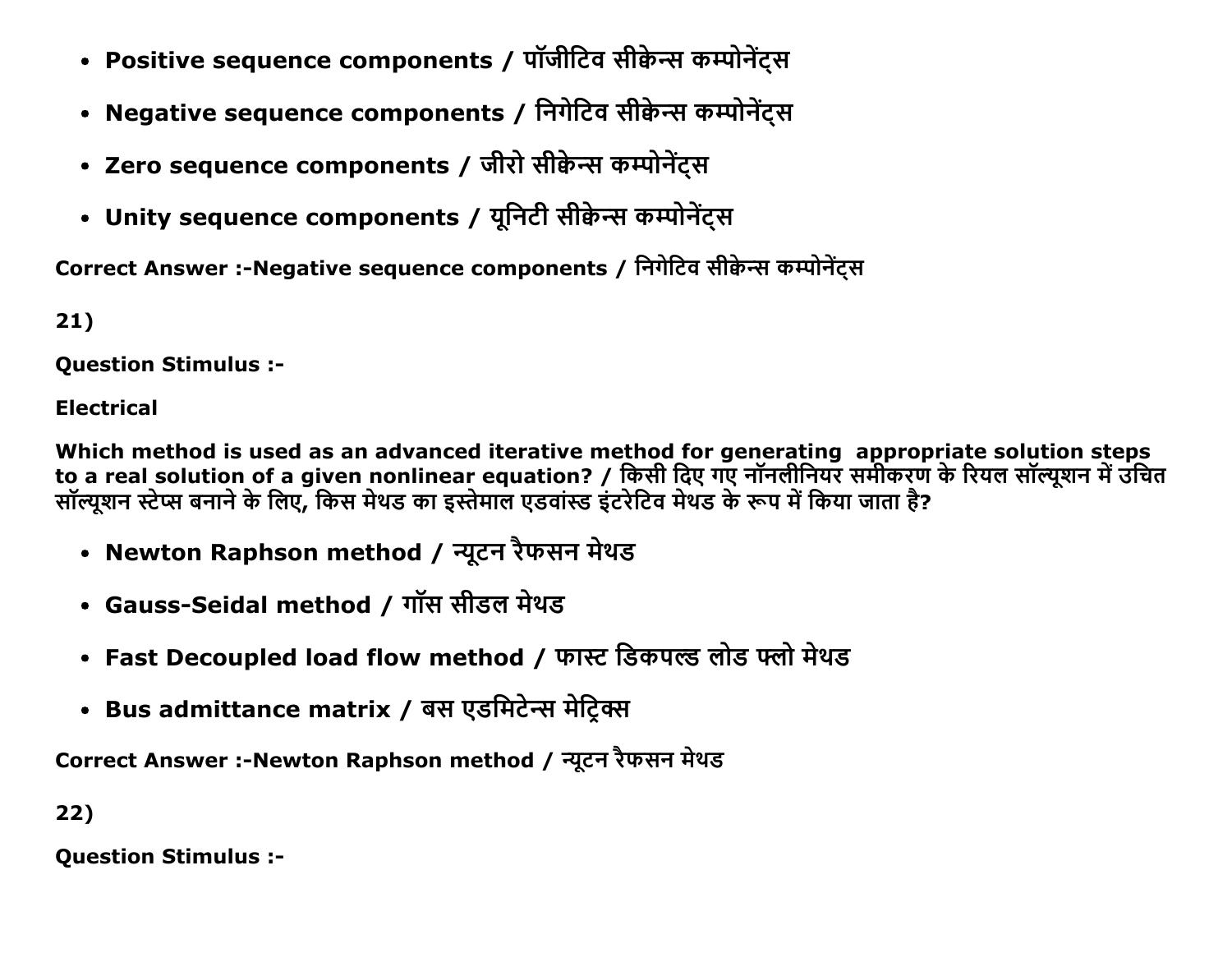### **Electrical**

In which type of instrument the moving coil consists of a single loop of fine bronze or platinum silver wire? / किस तरह के उपकरण में, मूविंग कॉयल में महीन पीतल का एक सिंगल लूप अथवा प्लेटिनम सिल्वर तार शामिल होता है?

- Schering and Schmidt galvanometer / शिरिंग और स्मिथ गैल्वेनोमीटर
- dArsonval galvanometer / डार्सनवॉल गैल्वेनोमीटर
- Campbell galvanometer / कैम्पबेल गैल्वेनोमीटर
- Duddell moving coil galvanometer / ड्यूडेल मूविंग क्वॉयल गैल्वेनोमीटर

Correct Answer :-Duddell moving coil galvanometer / ड्यूडेल मूविंग क्वॉयल गैल्वेनोमीटर

23)

**Question Stimulus :-**

**Electrical** 

Find the magnetic field strength if a coil of 180 turns is wound uniformly over a wooden ring having a mean circumference of 0.5 m and with current of 4A through the coil / मैग्नेटिक फील्ड स्ट्रेंथ ज्ञात करें यदि किसी 180 टर्न वाले कॉयल को एक लकड़ी के रिंग पर समान रूप से लपेटा गया हो जिसका मीन सरकम्फ्रेंस 0.5 m हो और कॉयल से होकर 4A का करेंट प्रवाहित हो रहा हो।

- $\cdot$  1410 AT/m
- $\cdot$  1420 AT/m
- $\cdot$  1430 AT/m
- $\cdot$  1440 AT/m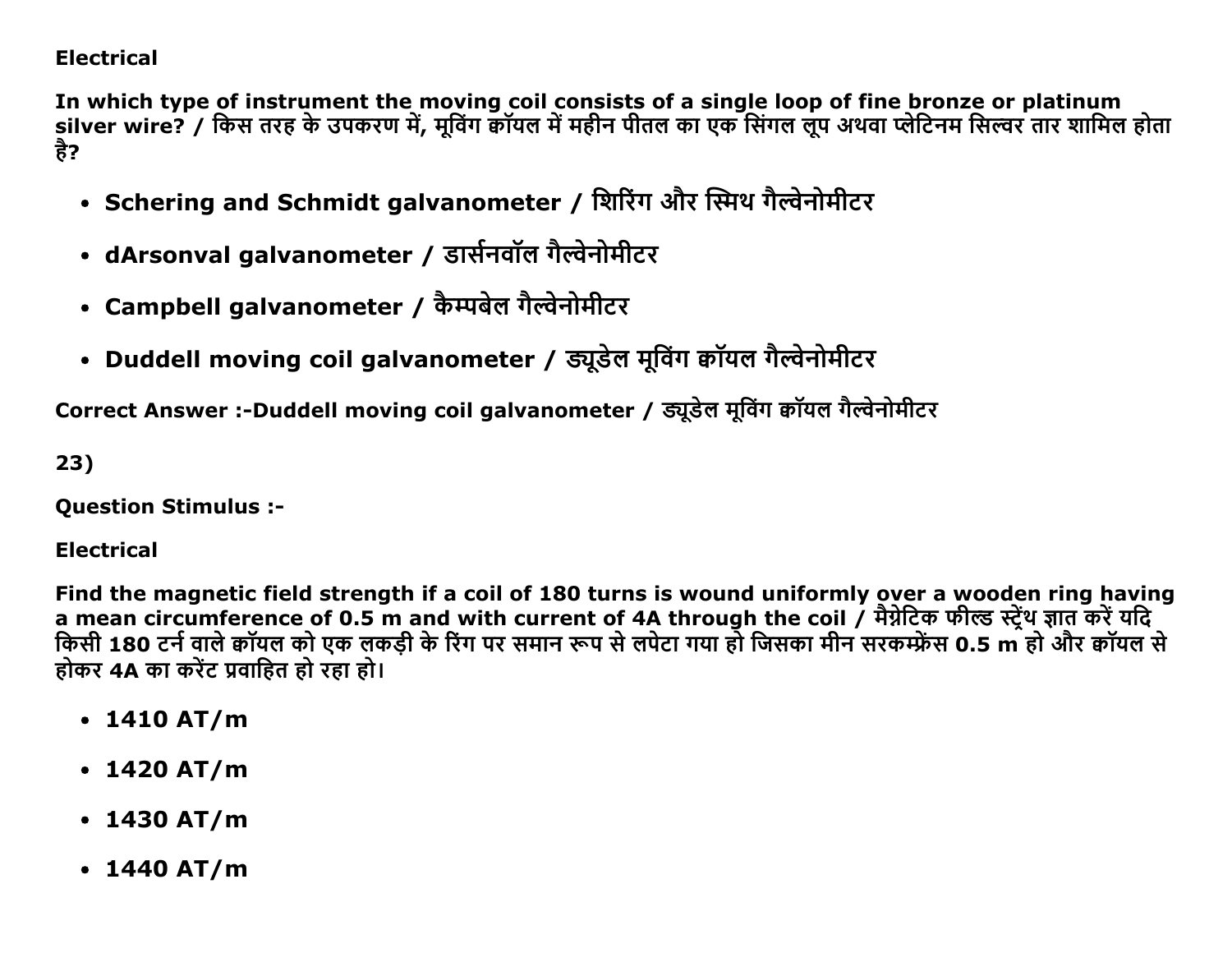**Correct Answer :-1440 AT/m** 

24)

**Question Stimulus :-**

**Electrical** 

Which of the following provide deflecting force for voltmeters only? / निम्नलिखित में से कौन केवल वोल्टमीटर्स के लिए विचलन बल प्रदान करता है?

- Electromagnetic effect / इलेक्ट्रोमैग्नेटिक प्रभाव
- Electrodynamic effect / इलेक्ट्रोडायनेमिक प्रभाव
- Magentic effect / मैग्नेटिक प्रभाव
- Electrostatic effect / इलेक्ट्रोस्टैटिक प्रभाव

Correct Answer :-Electrostatic effect / इलेक्ट्रोस्टैटिक प्रभाव

 $25)$ 

**Ouestion Stimulus :-**

**Electrical** 

Which electrodes used in arc furnaces are obtained by heating at very high temperature? / आर्क फर्नेसेज में प्रयक्त होने वाले किन इलेक्टोडस को अत्यधिक तापमान पर गर्म करके प्राप्त किया जाता है?

- Carbon electrodes / कार्बन इलेक्ट्रोड्स
- Self baking electrodes / सेल्फ बेकिंग इलेक्ट्रोड्स
- Graphite electrodes / ग्रेफाइट इलेक्ट्रोड्स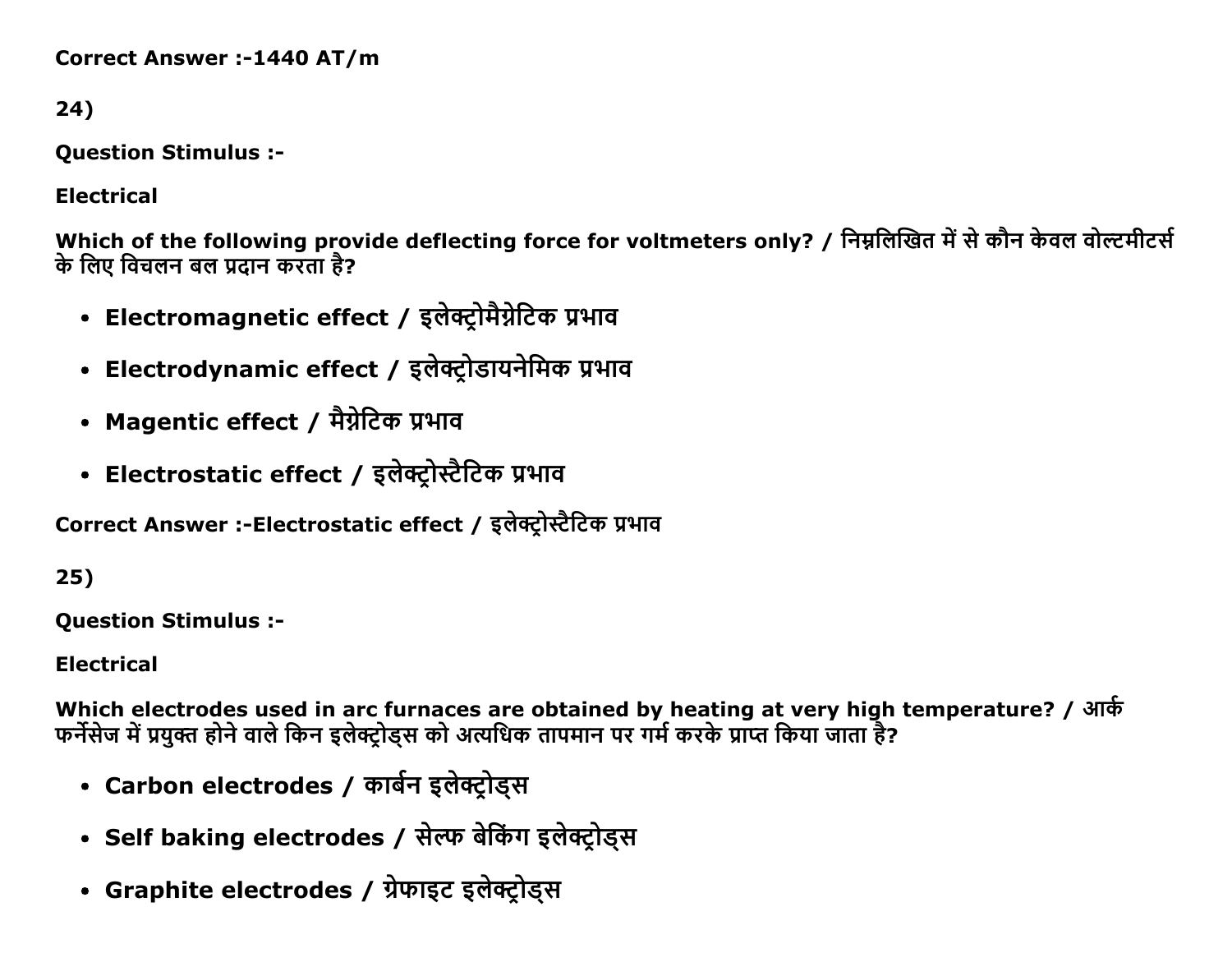• Electo chemical electrodes / इलेक्टो केमिकल इलेक्ट्रोड्स

Correct Answer :-Graphite electrodes / ग्रेफाइट इलेक्टोडस

 $26)$ 

**Ouestion Stimulus :-**

**Electrical** 

High starting torque can be obtained in / इनमें से किसमें हाई स्टार्टिंग टॉर्क मिल सकता है

- slip ring Induction motor / स्लिप रिंग इन्डक्शन मोटर
- squirrel cage Induction motor / स्क्विरल केज इन्डक्शन मोटर
- salient pole Alternator / सैलिएंट पोल अल्टरनेटर
- non Salient pole Alternator / नॉन-सैलिएंट पोल अल्टरनेटर

 $\sim$  100  $\pm$ 

Correct Answer :-squirrel cage Induction motor / स्क्विरल केज इन्डक्शन मोटर

 $27)$ 

**Question Stimulus :-**

**Electrical** 

If the type of excitation of synchronous motors is critical excitation then what will be the nature of power factors? / यदि सिंक्रोनस मोटर का एक्साइटेशन क्रिटिकल एक्साइटेशन हो तो पावर फैक्टर की प्रकृति क्या होगी?

- Lagging / लैगिंग
- Unity power factor / यूनिटी पावर फैक्टर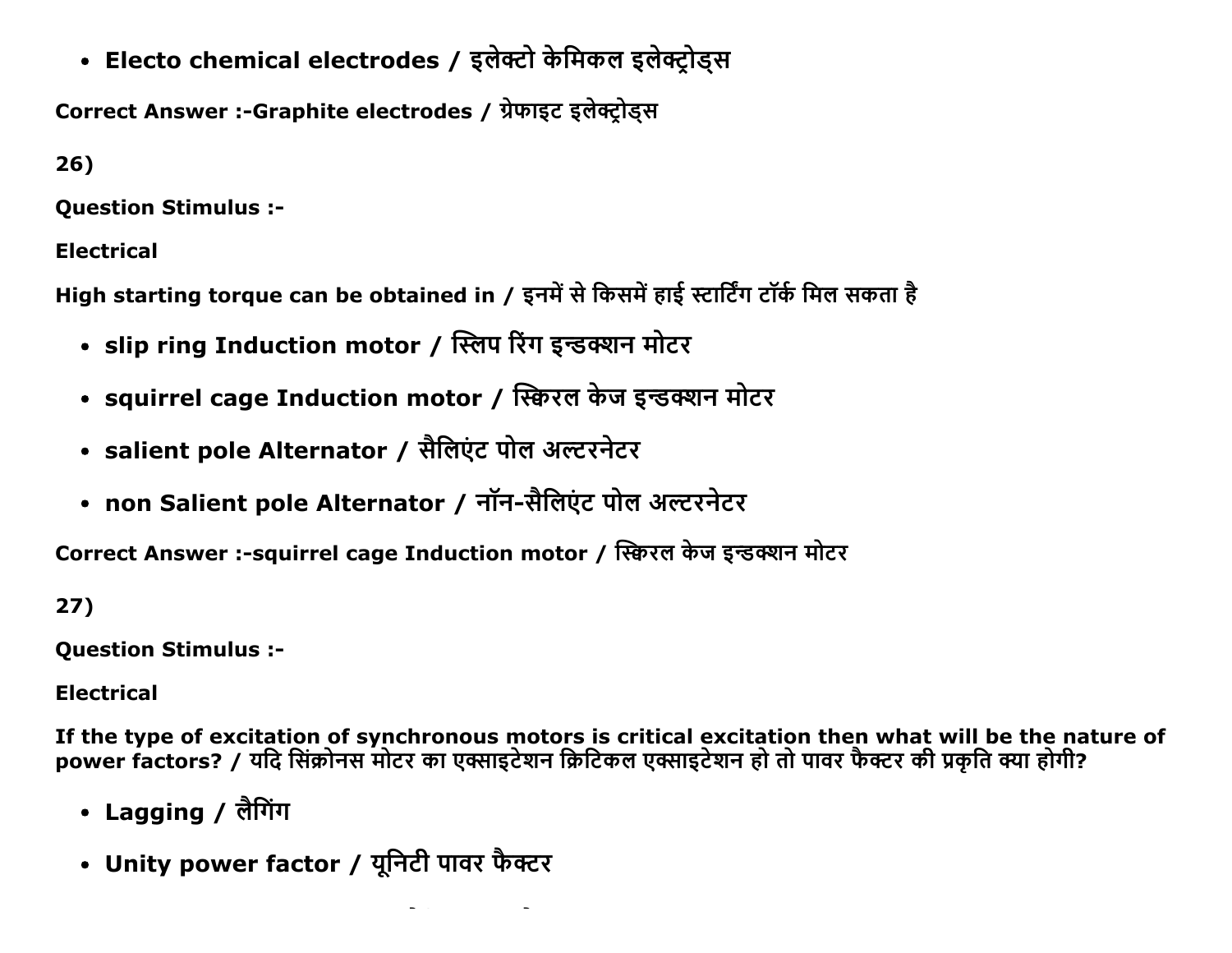- Lagging power factor / लैगिंग पावर फैक्टर
- Leading power factor / लीडिंग पावर फैक्टर

Correct Answer :-Unity power factor / यूनिटी पावर फैक्टर

28)

**Ouestion Stimulus :-**

**Electrical** 

In which type of water heater the heat rays from an element brought up to red heat by the passage of electric current travel through air rapidly and raise the temperature of solid substance in the surroundings which falls in its range. / किस तरह के वाटर हीटर में, किसी एलीमेंट से निकलने वाली ऊष्मा किरणों को<br>हवा के माध्यम से गुजरने पर इलेक्ट्रिक करेंट पैसेज द्वारा लाल ऊष्मा बना दिया जाता है और उनके आसपास रहने वाले ठो तापमान बढा दिया जाता है।

- Three heat switch / थ्री हीट स्विच
- Electric iron / इलेक्ट्रिक आयरन
- Electric oven heating / इलेक्ट्रिक ओवन हीटिंग
- Electric radiator / इलेक्ट्रिक रेडिएटर

Correct Answer :-Electric radiator / इलेक्ट्रिक रेडिएटर

29)

**Question Stimulus :-**

**Electrical** 

Which network analysis states that the algebraic sum of voltage on a closed loop is zero? / कौन-सा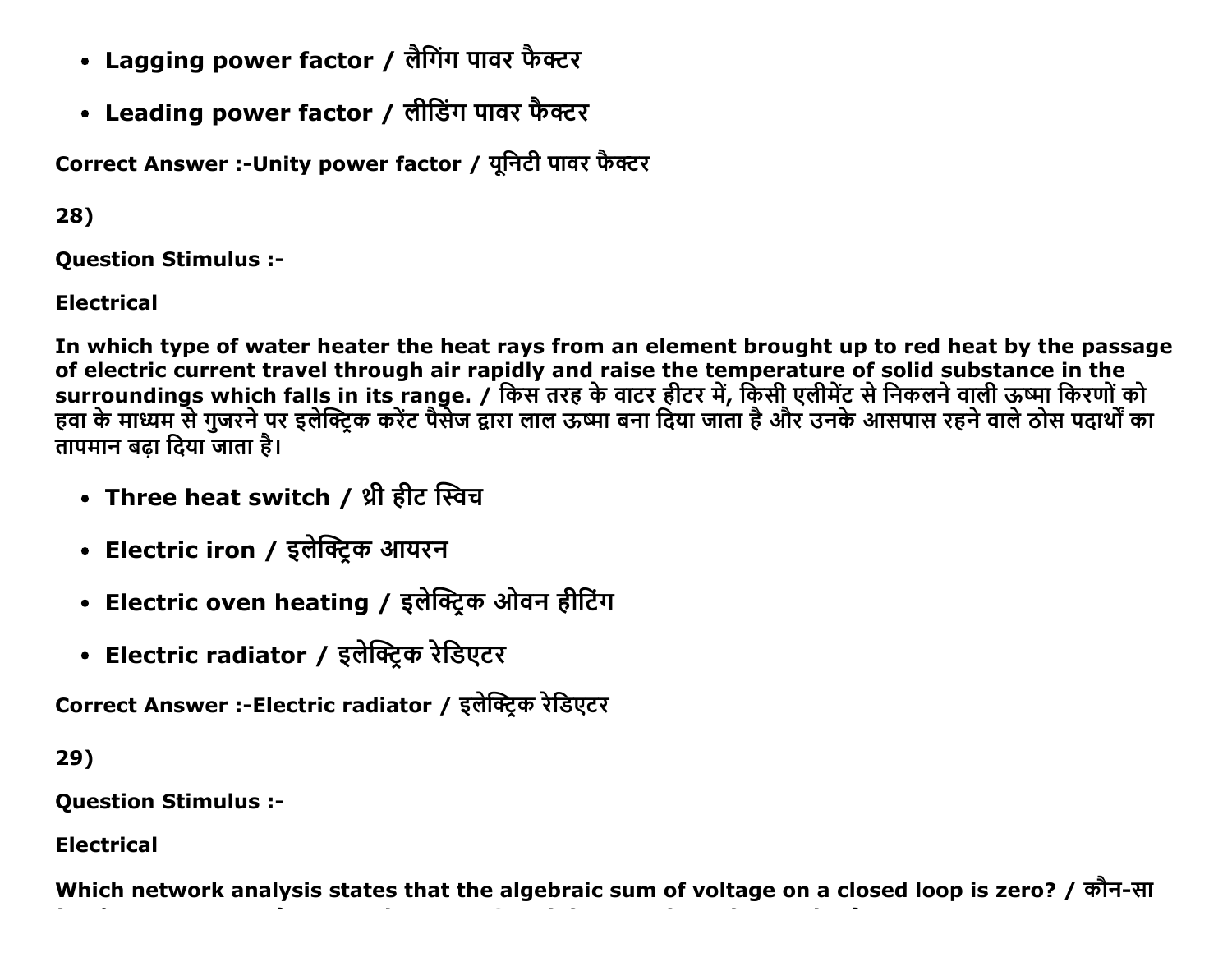नेटवर्क एनालिसिस बताता है कि एक क्लोज्ड लूप पर स्थित वोल्टेज का अल्जेब्रिक योग शून्य होता है?

- Cramers method / क्रैमर्स मेथड
- Nodal method of analysis / एनालिसिस का नोडल मेथड
- Loop current method of analysis / एनालिसिस का लूप करेंट मेथड
- Current sources in loop current method of analysis / एनालिसिस का लूप करेंट में करेंट सोर्स मेथड

Correct Answer :-Loop current method of analysis / एनालिसिस का लुप करेंट मेथड

30)

**Ouestion Stimulus :-**

**Electrical** 

In which type of zero sequence model, the path is completed through neutral points to the ground: / किस प्रकार के जीरो सीक्वेंस मॉडल में, पाथ न्यूट्रल प्वॉइंट्स से होकर जमीन तक पाथ पूरा होता है?

- A- Aconnection / A-A कनेक्शन
- Grounded Y to 4 or 4 to grounded Y / ग्राउंडेड Y से 4 अथवा 4 से ग्राउंडेड Y
- Ungrounded Y to 4 or 4 to ungrounded Y / अंडरग्राउंडेड Y से ∆अथवा 4 से अंडरग्राउंडेड Y
- Grounded Y to grounded Y / ग्राउंडेड Y से ग्राउंडेड Y

Correct Answer :-Grounded Y to grounded Y / ग्राउंडेड Y से ग्राउंडेड Y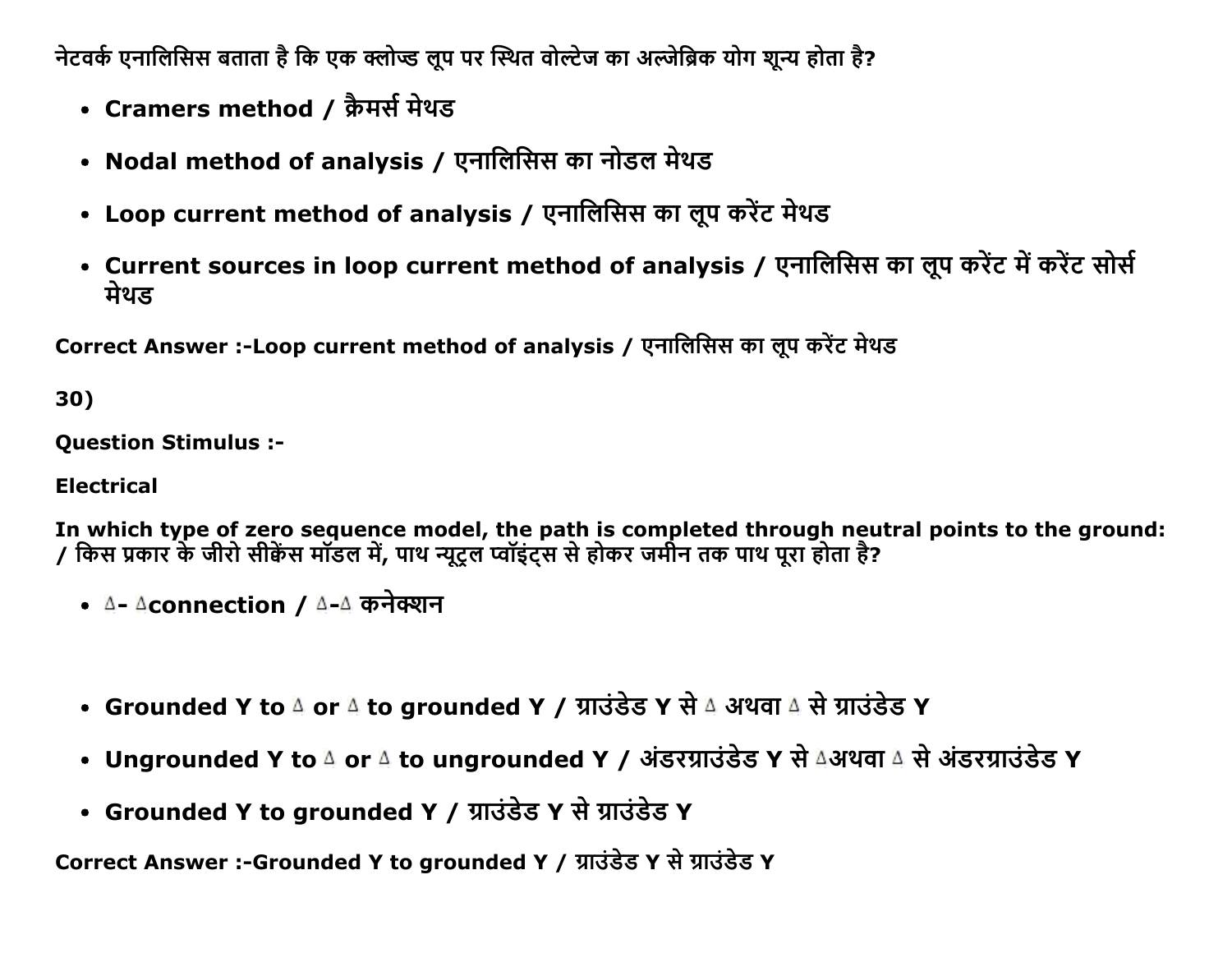31)

**Question Stimulus :-**

**Electrical** 

increase when the junction is exposed to light. / \_\_\_\_\_\_\_\_\_\_\_ एक रिवर्स बायस्ड सिलिकॉन अथवा जर्मेनियम pn जंक्शन होता है जिसमें रिवर्स करेंट तब बढ़ता है जब जंक्शन को प्रकाश में रखा जाता है।

- Tunnel diode / टनल डायोड
- Varactor diode / वैरेक्टर डायोड
- Shockley diode / शॉकले डायोड
- Photo diode /फोटो डायोड

Correct Answer :-Photo diode /फोटो डायोड

32)

**Question Stimulus :-**

**Electrical** 

Why is a starter is necessary to start a dc motor? / किसी DC मोटर को चालू करने के लिए एक मोटर की जरूरत क्यों होती है?

- it starts the motor / वह मोटर को चालू करता है
- Limitation in the speed of the motor / मोटर की स्पीड में सीमाएं
- Limitation in the back e.m.f. to a safe value / बैक ईएमएफ की सेफ वैल्यू में सीमाएं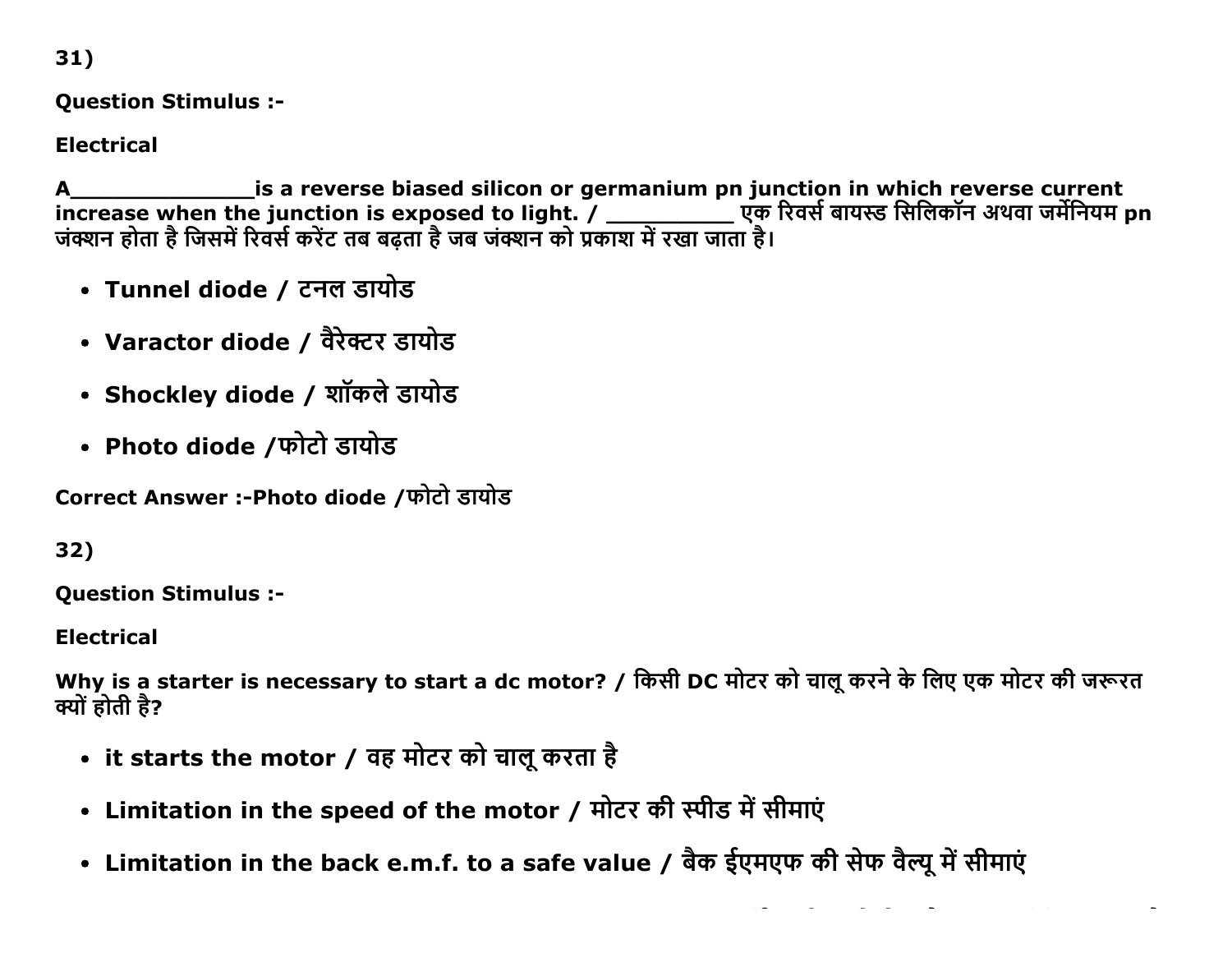• it limits the starting current to a safe value / वह स्टार्टिंग करेंट को सेफ वैल्यू तक सीमित करता है

Correct Answer :-it limits the starting current to a safe value / वह स्टार्टिंग करेंट को सेफ वैल्यू तक सीमित करता है

33)

**Ouestion Stimulus :-**

**Electrical** 

What is thermal conductivity of silver material? / सिल्वर मटेरियल की थर्मल कन्डक्टिविटी कितनी होती है?

- $\cdot$  429 W/mK
- 385 k W/mK
- $\cdot$  225 k W/mK
- $\cdot$  1.20 k W/mK

**Correct Answer :-429 W/mK** 

34)

**Question Stimulus :-**

**Electrical** 

In electrical energy which type of tariff is also called as Doherty rate? / विदुयत ऊर्जा में किस प्रकार के टैरिफ को डोहर्टी रेट भी कहा जाता है?

- Block rate tariff / ब्लॉक रेट टैरिफ
- Flat rate tariff / फ्लैट रेट टैरिफ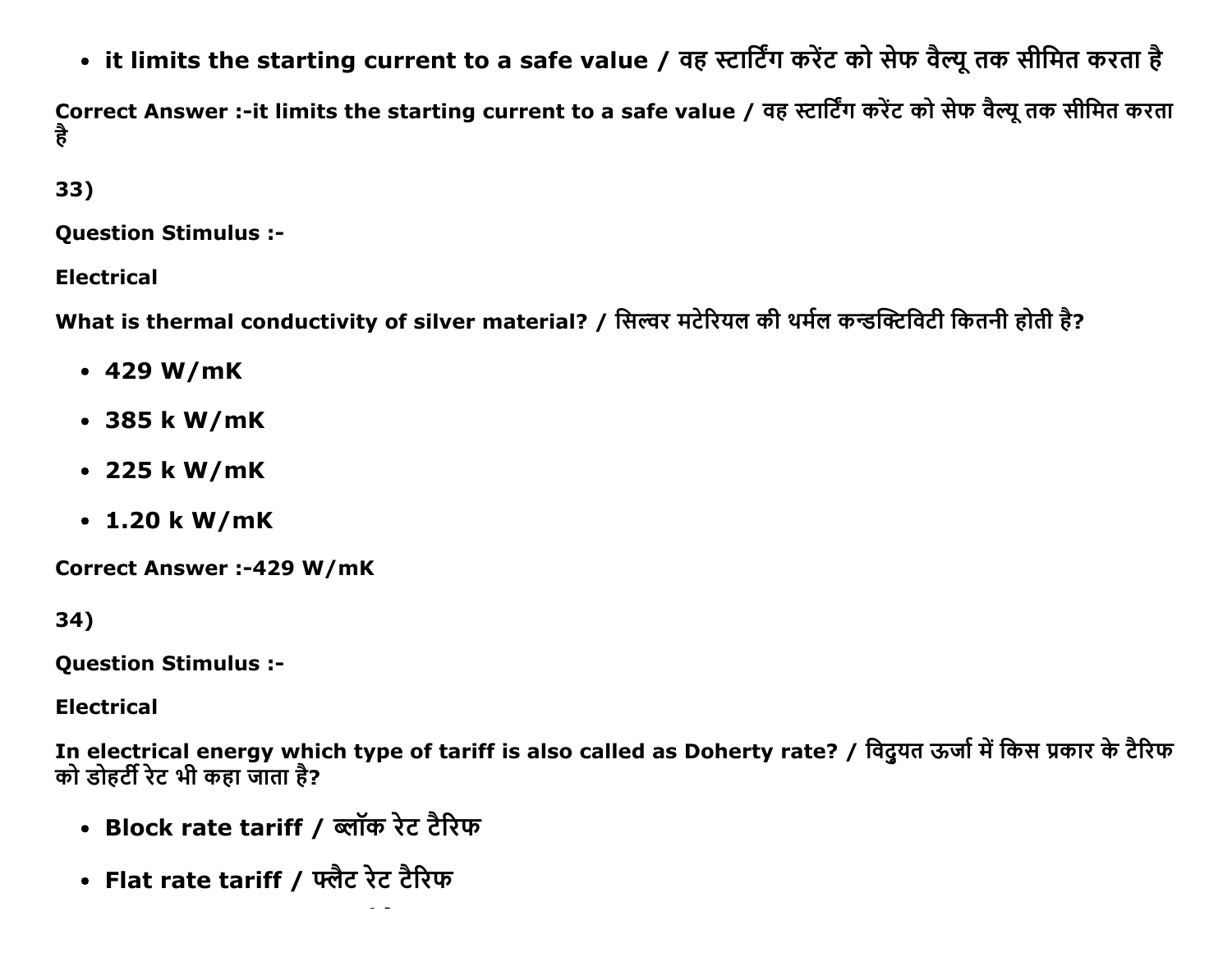- Two part tariff / टू पार्ट टैरिफ
- Three part tariff / थ्री पार्ट टैरिफ

Correct Answer :-Three part tariff / थ्री पार्ट टैरिफ

35)

**Ouestion Stimulus :-**

**Electrical** 

A dynamometer wattmeter is rated at 10A and 100V with a full scale reading of 1000 W. The inductance of the voltage circuit is 5mH and its resistance 3000 ohm. Voltage across the current coil is negligible. At 50 Hz and zero power factors, the error in the wattmeter at the VA reading will<br>be: / 1000 W के फुल स्केल रीडिंग के साथ किसी डायनेमोमीटर वॉटमीटर को 10A और 100V पर रेट किया जाता है। वोल्टेज सर्किट का इन्डक्टेंस 5mH है और उसका रेजिस्टेंस 3000 ओम्स है। करेंट कॉयल में वोल्टेज नगण्य है। 50 Hz और जीरो पावर फैक्टर पर वॉटमीटर में होने वाला दोष होगाः



- $\cdot$  0.325 W
- $\cdot$  0.523 VA
- $\cdot$  0.575 VA
- $\cdot$  0.604 W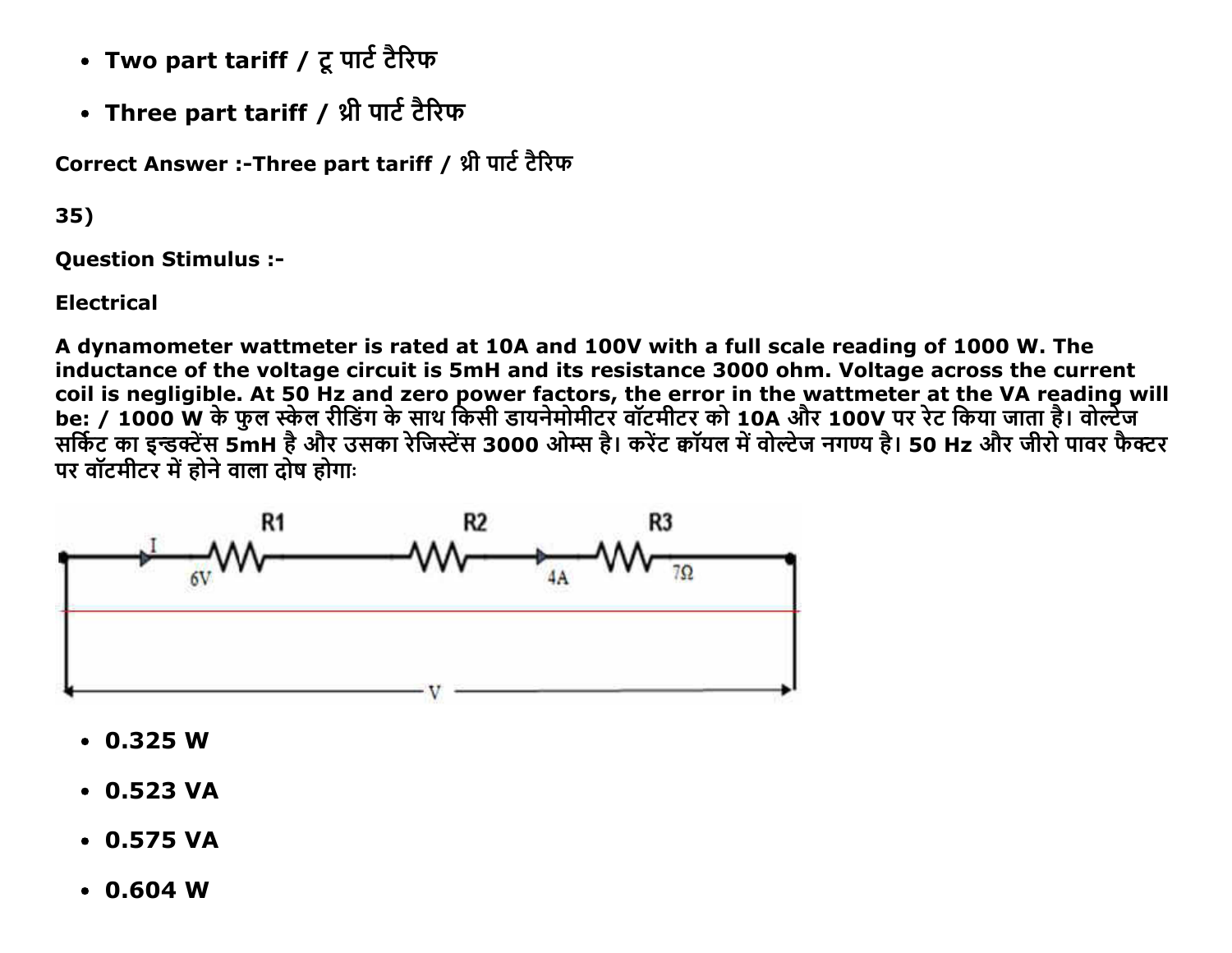**Correct Answer :- 0.523 VA** 

36)

**Question Stimulus :-**

**Electrical** 

A conductor has a constant current of 6A, how many electrons pass a fixed point on the conductor in two minute. / किसी कंडक्टर में 6A का कॉन्स्टेंट करेंट हो, तो दो मिनट में उस कंडक्टर पर एक निश्चित बिंदु पर कितने इलेक्ट्रॉन गजरते हैं?

- 4.49×10<sup>21</sup> electrons/min / 4.49×10<sup>21</sup> इलेक्ट्रॉन्स/मिनट
- 5.49×10<sup>21</sup> electrons/min / 5.49×10<sup>21</sup> इलेक्टॉन्स/मिनट
- 6.49×10<sup>21</sup> electrons/min / 6.49×10<sup>21</sup> इलेक्ट्रॉन्स/मिनट
- 7.49×10<sup>21</sup> electrons/min / 7.49×10<sup>21</sup> इलेक्ट्रॉन्स/मिनट

Correct Answer :-4.49×10<sup>21</sup> electrons/min / 4.49×10<sup>21</sup> इलेक्ट्रॉन्स/मिनट

37)

**Question Stimulus :-**

**Electrical** 

What is the value of current at  $t = 5T$  instant in an RC network fed with voltage V where T is time constant? / आरसी नेटवर्क में t = 5T इंस्टैंट्स पर करेंट का मान क्या होता है जिसमें V वोल्टेज दिया जाय और T कॉन्सटेंट टाइम हो।

 $\cdot$  0.9933 V/R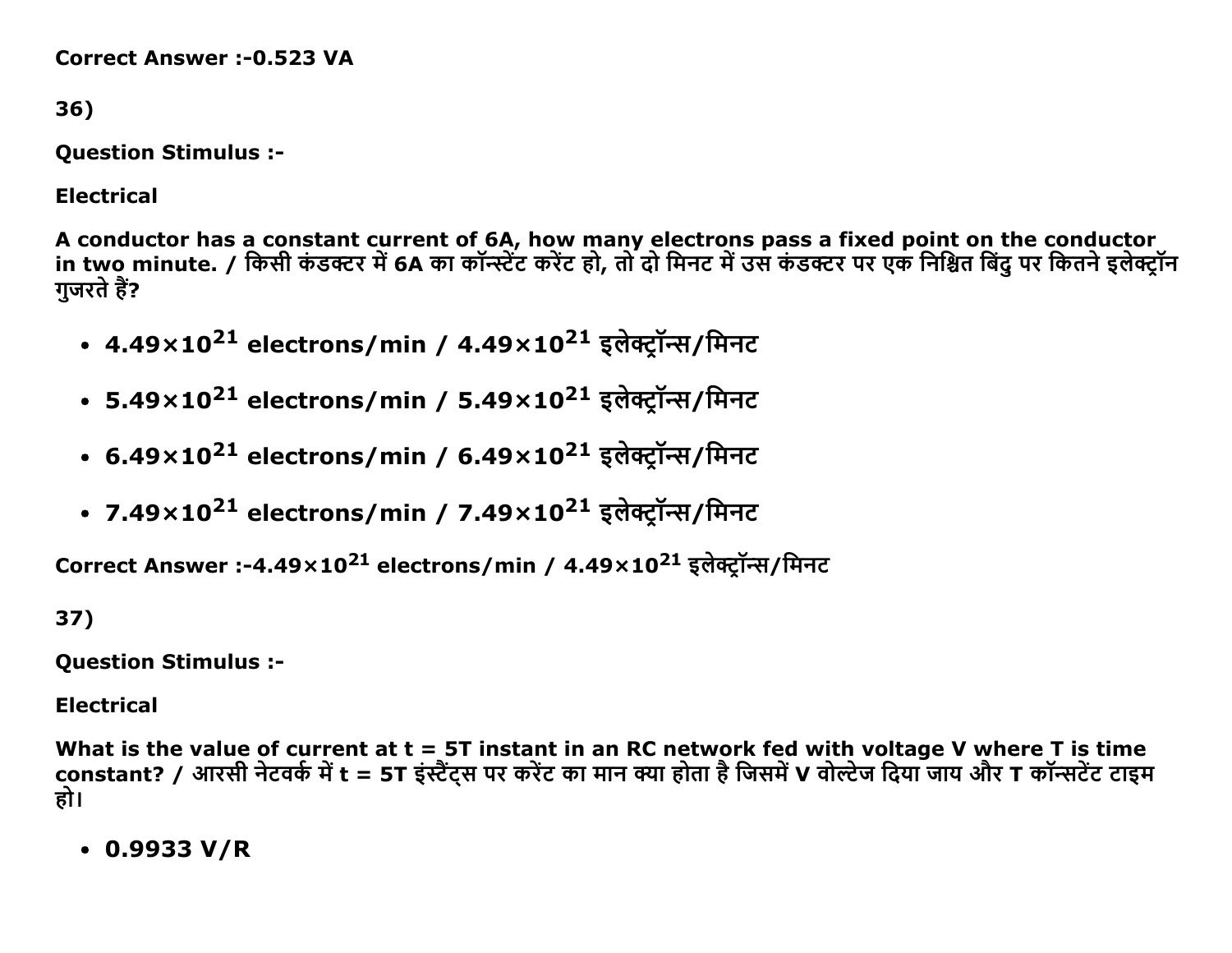- $\cdot$  0.865 V/R
- $\cdot$  0.632 V/R
- $\cdot$  0.579 V/R

Correct Answer :- 0.9933 V/R

38)

**Question Stimulus :-**

**Electrical** 

Which method is especially suitable for the measurement of small inductances? / स्मॉल इन्डक्टेंसेज को मापने के लिए कौन-सा मेथड खास तौर से अनुकूल होता है?

- Kuriyama method / कूरियामा मेथड
- Butterworths method / बटरवर्थ्स मेथड
- Felicis method / फेलिसिस मेथड
- Campbells method / कैम्पबेल मेथड

Correct Answer :-Butterworths method / बटरवर्थ्स मेथड

39)

**Ouestion Stimulus :-**

**Electrical** 

How the line current is expressed in secondary side of a delta star type of connection? / डेल्टा स्टार टाइप कनेक्शन के सेकेंडरी साइड में, लाइन करेंट को किस तरह से अभिव्यक्त किया जाता है?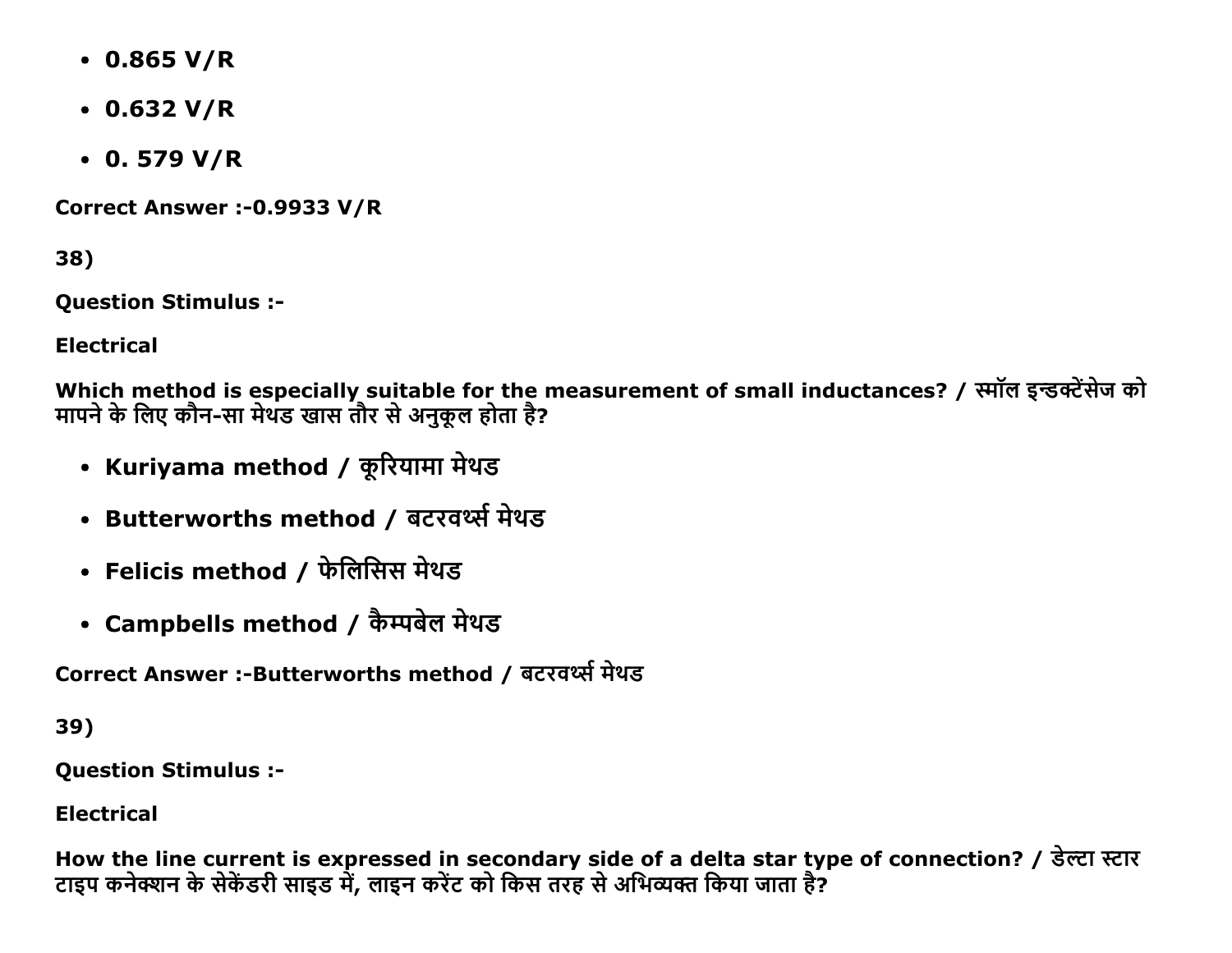- a  $I_L/v^3$
- $\cdot \sqrt{3}$  a I<sub>L</sub>
- $\bullet$  a  $I_L$
- $\bullet$  I<sub>I</sub>/a

Correct Answer :- a  $\mathbf{I}_L/\sqrt{3}$ 

40)

**Question Stimulus :-**

**Electrical** 

Calculate the resistance of wire / तार के रेजिस्टेंस की गणना करें।

Given data: / Length = 150 m / प्रदत्त डेटा: / लंबाई= 150 m

Cross sectional area =  $0.2$  mm<sup>2</sup> / क्रॉस सेक्शनल एरिया= 0.2 mm<sup>2</sup>

Resistivity =  $50 \times 10^{-8}$  Ω-m / रेजिस्टिविटी= $50 \times 10^{-8}$  Ω-m

- $\cdot$  375 $\Omega$
- $-376\Omega$
- $\cdot$  377 $\Omega$
- $\cdot$  378 $\Omega$

Correct Answer :-375Ω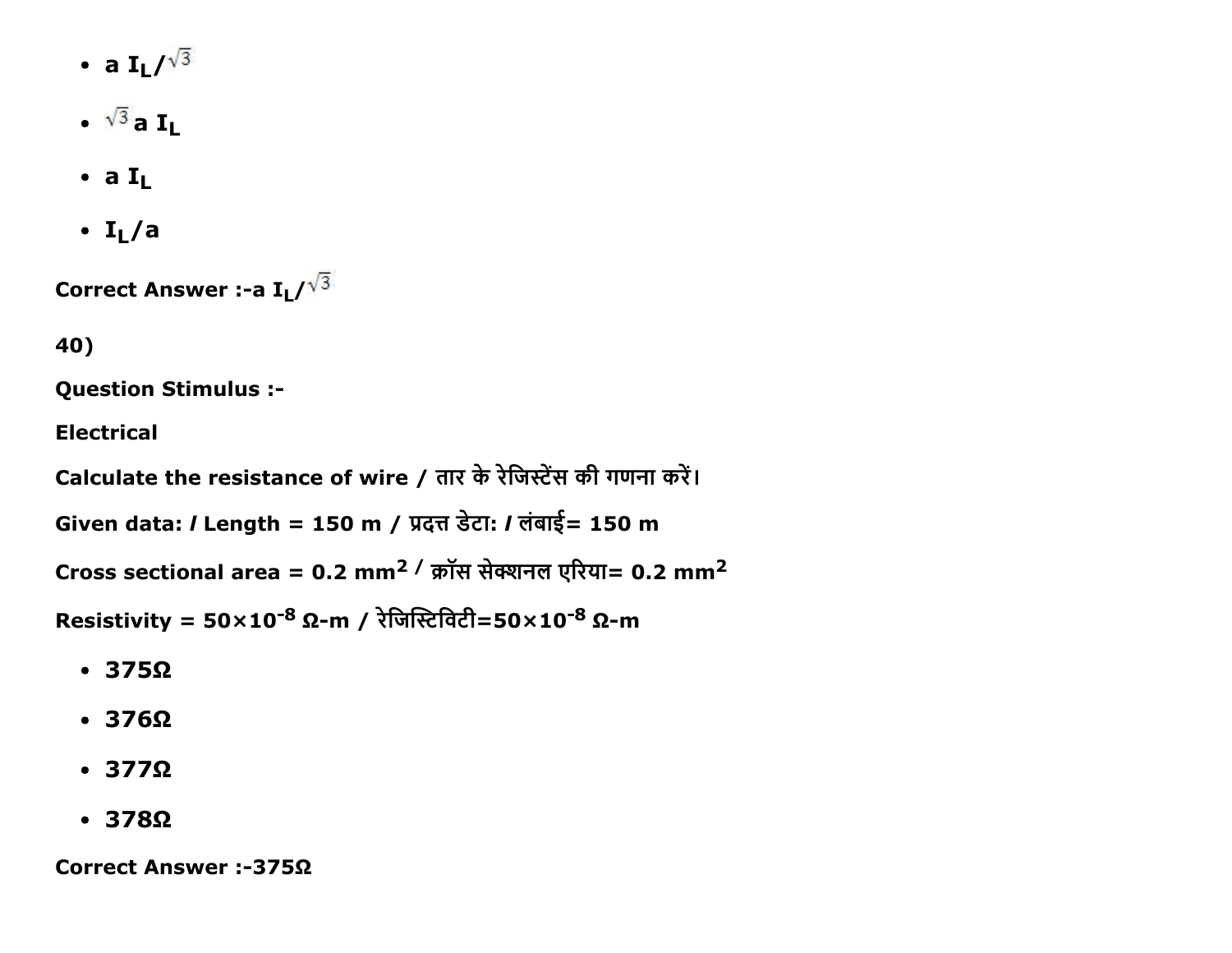41)

**Question Stimulus :-**

**Electrical** 

What is the temperature coefficient in percentage per °C of nichrome material? / नाइक्रोम मटेरियल का प्रति °C टेम्परेचर कोएफिशिएंट प्रतिशत में कितना होता है?

- $0.04$
- $.0.36$
- $0.4$
- $0.03$

**Correct Answer:-0.04** 

42)

**Question Stimulus :-**

**Electrical** 

The efficiency of electrical machines should be calculated by measuring: / किसके मापन द्वारा इलेक्ट्रिकल मशीनों की एफिशएंसी की गणना की जानी चाहिए:

- output and input / आउटपुट और इन्पुट
- losses and output / लॉसेज और आउटपुट
- losses and input / लॉसेज और इन्पुट
- losses / लॉसेज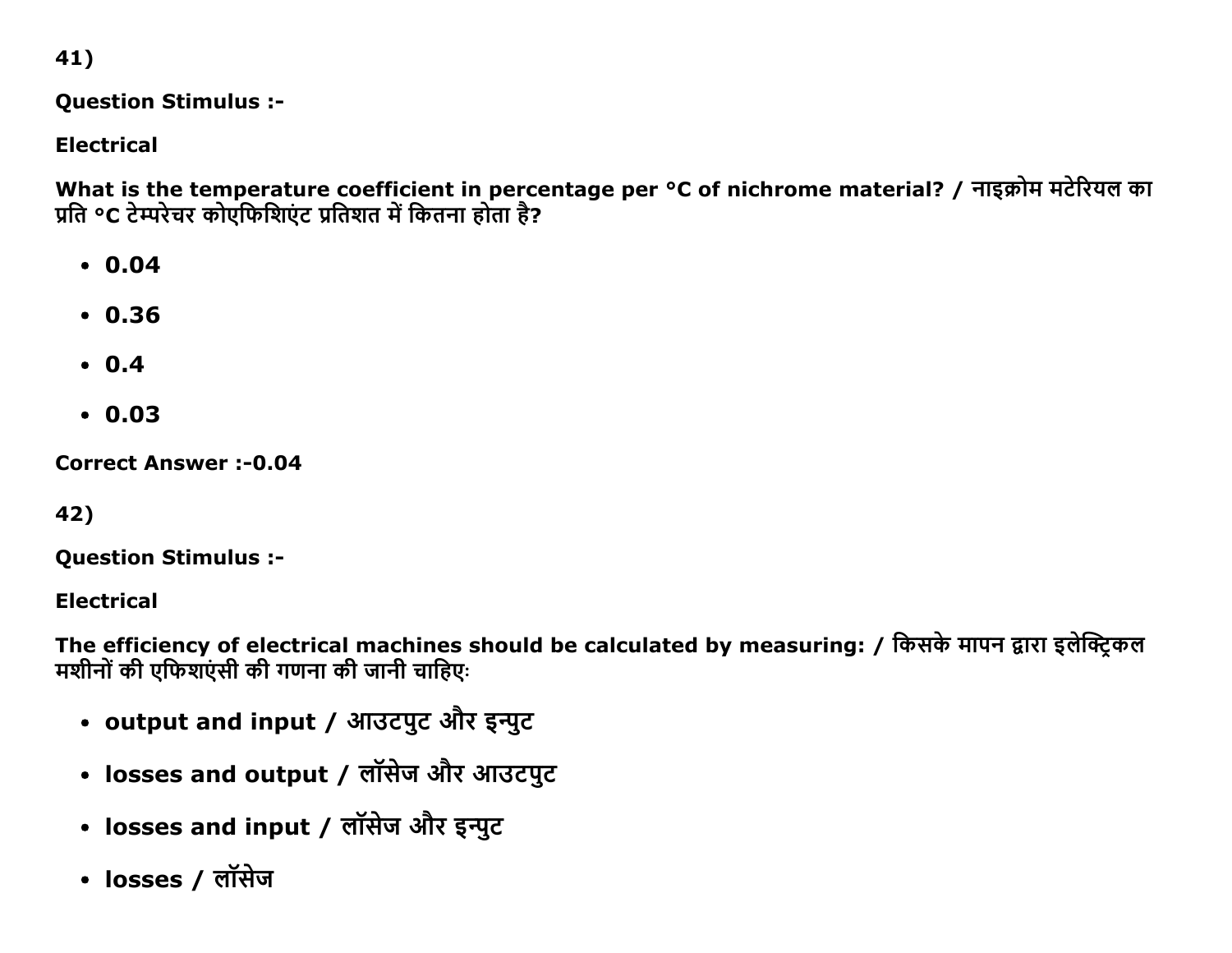Correct Answer :-losses / लॉसेज

43)

Question Stimulus :

Electrical

What is the resistivity of copper substance? / कॉपर पदार्थ की रेजिस्टिविटी कितनी होती है?

- $1.7\times10^{-8}$  Ωm /  $1.7\times10^{-8}$  Ωm
- 0.6 Ωm / 0.6 Ωm
- $9 \times 10^{11}$  Ωm /  $9 \times 10^{11}$  Ωm
- $\cdot$  10<sup>-4</sup> Ωm / 10<sup>-4</sup> Ωm

```
Correct Answer :-1.7×10<sup>-8</sup> Ωm / 1.7×10<sup>-8</sup> Ωm
```
44)

Question Stimulus :

Electrical

Find the illumination on the normal surface if the candle power of a lamp is 150 and a place surface is placed at a distance of 1.5 meters from this lamp. / सामान्य तल पर इल्यूमिनेशन ज्ञात करें यदि किसी लैंप का कैंडल पावर 150 हो और उस लैंप से किसी स्थान के तल को 1.5 मीटर की दूरी पर रखा जाय।

- 66.6 lux
- 66.7 lux
- 66.8 lux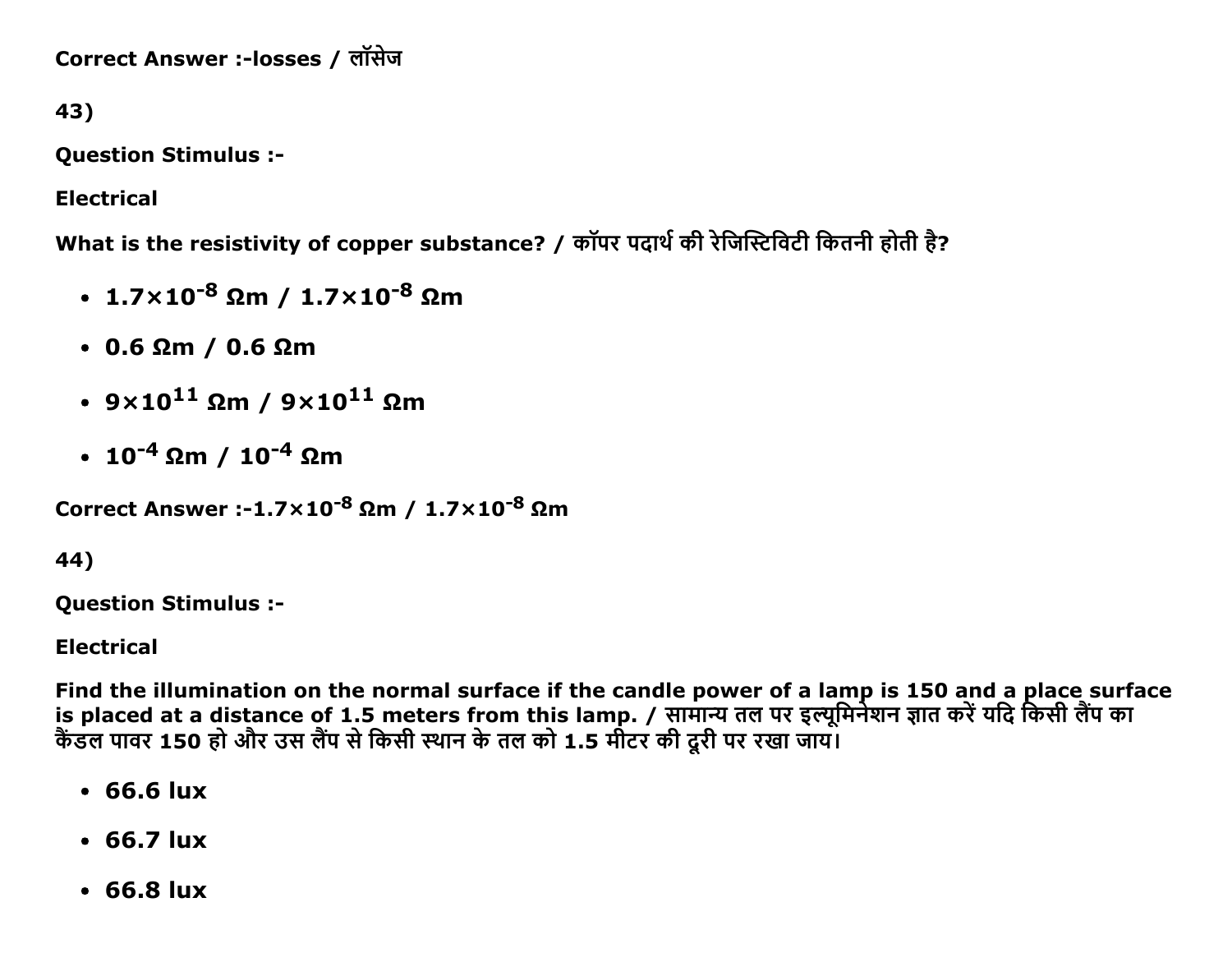$\cdot$  66.9 lux

**Correct Answer:-66.6 lux** 

45)

**Question Stimulus :-**

**Electrical** 

What is the voltage rating of extra high tension underground cable? / अंडरग्राउंड केबल के एक्स्ट्रा हाई टेंशन का वोल्टेज रेटिंग क्या होता है?

- 33 KV to 66 KV
- 22 KV to 33 KV
- $\cdot$  11 KV
- $\cdot$  132 KV

**Correct Answer :-33 KV to 66 KV** 

46)

**Ouestion Stimulus :-**

**Electrical** 

In a welding transformer, which type of reactor has greater reactance, it is obtained due to greater core insertion and hence the output current is less? / किसी वेल्डिंग ट्रांसफॉर्मर में, किस तरह के रिएक्टर में अधिक रेजिस्टेंस होता है, यह अधिक कोर इन्सर्सन के कारण प्राप्त होता है और इसीलिए आउटपुट करेंट कम होता है?

• Continuously variable reactor / कॉन्टिन्युअसली वैरियेबल रिएक्टर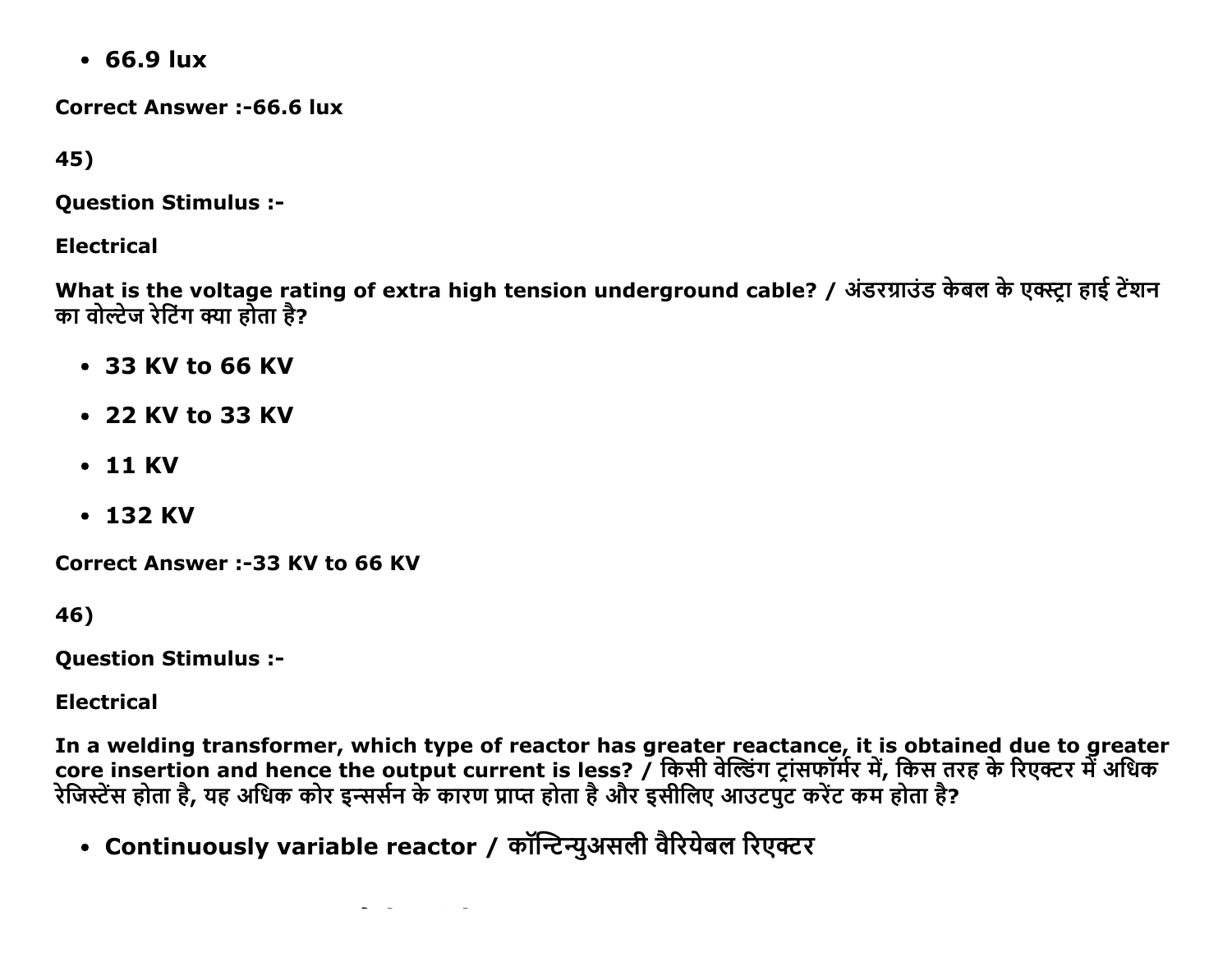- Saturable reactor / सैचुरेबल रियेक्टर
- Moving shunt reactor / मूविंग शन्ट रियेक्टर
- Moving coil reactor / मूविंग कॉयल रियेक्टर

Correct Answer :-Continuously variable reactor / कॉन्टिन्युअसली वैरियेबल रिएक्टर

47)

Question Stimulus :

Electrical

Which type of potentiometer consists of two separate potentiometer circuits enclosed in a common case? / किस तरह के पोटेंशियोमीटर में, दो अलग अलग पोटेंशियोमीटर सर्किट होते हैं जो एक कॉमन केस से जुड़े रहते हैं?

- Gall Tinsley AC potentiometer / गॉल टिन्स्ले एसी पोटेंशियोमीटर
- Drysdale Tinsley AC potentiometer / ड्राइस्डेल टिन्स्ले एसी पोटेंशियोमीटर
- Campbell Larsen potentiometer / कैम्पबेल लार्सेन पोटेंशियोमीटर
- Crompton potentiometer / क्रॉम्पटन पोटेंशियोमीटर

Correct Answer :-Gall Tinsley AC potentiometer / गॉल टिन्स्ले एसी पोटेंशियोमीटर

48)

Question Stimulus :

Electrical

In the energy level diagram, what is the separation between conduction band and valence band? / एċजŎ लĸęल ĄĭĒŤĭđ đŐ, कŃ Ąƕċ ďœĄ औē ęĸलĸĀ ďœĄ कĸ ďıच कĭ अलगĭę Ɛĭ Ğļćĭ ĞĹ?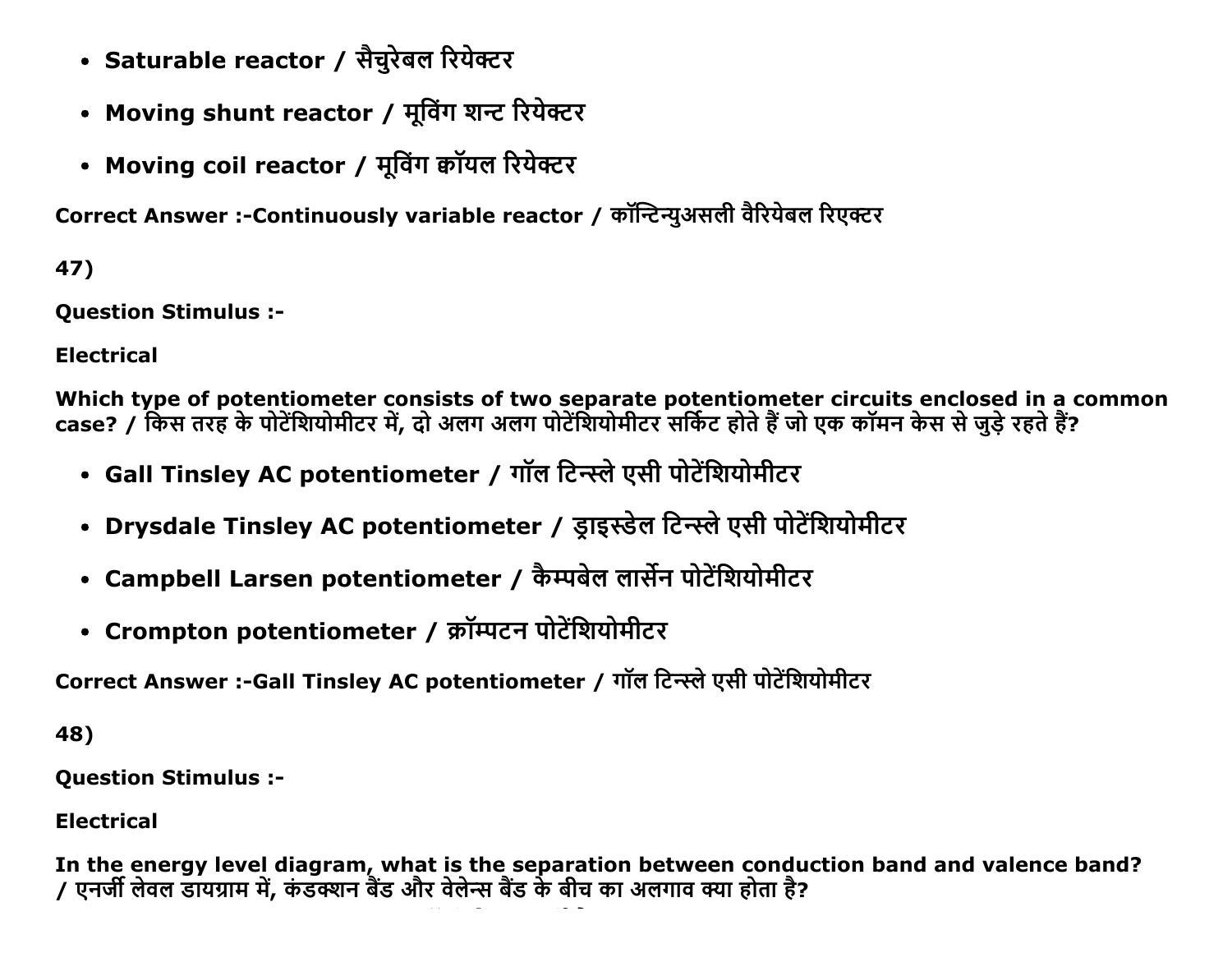- Forbidden energy gap / फॉरबिडेन एनर्जी गैप
- Conduction band / कंडक्शन बैंड
- Valance band / वेलेंस बैंड
- Energy band / एनर्जी बैंड

Correct Answer :-Forbidden energy gap / फॉरबिडेन एनर्जी गैप

49)

**Ouestion Stimulus :-**

#### **Electrical**

Which of the following is the SI symbol given by SI system for thermodynamic temperature? / SI<br>प्रणाली द्वारा दिया गया थर्मोडायनेमिक टेम्परेचर के लिए SI चिह्न निम्नलिखित में से कौन है?

 $\cdot$  m

- $\bullet$  K
- $\bullet$  S
- $\bullet$  A

**Correct Answer:-K** 

50)

**Question Stimulus :-**

**Electrical**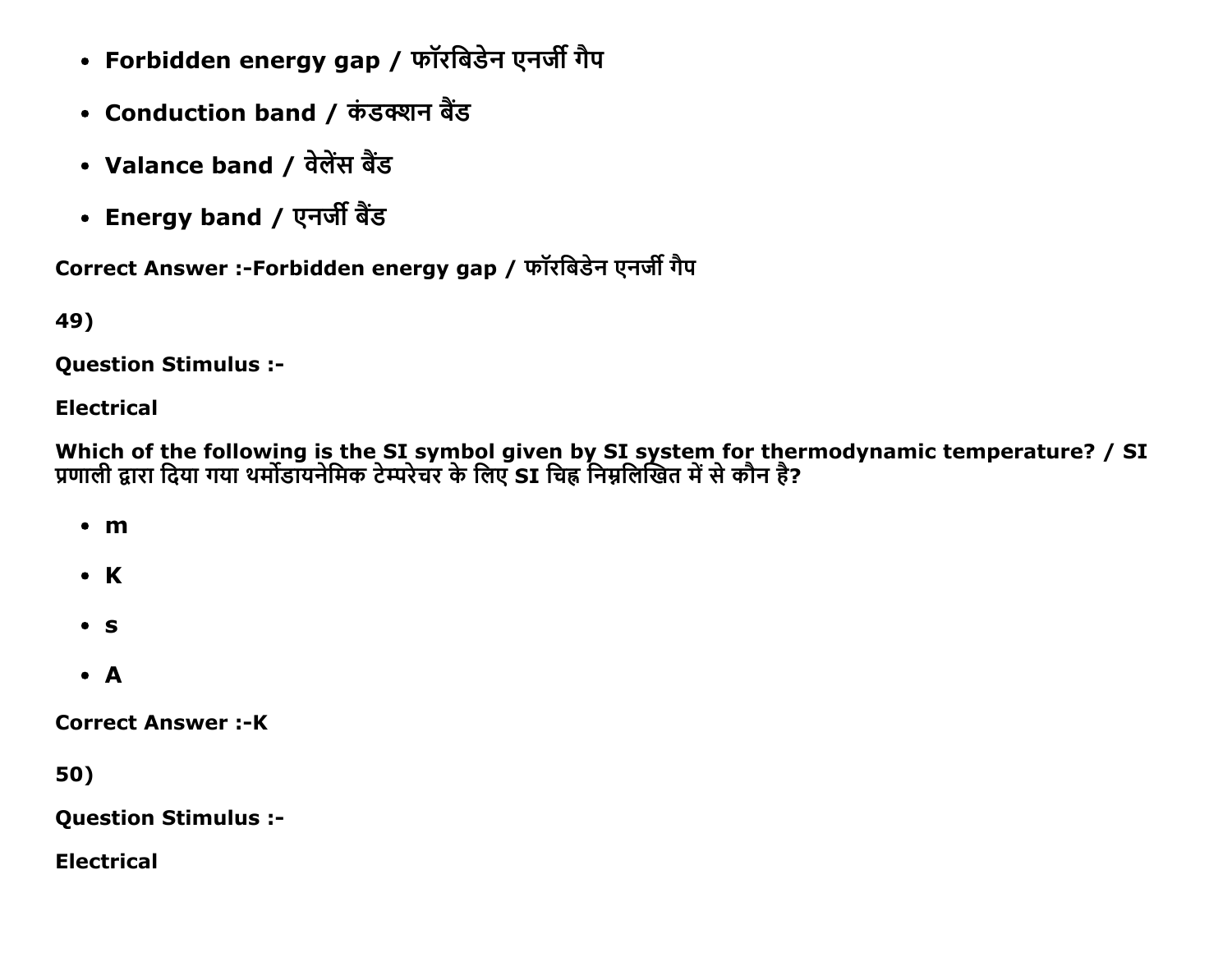How much is the torque developed if a 400 V DC shunt motor gave the following readings during brake test: / ब्रेक टेस्ट के दौरान, 400 V DC शंट मोटर ने यदि निम्नलिखित रीडिंग दिया तो कितना टॉर्क बढ़ा है:

Length of brake arm = 200cm / ब्रेक आर्म की लंबाई = 200cm

Reading of spring balance at the end of brake arm = 40 kg-wt / ब्रेक आर्म के अंतिम छोर पर स्प्रिंग बैलेंस की रीडिंग = 40 kg-wt

Supply voltage = 400 V / सप्लाई वोल्टेज = 400 V

- $\cdot$  784.6 N-m
- $\cdot$  784.7 N-m
- $\cdot$  784.8 N-m
- $\cdot$  784.9 N-m

**Correct Answer :- 784.8 N-m** 

51)

**Question Stimulus :-**

**Electrical** 

In a two port network how hybrid parameter is expressed: / किसी दो पोर्ट वाले नेटवर्क में, हाइब्रिड पैरामीटर को कैसे व्यक्त किया जाता है?

- $V_1, I_2$
- $Y_1$ ,  $I_1$
- $\cdot$  I<sub>1</sub>, I<sub>2</sub>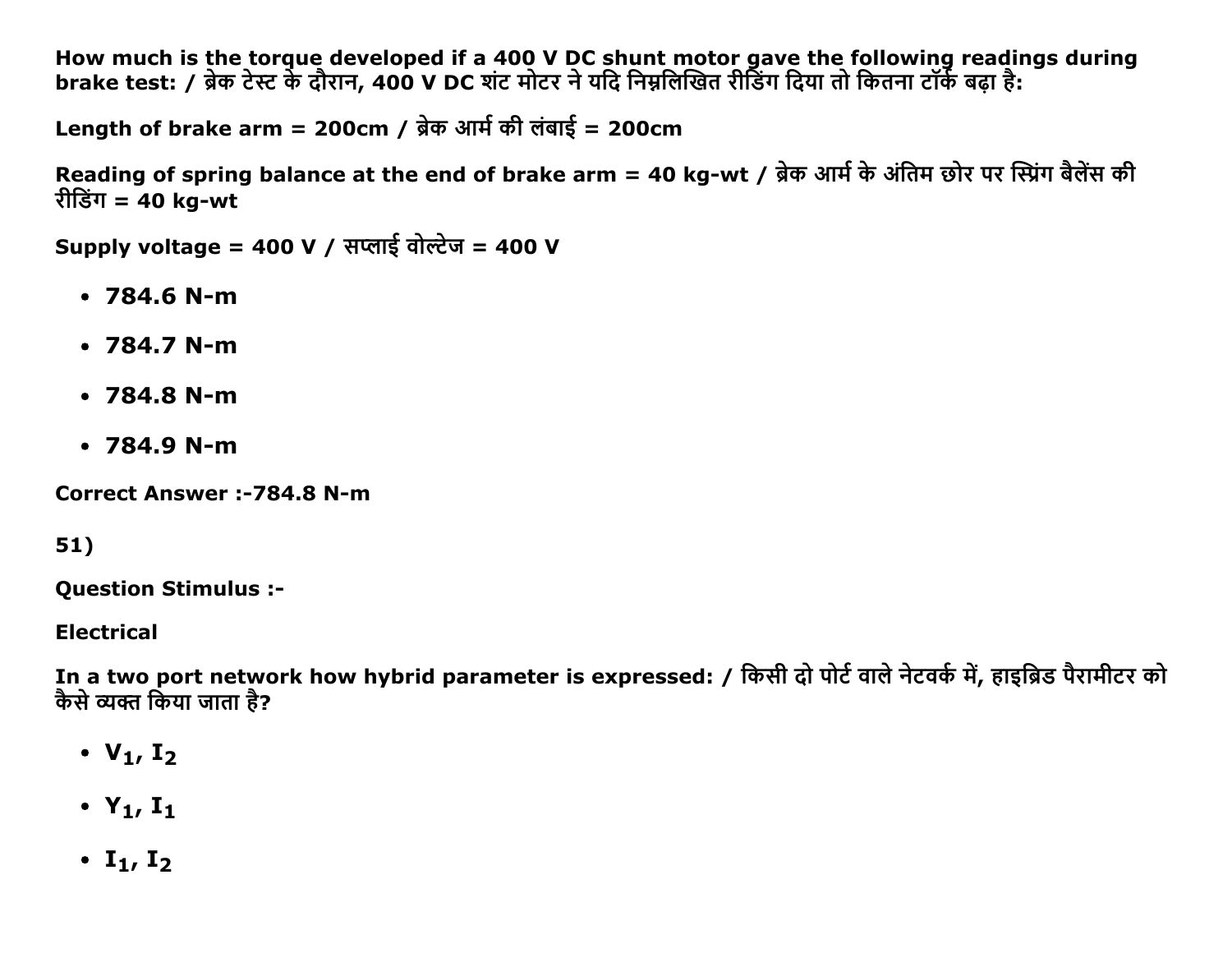$\cdot$  V<sub>1</sub>, V<sub>2</sub>

# Correct Answer :- $V_1$ ,  $I_2$

## 52)

#### Question Stimulus :

### Electrical

Match the following-

| Load curve                                                                   | a. Everlasting                                                      |
|------------------------------------------------------------------------------|---------------------------------------------------------------------|
| 2. Tidal power generation                                                    | b. Variation of load on the power station<br>with reference to time |
| 3. Non-conventional methods of power   c. Photo voltaic effect<br>generation |                                                                     |
| Solar cell                                                                   | d. Fuel cells generation                                            |

निम्नलिखित का मेल कराये:-

| 1. लोड कर्व                              | a. चिर स्थायी                                      |
|------------------------------------------|----------------------------------------------------|
| 2. टाइडल पावर जैनरेशन                    | b. समय संदर्भ के साथ पावर स्टेशन पर<br>लोड का अंतर |
| 3. पावर जेनरेशन के गैर परंपरागत<br>मेथडस | c. फोटो वोल्टाइक इफेक्ट                            |
| सालर सल                                  | फ्यूल सेल जेनरेशन                                  |

- $-1-b, 2-a, 3-d, 4-c$
- $-1-a, 2-b, 3-c, 4-d$
- $-1-c, 2-d, 3-b, 4-a$
- $-1-a, 2-d, 3-c, 4-b$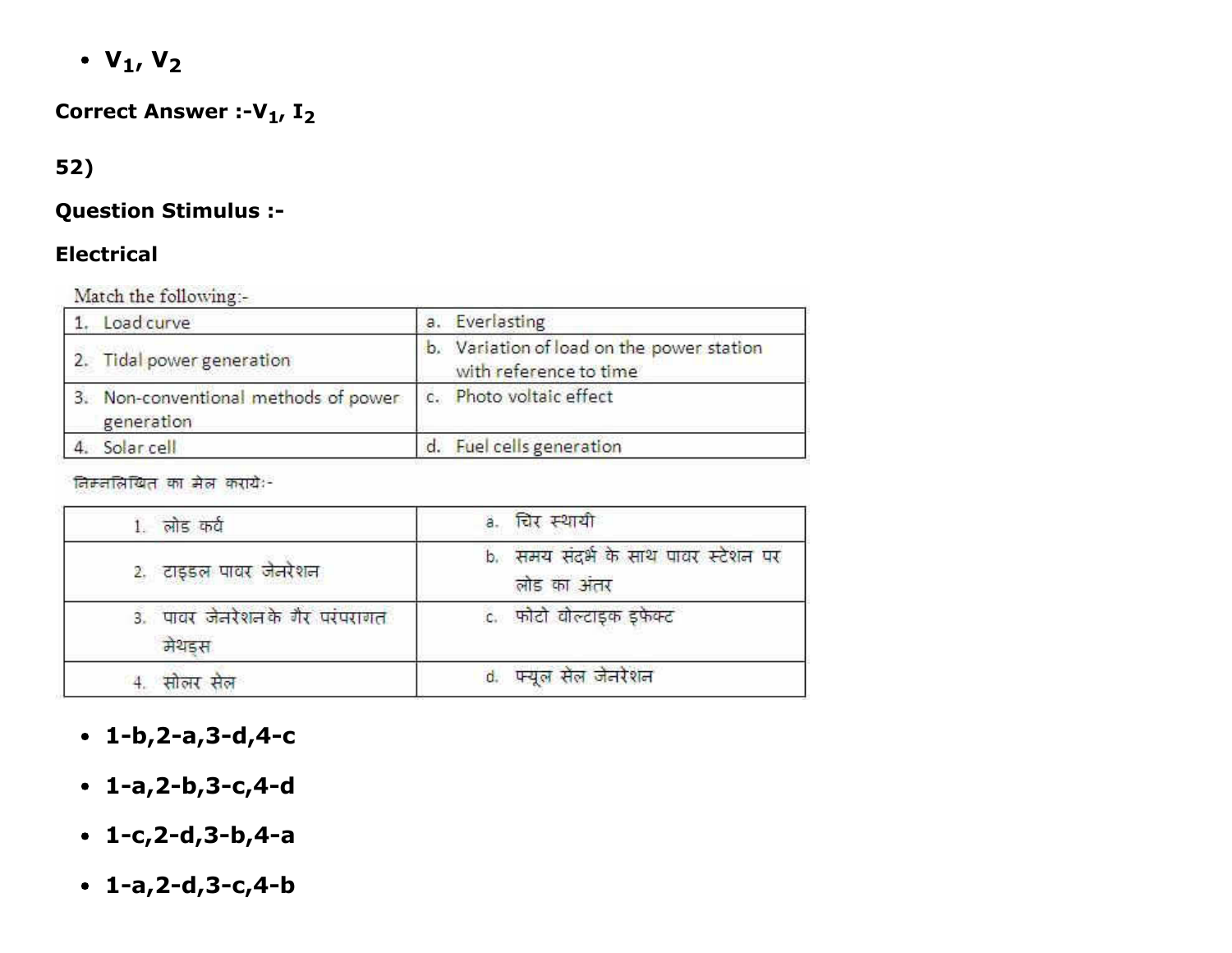Correct Answer :-1-b,2-a,3-d,4-c

53)

**Question Stimulus :-**

**Electrical** 

What is the appropriate dielectric strength in (volts/mm) of gutta-percha? / गट्टा-परचा का उचित डाइ-इलेक्ट्रिक स्ट्रेंथ (volts/mm) में कितना होता है?

- $\cdot$  10,000-25,000
- $\cdot$  10,000-20,000
- $-10,000-40,000$
- $\cdot$  10,000-35,000

**Correct Answer :-10,000-20,000** 

54)

**Question Stimulus :-**

**Electrical** 

circuit is used to make precise measurement of a resistors value using resistors, 

- Wheatstone bridge / व्हीटस्टोन ब्रिज
- Wien bridge / वाइन ब्रिज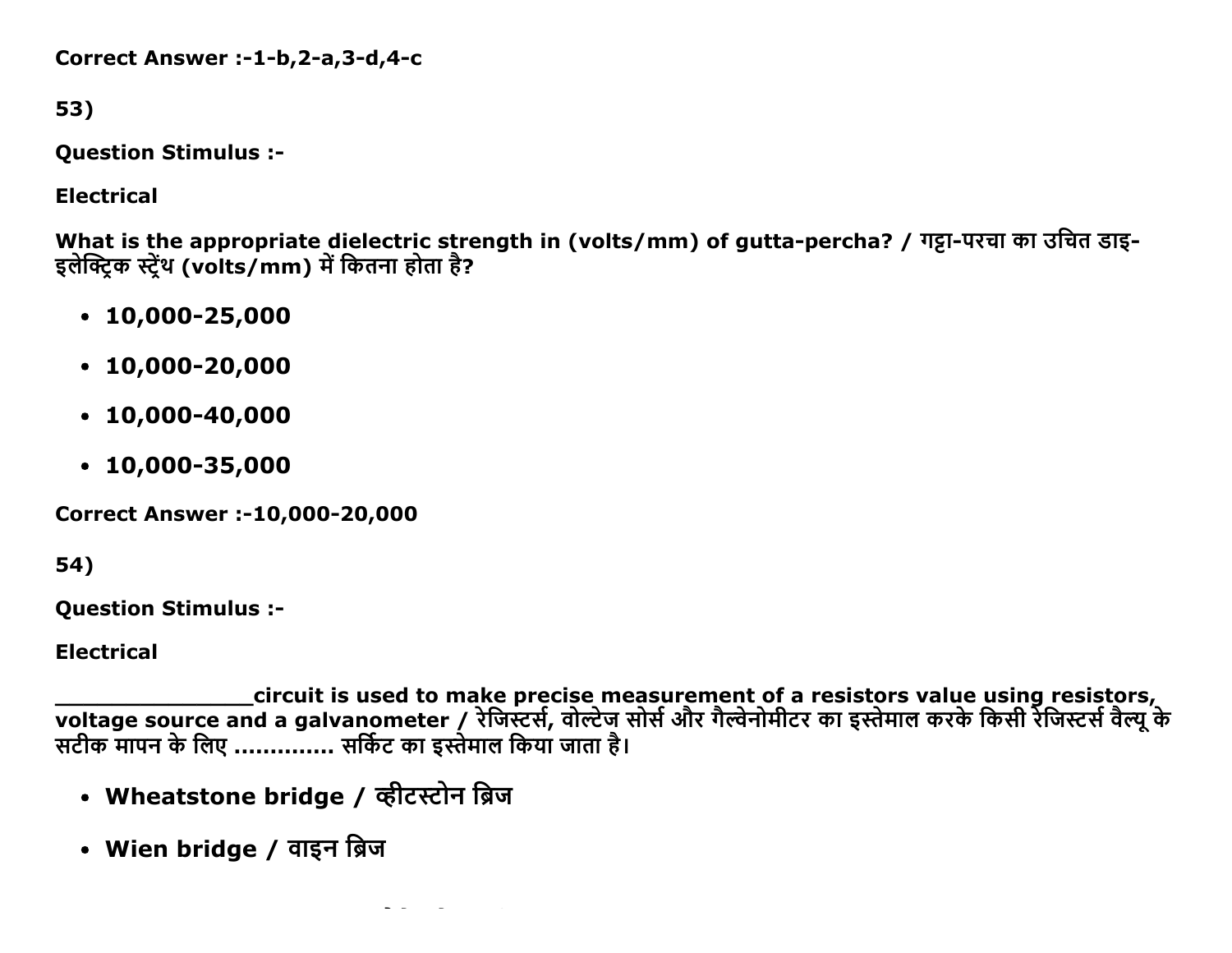- Carey Foster bridge / कैरे फोस्टर ब्रिज
- Kelvin bridge / केल्विन ब्रिज

Correct Answer :- Wheatstone bridge / व्हीटस्टोन ब्रिज

55)

**Ouestion Stimulus :-**

**Electrical** 

Name the circuit element maintaining a prescribed voltage across the terminals in spite of the current flowing in those terminals / उस सर्किट एलीमेंट का नाम बतायें जो टर्मिनल्स में करेंट प्रवाहित होने के बावजूद उन टर्मिनल्स में निर्धारित वोल्टेज को मेंटेन करता है।

- Ideal current source / आइडल करेंट सोर्स
- Independent source / इंडिपेन्डेंट सोर्स
- Ideal voltage source / आइडल वोल्टेज सोर्स
- Dependent source / डिपेन्डेंट सोर्स

Correct Answer :-Ideal voltage source / आइडल वोल्टेज सोर्स

56)

**Ouestion Stimulus :-**

**Electrical** 

Which type of lamp holder from the following is fitted directly on the wooden board? / निम्नलिखित में से किस तरह का लैम्प होल्डर सीधे लकड़ी के बोर्ड पर लगाया जाता है?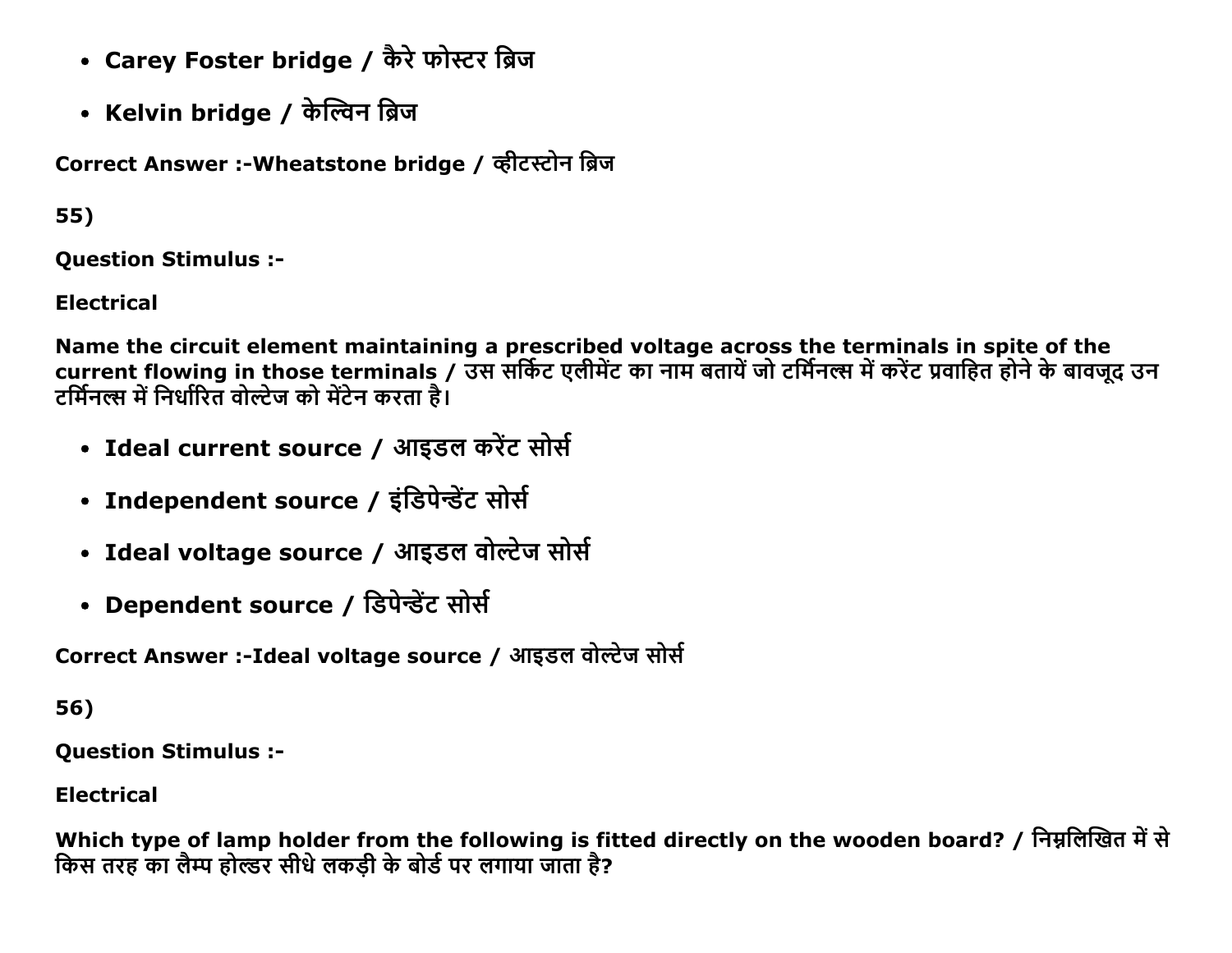- Pendant Holder / पेन्डेंट होल्डर
- Angle Holder / एंगल होल्डर
- Bracket Holder / ब्रैकेट होल्डर
- Batten Holder / बैटेन होल्डर

Correct Answer :-Batten Holder / बैटेन होल्डर

57)

**Ouestion Stimulus :-**

**Electrical** 

Which type of power in ac circuit is measured in volt-ampere (VA)? / एसी सर्किट में किस तरह के पावर को वोल्ट-एम्पीयर (VA) में मापा जाता है?

- Apparent power / एपैरेंट पावर
- Active power / एक्टिव पावर
- Reactive power / रिएक्टिव पावर
- Power factor / पावर फैक्टर

Correct Answer :-Apparent power / एपैरेंट पावर

58)

**Question Stimulus :-**

**Electrical**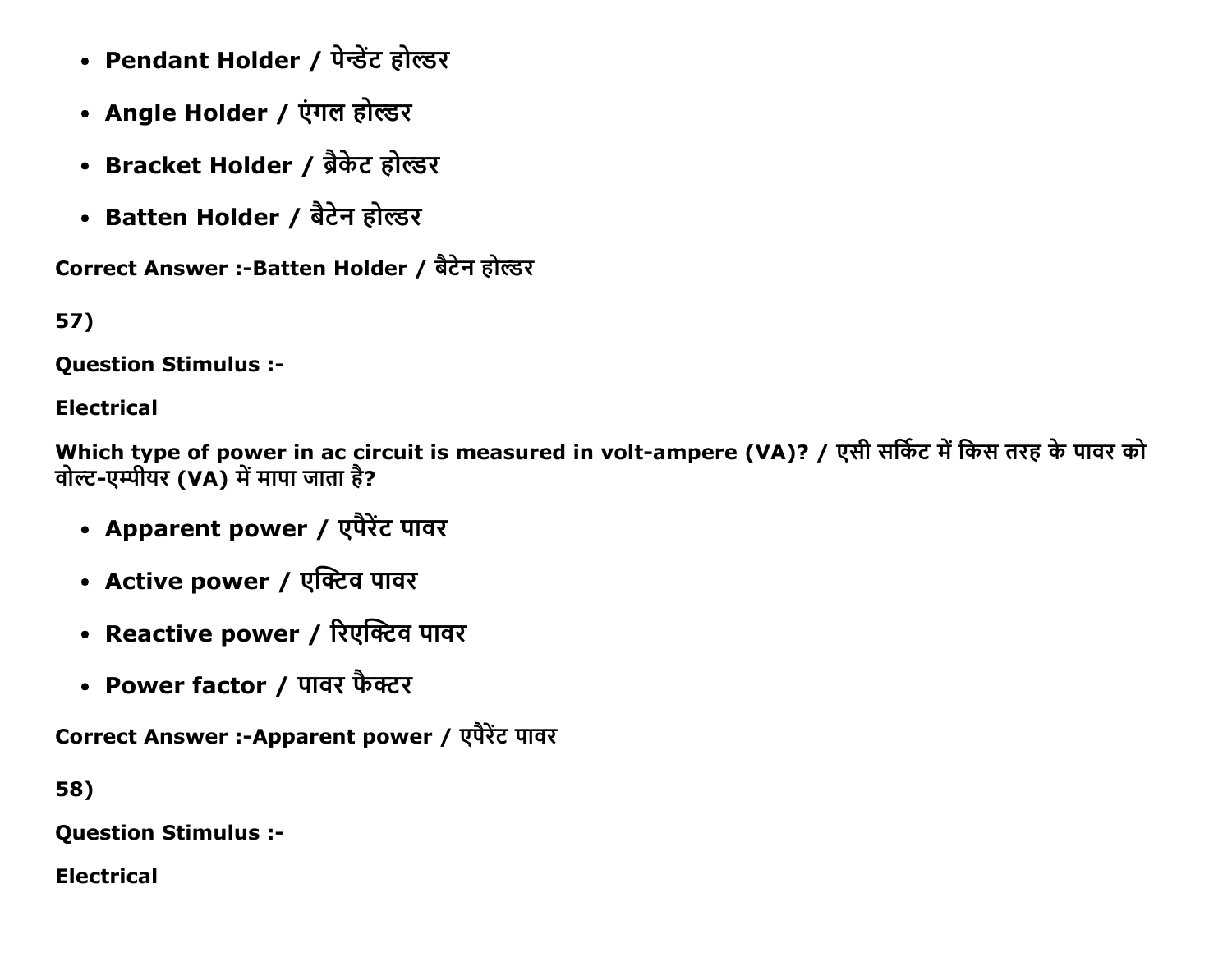Which is the type of emission that heats the metal to a sufficient temperature to enable the free electrons to leave the metal surface: / एम्मीशन का वह कौन-सा प्रकार है जो किसी मेटल को पर्याप्त तापमान तक गर्म करता है ताकि इलेक्ट्रॉन मुक्त होकर मेटल सरफेस को छोड़ सकें:

- Field emmission / फील्ड एम्मीशन
- Photo electric emmission / फोटो इलेक्टिक एम्मीशन
- Thermionic emmission / थर्मियोनिक एम्मीशन
- Secondary emmission / सेकेन्ड़ी एम्मीशन

Correct Answer :-Thermionic emmission / थर्मियोनिक एम्मीशन

59)

**Ouestion Stimulus :-**

**Electrical** 

Which type of lamp efficiency is 10 lumen/watt? / किस तरह की लैंप एफिशिएंसी 10 ल्यूमन/वाट होती है?

- Mercury vapor lamp / मर्करी वेपर लैंप
- Sodium Vapor lamp / सोडियम वेपर लैंप
- Arc lamps / आर्क लैंप
- Tungsten filament lamp / टंग्स्टन फिलामेंट लैंप

Correct Answer :-Tungsten filament lamp / टंग्स्टन फिलामेंट लैंप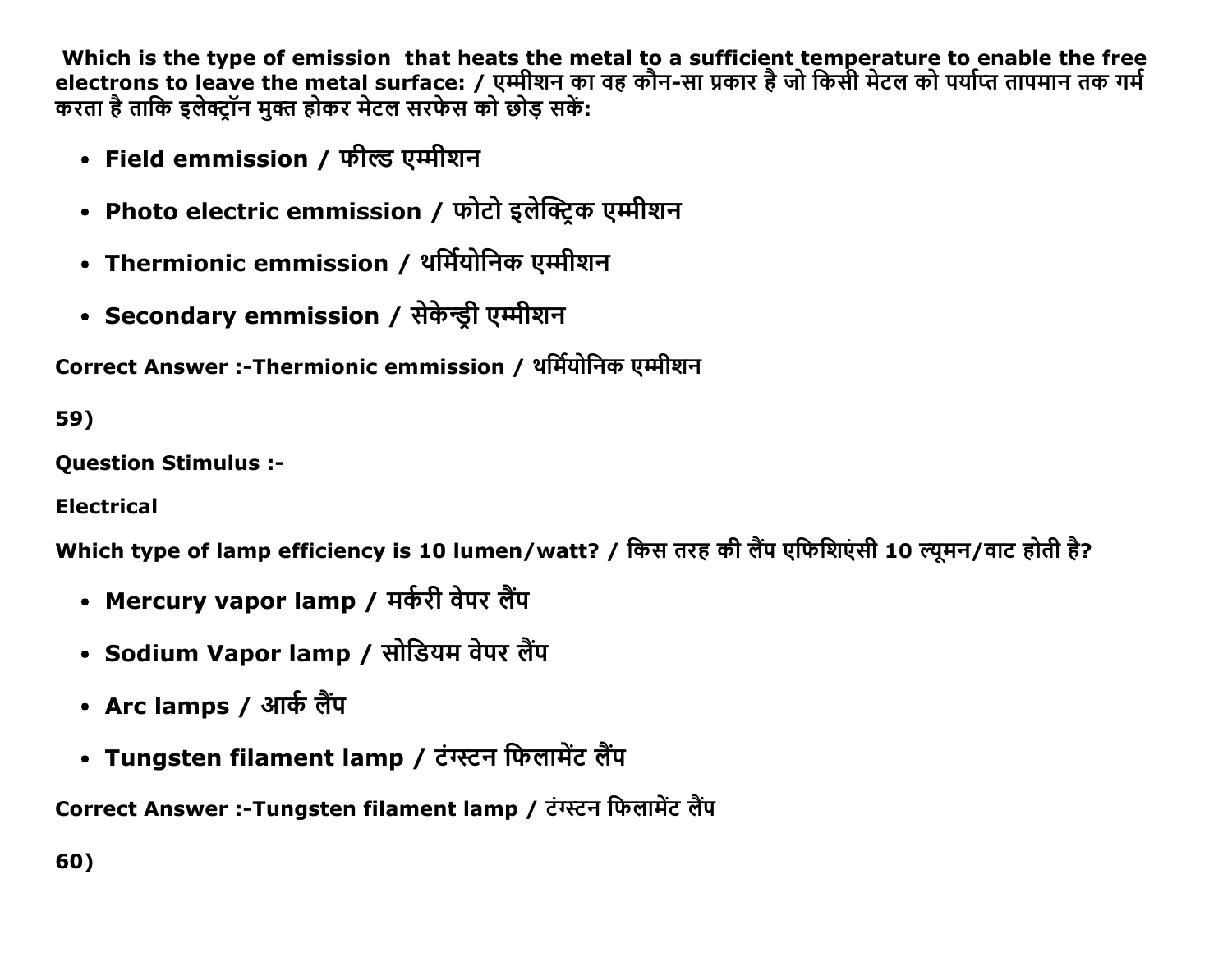#### **Question Stimulus :-**

**Electrical** 

Given condition justifies which network theorems: The load impedance should be complex conjugate of the internal impedance of the active network. / दी गयी शर्त किस नेटवर्क थ्योरम का समर्थन करती है : सक्रिय नेटवर्क की आंतरिक प्रतिबाधा का सम्मिश्र संयुग्म लोड प्रतिबाधा होना चाहिए।

- Reciprocity theorem / रेसीपोर्सिटी थ्योरम
- Maximum power transfer theorem / मैक्सिमम पावर ट्रांसफर थ्योरम
- Milliams theorem / मिलियम्स थ्योरम
- Compensation theorem / कम्पन्सेशन थ्योरम

Correct Answer :-Maximum power transfer theorem / मैक्सिमम पावर ट्रांसफर थ्योरम

61)

**Ouestion Stimulus :-**

**Electrical** 

In which method of measurement of slip, the slip in percentage is given by = 100n/n<sub>s</sub>n<sub>r</sub> / स्लिप के मापन के किस मेथड में, प्रतिशत में स्लिप = 100n/n<sub>s</sub>n, के रूप में दिया जाता है

- Synchronous watt / सिंक्रोनस वॉट
- Electromechnical counter / इलेक्ट्रोमेकेनिकल काउंटर
- Mechnical differential counter / मेकेनिकल डिफरेंशियल काउंटर
- Stroboscopic Method / स्ट्रोबोस्कोपिक मेथड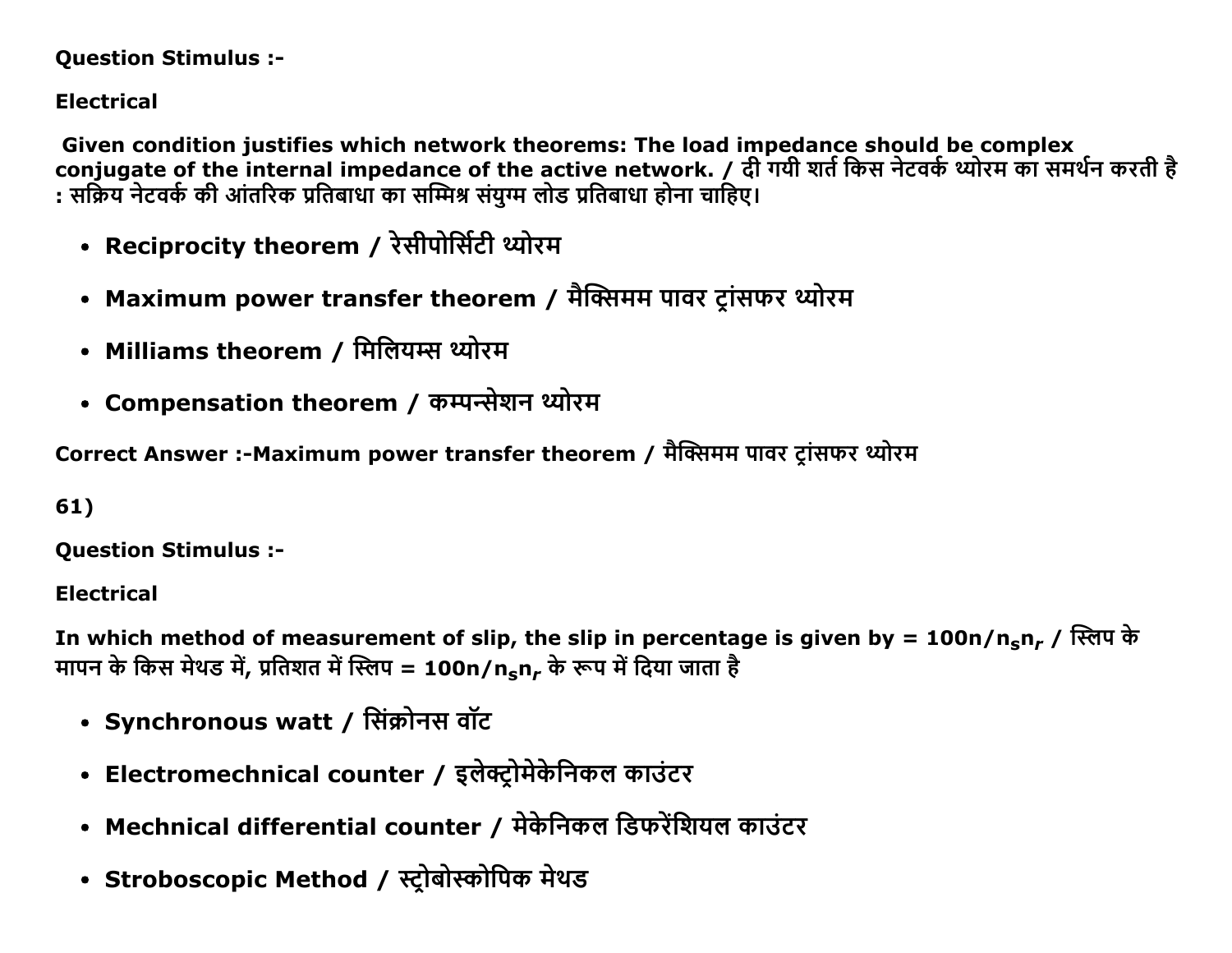Correct Answer :-Stroboscopic Method / स्टोबोस्कोपिक मेथड

62)

**Question Stimulus :-**

**Electrical** 

In underground cables which components have high insulating properties but absorbs moisture:<br>/ अंडरग्राउंड केबल्स में, किस पुर्जे में अधिक इन्सुलेटिंग गुण होता है लेकिन वह नमी को सोख लेता है:

- Polyvinyl cholride / पॉलीविनाइल क्लोराइड
- Conductor / कंडक्टर
- Vulcanized rubber / वल्कनाइप्ड रबर
- Cross linked polyethylene / क्रॉस लिंक्ड पॉलीथिलीन

Correct Answer :- Vulcanized rubber / वल्कनाइप्ड रबर

63)

**Ouestion Stimulus :-**

**Electrical** 

What is defined as the product of the voltage and current with conjugate? / कन्ज़्गेट के साथ वोल्टेज और करेंट के प्रोडक्ट के रूप में किसको परिभाषित किया जाता है?

- Complex power /कम्प्लेक्स पावर
- Power transfer / पावर टांसफर
- Power consumption /पावर कंजम्पशन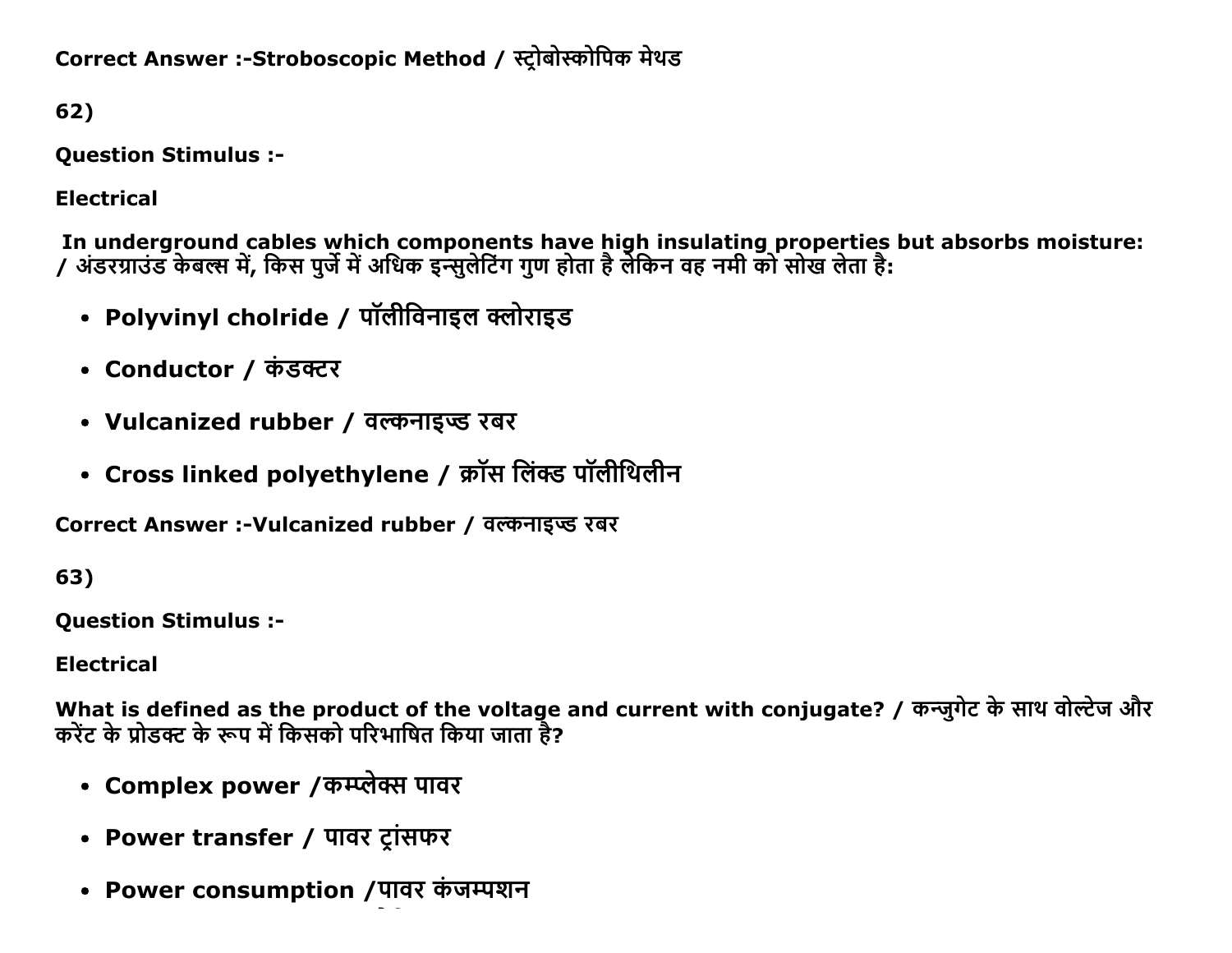• Power balance / पावर बैलेंस

Correct Answer :-Complex power / कम्प्लेक्स पावर

64)

**Ouestion Stimulus :-**

**Electrical** 

In which type of oil immersed transformer, the oil is pumped through windings to extract heat from<br>oil: / किस तरह के ऑयल इमर्स्ड ट्रांसफॉर्मर में ऑयल से गर्मी को निकालने के लिए वाइंडिंग से होकर तेल को पंप किया जाता है:

- Oil immersed water cooled transformer / ऑयल इमर्स्ड वाटर कूल्ड ट्रांसफॉर्मर
- Oil immersed forced air cooled transformer / ऑयल इमर्स्ड फोर्स्ड एयर कूल्ड ट्रांसफॉर्मर
- Oil immersed forced oil cooled transformer / ऑयल इमर्स्ड फोर्स्ड ऑयल कूल्ड ट्रांसफॉर्मर
- Oil immersed self cooled transformer / ऑयल इमर्स्ड सेल्फ कूल्ड ट्रांसफॉर्मर

Correct Answer :- Oil immersed forced oil cooled transformer / ऑयल इमर्स्ड फोर्स्ड ऑयल कूल्ड ट्रांसफॉर्मर

65)

**Question Stimulus :-**

**Electrical** 

Which part of DC machines converts the alternating current induced in armature conductors into unidirectional current in the external load circuit? / एक्सटरनल लोड सर्किट में, डीसी मशीन का कौन-सा पार्ट आर्मेचर कंडक्टर्स में प्रेरित अल्टरनेटिंग करेंट को यूनिडायरेक्शनल करेंट में रूपांतरित करता है?

• Commutator / कम्युटेटर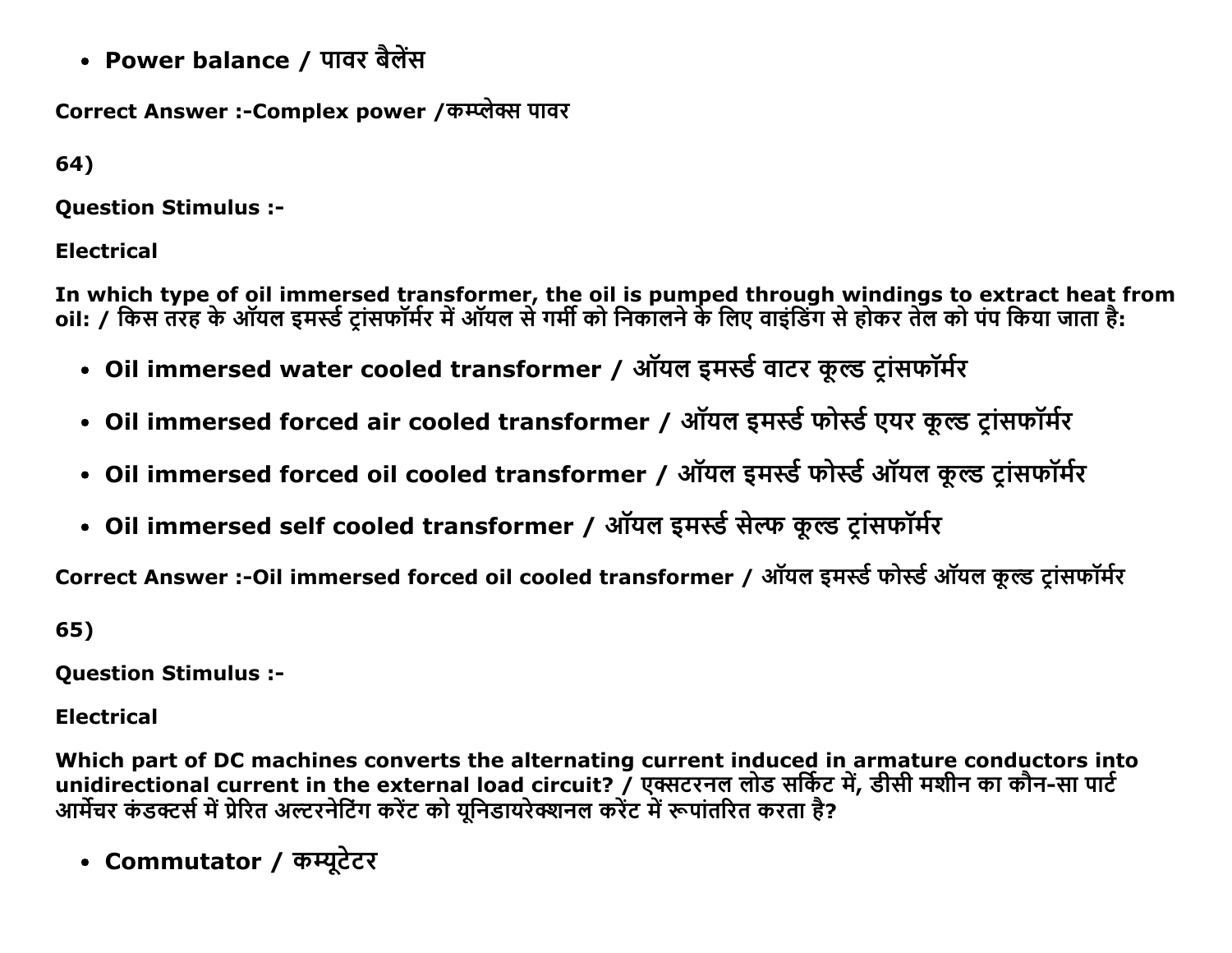- Pole coils / पोल कॉयल्स
- Armature core / आर्मेचर कोर
- Armature windings / आर्मेचर वाइंडिंग्स

Correct Answer :- Commutator / कम्यूटेटर

66)

**Question Stimulus :-**

**Electrical** 

Which method of determination of voltage regulation gives more accurate results because it is based on the separation of armature leakage reactance effect? / वोल्टेज रेगुलेशन के डिटर्मिनेशन का कौन सा मेथड अधिक सटीक परिणाम देता है क्योंकि वह आर्मेचर लीकेज के रिएक्टेंस प्रभाव के अलग होने पर आधारित होता है?

- Ampere Turns Method / एम्पीयर टर्न्स मेथड
- Synchronous Impedance Method / सिंक्रोनस इम्पीडेंस मेथड
- MMF Method / एमएमएफ मेथड
- Potier Method / पोटियर मेथड

Correct Answer :- Potier Method / पोटियर मेथड

67)

**Question Stimulus :-**

**Electrical** 

**Match the following:-**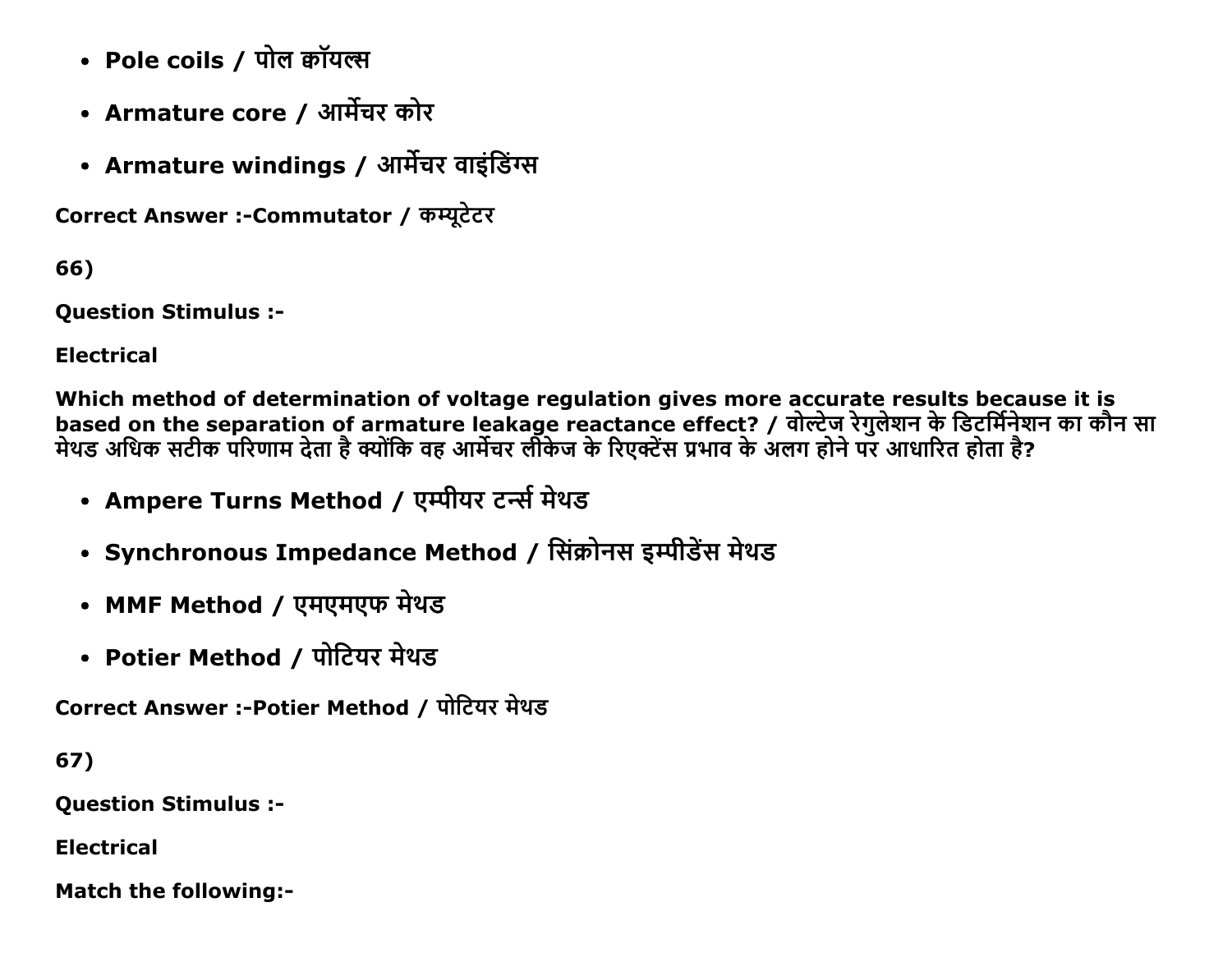| $ 1.S$ ink            | a. Improve the steady state behavior of<br>a system         |
|-----------------------|-------------------------------------------------------------|
| 2.Lag <br>compensator | b. Output node in the signal flow graph                     |
| 3. Cut-off rate       | c. Ratio of actual damping to critical<br>damping           |
| 4.Damping<br>Ratio    | d. The slope of the log-magnitude curve<br>near the cut-off |

निम्नलिखित का मेल करायेः-

| $ 1.$ सिंक        | a. किसी सिस्टम के स्टीडी स्टेट विहैवियर को बढाना  |
|-------------------|---------------------------------------------------|
| 2.लैग कम्रसेटर    | b. सिग्नल फ्लो ग्राफ में आउटपुट नोड               |
| 3.कट-ऑफ रेट       | c. एक्वुअल डैम्पिंग और क्रिटिकल डैम्पंग का रेशियो |
| 4.डैम्पिंग रेशियो | d. कट-ऑफ के पास लॉग मैग्नीट्यूड कर्व का स्लोप     |

- $1-b, 2-a, 3-d, 4-c$
- $-1-a, 2-b, 3-c, 4-d$
- $1-c, 2-d, 3-b, 4-a$
- $1-a, 2-d, 3-c, 4-b$

Correct Answer :-1-b,2-a,3-d,4-c

68)

**Question Stimulus :-**

**Electrical** 

In which type of wiring vulcanized indian rubber (VIR) and polyvinyl chloride (PVC) insulated wires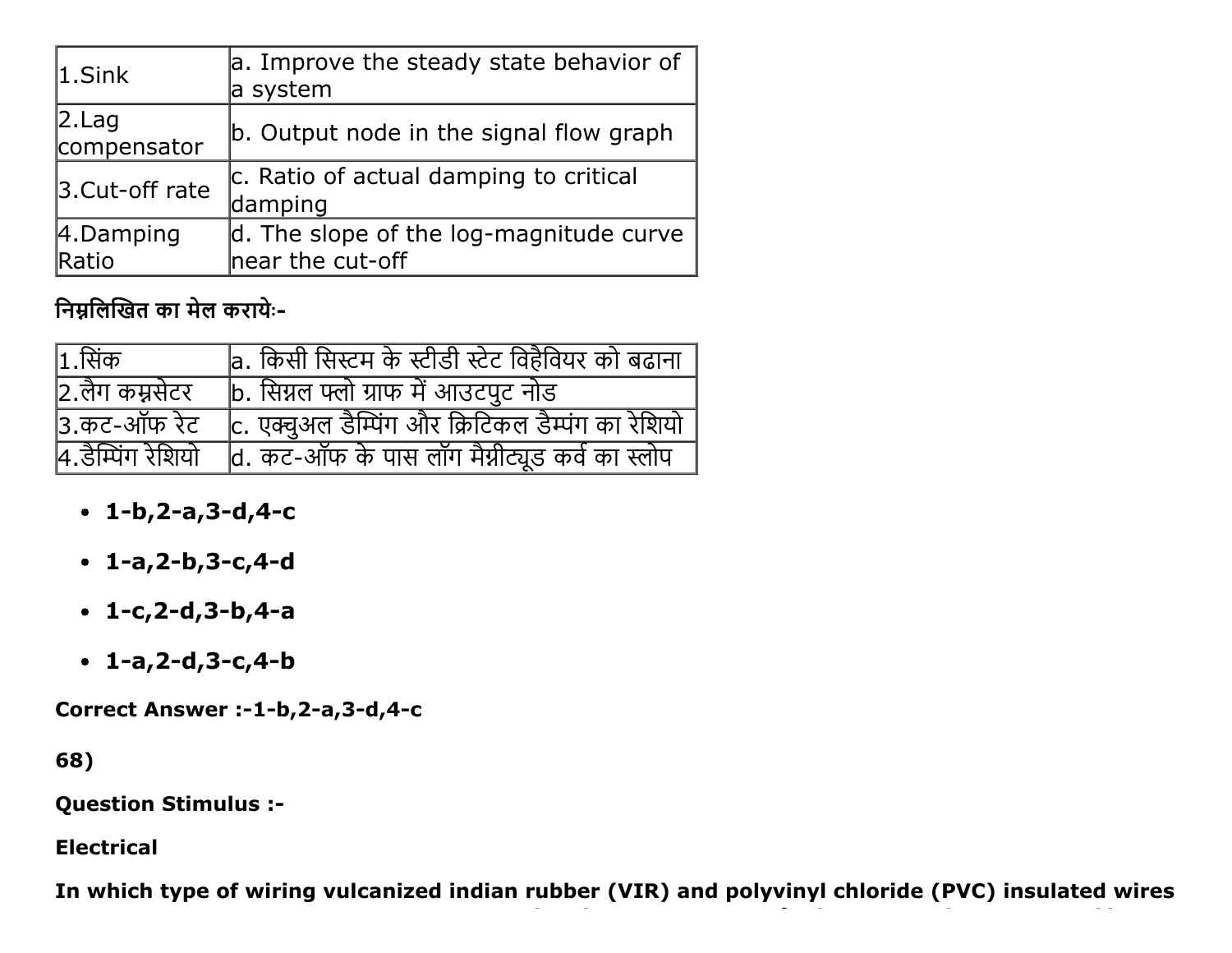are used as conductors / किस तरह की वायरिंग में, वल्केनाइज्ड इंडियन रबर और पोलीविनायल क्लोराइड द्वारा इनसुलेटेड तार का चालक के रूप में इस्तेमाल किया जाता है

- CTS wiring / सीटीएस वायरिंग
- Cleat wiring / क्लीट वायरिंग
- Lead sheathed wiring / लीड शीथेड वायरिंग
- Conduit wiring / कन्ड्यूट वायरिंग

Correct Answer :-Cleat wiring / क्लीट वायरिंग

69)

**Ouestion Stimulus :-**

**Electrical** 

Given volt-amp relationship  $\psi = Li$  determines which parameter of circuit elements / दिया गया वोल्ट-एम्पीयर संबंध  $\dot{\psi} = Li$  सर्किट एलीमेंट के किस पैरामीटर को निर्धारित करता है?

- Resistance / रेजिस्टेंस
- Conductance / कंडक्टेंस
- Capacitance / कैपेसिटेंस
- Inductance / इंडक्टेंस

Correct Answer :-Inductance / इंडक्टेंस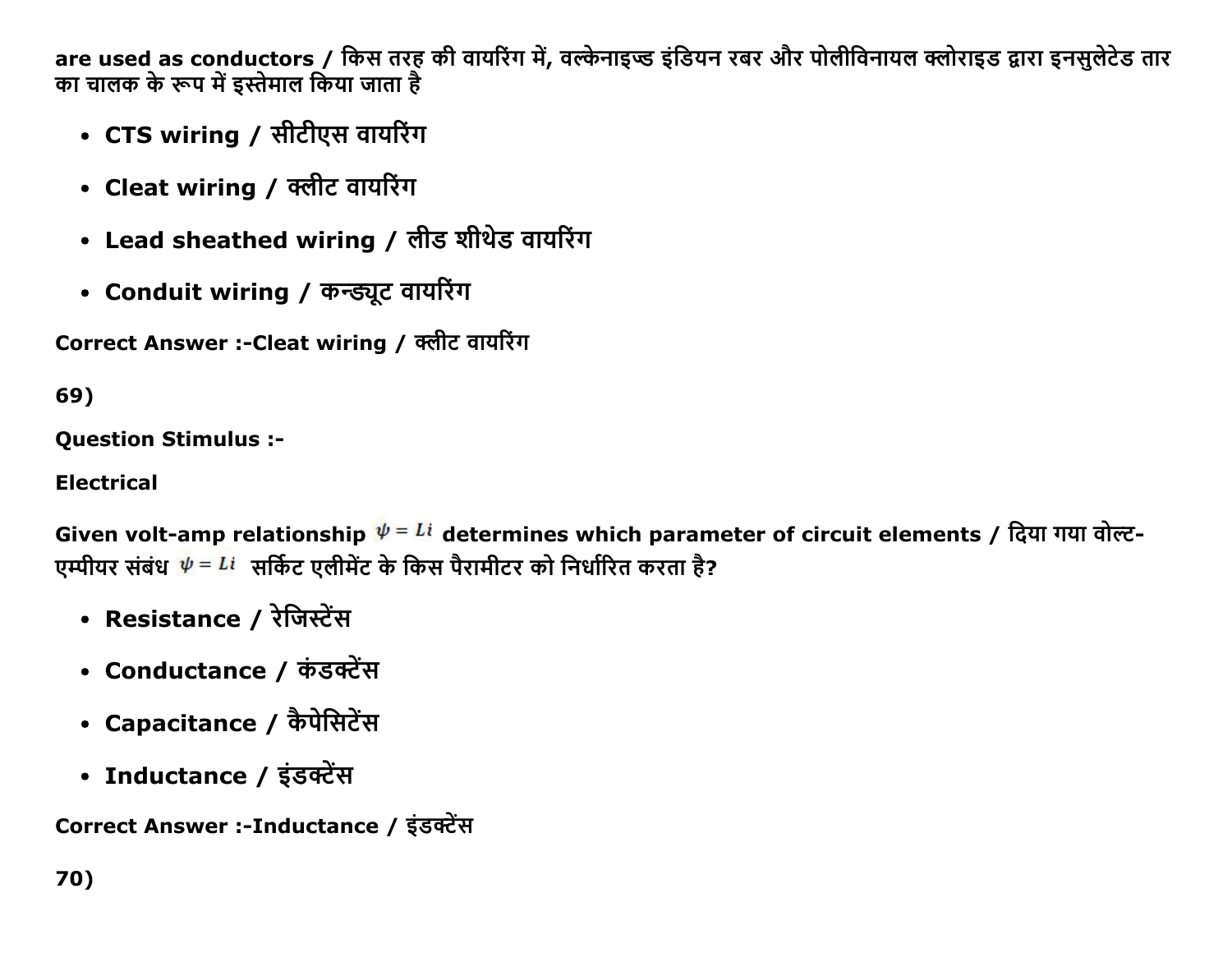#### **Question Stimulus :-**

**Electrical** 

Which network topology term got reference directions and marked on the edges of the graph by arrow heads? / नेटवर्क टोपोलॉजी के किस शब्द को दिशा का संदर्भ प्राप्त हुआ है और उसे किनारों पर तीर के निशान से चिहित किया गया है?

- Sub graph / सब ग्राफ
- Node / नोड
- Vertex / वर्टेक्स
- Oriented graph / ओरियेन्टेड ग्राफ

Correct Answer :-Oriented graph / ओरियेन्टेड ग्राफ

 $71)$ 

**Ouestion Stimulus :-**

**Electrical** 

Which is the negative grid voltage for a given plate potential at which ionization of the gas starts? / किसी दिए गए प्लेट पोटेंशियल का निगेटिव ग्रिड वोल्टेज क्या होता है जिस पर गैस आयनीकरण शुरू होता है?

- Grid baffles / ग्रिड बैफल्स
- Control grid / कंट्रोल ग्रिड
- Thyratron /थायरैट्रन
- Critical grid voltage / क्रिटिकल ग्रिड वोल्टेज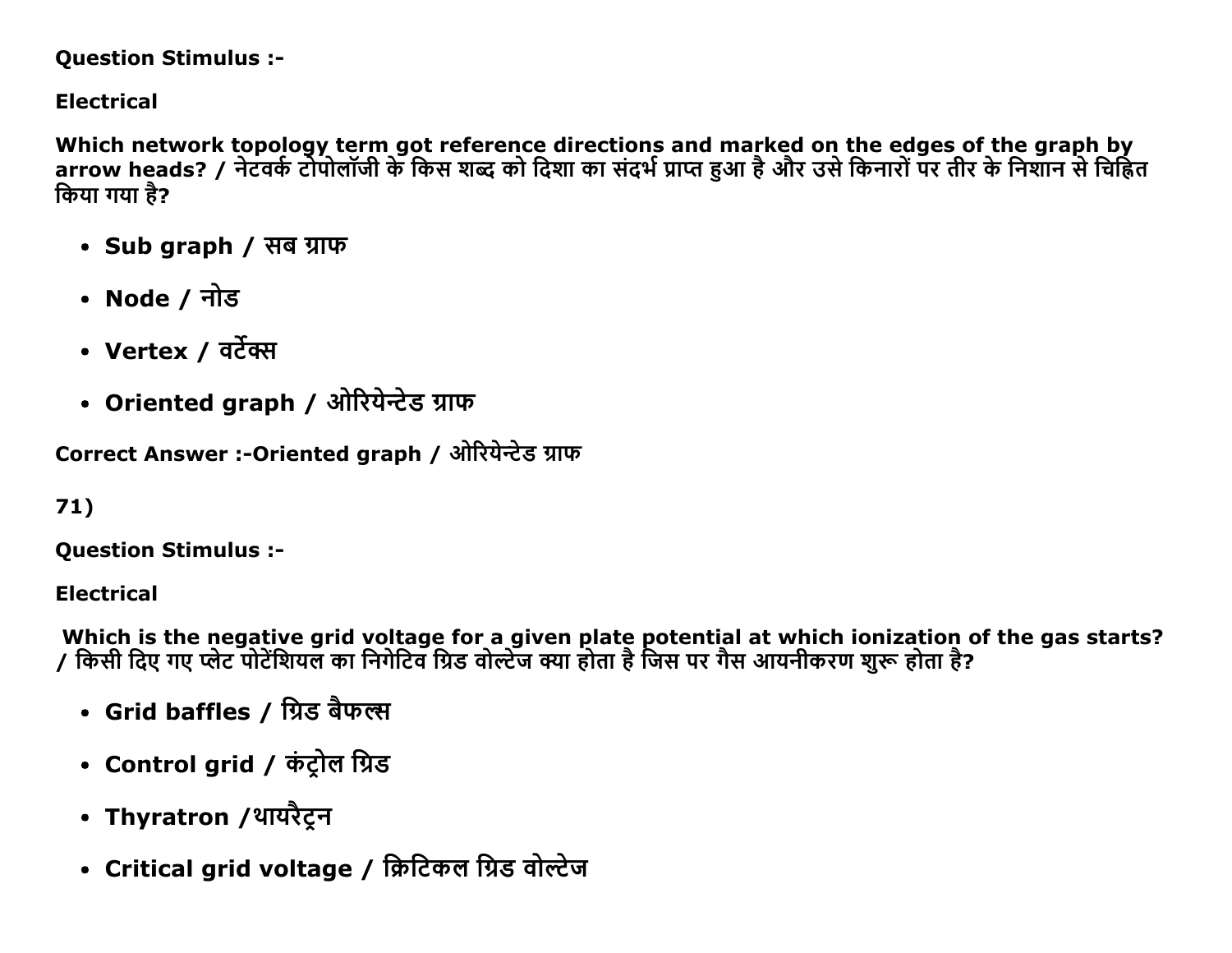Correct Answer :- Critical grid voltage / क्रिटिकल ग्रिड वोल्टेज

72)

**Question Stimulus :-**

**Electrical** 

Which part of the transformer is constructed by the L, I and E type of laminated steel? / ट्रांसफॉर्मर का कौन-सा भाग लेमिनेटेड स्टील के L, I और E प्रकार से बना होता है?

- Coils / कॉयल्स
- Inslutating materials / इंस्ल्यूटेटिंग मटेरियल्स
- Magnetic core / मैग्नेटिक कोर
- Tank and cooling system / टैंक और कूलिंग सिस्टम

Correct Answer :-Magnetic core / मैग्नेटिक कोर

73)

**Ouestion Stimulus :-**

**Electrical** 

With the decreasing speed of the motor, what happens to the required capacitive kVAr? / मोटर की स्पीड कम होने के साथ, जरूरी कैपेसिटिव kVAr में क्या होता है?

- Increases/बढता है
- Increases then decreases/ बढ़ता है फिर घटता है
- Remains constant/ स्थिर रहता है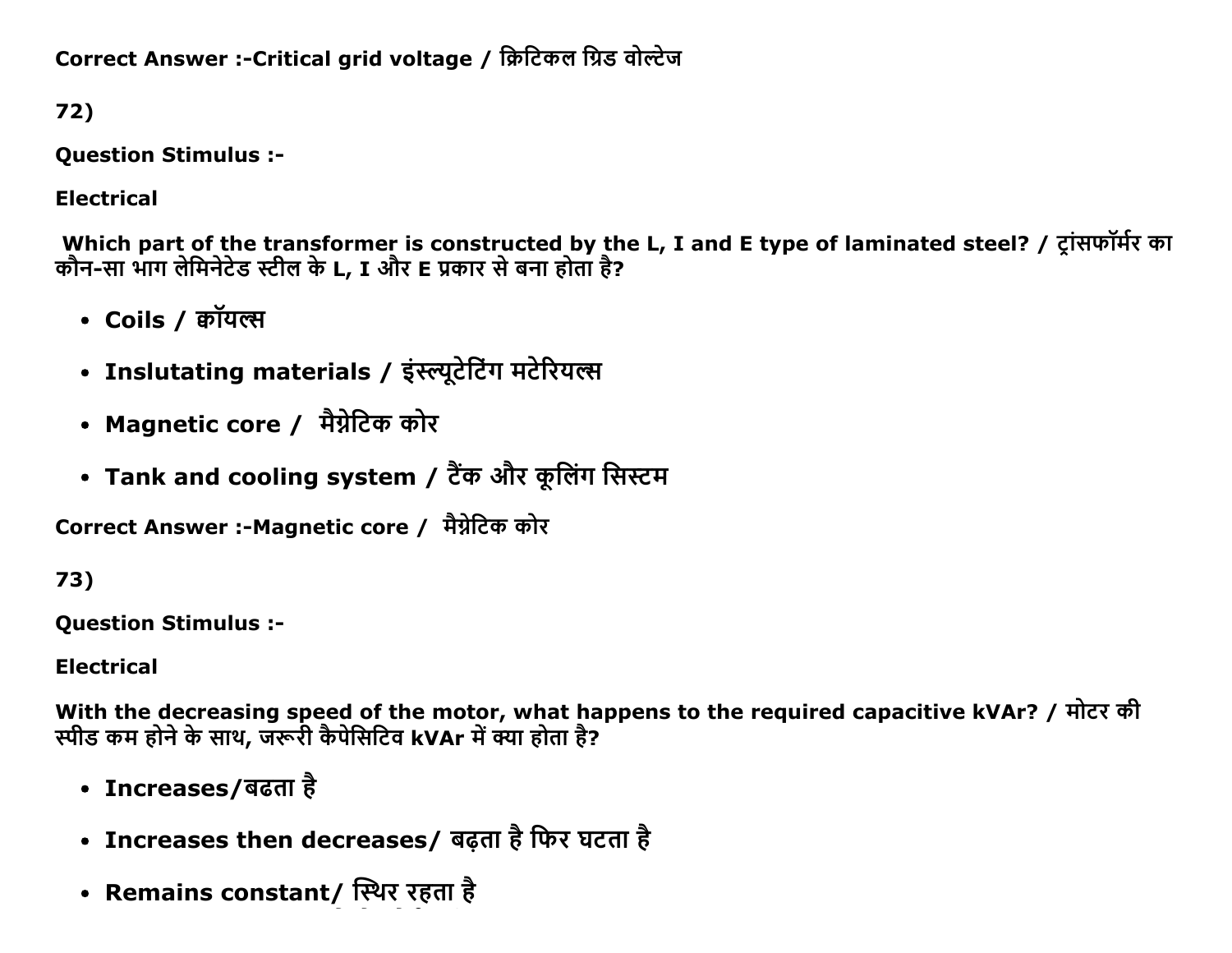• None of these /इनमें से कोई नहीं

Correct Answer :-Increases/बढता है

74)

**Question Stimulus :-**

**Electrical** 

In 3 phase system with what degree there is a phase displacement between different phases / 3 फेज सिस्टम में, अलग-अलग फेजों में होने वाला फेज विस्थापन कितनी डिग्री का होता है?

- $360°$
- $\cdot$  220 $\circ$
- $180°$
- $120°$

**Correct Answer:-120°** 

75)

**Ouestion Stimulus :-**

**Electrical** 

Which of the following method used for measuring high resistance? (Given: above 100kΩ) /  $\overline{3\overline{u}}$ रेजिस्टेंस को मापने के लिए, निम्नलिखित में से किस विधि का इस्तेमाल होता है? (प्रदत्त: 100kΩ से अधिक )

- Megger Method / मेग्गर विधि
- Ohmeter Method / ओमीटर विधि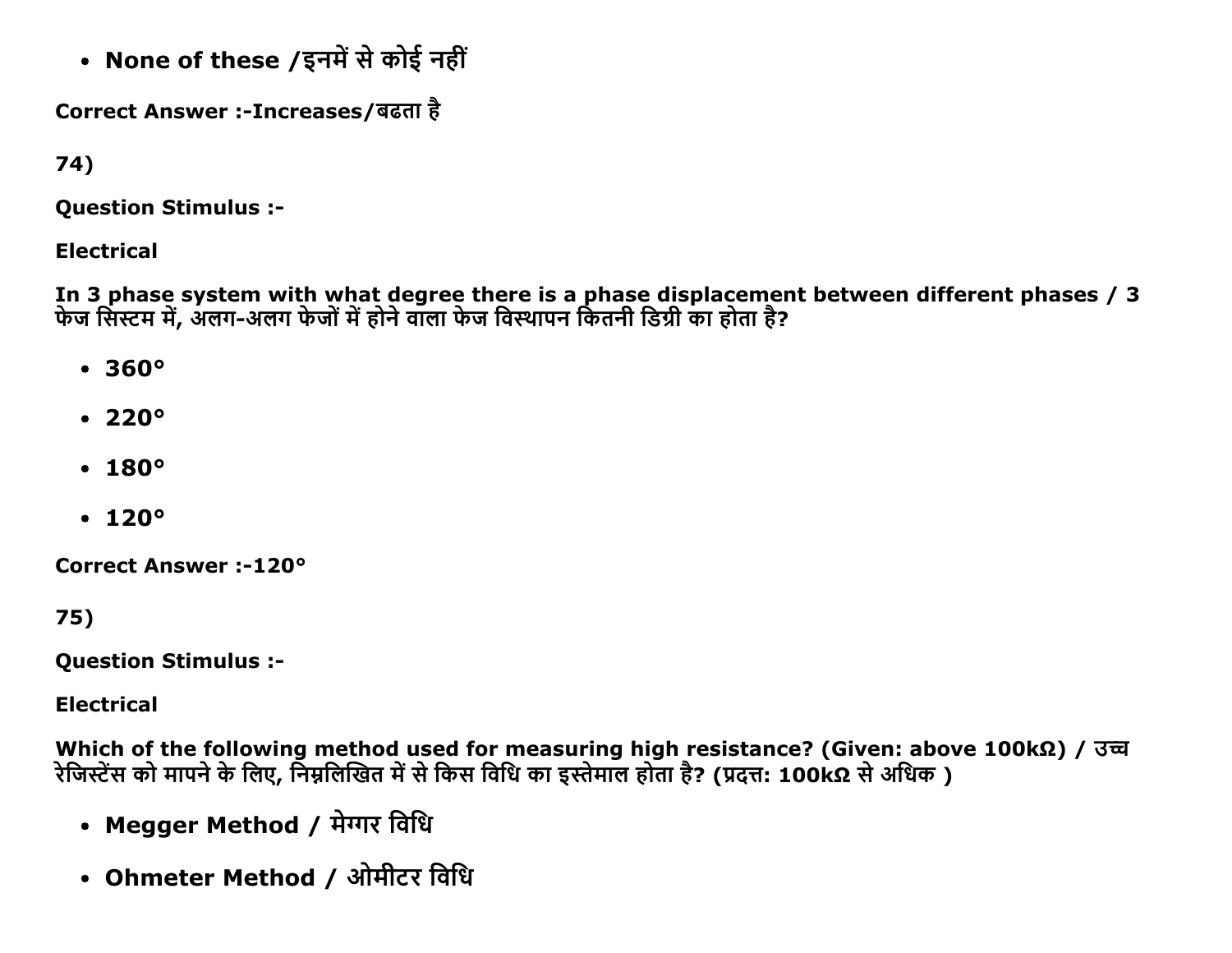- Potentiometer Method / पोटेंशियोमीटर विधि
- Wheat stone bridge Method / ह्वीट स्टोन ब्रिज विधि

Correct Answer :- Megger Method / मेग्गर विधि

76)

**Question Stimulus :-**

**Electrical** 

What is the rectification efficiency if an applied input ac power to a half wave rectifier is 150 watts?

Given dc output power = 50 watts / यदि किसी हाफ वेव रेक्टीफायर पर इस्तेमाल किया गया इन्पुट एसी पावर 150 वाट हो तो रेक्टीफिकेशन एफिशिएंसी क्या होगी?

प्रदत्त डीसी आउटपुट पावर = 50 वाट

- $\cdot$  30% / 30%
- $\cdot$  31% / 31%
- $\cdot$  32% /32%
- $\cdot$  33% / 33%

**Correct Answer :-33% / 33%** 

```
77)
```
**Question Stimulus :-**

**Electrical** 

Which factor is a ratio of the sum of the individual maximum demands of the various subsystems of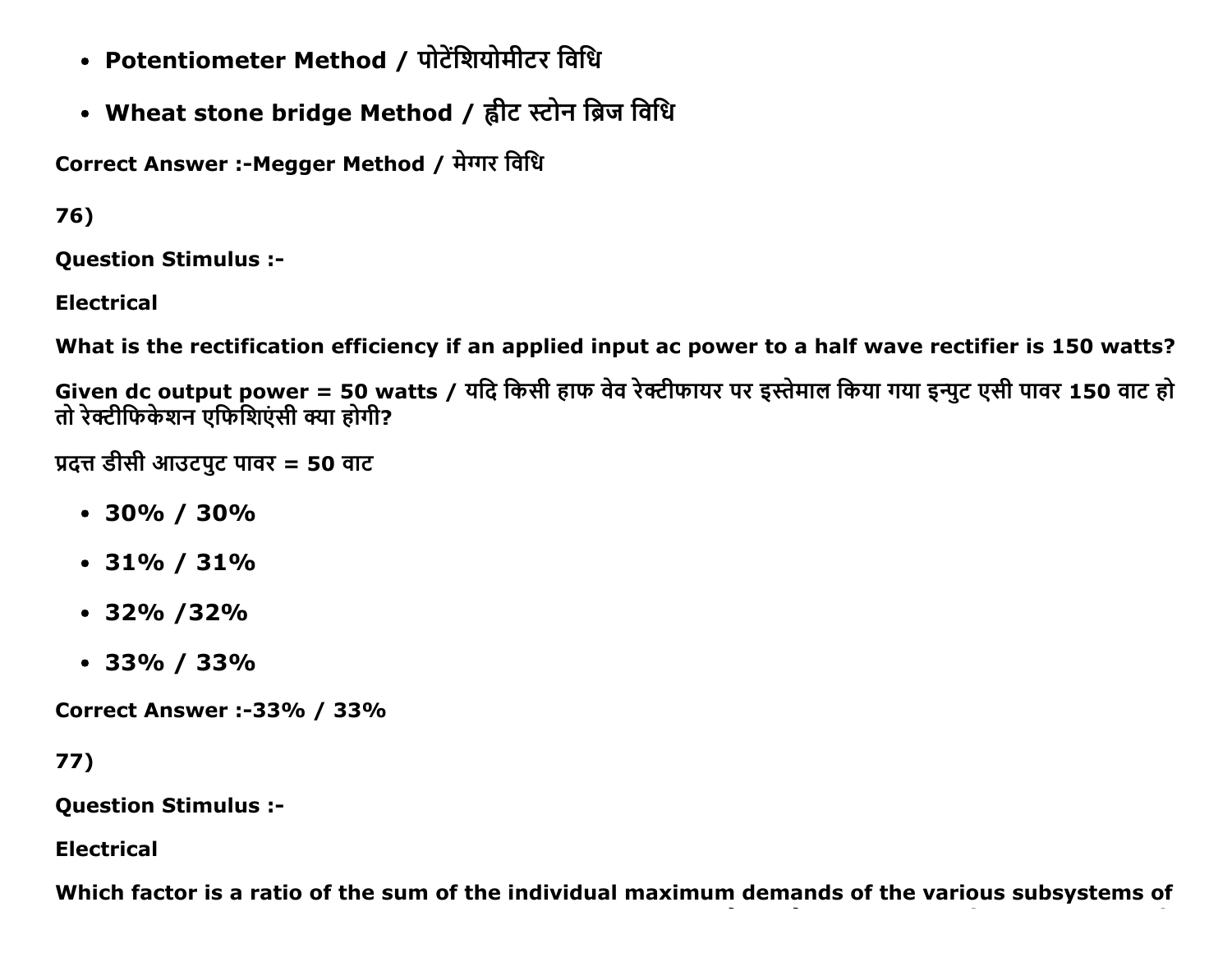a system to the maximum demand of the whole system? / कौन-सा फैक्टर किसी सिस्टम के विभिन्न सबसिस्टम्स के इनडिविजुअल मैक्सिमम डिमांड के योग और पूरे सिस्टम के मैक्सिमम डिमांड का अनुपात होता है?

- Capacity factor / कैपेसिटी फैक्टर
- Diversity factor / डायवर्सिटी फैक्टर
- Demand factorn / डिमांड फैक्टर
- Load factor / लोड फैक्टर

Correct Answer :-Diversity factor / डायवर्सिटी फैक्टर

78)

**Ouestion Stimulus :-**

**Electrical** 

What will be the value of impedance of circuit of a resistor of  $13\Omega$  in series with an inductive reactance of 14Ω? / 14Ω की इंडक्टिव रिएक्टेंस वाली सीरिज में, किसी 13Ω के रेजिस्टर की सर्किट के इम्पीडेंस का मान क्या होगा

- $\cdot$  19 $\Omega$
- $\cdot$  220
- $\cdot$  21 $\Omega$
- $\cdot$  20 $\Omega$

Correct Answer :-19 $\Omega$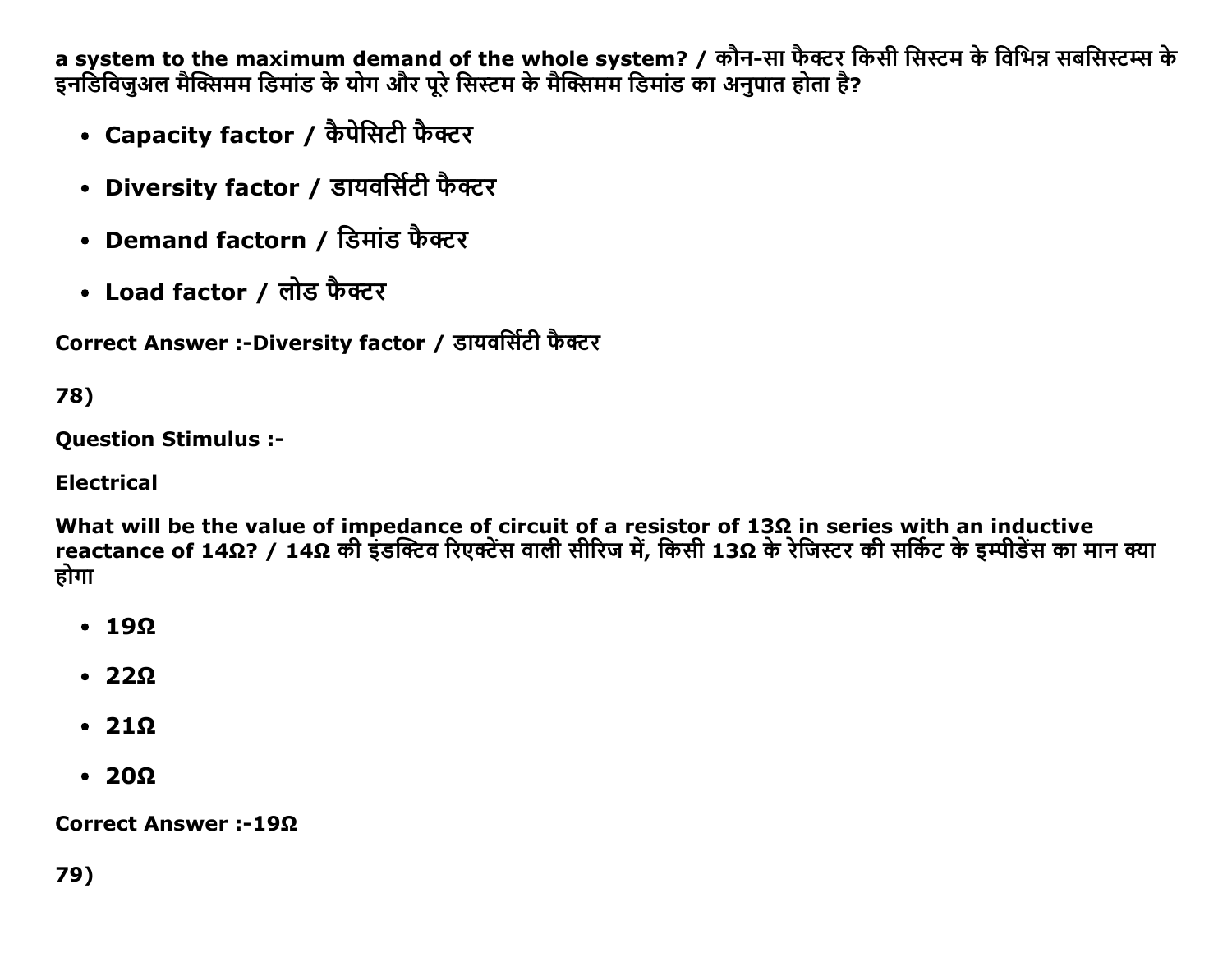#### **Question Stimulus :-**

### **Electrical**

What is the current carrying capacity (amp) of 0.0001 ohms resistor with 500 watts power dissipation? / 500 वॉट पावर डिसिपेशन के कारण, 0.0001 ओम्स के रेजिस्टर की करेंट कैरिंग कैपेसिटी (amp) कितनी होगी?

- $.2236$
- $-1000$
- $.700$
- $150$

**Correct Answer:-2236** 

80)

**Ouestion Stimulus :-**

**Electrical** 

In which type of windings extra insulation between layer is required in addition to insulation of conductors: / किस तरह की वाइंडिंग में, सुचालक के इन्सुलेशन के अलावा परतों के बीच अतिरिक्त इन्सुलेशन की जरूरत होती है:

- Cross over windings / क्रॉस ओवर वाइंडिंग्स
- Continous disc windings / कॉन्टिन्युअस डिस्क वाइंडिंग्स
- Sandwich windings / सैंडविच वाइंडिंग्स
- Helical windings / हेलिकल वाइंडिंग्स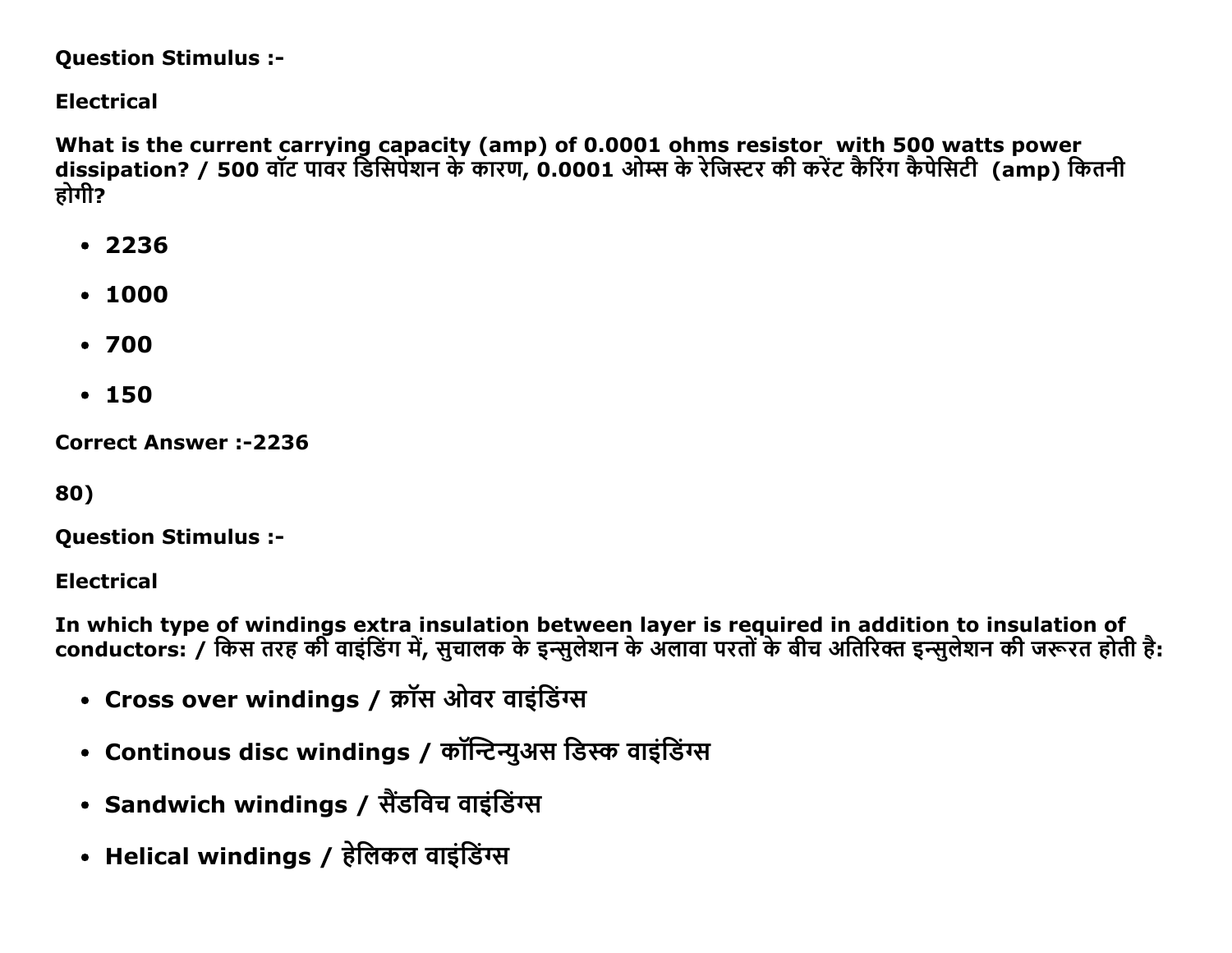Correct Answer :-Helical windings / हेलिकल वाइंडिंग्स

81)

**Question Stimulus :-**

**Electrical** 

In which type of lightning systems 90-100% of the light is directed downwards and 0-10% of the<br>light upwards: / किस तरह के लाइटनिंग सिस्टम में 90-100 प्रतिशत तक प्रकाश को नीचे की ओर प्रेषित किया जाता है और 0-10 प्रतिशत प्रकाश को ऊपर की ओर प्रेषित किया जाता है?

- Semi direct / सेमी डायरेक्ट
- Diffusing / डिफ्यूजिंग
- Direct Lighting / डायरेक्ट लाइटिंग
- Indirect Lighting / इन्डायरेक्ट लाइटिंग

Correct Answer :-Direct Lighting / डायरेक्ट लाइटिंग

82)

**Question Stimulus :-**

**Electrical** 

A synchronous motor operates as a synchronous condenser, when it is बिर्क़ र एक सिंक्रोनस मोटर सिंक्रोनस के रूप में काम करता है जब वह\_\_\_\_\_\_\_\_

- operated at unity power factor / यूनिटी पावर फैक्टर पर ऑपरेट होता है
- under-excited / अंडर-एक्साइटेड होता है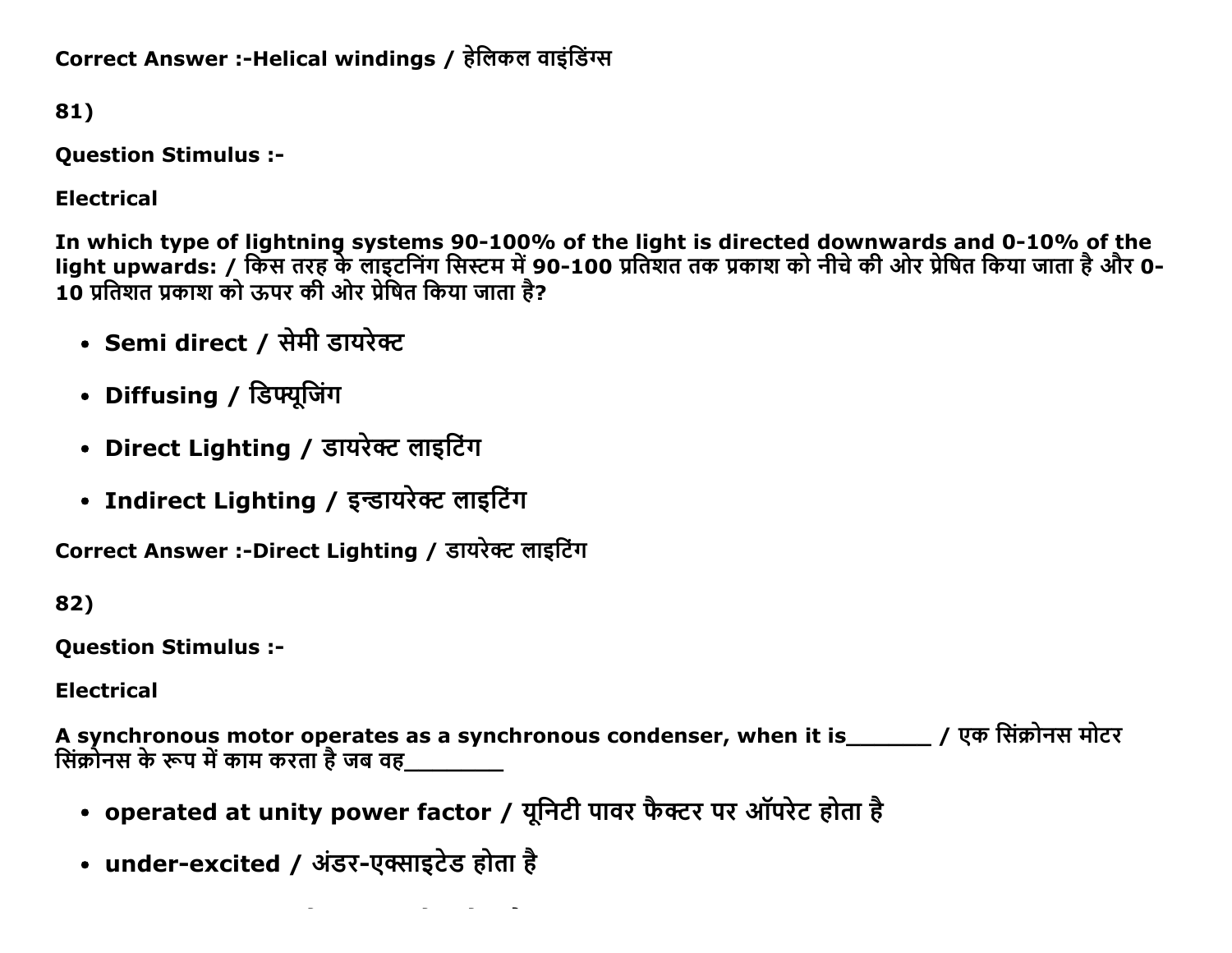- over-excited / ओवर-एक्साइटेड होता है
- connected in parallel with condensers / कन्डेन्सर के साथ समानांतर कनेक्ट होता है

Correct Answer :-over-excited / ओवर-एक्साइटेड होता है

83)

**Ouestion Stimulus :-**

**Electrical** 

How many coils are there in a wattmeter? / किसी वाटमीटर में कितने क्वॉयल्स होते हैं?

 $\cdot$  2

- $\bullet$  3
- $\bullet$  4
- $\bullet$  1

**Correct Answer:-2** 

84)

**Question Stimulus :-**

**Electrical** 

The ratio of rms value of ac component to the dc component in the rectifier output is known<br>as\_\_\_\_\_\_\_\_\_\_\_\_\_\_\_\_\_/ रेक्टीफायर आउटपुट में, एसी कॉम्पोनेंट और डीसी कॉम्पोनेंट के बीच के आरएमएस वैल्यू के औसत<br>को\_\_\_\_\_\_\_\_\_\_\_\_\_के as को

• Filter circuit / फिल्टर सर्किट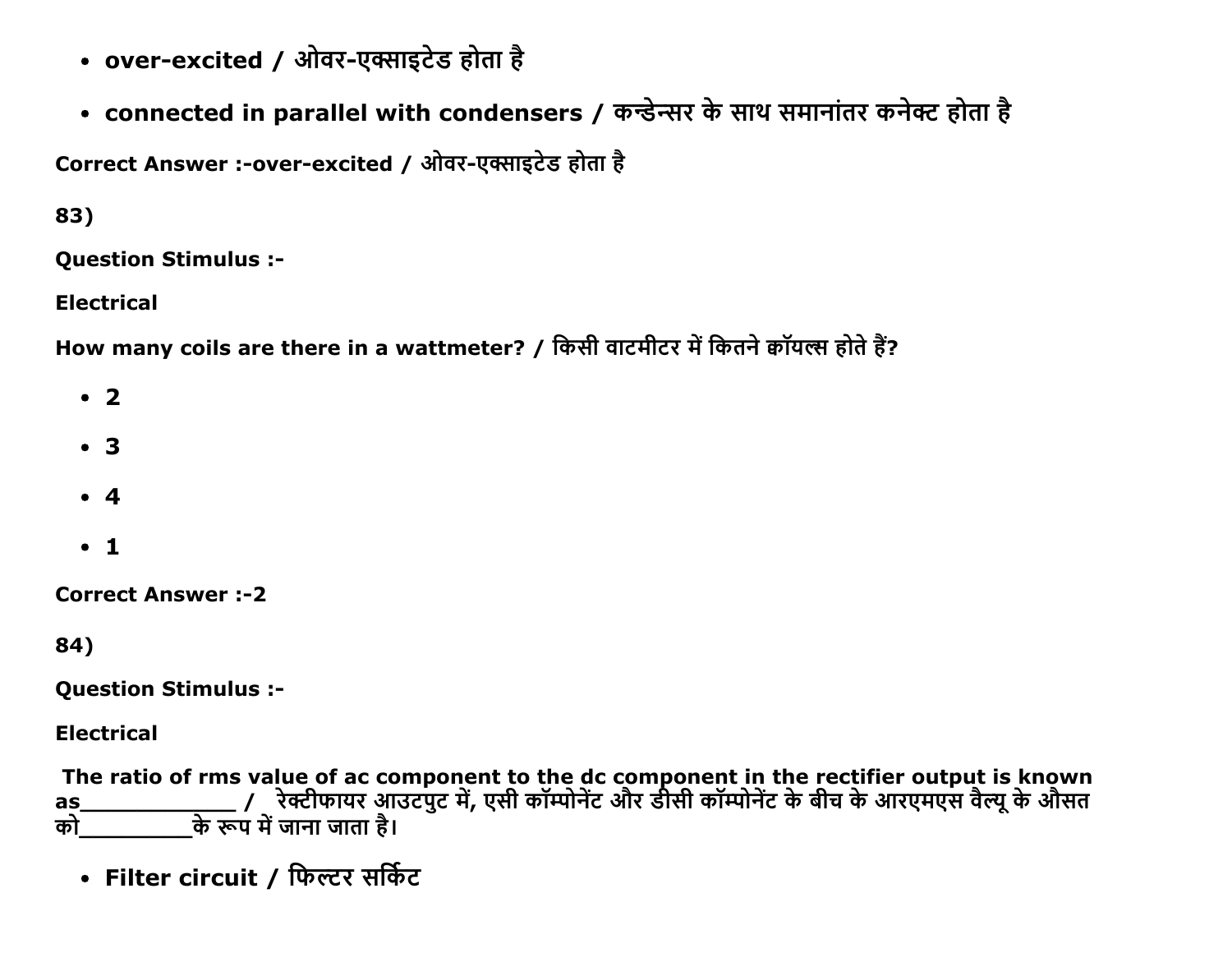- Breakfast voltage / ब्रेकफास्ट वोल्टेज
- Ripple factor /रिप्पल फैक्टर
- Bridge rectifier / ब्रिज रेक्टीफायर

Correct Answer :- Ripple factor /रिप्पल फैक्टर

85)

**Ouestion Stimulus :-**

**Electrical** 

A properly doped crystal diode which has a sharp breakdown voltage is known as \_\_\_\_\_\_\_ / ठीक से डोप किए गए किसी क्रिस्टल डायोड में जो शार्प ब्रेकडाउन वोल्टेज होता है वह\_\_\_\_\_\_\_\_\_\_\_के रूप में जाना जाता है।

- Zener diode / जेनर डायोड
- Zener voltage / जेनर वोल्टेज
- Zener current / जेनर करेंट
- Zener burn out / जेनर बर्न आउट

Correct Answer :-Zener diode / जेनर डायोड

86)

**Question Stimulus :-**

**Electrical** 

What is/are the different factors for the selection of electric drives? / इलेक्ट्रिक डाइव्स के चुनाव के विभिन्न कारक क्या होता /होते है: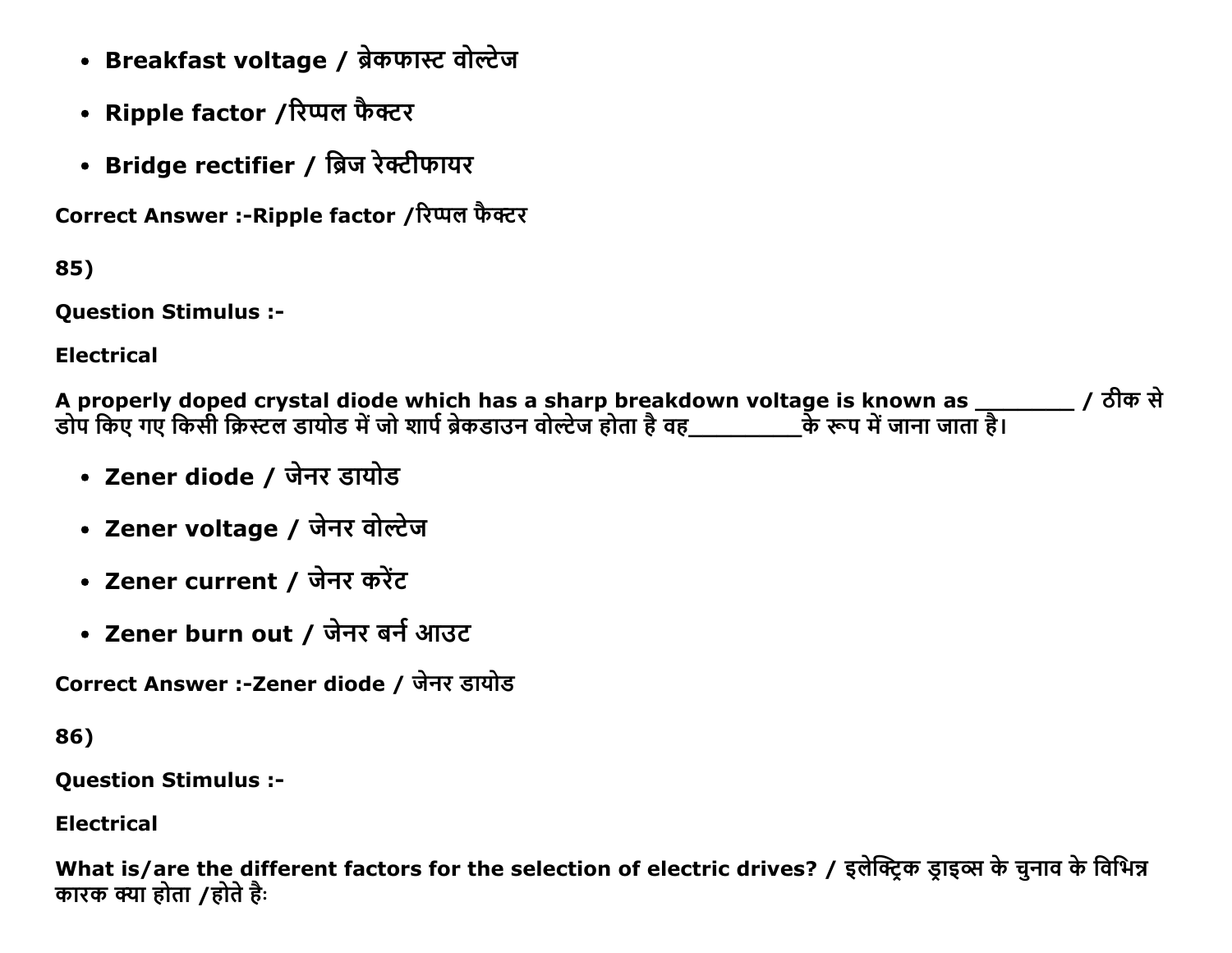- Transient operation requirements / ट्रांसिएंट ऑपरेशन रिक्वायरमेंटस
- Reliability / रिलायबिलिटी
- Steady state operation requirements / स्टेडी स्टेट ऑपरेशन रिक्वायरमेंटस
- All of the above / उपरोक्त सभी

Correct Answer :-All of the above / उपरोक्त सभी

87)

**Ouestion Stimulus :-**

**Electrical** 

What is defined as the ratio of energy radiated as light to the total energy radiated? / प्रकाश की तरह विकिरित ऊर्जा और कुल विकिरित ऊर्जा के अनुपात के रूप में किसे परिभाषित किया जाता है?

- Depreciation factor / डेप्रिशियेसन फैक्टर
- Luminous efficiency / ल्यूमिनस एफिशियेंसी
- Maintenance factor / मेंटेनेन्स फैक्टर
- Coefficient of utilisation / कोएफिशियेंट ऑफ यूटीलाइजेशन

Correct Answer :-Luminous efficiency / ल्यूमिनस एफिशियेंसी

88)

**Question Stimulus :-**

**Electrical**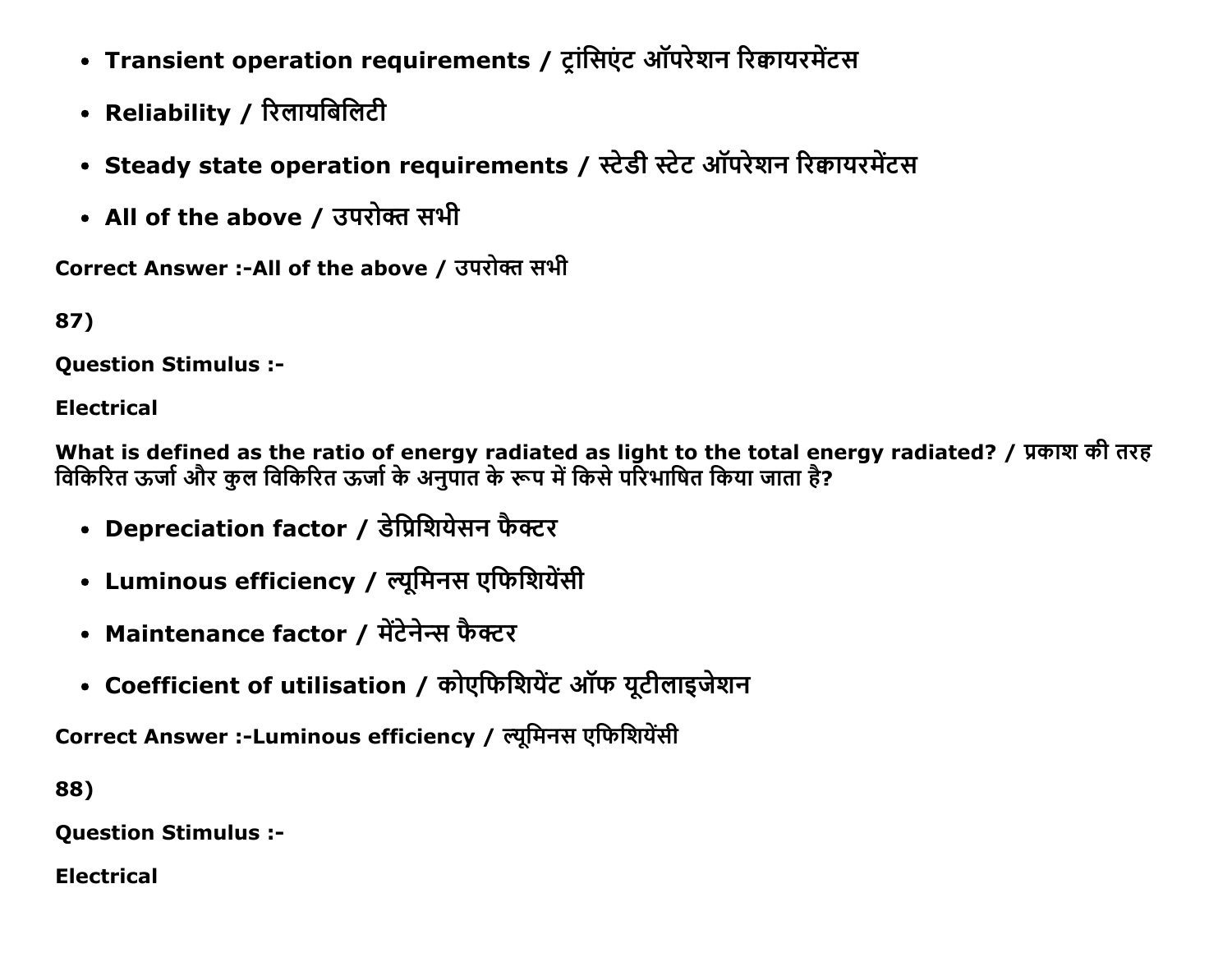Find the total emf generated in a shunt generator which delivers 200A at terminal voltage of 230 V, the armature resistance and shunt field resistance are 0.08Ω and 50Ω respectively. / किसी शंट जेनरेटर में कुल ईएमएफ ज्ञात करें जो 230 V के टर्मिनल वोल्टेज पर 200A देता है, आर्मेचर रेजिस्टेंस और शंट फील्ड रेजिस्टेंस क्रमश: 0.08Ω और 50 $\Omega$  हैं।

- $\cdot$  246.4 V
- $\cdot$  240.6 V
- $\cdot$  250.4 V
- $\cdot$  260.6 V

**Correct Answer:-246.4 V** 

89)

**Ouestion Stimulus :-**

**Electrical** 

In which process the transfer of the heat is from one point to another due to the actual motion of the molecules of a fluid: / किस प्रक्रिया के तहत, किसी तरल पदार्थ के मॉलिक्यूल्स के वास्तविक मोशन के कारण उत्पन्न ऊष्मा एक बिंद से दसरी बिंद तक स्थानांतरित होती है:

- Convection / संवहन
- Conduction / चालन
- Radiation / विकिरण
- Specific heat / अत्यधिक ताप/गर्मी

Correct Answer :-Convection / संवहन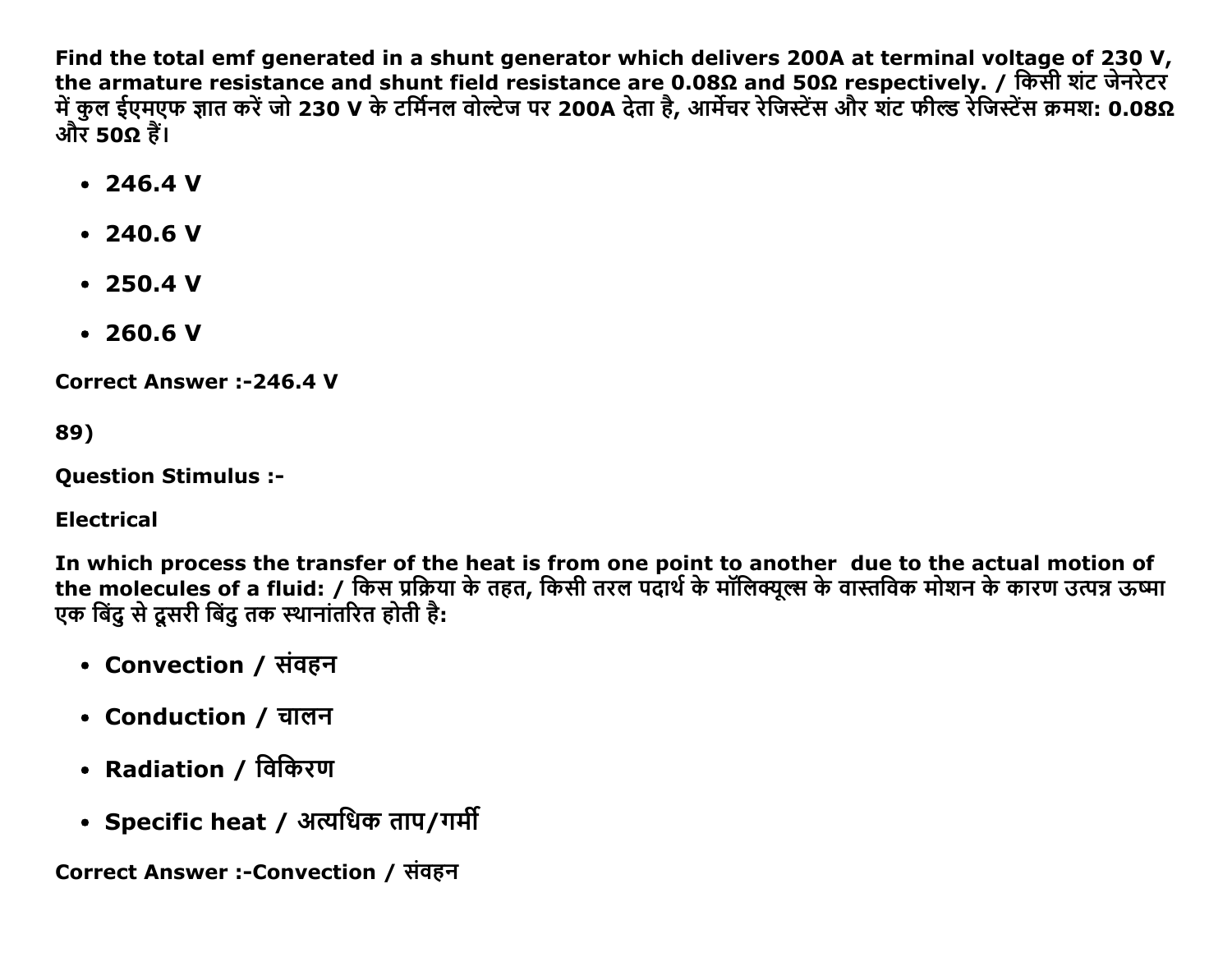90)

**Question Stimulus :-**

## **Electrical**

Which equation defines bandwidth of resonant circuit? / कौन-सा समीकरण रेजोनेंट सर्किट के बैंडविद्थ को परिभाषित करता है?

- $2\pi f \sim \text{R}$
- $R/2\pi L$
- $1/2\pi\sqrt{2c}$
- $V/R\sqrt{2}$

Correct Answer :- R/2TL

91)

**Question Stimulus :-**

**Electrical** 

Find the load of current if load resistance is 25  $\Omega$ 

Given: DC source generating 550V, internal resistance of 1500Ω / यदि लोड रेजिस्टेंस 25 Ω हो तो करेंट का लोड ज्ञात करें

प्रदत्त: DC सोर्स जेनरेटिंग 550V, 1500Ω का इंटरनल रेजिस्टेंस

 $0.627A$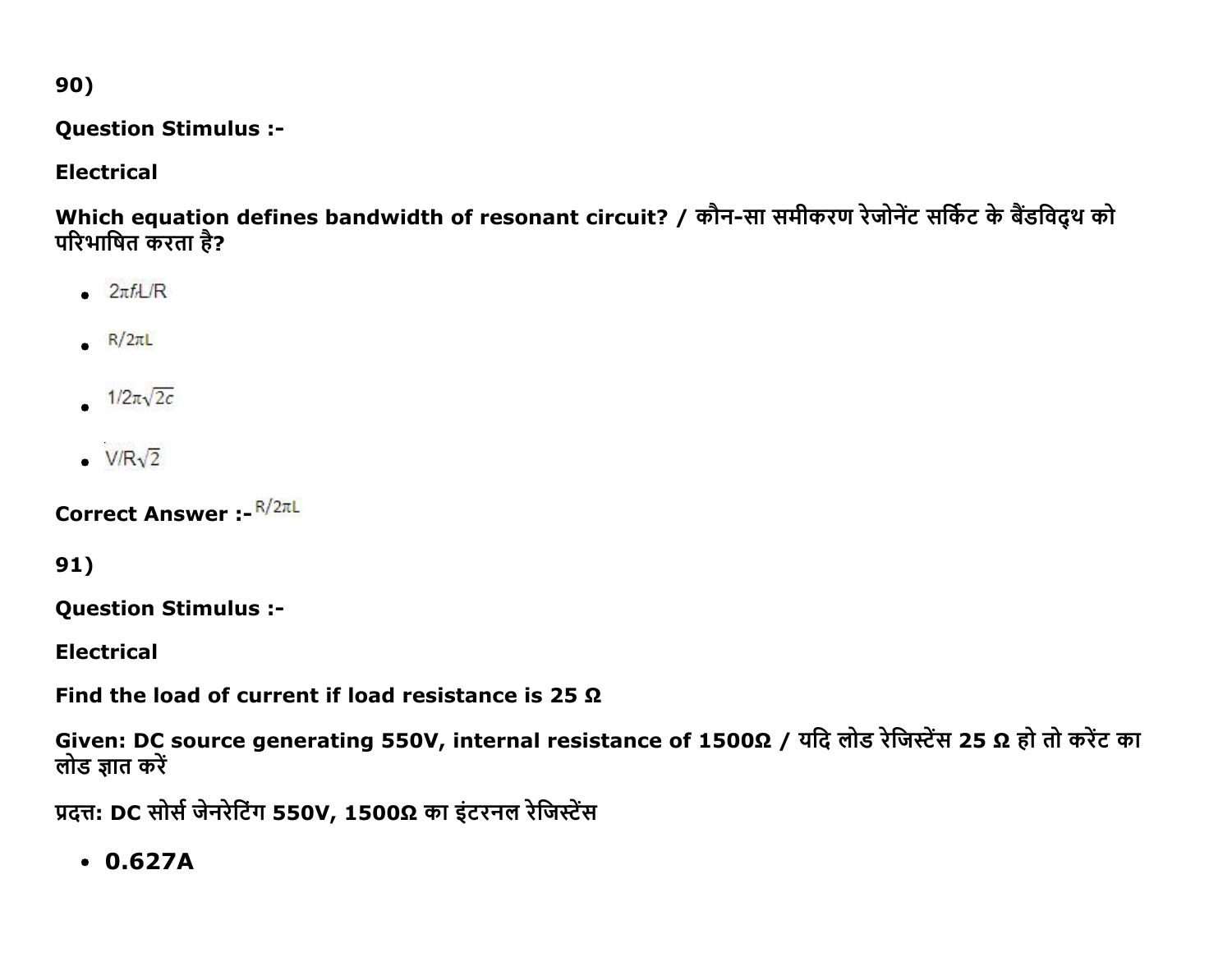- 0.527A
- 0.427A
- 0.360A

Correct Answer :-0.360A

92)

Question Stimulus :

Electrical

What is the average value of current for a pure sine wave? / किसी शुद्ध साइन तरंग के लिए करेंट का औसत मान क्या होता है?

- $\cdot$  0.637I<sub>max</sub>
- $\cdot$  0.737I<sub>max</sub>
- $\cdot$  0.837I<sub>max</sub>
- $\cdot$  0.937I<sub>max</sub>

Correct Answer :-0.637I<sub>max</sub>

93)

Question Stimulus :

**Electrical** 

Which type of transmission line has length up to 80 km? / किस तरह की ट्रांसमिशन लाइन में लंबाई 80 km तक होती है?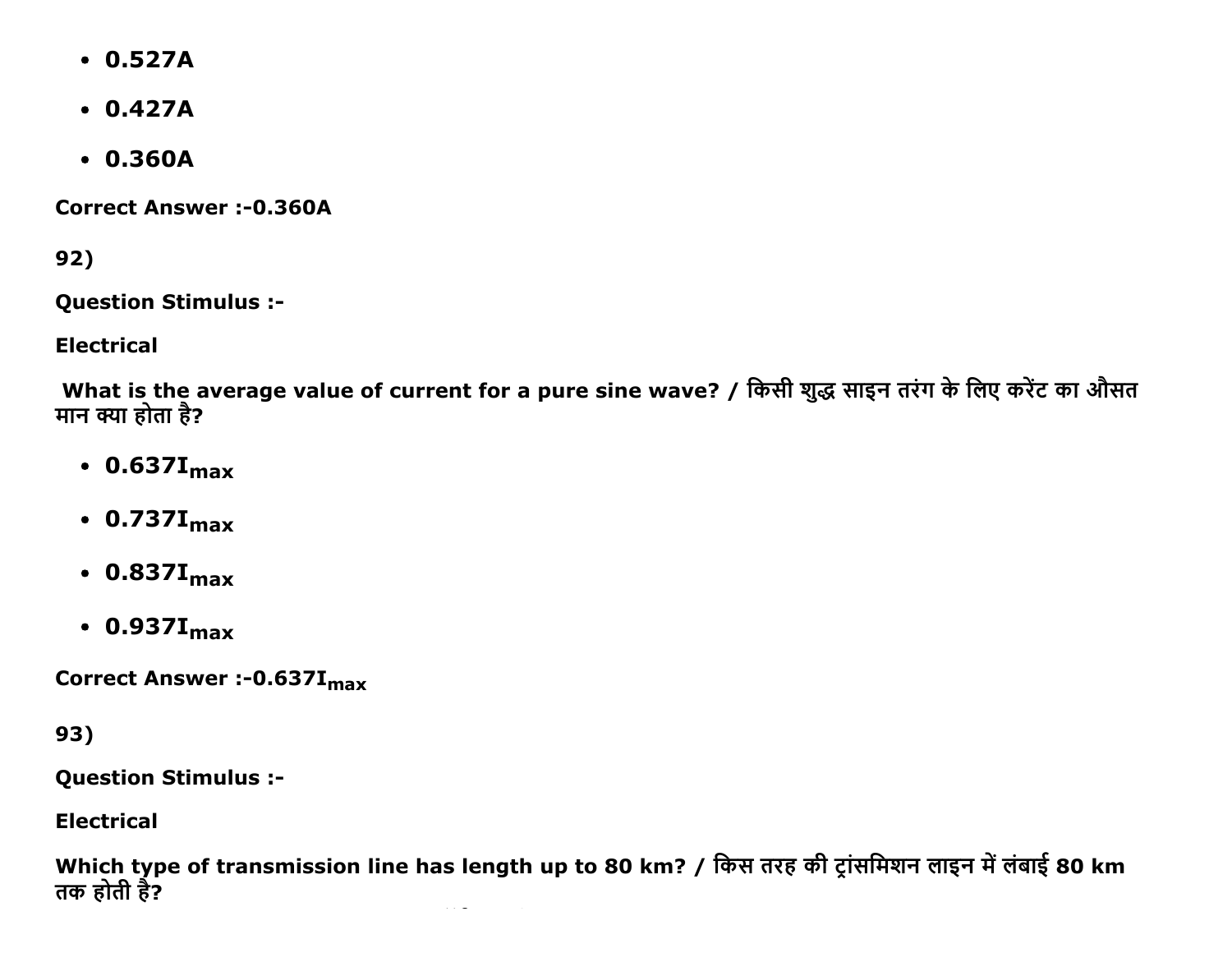- Short transmission line / शॉर्ट ट्रांसमिशन लाइन
- Medium transmission line / मीडियम ट्रांसमिशन लाइन
- Long transmission line /लॉन्ग ट्रांसमिशन लाइन
- Flexible transmission line / फ्लेक्सिबल ट्रांसमिशन लाइन

Correct Answer :-Short transmission line / शॉर्ट ट्रांसमिशन लाइन

94)

**Question Stimulus :-**

**Electrical** 

Which is the process used to convert alternating current (AC) to direct current (DC)? / अल्टरनेटिंग करेंट (AC) को डायरेक्ट करेंट (DC) में रूपांतरित करने के लिए किस प्रक्रिया का इस्तेमाल किया जाता है?

- Rectification / रेक्टीफिकेशन
- Amplification / एम्प्लीफिकेशन
- Control / कंट्रोल
- Generation / जेनरेशन

Correct Answer :-Rectification / रेक्टीफिकेशन

95)

**Ouestion Stimulus :-**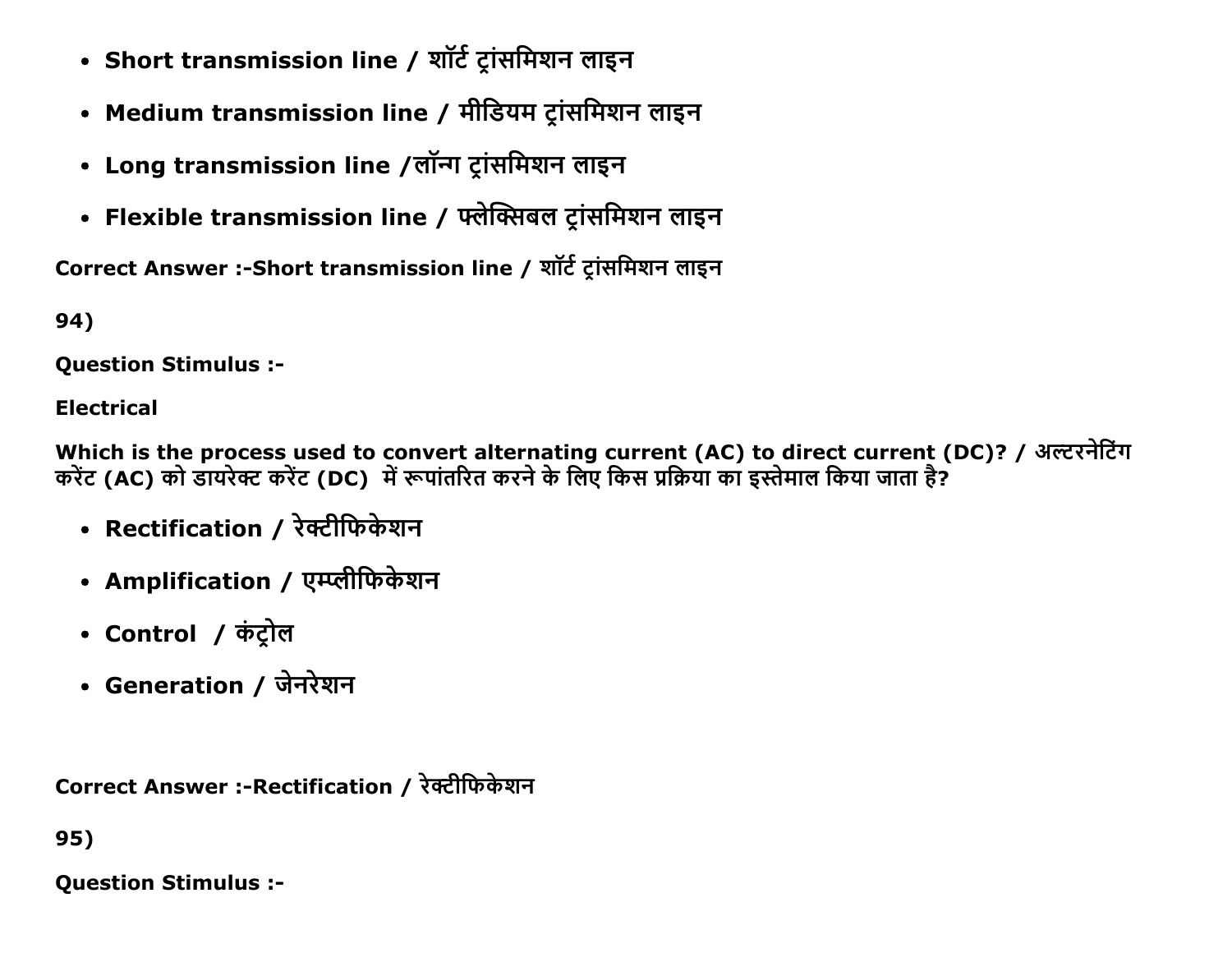## **Electrical**

In RLC series circuit under variable frequency what is initially negative and becomes zero and then positive? / RLC सीरिज सर्किट में वैरिएबल फ्रीकेंसी के तहत शुरू में क्या निगेटिव होता है और उसके बाद वह शून्य हो जाता है तथा उसके बाद पॉजिटिव हो जाता है?

- Net reactance / नेट रिएक्टेन्स
- Capacitve reactance / कैपेसिटिव रिएक्टेन्स
- Inductive reactance / इंडक्टिव रिएक्टेन्स
- Impedance / इम्पीडेंस

Correct Answer :-Net reactance / नेट रिएक्टेन्स

96)

**Question Stimulus :-**

**Electrical** 

Which type of connection is used for both large voltage and low voltage rating transformers? / अधिक वोल्टेज और कम वोल्टेज दोनों तरह की रेटिंग वाले टॉसफॉर्मर्स के लिए किस तरह के कनेक्शन का इस्तेमाल होता है?

- Delta-Delta connection / डेल्टा-डेल्टा कनेक्शन
- Delta-Wye connection / डेल्टा-वॉय कनेक्शन
- Wye-Wye connection / वॉय-वॉय कनेक्शन
- Wye-Delta connection / वॉय-डेल्टा कनेक्शन

Correct Answer :-Delta-Delta connection / डेल्टा-डेल्टा कनेक्शन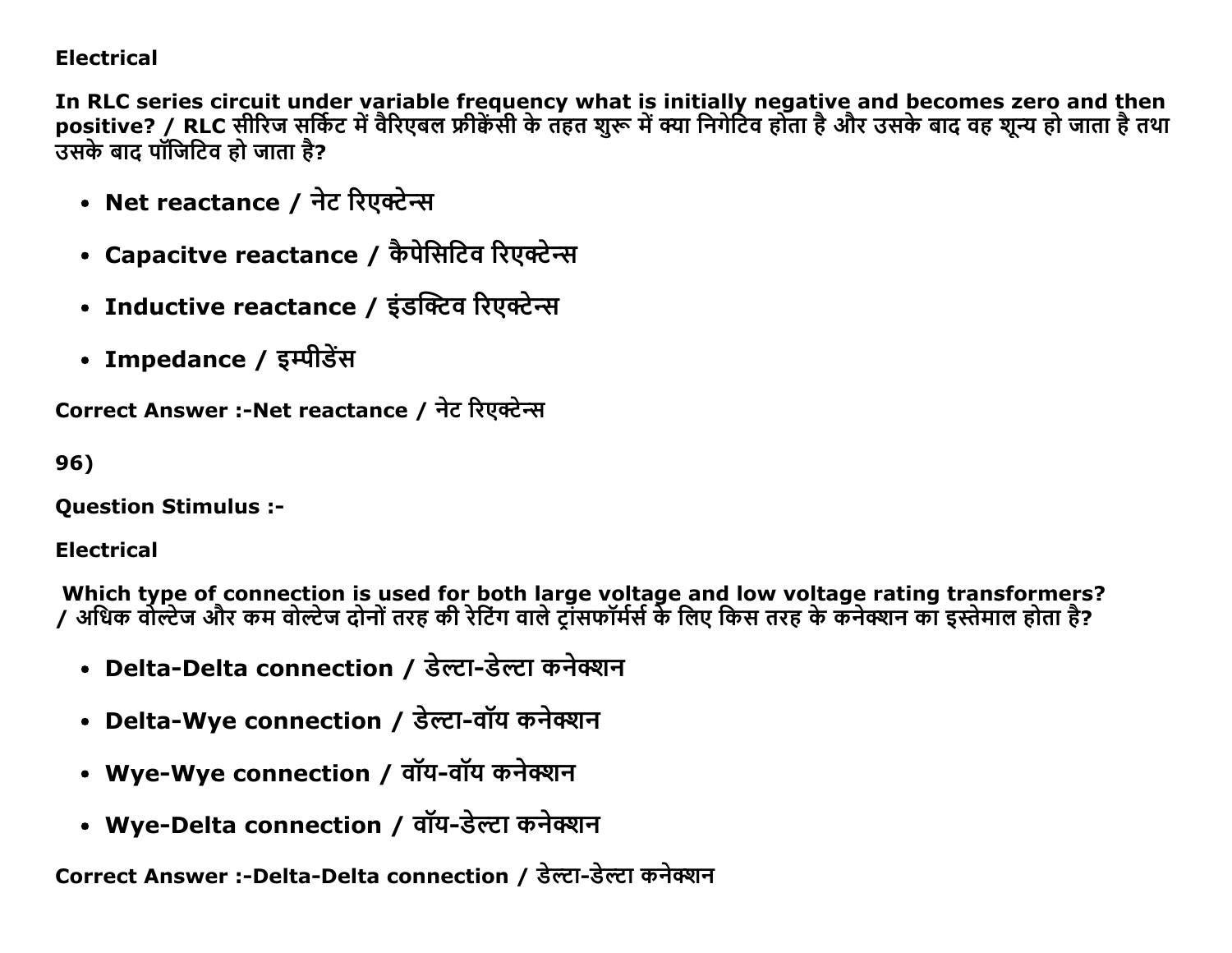97)

**Question Stimulus :-**

## **Electrical**

What is operating temperature of thoriated tungsten emitter? / थोरिएटेड टंग्स्टन एमीटर का ऑपरेटिंग तापमान क्या होता है?

- $\cdot$  1700 $^{\circ}$ C
- $2327°C$
- $\cdot$  750 $\circ$ C
- $\cdot$  3227 $\circ$ C

Correct Answer :-1700°C

98)

**Question Stimulus :-**

**Electrical** 

What is the radius of an electron? / किसी इलेक्ट्रॉन की त्रिज्या कितनी होती है?

- $2.81 \times 10^{-15}$  metre
- $9.0 \times 10^{-31}$  kg
- $1.602 \times 10^{-19}$  coulomb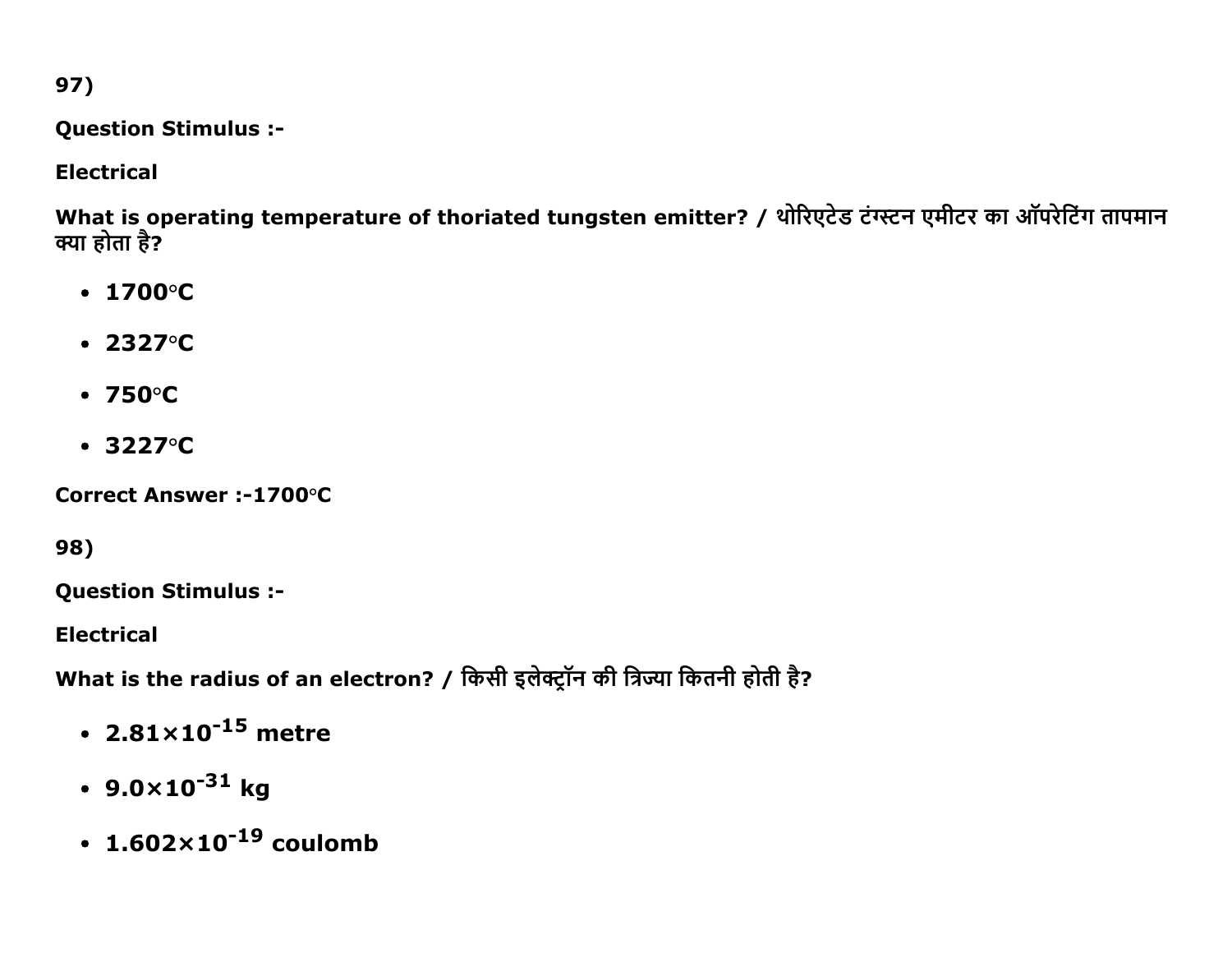• 1.77 $\times$ 10<sup>11</sup> coulomb/kg

Correct Answer :- $2.81 \times 10^{-15}$  metre

99)

**Question Stimulus :-**

**Electrical** 

Find the voltage drop due to transformer resistance of a 4 phase electric arc furnace if the current drawn is 5000 A and reactance of transformer to secondary is 0.00350 and resistance of transformer to secondary is 0.00550. / यदि लिया गया 5000 A करेंट हो और सेकेंडरी ट्रांसफॉर्मर का रिएक्टेंस 0.0035Ω हो तथा सेकेंडरी ट्रांसफॉर्मर का रेजिस्टेंस 0.0055Ω हो तो किसी 4 फेज वाली इलेक्ट्रॉनिक आर्क फर्नेस के ट्रांसफॉर्मर रेजिस्टेंस के कारण होने वाले वोल्टेज ड्रॉप को ज्ञात करें।

- $\cdot$  27.5 V
- $\cdot$  28.5 V
- $-29.5V$
- $-30.5V$

**Correct Answer: -27.5 V** 

100)

**Question Stimulus :-**

**Electrical** 

What is the approximate value of resistance of filament of a 150 W at 350 V bulb? / 350 V  $\overline{w}$  150 W के एक बल्ब के फिलामेंट का अनुमानित रेजिस्टेंस कितना होगा?